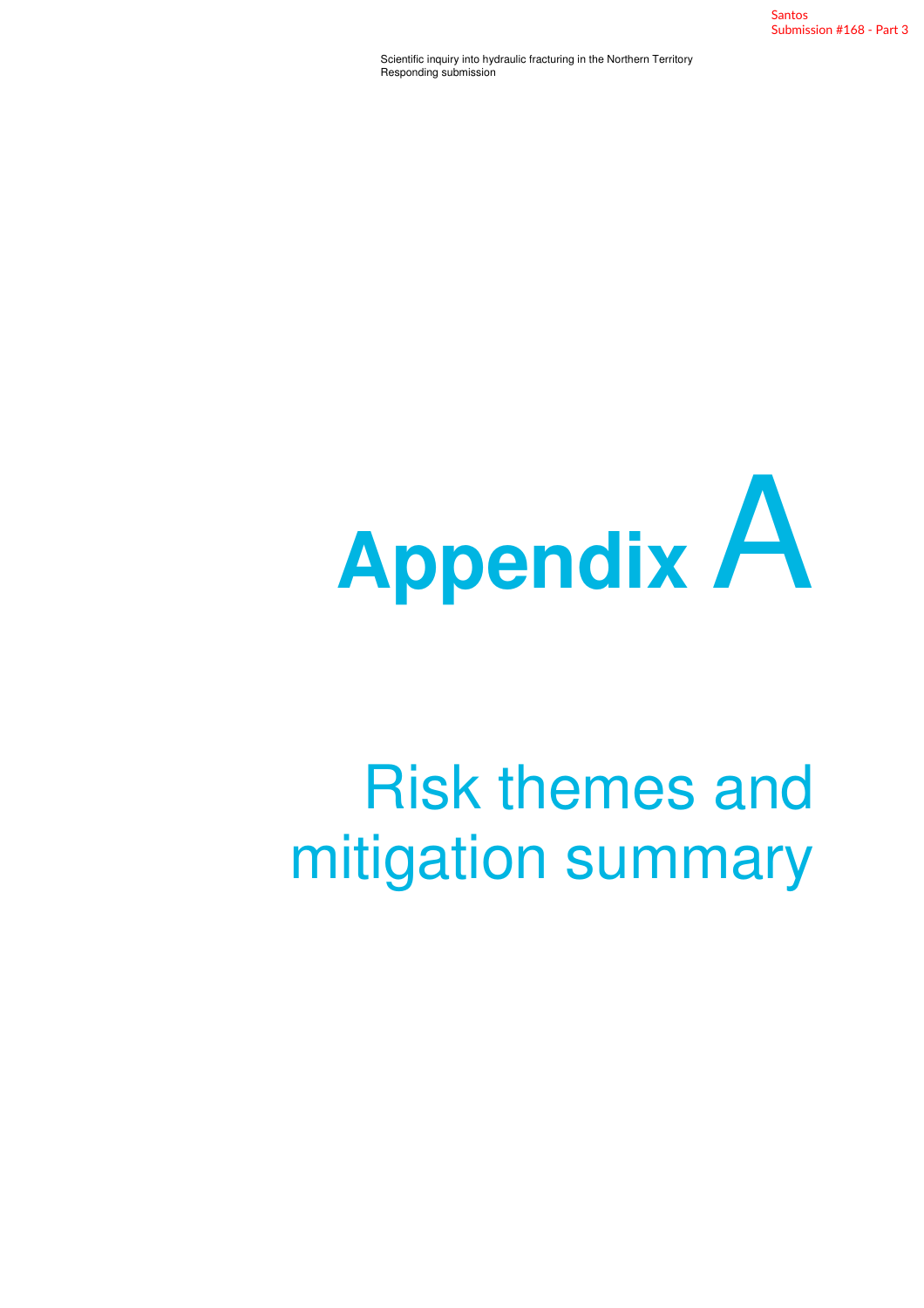| ID        | <b>Theme</b>         | Description /<br><b>Issue</b>                                                                                                                                                                                    | <b>Management/Mitigation</b>                                                                                                                                                                                                                                                                                                                                                                                                                                                                                                                                                                                                         | <b>Proof</b>                                                                                                                                                                                                                                                                                                                                                                                                                                               |
|-----------|----------------------|------------------------------------------------------------------------------------------------------------------------------------------------------------------------------------------------------------------|--------------------------------------------------------------------------------------------------------------------------------------------------------------------------------------------------------------------------------------------------------------------------------------------------------------------------------------------------------------------------------------------------------------------------------------------------------------------------------------------------------------------------------------------------------------------------------------------------------------------------------------|------------------------------------------------------------------------------------------------------------------------------------------------------------------------------------------------------------------------------------------------------------------------------------------------------------------------------------------------------------------------------------------------------------------------------------------------------------|
| $\bullet$ | <b>Surface Water</b> |                                                                                                                                                                                                                  |                                                                                                                                                                                                                                                                                                                                                                                                                                                                                                                                                                                                                                      |                                                                                                                                                                                                                                                                                                                                                                                                                                                            |
| SW        | Water quality        | Decrease in<br>surface water<br>quality as a<br>result of a<br>number of<br>incidents,<br>including:                                                                                                             | To manage the risk of adverse impacts, no-go zones or buffers, may be used to inform<br>location selections of activities and infrastructure in relation to sensitive environmental<br>features such as waterways, wetlands, permanent waterholes and springs.<br>Natural gas and other resource developments have undertaken surface water impact<br>assessments as part of broader environmental assessment and management planning to<br>verify environmental values and then demonstrate compliance against performance criteria<br>to protect surface water quality.                                                            | <b>CDM Smith</b><br>(2016), "Water<br>Monitoring Plan",<br><b>Appendix G3 to</b><br>the Narrabri Gas<br><b>Project EIS</b><br><b>CDM Smith</b><br>(2016), "Water<br><b>Baseline Report",</b><br><b>Appendix G4 to</b><br>the Narrabri Gas<br><b>Project EIS</b><br>Santos (2016),<br>"EP-161 2016<br>Stratigraphic<br><b>Corehole Program</b><br>- Environment Plan<br>Summary"<br>Santos (2016),<br>"EP-162 & EP-<br>189, 2016<br><b>Corehole Program</b> |
|           |                      | Blowout<br>$\bullet$<br>Equipme<br>nt failure<br>Leak or<br>Resource Management Plan were developed (URS 2014).<br>loss of<br>containm<br>ent<br>obtained by Santos prior to operation.<br>Chemical<br>$\bullet$ | For example, as part of Santos' Narrabri Environmental Impact Statement (EIS), a Water<br>Baseline Report and Water Monitoring Plan were developed and will be implemented over<br>the life of the Narrabri project (CDM Smith 2016). As part of Santos' GLNG Gas field<br>Development Project EIS, a Surface Water Impact Assessment Report and Water<br>Theses surface water quality assessments and management and monitoring plans provide<br>information to support applications for regulatory approvals and licences that will be<br>As examples, typical surface water quality management and mitigation measures applied to |                                                                                                                                                                                                                                                                                                                                                                                                                                                            |
|           |                      | storage<br>Flowback<br>storage<br>Disposal<br>$\bullet$<br>of waste<br>Well<br>integrity<br>failure<br>Explosio<br>n or fire.                                                                                    | Santos' activities are listed below.<br>Baseline surface water monitoring is undertaken to characterise surface water<br>$\bullet$<br>quality and flow regime<br>Infrastructure such as chemical, waste, and fuel storages, including re-use of<br>$\bullet$<br>recycling facilities, will not be sited within or adjacent to sensitive surface water<br>environments.<br>Fluid containment facilities will be constructed in accordance with regulatory<br>$\bullet$<br>standards.<br>Storing or handling of fuel, fuel using equipment, and chemicals will be in line with<br>$\bullet$                                            | - Environment Plan                                                                                                                                                                                                                                                                                                                                                                                                                                         |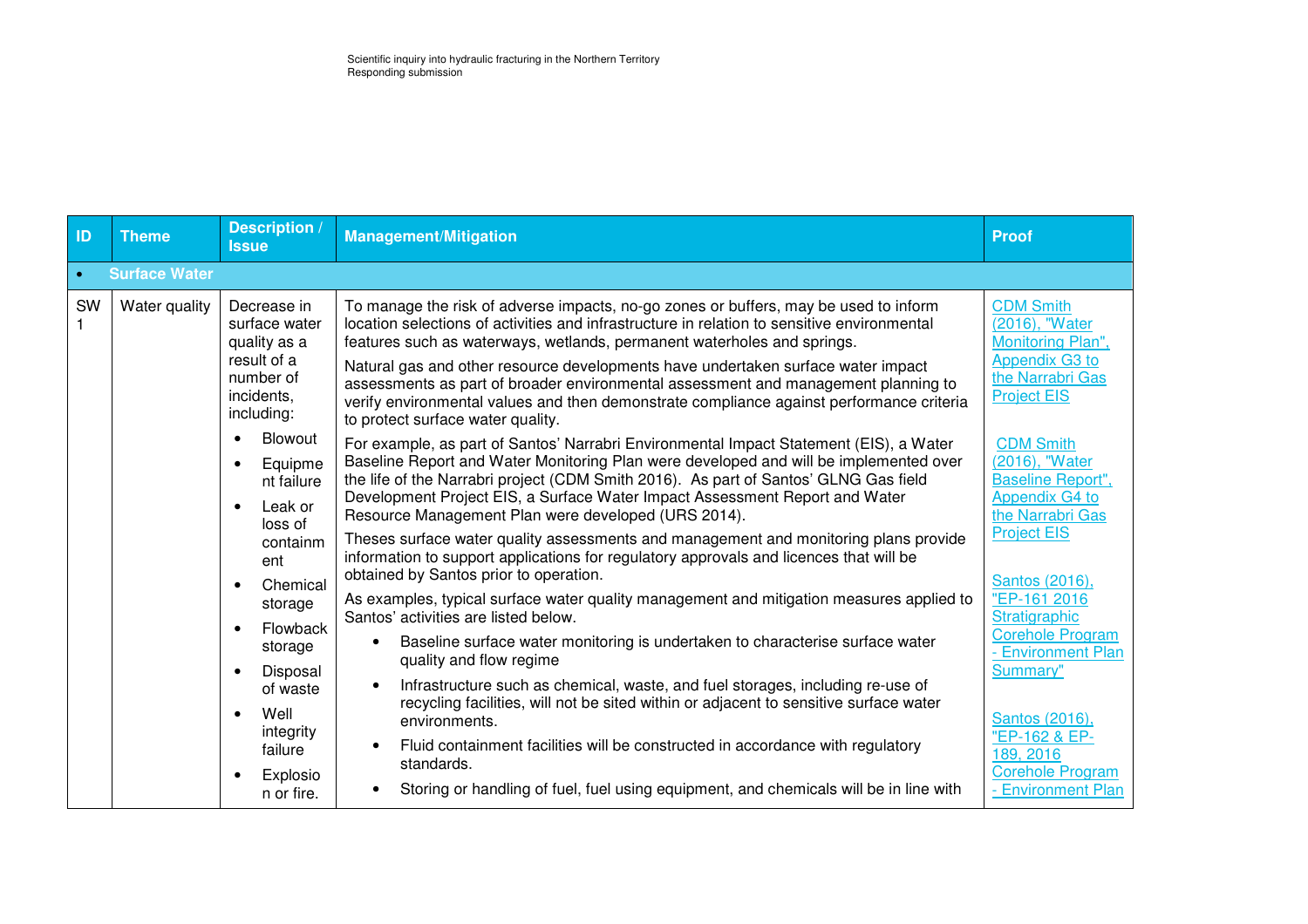| ID                   | <b>Theme</b> | <b>Description</b> /<br><b>Issue</b>                                                                                                 | <b>Management/Mitigation</b>                                                                                                                                                                                                                                                                                                                                                                                                                                                                                                                                                                                                                                                                                                                                                                                                                                                                                                                                                                                                                                                                                                                                                                                                                                                                                                                                                                                                                                                                                                                                                                                                                                                                                                                                                     | <b>Proof</b>                                                                                                                                                                                |
|----------------------|--------------|--------------------------------------------------------------------------------------------------------------------------------------|----------------------------------------------------------------------------------------------------------------------------------------------------------------------------------------------------------------------------------------------------------------------------------------------------------------------------------------------------------------------------------------------------------------------------------------------------------------------------------------------------------------------------------------------------------------------------------------------------------------------------------------------------------------------------------------------------------------------------------------------------------------------------------------------------------------------------------------------------------------------------------------------------------------------------------------------------------------------------------------------------------------------------------------------------------------------------------------------------------------------------------------------------------------------------------------------------------------------------------------------------------------------------------------------------------------------------------------------------------------------------------------------------------------------------------------------------------------------------------------------------------------------------------------------------------------------------------------------------------------------------------------------------------------------------------------------------------------------------------------------------------------------------------|---------------------------------------------------------------------------------------------------------------------------------------------------------------------------------------------|
|                      |              |                                                                                                                                      | AS 1940-1993 The Storage and Handling of Flammable and Combustible Liquids.<br>Implement spill response procedures for spills or leaks. Personnel are to be trained<br>in chemical and dangerous goods management and emergency spill response.<br>Records of spills, leaks and associated clean ups are to be managed using the<br>Incident Management System. Develop and implement a Trigger Action and<br>Response Plan, to respond effectively and efficiently to spills and leaks.<br>Emergency shutdown systems are installed on equipment to prevent uncontrolled<br>releases of flow-back water, fuel and/or other chemicals. Design, inspection and<br>shutdown procedures for hydraulic stimulation equipment (i.e. high pressure<br>equipment) reduce the risk of soil and shallow groundwater contamination from<br>fluids used in hydraulic stimulation by minimising the potential volume of fluids<br>released.<br>Routinely inspect flow-back lines, connections, high-pressure equipment and trip<br>systems is undertaken to prevent operation above design limits; undertake repairs<br>as required<br>Earthworks disturbance to drainage lines will be minimised/avoided wherever<br>possible. Develop and implement an Erosion and Sediment Control Plan (ESCP) in<br>accordance with IECA best practice guidance.<br>Where heavy rainfall or floodwaters pose a risk, produced fluids are removed from<br>$\bullet$<br>pits and transferred to tanks or facilities not subject to flood risk.<br>Undertake progressive rehabilitation to stabilise exposed surfaces and minimise<br>concentration of surface flows.<br>Implement a surface water quality monitoring program to proactively check<br>performance and effectiveness of mitigation measures. | Summary"<br><b>URS Australia</b><br>(2014) "Surface<br><b>Water Assessment</b><br>Report", Appendix<br>N to the Santos<br><b>GLNG Gas Field</b><br><b>Development</b><br><b>Project EIS</b> |
| SW<br>$\overline{2}$ | Quantity     | Extraction<br>$\bullet$<br>of water<br>Diversion<br>$\bullet$<br>or change<br>of surface<br>water<br>flows<br>Discharge<br>$\bullet$ | To manage the risk of adverse impacts, no-go zones or buffers, may be used to inform<br>location selections of activities and infrastructure in relation to sensitive environmental<br>features such as waterways, wetlands, permanent waterholes and springs.<br>Natural gas and other resource developments have undertaken surface water hydrology<br>impact assessments as part of broader environmental assessment and management<br>planning to demonstrate compliance against baseline flows to manage surface water<br>hydrology.<br>For example, as part of Santos' Narrabri Environmental Impact Statement (EIS), a Water                                                                                                                                                                                                                                                                                                                                                                                                                                                                                                                                                                                                                                                                                                                                                                                                                                                                                                                                                                                                                                                                                                                                              | <b>CDM Smith</b><br>(2016), "Water<br>Monitoring Plan",<br><b>Appendix G3 to</b><br>the Narrabri Gas<br><b>Project EIS</b><br><b>CDM Smith</b>                                              |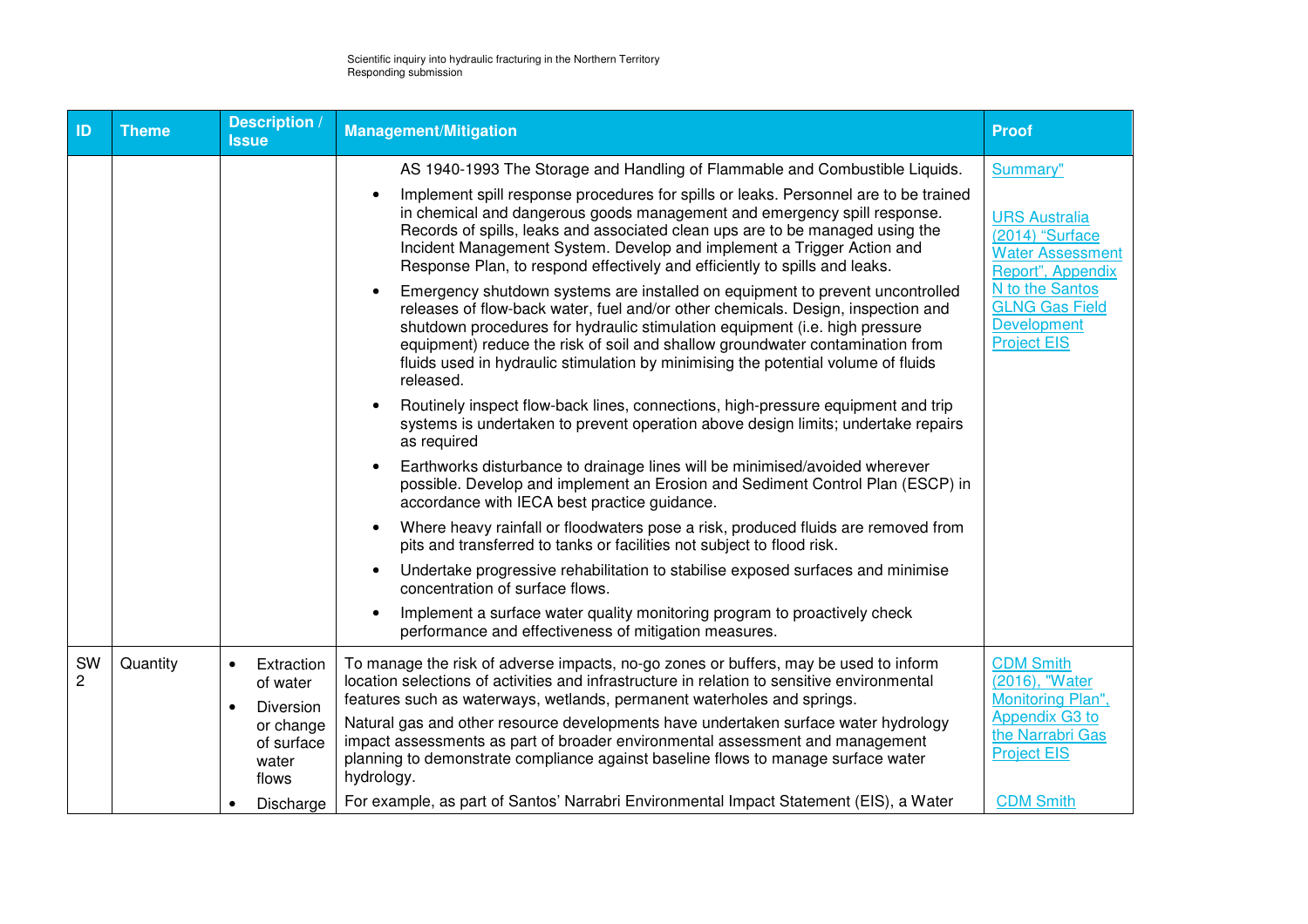| ID      | <b>Theme</b>                 | Description<br><b>Issue</b>      | <b>Management/Mitigation</b>                                                                                                                                                                                                                                                                                        | <b>Proof</b>                                                                     |
|---------|------------------------------|----------------------------------|---------------------------------------------------------------------------------------------------------------------------------------------------------------------------------------------------------------------------------------------------------------------------------------------------------------------|----------------------------------------------------------------------------------|
|         |                              | to surface<br>water              | Baseline Report and Water Monitoring Plan were developed and will be implemented over<br>the life of the Narrabri project (CDM Smith 2016). As part of Santos' GLNG Gas field<br>Development Project EIS, a Surface Water Impact Assessment Report and Water<br>Resource Management Plan were developed (URS 2014). | (2016), "Water<br><b>Baseline Report",</b><br>Appendix G4 to<br>the Narrabri Gas |
|         |                              |                                  | These surface water hydrology assessments and management and monitoring plans<br>provide information to support applications for regulatory approvals and licences that will be<br>obtained by Santos prior to operations.                                                                                          | <b>Project EIS</b><br><b>URS Australia</b>                                       |
|         |                              |                                  | As examples, typical surface water quality management and mitigation measures applied to<br>Santos' activities are listed below.                                                                                                                                                                                    | (2014) "Surface<br><b>Water Assessment</b>                                       |
|         |                              |                                  | Baseline surface water monitoring is undertaken to characterise surface water quality<br>and flow regime                                                                                                                                                                                                            | Report", Appendix<br>N to the Santos<br><b>GLNG Gas Field</b>                    |
|         |                              |                                  | With advances in stimulation fluid chemistry, potable quality water is no longer<br>$\bullet$<br>required for hydraulic stimulation, supporting reuse or recycling of flowback water or<br>blending of other water sources.                                                                                         | Development<br><b>Project EIS</b>                                                |
|         |                              |                                  | When Santos moves from the exploration phase to development, facilities are set up to<br>capture and recycle flowback fluid to the extent feasible reducing the amount of<br>additional water required for each subsequent hydraulic stimulation operation                                                          |                                                                                  |
|         |                              |                                  | Fluid containment facilities will be constructed in accordance with regulatory<br>$\bullet$<br>standards.                                                                                                                                                                                                           |                                                                                  |
|         |                              |                                  | Water will not be taken from surface water where there is a risk of an adverse impact<br>to other users of water or dependant ecosystem can't be mitigated or managed or<br>made-good.                                                                                                                              |                                                                                  |
|         |                              |                                  | Undertake progressive rehabilitation to stabilise exposed surfaces and minimise<br>$\bullet$<br>concentration of surface flows.                                                                                                                                                                                     |                                                                                  |
|         |                              |                                  | Implement a surface water hydrology monitoring program to proactively check<br>$\bullet$<br>performance and effectiveness of mitigation measures in managing risks associated<br>with surface water flows.                                                                                                          |                                                                                  |
|         |                              |                                  | Report any discharges to surface water bodies to regulatory authorities.<br>$\bullet$                                                                                                                                                                                                                               |                                                                                  |
| SW<br>3 | Aquatic<br>ecosystems<br>and | Adverse<br>impacts to<br>aquatic | To manage the risk of adverse impacts, no-go zones or buffers, may be used to inform<br>location selections of activities and infrastructure in relation to sensitive environmental<br>features such as waterways, wetlands, permanent waterholes and springs.                                                      | <b>Eco Logical</b><br>Australia (2016),<br>"Ecological Impact                    |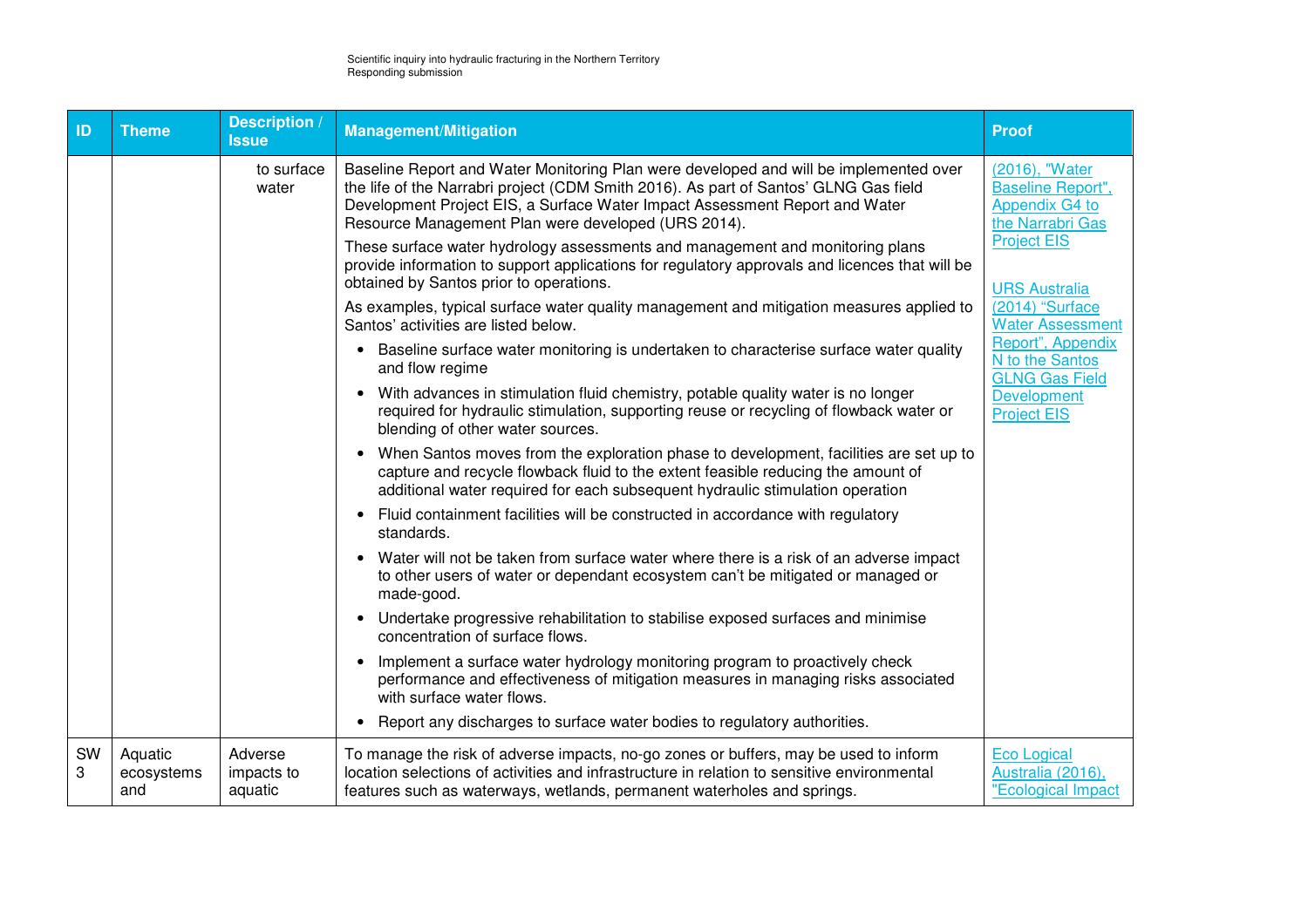| ID      | <b>Theme</b>      | <b>Description</b><br><b>Issue</b>                                                                                                                   | <b>Management/Mitigation</b>                                                                                                                                                                                                                                                                                                                                                                                                                                                                                                                                                                                                                                                                                                                                                                                                                                                                                                                                                                                                                                                                                                                                                                                                                                                                                                                                                                                                                                                                                                                                                                                                                                                                                                                                                                                                                                                                                                           | <b>Proof</b>                                                                                                                                                                                                                                                                                                                                                                                                                                                                                                      |
|---------|-------------------|------------------------------------------------------------------------------------------------------------------------------------------------------|----------------------------------------------------------------------------------------------------------------------------------------------------------------------------------------------------------------------------------------------------------------------------------------------------------------------------------------------------------------------------------------------------------------------------------------------------------------------------------------------------------------------------------------------------------------------------------------------------------------------------------------------------------------------------------------------------------------------------------------------------------------------------------------------------------------------------------------------------------------------------------------------------------------------------------------------------------------------------------------------------------------------------------------------------------------------------------------------------------------------------------------------------------------------------------------------------------------------------------------------------------------------------------------------------------------------------------------------------------------------------------------------------------------------------------------------------------------------------------------------------------------------------------------------------------------------------------------------------------------------------------------------------------------------------------------------------------------------------------------------------------------------------------------------------------------------------------------------------------------------------------------------------------------------------------------|-------------------------------------------------------------------------------------------------------------------------------------------------------------------------------------------------------------------------------------------------------------------------------------------------------------------------------------------------------------------------------------------------------------------------------------------------------------------------------------------------------------------|
|         | biodiversity      | ecosystems<br>and<br>biodiversity<br>may result<br>from changes<br>in the quality<br>and/or<br>quantity of<br>surface water<br>available to<br>them. | Natural gas and other resource developments have undertaken aquatic ecology impact<br>assessments as part of broader environmental assessment and management planning to<br>demonstrate compliance against performance criteria to protect aquatic ecology values.<br>For example, as part of Santos' Narrabri Environmental Impact Statement (EIS), an aquatic<br>ecology impact assessment, Water Baseline Report and Water Monitoring Plan were<br>developed and will be implemented over the life of the Narrabri project (CDM Smith 2016).<br>As part of Santos' GLNG Gas field Development Project EIS, an Aquatic Impact<br>Assessment Report and Water Resource Management Plan were developed (URS 2014).<br>These surface water and aquatic ecology impact assessments and management and<br>monitoring plans will provide information to support applications for regulatory approvals<br>and licences that will be obtained by Santos prior to operation.<br>As examples, typical aquatic ecology management and mitigation measures applied to<br>Santos' activities are listed below:<br>Baseline aquatic surveys will be undertaken, to identify environmentally sensitive area<br>$\bullet$<br>and determine the extent of aquatic ecosystems and biodiversity within the study area.<br>Erosion and sediment control measures to be implemented and maintained.<br>$\bullet$<br>Fluid containment facilities will be constructed in accordance with regulatory standards.<br>$\bullet$<br>Undertake progressive rehabilitation to stabilise exposed surfaces and minimise<br>$\bullet$<br>concentration of surface flows<br>Implement a surface water monitoring program to proactively check performance and<br>$\bullet$<br>effectiveness of mitigation measures in managing risks associated with surface water<br>flows.<br>Report any discharges to surface water bodies to regulatory authorities.<br>$\bullet$ | Assessment",<br>Appendix J1 to the<br>Narrabri Gas<br><b>Project EIS</b><br><b>CDM Smith</b><br>(2016), "Water<br>Monitoring Plan",<br>Appendix G3 to<br>the Narrabri Gas<br><b>Project EIS</b><br><b>CDM Smith</b><br>(2016), "Water<br><b>Baseline Report",</b><br>Appendix G4 to<br>the Narrabri Gas<br><b>Project EIS</b><br><b>URS Australia</b><br>(2014), "Aquatic<br>Ecology<br><b>Assessment</b><br>Report", Appendix<br>S to the Santos<br><b>Gas Field</b><br><b>Development</b><br><b>Project EIS</b> |
| SW<br>4 | Amenity<br>values | Changes in<br>the quality<br>and/or<br>quantity<br>available may                                                                                     | The area of current prospective interest within Santos' tenements is remote areas of<br>pastoral land that is not constrained by national parks, rangelands and recreational fishing<br>areas. All watercourses are ephemeral in nature.<br>Natural gas and other resource developments have undertaken surface water quality<br>impact assessment as part of broader environmental assessment and management                                                                                                                                                                                                                                                                                                                                                                                                                                                                                                                                                                                                                                                                                                                                                                                                                                                                                                                                                                                                                                                                                                                                                                                                                                                                                                                                                                                                                                                                                                                          | <b>CDM Smith</b><br>(2016), "Water<br>Monitoring Plan",<br><b>Appendix G3 to</b><br>the Narrabri Gas                                                                                                                                                                                                                                                                                                                                                                                                              |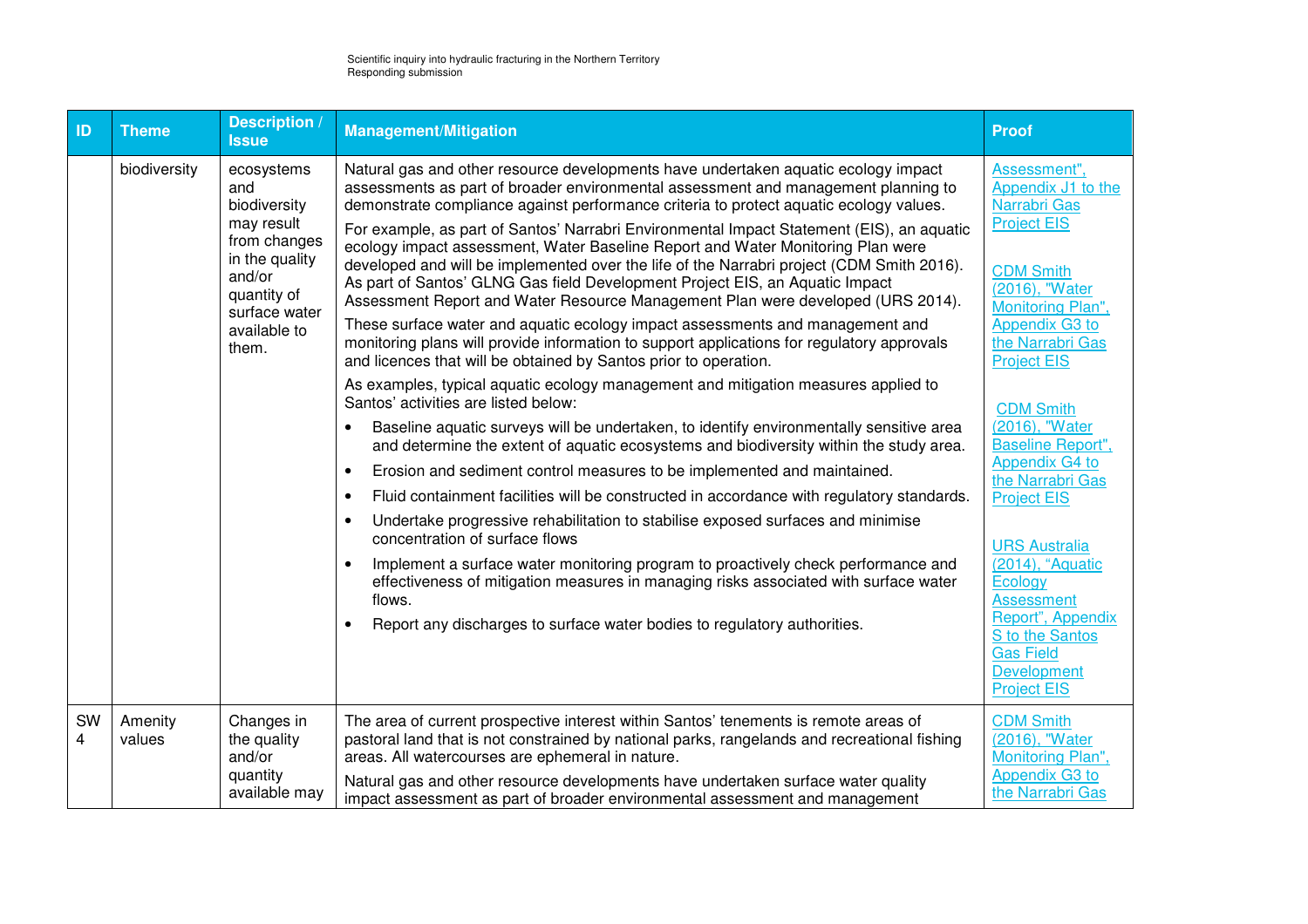| ID | <b>Theme</b> | <b>Description</b> /<br><b>Issue</b>                                 | <b>Management/Mitigation</b>                                                                                                                                                                                                                                                                                                                                                                                  | <b>Proof</b>                                                                                                                                    |
|----|--------------|----------------------------------------------------------------------|---------------------------------------------------------------------------------------------------------------------------------------------------------------------------------------------------------------------------------------------------------------------------------------------------------------------------------------------------------------------------------------------------------------|-------------------------------------------------------------------------------------------------------------------------------------------------|
|    |              | impact on<br>general                                                 | planning to verify environmental values and then demonstrate compliance against<br>performance criteria to protect surface water quality.                                                                                                                                                                                                                                                                     | <b>Project EIS</b>                                                                                                                              |
|    |              | amenity<br>values such<br>as national<br>parks,<br>rangelands<br>and | For example, as part of Santos' Narrabri Environmental Impact Statement (EIS), a Water<br>Baseline Report and Water Monitoring Plan were developed and will be implemented over<br>the life of the Narrabri project (CDM Smith 2016). As part of Santos' GLNG Gas field<br>Development Project EIS, a Surface Water Impact Assessment Report and Water<br>Resource Management Plan were developed (URS 2014). | <b>CDM Smith</b><br>(2016), "Water<br><b>Baseline Report",</b><br>Appendix G4 to<br>the Narrabri Gas                                            |
|    |              | recreational<br>fishing areas.                                       | Theses surface water quality assessments and management and monitoring plans provide<br>information to support applications for regulatory approvals and licences that will be<br>obtained by Santos prior to operation.                                                                                                                                                                                      | <b>Project EIS</b>                                                                                                                              |
|    |              |                                                                      | As examples, typical surface water quality management and mitigation measures applied to<br>Santos' activities are listed below.                                                                                                                                                                                                                                                                              | <b>URS Australia</b><br>(2014) "Surface<br><b>Water Assessment</b>                                                                              |
|    |              |                                                                      | Baseline surface water monitoring is undertaken to characterise surface water<br>quality and flow regime                                                                                                                                                                                                                                                                                                      | Report", Appendix<br>N to the Santos                                                                                                            |
|    |              |                                                                      | Implement a surface water monitoring program to proactively check performance<br>and effectiveness of mitigation measures in managing risks associated with surface<br>water flows and quality                                                                                                                                                                                                                | <b>GLNG Gas Field</b><br><b>Development</b><br><b>Project EIS</b>                                                                               |
|    |              |                                                                      |                                                                                                                                                                                                                                                                                                                                                                                                               | GHD (2016).<br>"Landscape and<br><b>Visual Impact</b><br><b>Assessment</b><br>Report", Appendix<br>Q to the Narrabri<br><b>Gas Project EIS</b>  |
|    |              |                                                                      |                                                                                                                                                                                                                                                                                                                                                                                                               | <b>JVP Visual</b><br><b>Planning and</b><br>Design (2014),<br>"Landscape and<br><b>Visual Amenity</b><br><b>Assessment</b><br>Report", Appendix |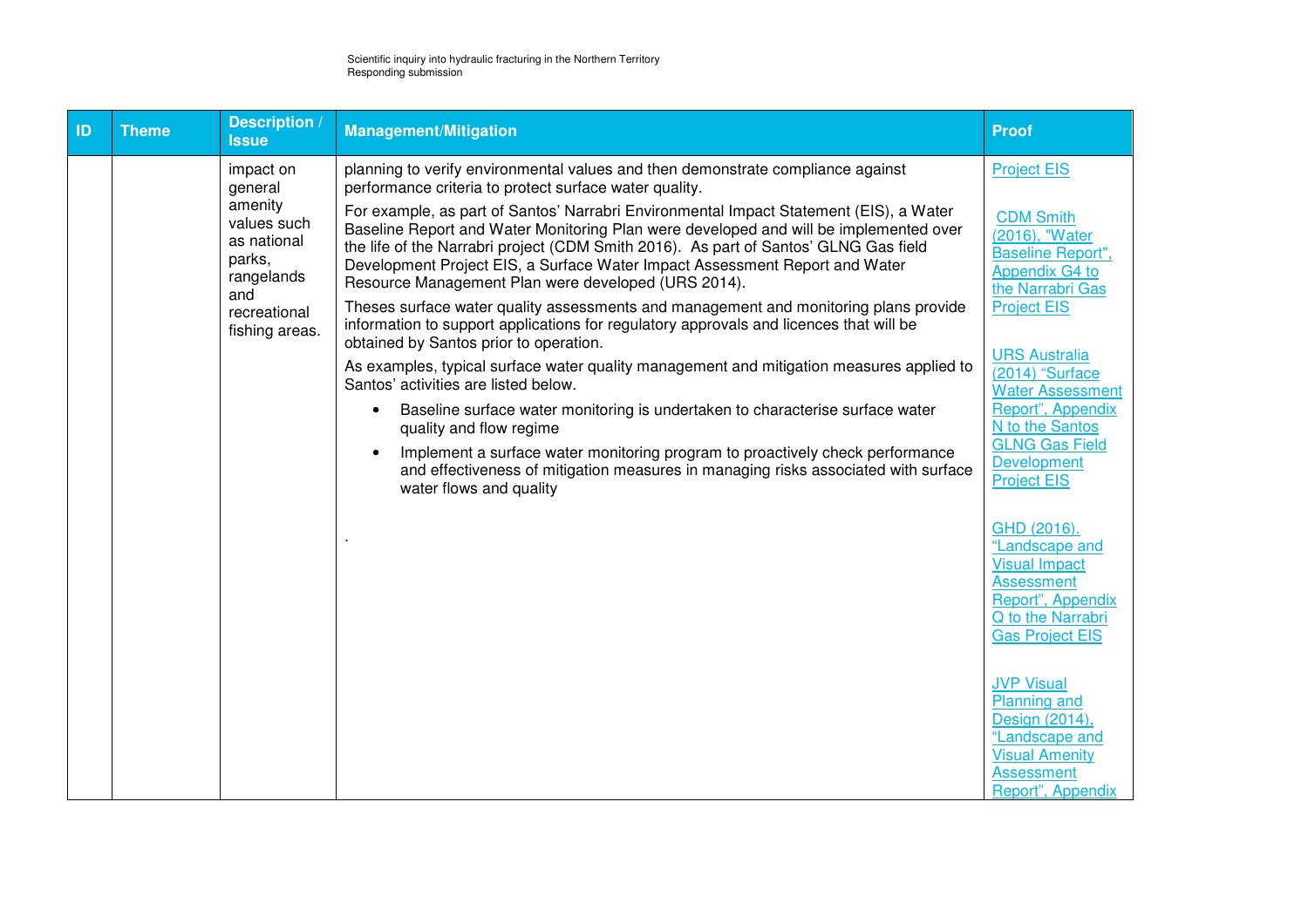| ID      | <b>Theme</b>  | <b>Description</b> /<br><b>Issue</b>                                                                                                                                                                                                | <b>Management/Mitigation</b>                                                                                                                                                                                                                                                                                                                                                                                                                                                                                                                                                                                                                                                                                                                                                                                                                                                                                                                                                                                                                                                                                                                                                                                                                                                                                                                                                                                                                                                                                                                                                                                                                                                                                                                                                                                                                                                                                                                                                                                                                                                                                                                                                                                                                                                                                                                                                                                       | <b>Proof</b>                                                                                                                                                                                                                                                                                                                                                                                                                                                                                                                        |
|---------|---------------|-------------------------------------------------------------------------------------------------------------------------------------------------------------------------------------------------------------------------------------|--------------------------------------------------------------------------------------------------------------------------------------------------------------------------------------------------------------------------------------------------------------------------------------------------------------------------------------------------------------------------------------------------------------------------------------------------------------------------------------------------------------------------------------------------------------------------------------------------------------------------------------------------------------------------------------------------------------------------------------------------------------------------------------------------------------------------------------------------------------------------------------------------------------------------------------------------------------------------------------------------------------------------------------------------------------------------------------------------------------------------------------------------------------------------------------------------------------------------------------------------------------------------------------------------------------------------------------------------------------------------------------------------------------------------------------------------------------------------------------------------------------------------------------------------------------------------------------------------------------------------------------------------------------------------------------------------------------------------------------------------------------------------------------------------------------------------------------------------------------------------------------------------------------------------------------------------------------------------------------------------------------------------------------------------------------------------------------------------------------------------------------------------------------------------------------------------------------------------------------------------------------------------------------------------------------------------------------------------------------------------------------------------------------------|-------------------------------------------------------------------------------------------------------------------------------------------------------------------------------------------------------------------------------------------------------------------------------------------------------------------------------------------------------------------------------------------------------------------------------------------------------------------------------------------------------------------------------------|
|         |               |                                                                                                                                                                                                                                     |                                                                                                                                                                                                                                                                                                                                                                                                                                                                                                                                                                                                                                                                                                                                                                                                                                                                                                                                                                                                                                                                                                                                                                                                                                                                                                                                                                                                                                                                                                                                                                                                                                                                                                                                                                                                                                                                                                                                                                                                                                                                                                                                                                                                                                                                                                                                                                                                                    | L to the Santos<br><b>GLNG Gas field</b><br><b>Development</b><br><b>Project EIS</b>                                                                                                                                                                                                                                                                                                                                                                                                                                                |
| SW<br>5 | Public health | There may be<br>adverse<br>impacts on<br>human and<br>livestock<br>health due to<br>changes to<br>water quality,<br>supply and<br>distribution as<br>a result of<br>hydraulic<br>fracturing and<br>the<br>associated<br>activities. | To manage the risk of adverse impacts, no-go zones or buffers, may be used to inform<br>location selections of activities and infrastructure in relation to sensitive environmental<br>features such as waterways, wetlands, permanent waterholes and springs.<br>Natural gas and other resource developments have undertaken public health impact<br>assessments, surface water quality impact assessment, and hydraulic fracturing risk<br>assessments as part of broader environmental assessment and management planning to<br>demonstrate compliance against performance criteria to protect public health.<br>For example, as part of Santos' Narrabri Environmental Impact Statement (EIS), a public<br>health impact assessment (which assessed the potential health impacts from water) was<br>developed and will be implemented over the life of the Narrabri project (GHD 2016).<br>Furthermore, a Water Baseline Report and Water Monitoring Plan can Chemical Risk<br>Assessment (drilling chemicals) were developed and will implemented (CDM Smith 2016<br>and EHS Support 2016). As part of the Santos GLNG Gas Field Development Project and<br>Hydraulic Fracturing Risk Assessment (EHS 2014) and Water Quality Management Plan<br>and Chemical Risk Assessment (EHS 2017) were developed.<br>These assessments contain extensive semi-quantitative and quantitative human health and<br>ecological risk assessments. They demonstrate that the quantities and methodologies<br>employed do not pose an unacceptable risk to human health or the environment. These<br>chemicals and quantitative risk assessments have been peer reviewed as well as reviewed<br>or assessed by the relevant government agencies and have had requisite Material Safety<br>Data Sheets (MSDS) prepared. This information is publically available on Santos' website.<br>These assessments and plans provide information to support applications for regulatory<br>approvals and licences that will be obtained by Santos prior to operation.<br>As examples, typical public health management and surface water quality impact mitigation<br>measures applied by Santos are listed below.<br>Baseline surface water monitoring is undertaken to characterise surface water quality<br>and flow regime<br>Chemical storages or waste management facilities will not be sited within or adjacent to<br>$\bullet$ | http://ww2.health.w<br>a.gov.au/~/media/<br>Files/Corporate/Re<br>ports%20and%20p<br>ublications/PDF/Hy<br>draulic-Fracturing-<br>HHRA-<br>18June%202015.a<br>shx<br>EnRisks (2016),<br>"Health Impact<br>Assessment",<br>Appendix T2 to the<br>Narrabri Gas<br><b>Project EIS</b><br><b>EHS Support</b><br>(2014), "Hydraulic<br><b>Fracturing Risk</b><br><b>Assessment</b><br>Report", Appendix<br>Y-P to the Santos<br><b>GLNG Gas Field</b><br><b>Development</b><br><b>Project EIS</b><br><b>EHS Support</b><br>(2017), Water |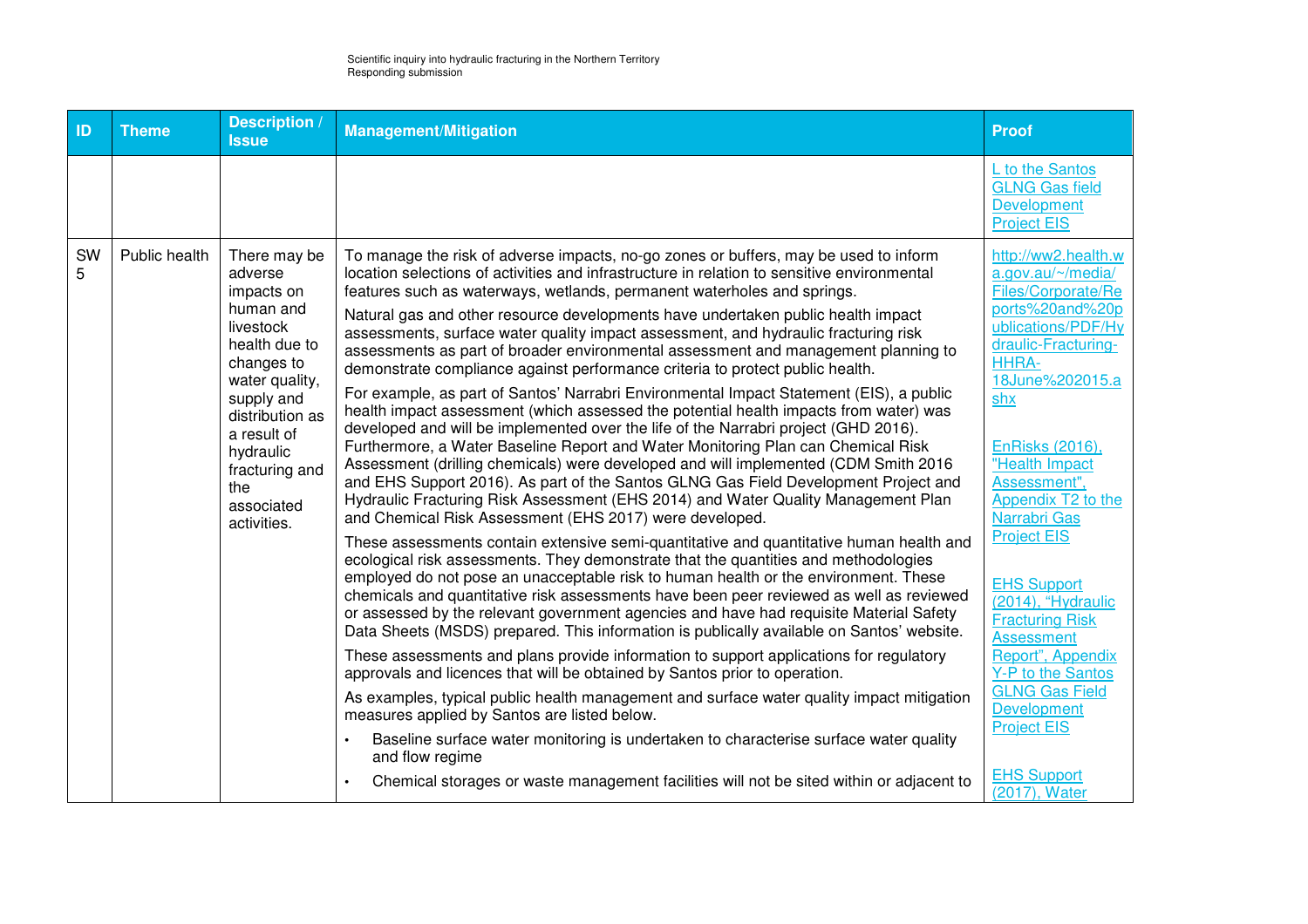| ID      | <b>Theme</b>                              | Description /<br><b>Issue</b>                                                                                                                                                                                                                                                              | <b>Management/Mitigation</b>                                                                                                                                                                                                                                                                                                                                                                                                                                                                                                                                                                                                                                                                                                                                                                                                                                                                                                                                                                                                                                                                                                                                                                          | <b>Proof</b>                                                                                                                                                                                                                                                                                   |
|---------|-------------------------------------------|--------------------------------------------------------------------------------------------------------------------------------------------------------------------------------------------------------------------------------------------------------------------------------------------|-------------------------------------------------------------------------------------------------------------------------------------------------------------------------------------------------------------------------------------------------------------------------------------------------------------------------------------------------------------------------------------------------------------------------------------------------------------------------------------------------------------------------------------------------------------------------------------------------------------------------------------------------------------------------------------------------------------------------------------------------------------------------------------------------------------------------------------------------------------------------------------------------------------------------------------------------------------------------------------------------------------------------------------------------------------------------------------------------------------------------------------------------------------------------------------------------------|------------------------------------------------------------------------------------------------------------------------------------------------------------------------------------------------------------------------------------------------------------------------------------------------|
|         |                                           |                                                                                                                                                                                                                                                                                            | sensitive surface water environments.<br>Fluid containment facilities will be constructed in accordance with regulatory standards.<br>The details of chemicals used within Santos' petroleum activities are provided to the<br>$\bullet$<br>(former) NT Department of Mines and Energy (DME) as part of the Environment Plan<br>approval process. These chemicals, and their associated MSDS, are made publicly<br>available on the DME website. Santos supports full disclosure of the chemicals used in<br>fracture stimulation operations to government<br>Implement a surface water monitoring program to proactively check performance and<br>$\bullet$<br>effectiveness of mitigation measures in managing risks associated with surface water<br>flows                                                                                                                                                                                                                                                                                                                                                                                                                                         | Quality<br>Management Plan<br>and Chemical Risk<br>Assessment,<br><b>Santos Gas Field</b><br>Development<br>Project.                                                                                                                                                                           |
| SW<br>6 | Aboriginal<br>people and<br>their culture | Natural water<br>bodies are<br>central to<br>traditional<br>land use and<br>many sites of<br>significance to<br>Aboriginal<br>people relate<br>to water. A<br>reduction in<br>either water<br>quantity or<br>quality may<br>impair the<br>traditional use<br>and/or value<br>of the sites. | In the NT, prior to undertaking any on-ground activities on pastoral leasehold land (or land<br>where native title survives or co-exists with a pastoral lease) or Aboriginal Land Rights land,<br>Santos enters into an agreement with the appropriate Land Council (acting on behalf of the<br>relevant Traditional Owners).<br>This agreement covers many issues including the protection of sacred sites as well<br>consultation with Traditional Owners to ensure they are informed of Santos' proposed<br>activities. This cultural protection typically requires Santos to undertake a site clearance by<br>the Traditional Owners to identify all sacred sites in the areas of Santos' proposed<br>activities.<br>Once a clearance has been undertaken, this triggers sacred site certification under the<br>Sacred Sites Act which provides Santos with conditions where the company can and can't<br>undertake activities. Santos has undertaken sacred site certifications for all project activities<br>in the NT and works closely with the Northern Land Council, Central Land Council and the<br>Aboriginal Areas Protection Authority to ensure compliance under the Sacred Site Act. | <b>CQCHM (2016),</b><br>"Aboriginal<br><b>Cultural Heritage</b><br><b>Assessment</b><br>Report", Appendix<br>N1 to the Narrabri<br><b>Gas Project EIS</b><br>Santos (2016),<br>"Cultural Heritage<br>Management<br>Plan", Appendix<br>N <sub>2</sub> to the Narrabri<br><b>Gas Project EIS</b> |
| SW<br>7 | Economic                                  | Changes to<br>water quality,<br>supply and<br>distribution<br>may have an                                                                                                                                                                                                                  | To manage the risk of adverse impacts, no-go zones or buffers, may be used to inform<br>location selections of activities and infrastructure in relation to sensitive environmental<br>features such as waterways, wetlands, permanent waterholes and springs.<br>Natural gas and other resource developments have undertaken surface water assessments                                                                                                                                                                                                                                                                                                                                                                                                                                                                                                                                                                                                                                                                                                                                                                                                                                               | <b>CDM Smith</b><br>(2016), "Water<br>Monitoring Plan",<br>Appendix G3 to<br>the Narrabri Gas                                                                                                                                                                                                  |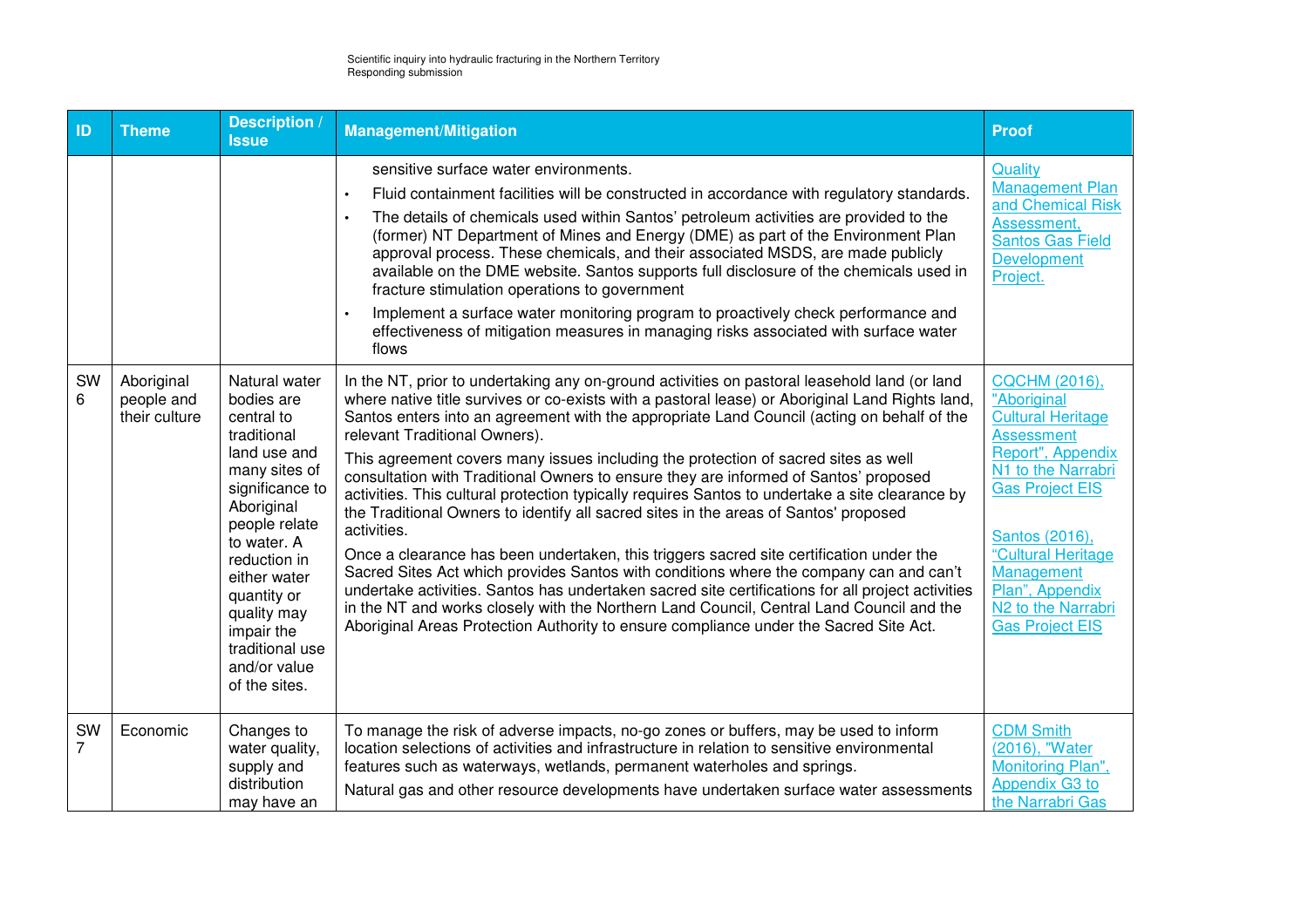| ID | <b>Theme</b> | <b>Description</b><br><b>Issue</b>                                                                 | <b>Management/Mitigation</b>                                                                                                                                                                                                                                                                                                                                                                                                                                                                     | <b>Proof</b>                                                                                                        |
|----|--------------|----------------------------------------------------------------------------------------------------|--------------------------------------------------------------------------------------------------------------------------------------------------------------------------------------------------------------------------------------------------------------------------------------------------------------------------------------------------------------------------------------------------------------------------------------------------------------------------------------------------|---------------------------------------------------------------------------------------------------------------------|
|    |              | adverse<br>impact on                                                                               | and management and monitoring plans and economic impact assessments to provide<br>information and support applications for regulatory approvals.                                                                                                                                                                                                                                                                                                                                                 | <b>Project EIS</b>                                                                                                  |
|    |              | industries that<br>may co-exist<br>with the<br>onshore<br>unconvention<br>al gas<br>industry, such | For example, as part of Santos' Narrabri Environmental Impact Statement (EIS), a Water<br>Baseline Report and Water Monitoring Plan (CDM Smith 2016) and an Economic<br>Assessment (GHD 2016) were developed and will be implemented over the life of the<br>Narrabri project. As part of Santos' GLNG Gas field Development Project EIS, a Surface<br>Water Impact Assessment Report and Water Resource Management Plan (URS 2014) and<br>an Economics Assessment (Santos 2014) were developed. | <b>CDM Smith</b><br>(2016), "Water<br>Baseline Report",<br>Appendix G4 to<br>the Narrabri Gas<br><b>Project EIS</b> |
|    |              | as agriculture,<br>pastoralism                                                                     | As examples, typical surface water quality impact mitigation measures applied by Santos<br>are listed below.                                                                                                                                                                                                                                                                                                                                                                                     | Acil Allen (2016)                                                                                                   |
|    |              | and tourism.                                                                                       | Baseline surface water monitoring is undertaken to characterise surface water quality<br>$\bullet$<br>and flow regime                                                                                                                                                                                                                                                                                                                                                                            | "Economic Impact<br>Report", Appendix                                                                               |
|    |              |                                                                                                    | Chemical storages or waste management facilities will not be sited within or adjacent to<br>sensitive surface water environments.                                                                                                                                                                                                                                                                                                                                                                | U2 to the Narrabri<br><b>Gas Project EIS</b>                                                                        |
|    |              |                                                                                                    | Fluid containment facilities will be constructed in accordance with regulatory standards.<br>$\bullet$                                                                                                                                                                                                                                                                                                                                                                                           |                                                                                                                     |
|    |              |                                                                                                    | Erosion and sediment control measures to be implemented and maintained.<br>$\bullet$                                                                                                                                                                                                                                                                                                                                                                                                             | <b>Santos (2014)</b>                                                                                                |
|    |              |                                                                                                    | Undertake progressive rehabilitation to stabilise exposed surfaces and minimise<br>concentration of surface flows                                                                                                                                                                                                                                                                                                                                                                                | "Economics",<br>Chapter 22 to the<br><b>Santos GLNG Gas</b>                                                         |
|    |              |                                                                                                    | The details of chemicals used within Santos' petroleum activities are provided to the<br>(former) NT Department of Mines and Energy (DME) as part of the Environment Plan<br>approval process. These chemicals, and their associated MSDS, are made publicly<br>available on the DME website. Santos supports full disclosure of the chemicals used in<br>fracture stimulation operations to government                                                                                          | <b>Field Development</b><br><b>Project EIS</b>                                                                      |
|    |              |                                                                                                    | Implement a surface water monitoring program to proactively check performance and<br>effectiveness of mitigation measures in managing risks associated with surface water<br>flows.                                                                                                                                                                                                                                                                                                              |                                                                                                                     |
| SW | Cumulative   | There may be                                                                                       | The purpose of cumulative impact assessment is to:                                                                                                                                                                                                                                                                                                                                                                                                                                               | <b>Santos 2014,</b>                                                                                                 |
| 8  | risk         | cumulative<br>risks                                                                                | Identify existing or proposed projects that are in the public domain                                                                                                                                                                                                                                                                                                                                                                                                                             | "Cumulative<br>Impacts", Chapter                                                                                    |
|    |              | associated                                                                                         | Screen the identified projects for their potential to interact                                                                                                                                                                                                                                                                                                                                                                                                                                   | 26 to the Santos                                                                                                    |
|    |              | with some or                                                                                       | Assess the significance of potential cumulative impacts                                                                                                                                                                                                                                                                                                                                                                                                                                          | <b>GLNG Gas Field</b>                                                                                               |
|    |              | all of the risks                                                                                   | Natural gas and other resource developments have undertaken baseline monitoring and                                                                                                                                                                                                                                                                                                                                                                                                              | Development                                                                                                         |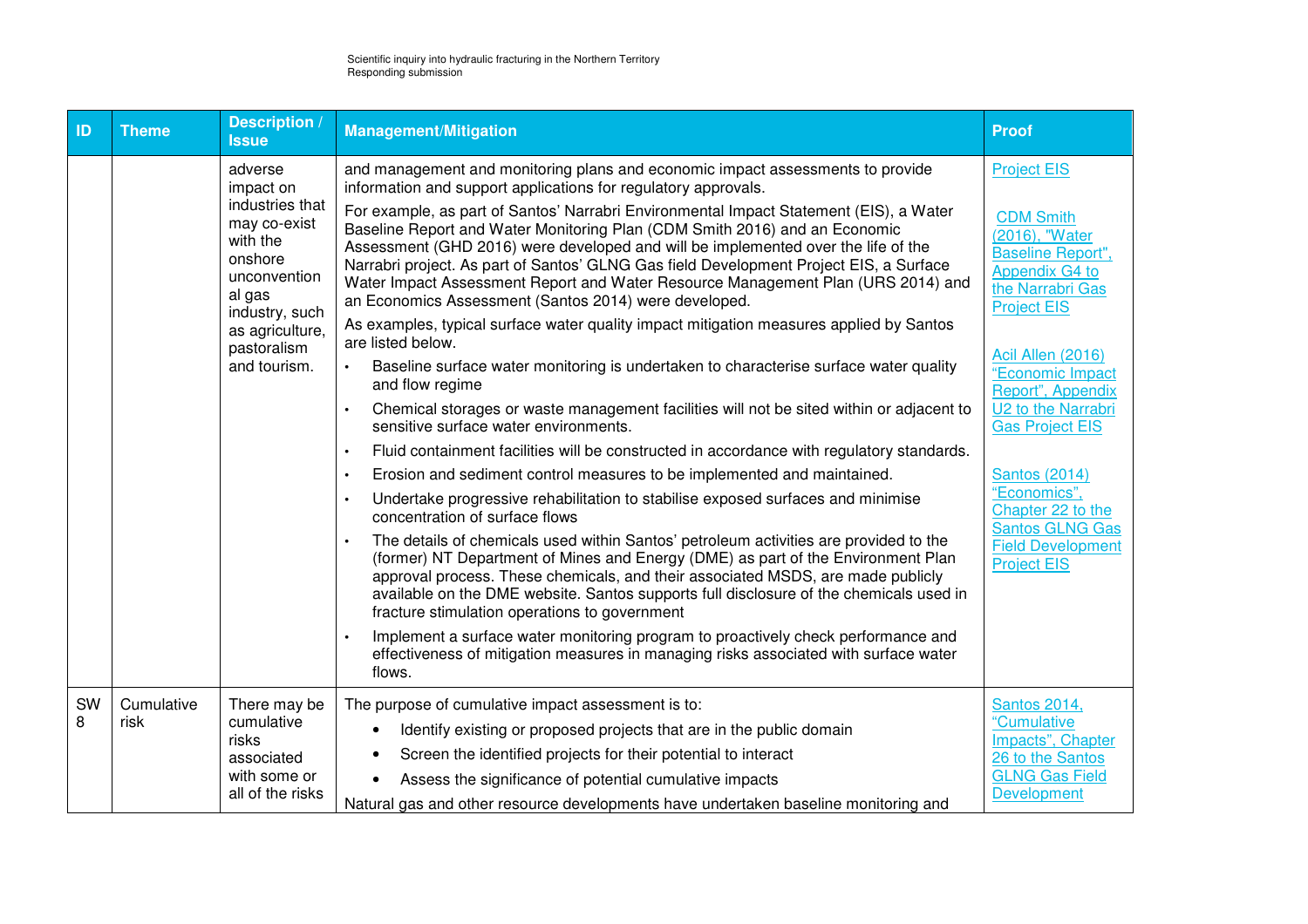| ID        | <b>Theme</b>       | <b>Description /</b><br><b>Issue</b>                          | <b>Management/Mitigation</b>                                                                                                                                                                                                                                                                                                                                                                                                                                                               | <b>Proof</b>                                                                                      |
|-----------|--------------------|---------------------------------------------------------------|--------------------------------------------------------------------------------------------------------------------------------------------------------------------------------------------------------------------------------------------------------------------------------------------------------------------------------------------------------------------------------------------------------------------------------------------------------------------------------------------|---------------------------------------------------------------------------------------------------|
|           |                    | identified<br>above.                                          | surface water impact assessment as part of broader environmental assessment and<br>management planning for use in cumulative impact assessments on surface water values.                                                                                                                                                                                                                                                                                                                   | Project EIS.                                                                                      |
|           |                    |                                                               | For example, as part of Santos' Narrabri Environmental Impact Statement (EIS), a<br>Cumulative Impact Assessment, Water Baseline Report and Water Monitoring Plan were<br>developed and will be implemented over the life of the Narrabri project (CDM Smith 2016).<br>For the Santos GLNG Gas Field Development Project EIS, a Cumulative Impact<br>Assessment and Water Resource Monitoring Plan were developed (Santos 2016).                                                           | Santos (2016),<br>"Cumulative<br>Impact", Chapter<br>29 to the Narrabri<br><b>Gas Project EIS</b> |
|           |                    |                                                               | Cumulative impact assessments and management and monitoring plans will provide<br>information to support applications for regulatory approvals and licences that will be<br>obtained by Santos prior to operation.                                                                                                                                                                                                                                                                         |                                                                                                   |
|           |                    |                                                               | As examples, typical public health management and surface water quality impact mitigation<br>measures applied by Santos are listed below                                                                                                                                                                                                                                                                                                                                                   |                                                                                                   |
|           |                    |                                                               | Explore opportunities for collaboration in cumulative impacts management through<br>$\bullet$<br>existing arrangements in consultation with State / Territory and local governments,<br>industry and communities.                                                                                                                                                                                                                                                                          |                                                                                                   |
|           |                    |                                                               | Contribute monitoring data to government agencies for use in cumulative<br>$\bullet$<br>management initiatives.                                                                                                                                                                                                                                                                                                                                                                            |                                                                                                   |
| $\bullet$ | <b>Groundwater</b> |                                                               |                                                                                                                                                                                                                                                                                                                                                                                                                                                                                            |                                                                                                   |
| GW        | Water quality      | Risk of<br>groundwater<br>contamination                       | To manage the risk of adverse impacts, no-go zones or buffers, may be used to inform<br>location selections of activities and infrastructure in relation to sensitive environmental<br>features such as waterways, wetlands, permanent waterholes and springs.                                                                                                                                                                                                                             | https://minerals.nt.<br>gov.au/ data/ass<br>ets/pdf file/0005/3                                   |
|           |                    | Migration of<br>water and/or<br>hydrocarbons<br>due to poorly | Natural gas and other resource developments have undertaken baseline bore and ground<br>water impact assessments as part of broader environmental assessment and management<br>planning to verify environmental values and then demonstrate compliance against<br>performance criteria to protect ground water values.                                                                                                                                                                     | 70589/ep161-<br>marmbulligan-<br>environment-plan-<br>summary.pdf                                 |
|           |                    | designed/<br>constructed<br>wells.                            | For example, as part of Santos' Narrabri Environmental Impact Statement (EIS), a<br>groundwater impact assessment and groundwater monitoring program were developed and<br>will be implemented over the life of the Narrabri project. As part of the Santos GLNG Gas<br>field Development Project EIS, a Ground Water Impact Assessment Report (Parsons<br>Brinkerhoff 2014) and Water Resource Management Plan and Stimulation Impact<br>Monitoring Program were developed (Santos 2014). | <b>CDM Smith</b><br>(2016),<br>"Groundwater<br>Impact<br>Assessment",<br>Appendix F to the        |
|           |                    |                                                               | As examples, previous management measures undertaken by Santos and the industry in                                                                                                                                                                                                                                                                                                                                                                                                         |                                                                                                   |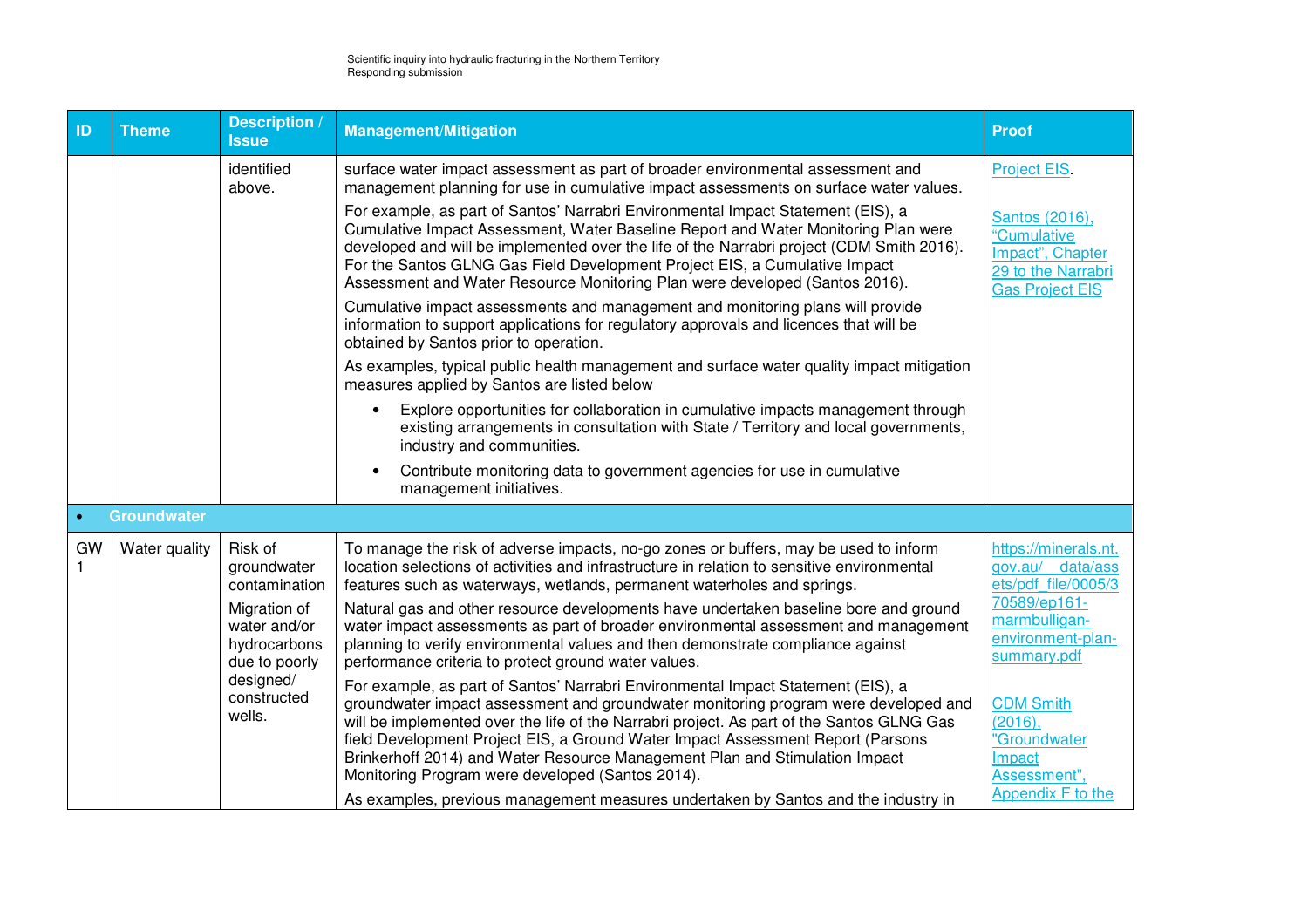| ID | <b>Theme</b> | <b>Description</b><br><b>Issue</b> | <b>Management/Mitigation</b>                                                                                                                                                                                                                                                                                                                                                                                                                    | <b>Proof</b>                                                                                                                   |
|----|--------------|------------------------------------|-------------------------------------------------------------------------------------------------------------------------------------------------------------------------------------------------------------------------------------------------------------------------------------------------------------------------------------------------------------------------------------------------------------------------------------------------|--------------------------------------------------------------------------------------------------------------------------------|
|    |              |                                    | general for a number of their projects are discussed below.<br>Initial baseline studies and risk assessments                                                                                                                                                                                                                                                                                                                                    | Narrabri Gas<br><b>Project EIS</b>                                                                                             |
|    |              |                                    | Baseline groundwater monitoring will be undertaken to provide a benchmark against<br>which any future variations can be compared. Data obtained can include a record of a<br>bore's groundwater level, water quality and usage, and provide information on bore<br>construction. This assessment also confirms the location and status of existing bores<br>and groundwater use within the vicinity of our operations (Santos 2017).            | Parsons<br>Brinkerhoff (2014),<br>"Groundwater<br>Impact                                                                       |
|    |              |                                    | Landholders' bores that are active and proximal to hydraulic fracturing (2km radius)<br>well will be included within the baseline assessment program. Santos will arrange for<br>water quality testing of the bore water before and after hydraulic stimulation. These<br>results can be made available to the landowners to provide confidence that their<br>assets are protected and that risk control measures are successful (Santos 2017). | <b>Assessment</b><br>Report", Appendix<br>O to the Santos<br><b>GLNG Gas Field</b><br><b>Development</b><br><b>Project EIS</b> |
|    |              |                                    | A groundwater risk assessment will be undertaken, which considers the local geology,<br>hydrogeology, the design of the target formation, the location and status of existing<br>wells and bores local to the planned activity and the design of the hydraulic stimulation<br>activity itself.                                                                                                                                                  | <b>EHS Support</b><br>$(2016)$ , "Chemical                                                                                     |
|    |              |                                    | If a hydraulic stimulation target is deemed to have an unacceptable risk of accessing a<br>high water bearing zone, hydraulic stimulation will not be pursued. These factors will<br>vary both regionally and locally, and risks are therefore assessed on a case-by-case<br>basis (Santos 2017).                                                                                                                                               | <b>Risk Assessment</b><br>Report", Appendix<br>T <sub>3</sub> to the Narrabri<br><b>Gas Project EIS</b>                        |
|    |              |                                    | Assess the location and status of old wells and water bores, which have the potential<br>to provide pathways that connect formally isolated aquifers and reservoirs.                                                                                                                                                                                                                                                                            | <b>EHS Support</b><br>(2017), Water                                                                                            |
|    |              |                                    | The design of the well that is to be hydraulically stimulated must be checked. It must<br>$\bullet$<br>be demonstrated to comply with strict well construction standards that require integrity<br>of engineered barriers to prevent flow between aquifers that may be hydraulically<br>separate, and most importantly between the reservoir and overlying aquifers (Santos<br>$2017$ ).                                                        | Quality<br><b>Management Plan</b><br>and Chemical Risk<br>Assessment,<br><b>Santos Gas Field</b>                               |
|    |              |                                    | Prevention of spills/leaks                                                                                                                                                                                                                                                                                                                                                                                                                      | Development                                                                                                                    |
|    |              |                                    | Established Santos spill response procedures shall be implemented for spills or leaks.<br>$\bullet$<br>Records of spills, leaks and associated clean ups are to be managed using the<br>Incident Management System.                                                                                                                                                                                                                             | Project.<br><b>EHS Support</b>                                                                                                 |
|    |              |                                    | Emergency response systems shall be in place for responding to contaminant release                                                                                                                                                                                                                                                                                                                                                              | (2014), "Hydraulic                                                                                                             |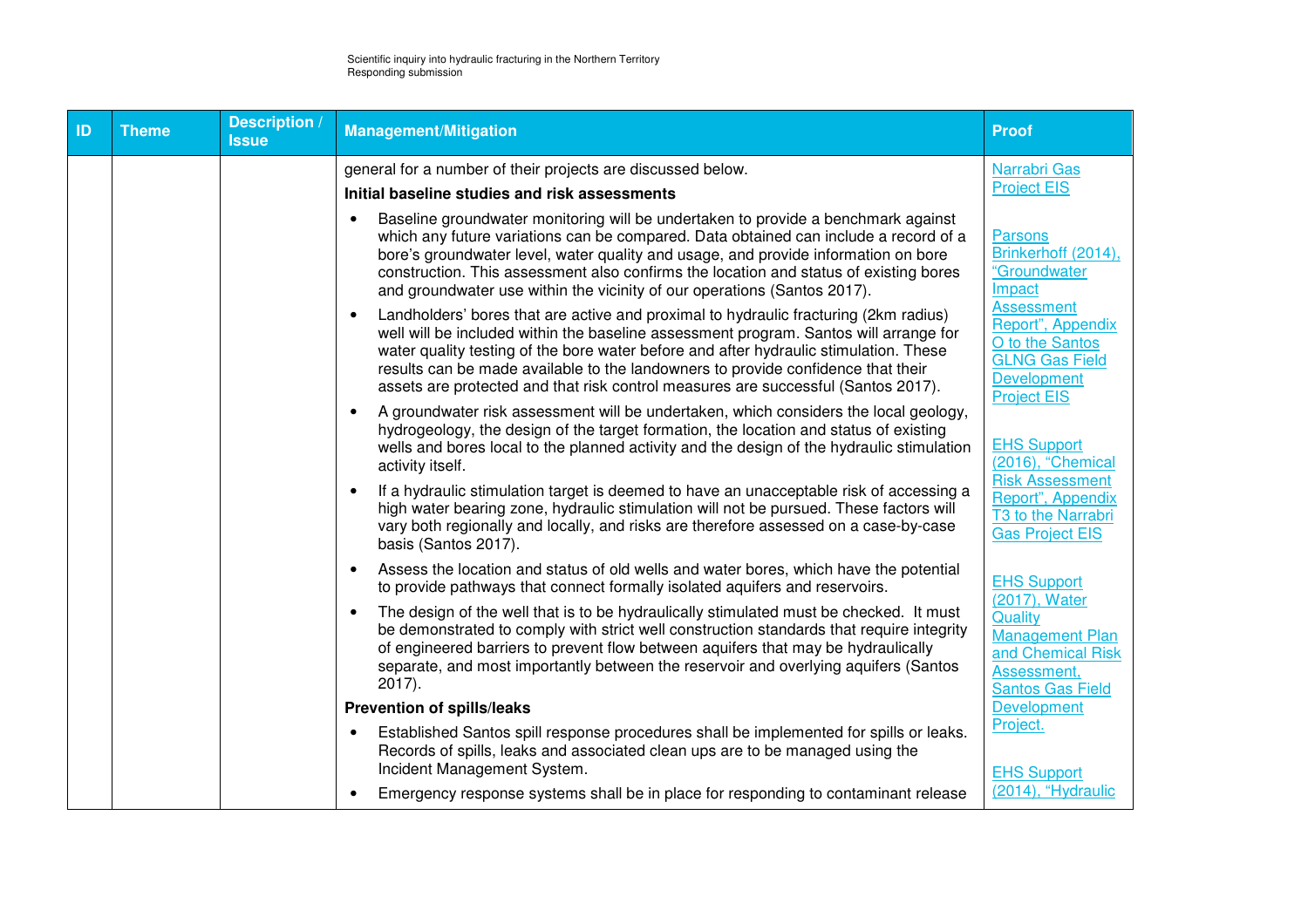| ID                   | <b>Theme</b>                                                        | <b>Description /</b><br><b>Issue</b>                                                                                                                                                                                                                                           | <b>Management/Mitigation</b>                                                                                                                                                                                                                                                                                                                                                                                                                                           | <b>Proof</b>                                                                         |
|----------------------|---------------------------------------------------------------------|--------------------------------------------------------------------------------------------------------------------------------------------------------------------------------------------------------------------------------------------------------------------------------|------------------------------------------------------------------------------------------------------------------------------------------------------------------------------------------------------------------------------------------------------------------------------------------------------------------------------------------------------------------------------------------------------------------------------------------------------------------------|--------------------------------------------------------------------------------------|
|                      |                                                                     |                                                                                                                                                                                                                                                                                | Bunding of all areas using or storing or handling fuel, fuel using equipment, and<br>$\bullet$<br>chemicals, in line with AS 1940-1993; The Storage and Handling of Flammable and<br><b>Combustible Liquids</b>                                                                                                                                                                                                                                                        | <b>Fracturing Risk</b><br><b>Assessment</b><br>Report", Appendix                     |
|                      |                                                                     |                                                                                                                                                                                                                                                                                | No discharges to watercourses                                                                                                                                                                                                                                                                                                                                                                                                                                          | <b>Y-P to the Santos</b><br><b>GLNG Gas Field</b>                                    |
|                      |                                                                     |                                                                                                                                                                                                                                                                                | Bunds to be inspected regularly for evidence of leakage<br>$\bullet$                                                                                                                                                                                                                                                                                                                                                                                                   | Development                                                                          |
|                      |                                                                     |                                                                                                                                                                                                                                                                                | Development and implementation of a Well Integrity Program<br>$\bullet$                                                                                                                                                                                                                                                                                                                                                                                                | <b>Project EIS</b>                                                                   |
|                      |                                                                     |                                                                                                                                                                                                                                                                                | Personnel trained in emergency spill response, chemicals and dangerous goods.<br>$\bullet$                                                                                                                                                                                                                                                                                                                                                                             |                                                                                      |
|                      |                                                                     |                                                                                                                                                                                                                                                                                | Emergency shutdown systems are installed on equipment to prevent uncontrolled<br>release of flowback water or other chemicals, and there is routine inspection of flow-<br>back lines, connections, and high pressure equipment and trip systems.                                                                                                                                                                                                                      | Santos (2014),<br>"Stimulation<br><b>Impact Monitoring</b><br>Program",              |
|                      |                                                                     |                                                                                                                                                                                                                                                                                | Routine inspection of flow-back lines, connections, high-pressure equipment and trip<br>$\bullet$<br>systems is undertaken to prevent operation above design limits; repairs are<br>undertaken as required. Emergency shutdown systems are installed on equipment to<br>prevent uncontrolled releases of flow-back water, fuel and/or other chemicals                                                                                                                  | Appendix AE-D to<br>the Santos GLNG<br><b>Gas Field</b><br>Development               |
|                      |                                                                     |                                                                                                                                                                                                                                                                                | <b>Monitoring</b>                                                                                                                                                                                                                                                                                                                                                                                                                                                      | Project                                                                              |
|                      |                                                                     |                                                                                                                                                                                                                                                                                | Implement a ground water quality monitoring program to proactively check<br>performance and effectiveness of mitigation measures in managing risks associated<br>with ground water quality.                                                                                                                                                                                                                                                                            |                                                                                      |
| GW<br>$\overline{c}$ | Quantity                                                            | Large<br>amounts of<br>water being                                                                                                                                                                                                                                             | To manage the risk of adverse impacts, no-go zones or buffers, may be used to inform<br>location selections of activities and infrastructure in relation to sensitive environmental<br>features such as waterways, wetlands, permanent waterholes and springs.                                                                                                                                                                                                         | Santos (2016),<br>"Groundwater<br>Impact                                             |
|                      | extracted for<br>use in<br>hydraulic<br>fracturing.<br>There may be | Natural gas and other resource developments have undertaken ground water impact<br>assessment as part of broader environmental assessment and management planning are<br>undertaken to demonstrate compliance against performance criteria to protect ground water<br>quality. | Assessment",<br>Appendix F to the<br>Narrabri Gas<br><b>Project EIS</b>                                                                                                                                                                                                                                                                                                                                                                                                |                                                                                      |
|                      |                                                                     | a risk of<br>changes to<br>the timing<br>and/or<br>quantity of<br>surface water                                                                                                                                                                                                | For example, as part of Santos' Narrabri Environmental Impact Statement (EIS), a<br>Groundwater Impact Assessment was developed and will be implemented over the life of<br>the Narrabri project (CDM Smith 2016). As part of the Santos GLNG Gas field Development<br>Project EIS, a Ground Water Impact Assessment Report (Parsons Brinkerhoff 2014) and<br>Water Resource Management Plan and Stimulation Impact Monitoring Program were<br>developed (Santos 2014) | <b>Parsons</b><br>Brinkerhoff (2014),<br>"Groundwater<br>Impact<br><b>Assessment</b> |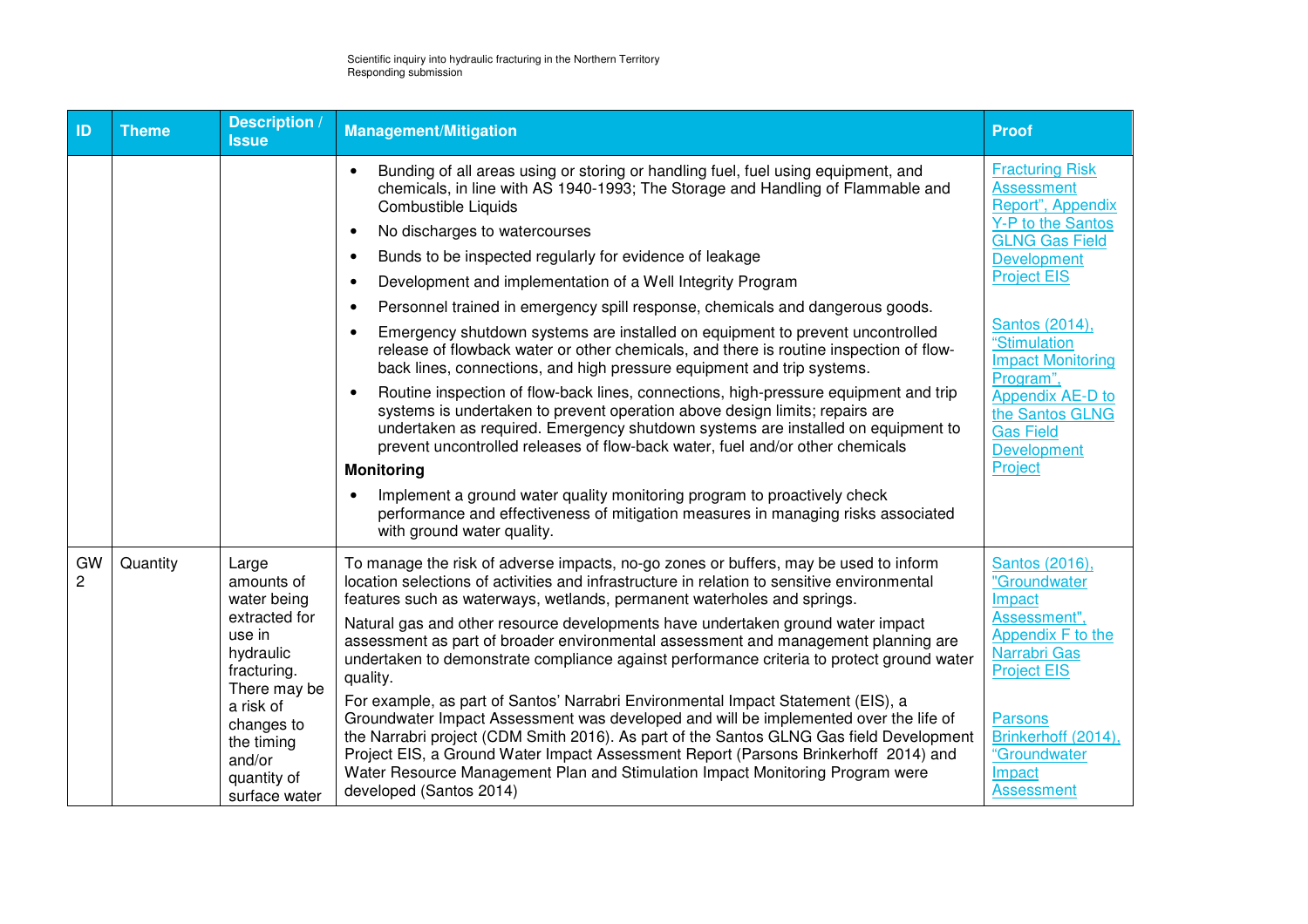| ID | <b>Theme</b> | Description /<br><b>Issue</b>                                                                                                                                                                                                                                                                                                                                        | <b>Management/Mitigation</b>                                                                                                                                                                                                                                                                                                                                                                                                                                                                                                                                                                                                                                                                                                                                                                                                                                                                                                                                                                                                                                                                                                                                                                                                                                                                                                                                                                                                                                                                                                                                                                                                                                                                                                                                                                                                                                                                   | <b>Proof</b>                                                                                              |
|----|--------------|----------------------------------------------------------------------------------------------------------------------------------------------------------------------------------------------------------------------------------------------------------------------------------------------------------------------------------------------------------------------|------------------------------------------------------------------------------------------------------------------------------------------------------------------------------------------------------------------------------------------------------------------------------------------------------------------------------------------------------------------------------------------------------------------------------------------------------------------------------------------------------------------------------------------------------------------------------------------------------------------------------------------------------------------------------------------------------------------------------------------------------------------------------------------------------------------------------------------------------------------------------------------------------------------------------------------------------------------------------------------------------------------------------------------------------------------------------------------------------------------------------------------------------------------------------------------------------------------------------------------------------------------------------------------------------------------------------------------------------------------------------------------------------------------------------------------------------------------------------------------------------------------------------------------------------------------------------------------------------------------------------------------------------------------------------------------------------------------------------------------------------------------------------------------------------------------------------------------------------------------------------------------------|-----------------------------------------------------------------------------------------------------------|
|    |              | flows because<br>of the<br>discharge of<br>produced<br>water, which<br>may be<br>significant<br>particularly in<br>arid to semi-<br>arid<br>landscapes.<br>There may be<br>a risk to<br>surface water<br>and<br>groundwater<br>flow<br>processes as<br>the result of<br>possible<br>seismic<br>activity<br>caused by<br>hydraulic<br>fracturing or<br>reinjection of | Groundwater impact assessments and management and monitoring plans provide<br>information to support applications for regulatory approvals and licences.<br>As an example, typical groundwater quality management and mitigation measures applied<br>to Santos' activities are listed below.<br>Initial baseline studies and risk assessments<br>Baseline groundwater monitoring will be undertaken to provide a benchmark against<br>$\bullet$<br>which any future variations can be compared. Data obtained can include a record of a<br>bore's groundwater level, water quality and usage, and provide information on bore<br>construction. This assessment also confirms the location and status of existing bores<br>and groundwater use within the vicinity of our operations (Santos 2017).<br>Landholders' bores that are active and proximal to hydraulic fracturing (2km radius) will<br>$\bullet$<br>be included within the baseline assessment program. Santos will arrange for water<br>quality testing of the bore water before and after hydraulic stimulation. These results<br>can be made available to the landowners to provide confidence that their assets are<br>protected and that risk control measures are successful (Santos 2017).<br>A groundwater risk assessment will be undertaken, which considers the local geology,<br>$\bullet$<br>hydrogeology, the design of the target formation, the location and status of existing<br>wells and bores local to the planned activity and the design of the hydraulic stimulation<br>activity itself.<br>If a hydraulic stimulation target is deemed to have an unacceptable risk of accessing a<br>$\bullet$<br>high water bearing zone, hydraulic stimulation will not be pursued. These factors will<br>vary both regionally and locally, and risks are therefore assessed on a case-by-case<br>basis (Santos 2017). | Report", Appendix<br>O to the Santos<br><b>GLNG Gas Field</b><br><b>Development</b><br><b>Project EIS</b> |
|    |              | water.                                                                                                                                                                                                                                                                                                                                                               | Assess the location and status of old wells and water bores, which have the potential<br>$\bullet$<br>to provide pathways that connect formally isolated aquifers and reservoirs.                                                                                                                                                                                                                                                                                                                                                                                                                                                                                                                                                                                                                                                                                                                                                                                                                                                                                                                                                                                                                                                                                                                                                                                                                                                                                                                                                                                                                                                                                                                                                                                                                                                                                                              |                                                                                                           |
|    |              |                                                                                                                                                                                                                                                                                                                                                                      | The design of the well that is to be hydraulically stimulated must be checked. It must<br>$\bullet$<br>be demonstrated to comply with strict well construction standards that require integrity<br>of engineered barriers to prevent flow between aquifers that may be hydraulically<br>separate, and most importantly between the reservoir and overlying aquifers (Santos<br>$2017$ ).                                                                                                                                                                                                                                                                                                                                                                                                                                                                                                                                                                                                                                                                                                                                                                                                                                                                                                                                                                                                                                                                                                                                                                                                                                                                                                                                                                                                                                                                                                       |                                                                                                           |
|    |              |                                                                                                                                                                                                                                                                                                                                                                      | Water usage                                                                                                                                                                                                                                                                                                                                                                                                                                                                                                                                                                                                                                                                                                                                                                                                                                                                                                                                                                                                                                                                                                                                                                                                                                                                                                                                                                                                                                                                                                                                                                                                                                                                                                                                                                                                                                                                                    |                                                                                                           |
|    |              |                                                                                                                                                                                                                                                                                                                                                                      | • When Santos moves from the exploration phase to development, facilities are set up to                                                                                                                                                                                                                                                                                                                                                                                                                                                                                                                                                                                                                                                                                                                                                                                                                                                                                                                                                                                                                                                                                                                                                                                                                                                                                                                                                                                                                                                                                                                                                                                                                                                                                                                                                                                                        |                                                                                                           |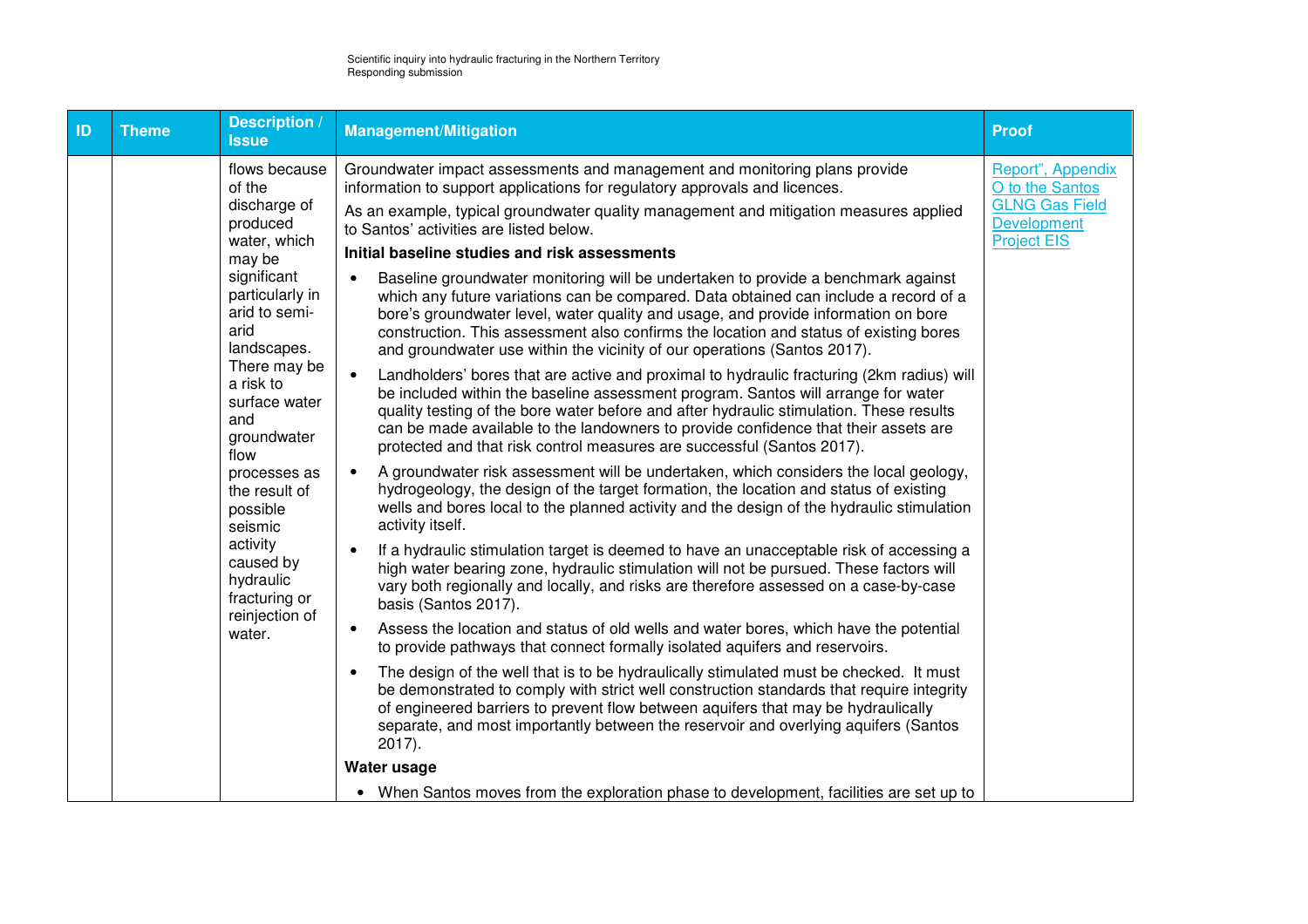| ID      | <b>Theme</b>                                 | Description /<br><b>Issue</b>                                                                                                                                                                                                                                       | <b>Management/Mitigation</b>                                                                                                                                                                                                                                                                                                                                                                                                                                                                                                                                                                                                                                                                                                                                                                                                                                                                                                                                                                                                                                                                                                                                                                                                                                                                                                                                                                                                                                                                                                                                                                                                                                                                         | <b>Proof</b>                                                                                                                                                                                                                                                                                                                                                       |
|---------|----------------------------------------------|---------------------------------------------------------------------------------------------------------------------------------------------------------------------------------------------------------------------------------------------------------------------|------------------------------------------------------------------------------------------------------------------------------------------------------------------------------------------------------------------------------------------------------------------------------------------------------------------------------------------------------------------------------------------------------------------------------------------------------------------------------------------------------------------------------------------------------------------------------------------------------------------------------------------------------------------------------------------------------------------------------------------------------------------------------------------------------------------------------------------------------------------------------------------------------------------------------------------------------------------------------------------------------------------------------------------------------------------------------------------------------------------------------------------------------------------------------------------------------------------------------------------------------------------------------------------------------------------------------------------------------------------------------------------------------------------------------------------------------------------------------------------------------------------------------------------------------------------------------------------------------------------------------------------------------------------------------------------------------|--------------------------------------------------------------------------------------------------------------------------------------------------------------------------------------------------------------------------------------------------------------------------------------------------------------------------------------------------------------------|
|         |                                              |                                                                                                                                                                                                                                                                     | capture and recycle flowback fluid to the extent feasible reducing the amount of<br>additional water required for each subsequent hydraulic stimulation operation<br>Fluid containment facilities will be constructed in accordance with regulatory<br>$\bullet$<br>standards.<br>Water will not be taken from a groundwater water source where there is a risk of an<br>$\bullet$<br>adverse impact to other users of water or dependant ecosystem can't be mitigated or<br>managed or made-good.<br>Water usage<br>Implement a ground water quality monitoring program to proactively check<br>performance and effectiveness of mitigation measures in managing risks<br>associated with ground water quality.                                                                                                                                                                                                                                                                                                                                                                                                                                                                                                                                                                                                                                                                                                                                                                                                                                                                                                                                                                                     |                                                                                                                                                                                                                                                                                                                                                                    |
| GW<br>3 | Aquatic<br>ecosystems<br>and<br>biodiversity | Adverse<br>impacts to<br>aquatic<br>ecosystems<br>and<br>biodiversity<br>(including<br>groundwater<br>dependent<br>ecosystem)<br>may result<br>from changes<br>in the quality<br>and/or<br>quantity of<br>surface<br>and/or<br>groundwater<br>available to<br>them. | To manage the risk of adverse impacts, no-go zones or buffers, may be used to inform<br>location selections of activities and infrastructure in relation to sensitive environmental<br>features such as waterways, wetlands, permanent waterholes and springs.<br>Natural gas and other resource developments have undertaken aquatic ecology impact<br>assessments as part of broader environmental assessment and management planning to<br>demonstrate compliance against performance criteria to protect aquatic ecology values.<br>For example, as part of Santos' Narrabri Environmental Impact Statement (EIS), an aquatic<br>ecology impact assessment, Water Baseline Report and Water Monitoring Plan were<br>developed and will be implemented over the life of the Narrabri project (CDM Smith 2016).<br>As part of Santos' GLNG Gas field Development Project EIS, an Aquatic Impact<br>Assessment Report and Water Resource Management Plan were developed (URS 2014).<br>These surface water, groundwater and aquatic ecology impact assessments and<br>management and monitoring plans provide information to support applications for<br>regulatory approvals.<br>As examples, typical aquatic ecology management and mitigation measures applied to<br>Santos' activities are listed below:<br>Baseline aquatic surveys will be undertaken, to identify environmentally sensitive area<br>and determine the extent of aquatic ecosystems and biodiversity within the study area.<br>Erosion and sediment control measures to be implemented and maintained.<br>$\bullet$<br>Fluid containment facilities will be constructed in accordance with regulatory standards.<br>$\bullet$ | <b>Eco Logical</b><br>Australia (2016),<br>"Ecological Impact<br>Assessment",<br>Appendix J1 to the<br>Narrabri Gas<br><b>Project EIS</b><br><b>URS Australia</b><br>(2014), "Aquatic<br>Ecology<br><b>Assessment</b><br>Report", Appendix<br>S to the Santos<br><b>Gas Field</b><br>Development<br><b>Project EIS</b><br>Santos (2016),<br>"Groundwater<br>Impact |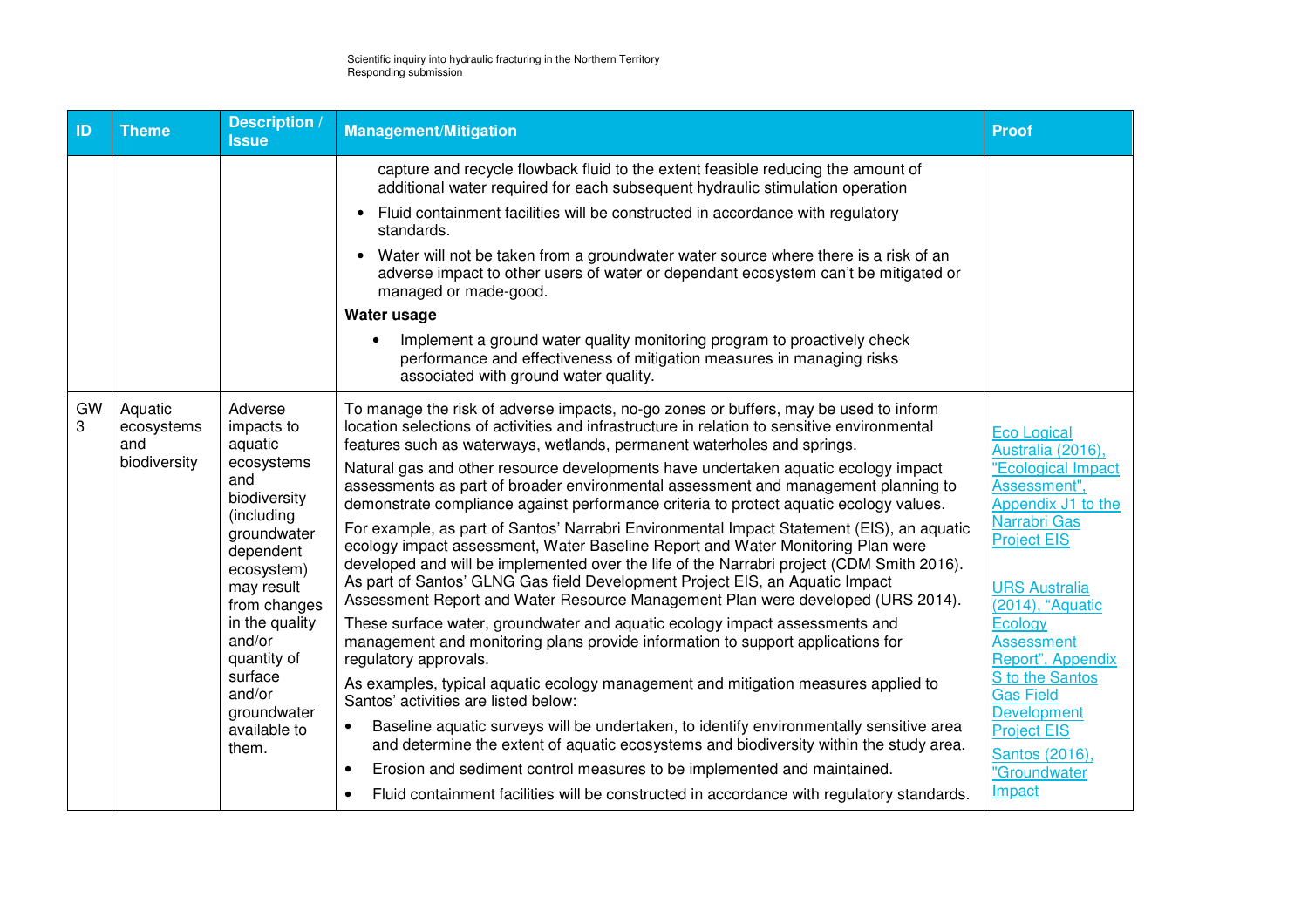| ID      | <b>Theme</b>      | <b>Description</b> /<br><b>Issue</b>                                                                                                                                                               | <b>Management/Mitigation</b>                                                                                                                                                                                                                                                                                                                                                                                                                                                                                                                                                                                                                                                                                                                                                                                                                                                                                                                                                                                                                                                                                                                                                                                                                                                                                          | <b>Proof</b>                                                                                                                                                                                                                                                                                                                                                                       |
|---------|-------------------|----------------------------------------------------------------------------------------------------------------------------------------------------------------------------------------------------|-----------------------------------------------------------------------------------------------------------------------------------------------------------------------------------------------------------------------------------------------------------------------------------------------------------------------------------------------------------------------------------------------------------------------------------------------------------------------------------------------------------------------------------------------------------------------------------------------------------------------------------------------------------------------------------------------------------------------------------------------------------------------------------------------------------------------------------------------------------------------------------------------------------------------------------------------------------------------------------------------------------------------------------------------------------------------------------------------------------------------------------------------------------------------------------------------------------------------------------------------------------------------------------------------------------------------|------------------------------------------------------------------------------------------------------------------------------------------------------------------------------------------------------------------------------------------------------------------------------------------------------------------------------------------------------------------------------------|
|         |                   |                                                                                                                                                                                                    | $\bullet$<br>Undertake progressive rehabilitation to stabilise exposed surfaces and minimise<br>concentration of surface flows<br>Implement a surface water monitoring program to proactively check performance and<br>effectiveness of mitigation measures in managing risks associated with surface water<br>flows.<br>Report any discharges to surface water bodies to regulatory authorities<br>$\bullet$<br>Implement a ground water quality monitoring program to proactively check performance<br>$\bullet$<br>and effectiveness of mitigation measures in managing risks associated with ground<br>water quality.                                                                                                                                                                                                                                                                                                                                                                                                                                                                                                                                                                                                                                                                                             | Assessment",<br>Appendix F to the<br>Narrabri Gas<br><b>Project EIS</b><br><b>Parsons</b><br>Brinkerhoff (2014),<br>"Groundwater<br>Impact<br><b>Assessment</b><br>Report", Appendix<br>O to the Santos<br><b>GLNG Gas Field</b><br><b>Development</b><br><b>Project EIS</b>                                                                                                       |
| GW<br>4 | Amenity<br>values | Changes in<br>the quality<br>and/or<br>quantity<br>available may<br>impact on<br>general<br>amenity<br>values such<br>as national<br>parks,<br>rangelands<br>and<br>recreational<br>fishing areas. | The area of current prospective interest within Santos' tenements is remote areas of<br>pastoral land that is not constrained by national parks, rangelands and recreational fishing<br>areas. All watercourses are ephemeral in nature.<br>Natural gas and other resource developments have undertaken ground water impact<br>assessments as part of broader environmental assessment and management planning to<br>verify environmental values and then demonstrate compliance against performance criteria<br>to protect surface water quality.<br>For example, as part of Santos' Narrabri Environmental Impact Statement (EIS), a Water<br>Baseline Report and Water Monitoring Plan were developed and will be implemented over<br>the life of the Narrabri project (CDM Smith 2016). As part of Santos' GLNG Gas field<br>Development Project EIS, a Ground Water Impact Assessment Report and Water Resource<br>Management Plan were developed (URS 2014).<br>Theses surface water quality assessments and management and monitoring plans provide<br>information to support applications for regulatory approvals and licences.<br>As examples, typical ground water management and mitigation measures applied to<br>Santos' activities are listed below.<br>Baseline ground water monitoring is undertaken | GHD (2016).<br>"Landscape and<br><b>Visual Impact</b><br><b>Assessment</b><br>Report", Appendix<br>Q to the Narrabri<br><b>Gas Project EIS</b><br><b>JVP Visual</b><br><b>Planning and</b><br>Design (2014),<br>"Landscape and<br><b>Visual Amenity</b><br><b>Assessment</b><br>Report", Appendix<br>L to the Santos<br><b>GLNG Gas field</b><br>Development<br><b>Project EIS</b> |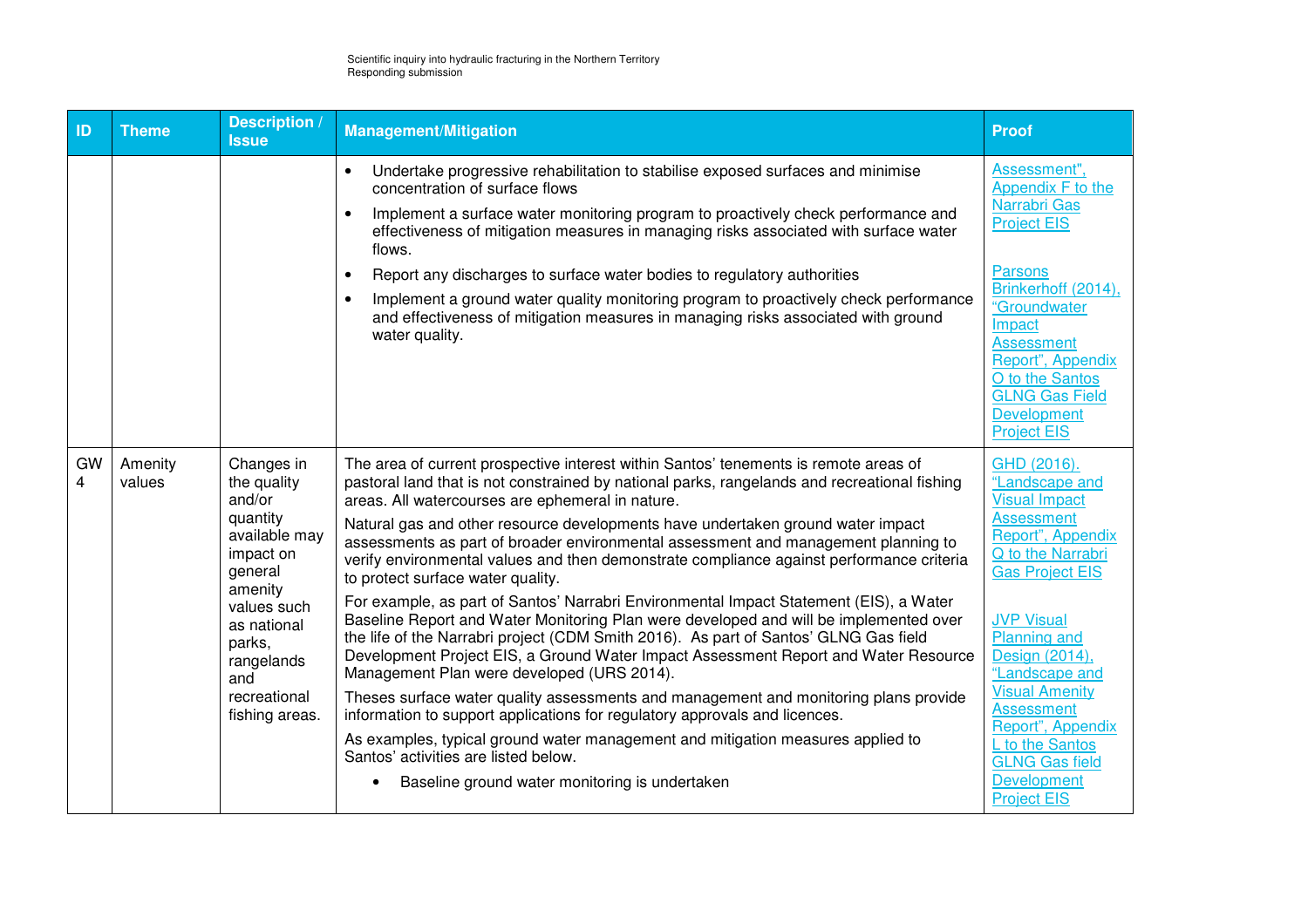| ID      | <b>Theme</b>  | <b>Description</b><br><b>Issue</b>                                                                                                                                                                                                  | <b>Management/Mitigation</b>                                                                                                                                                                                                                                                                                                                                                                                                                                                                                                                                                                                                                                                                                                                                                                                                                                                                                                                                                                                                                                                                                                                                                                                                                                                                                                                                                                                                                                                                                                                                                                                                                                                                                                                                                                                                                                                                                                                                                                                                                                                                                                                                                                                                                                                                                                                                                       | <b>Proof</b>                                                                                                                                                                                                                                                                                                                                                                                                                                                                                                                                               |
|---------|---------------|-------------------------------------------------------------------------------------------------------------------------------------------------------------------------------------------------------------------------------------|------------------------------------------------------------------------------------------------------------------------------------------------------------------------------------------------------------------------------------------------------------------------------------------------------------------------------------------------------------------------------------------------------------------------------------------------------------------------------------------------------------------------------------------------------------------------------------------------------------------------------------------------------------------------------------------------------------------------------------------------------------------------------------------------------------------------------------------------------------------------------------------------------------------------------------------------------------------------------------------------------------------------------------------------------------------------------------------------------------------------------------------------------------------------------------------------------------------------------------------------------------------------------------------------------------------------------------------------------------------------------------------------------------------------------------------------------------------------------------------------------------------------------------------------------------------------------------------------------------------------------------------------------------------------------------------------------------------------------------------------------------------------------------------------------------------------------------------------------------------------------------------------------------------------------------------------------------------------------------------------------------------------------------------------------------------------------------------------------------------------------------------------------------------------------------------------------------------------------------------------------------------------------------------------------------------------------------------------------------------------------------|------------------------------------------------------------------------------------------------------------------------------------------------------------------------------------------------------------------------------------------------------------------------------------------------------------------------------------------------------------------------------------------------------------------------------------------------------------------------------------------------------------------------------------------------------------|
|         |               |                                                                                                                                                                                                                                     | Implement a ground water monitoring program to proactively check performance<br>$\bullet$<br>and effectiveness of mitigation measures in managing risks associated with<br>groundwater water level and quality.                                                                                                                                                                                                                                                                                                                                                                                                                                                                                                                                                                                                                                                                                                                                                                                                                                                                                                                                                                                                                                                                                                                                                                                                                                                                                                                                                                                                                                                                                                                                                                                                                                                                                                                                                                                                                                                                                                                                                                                                                                                                                                                                                                    |                                                                                                                                                                                                                                                                                                                                                                                                                                                                                                                                                            |
| GW<br>5 | Public health | There may be<br>adverse<br>impacts on<br>human and<br>livestock<br>health due to<br>changes to<br>water quality,<br>supply and<br>distribution as<br>a result of<br>hydraulic<br>fracturing and<br>the<br>associated<br>activities. | To manage the risk of adverse impacts, no-go zones or buffers, may be used to inform<br>location selections of activities and infrastructure in relation to sensitive environmental<br>features such as waterways, wetlands, permanent waterholes and springs.<br>Natural gas and other resource developments have undertaken public health impact<br>assessments, ground water quality impact assessment, and hydraulic fracturing risk<br>assessments as part of broader environmental assessment and management planning to<br>demonstrate compliance against performance criteria to protect public health.<br>For example as part of Santos' Narrabri Environmental Impact Statement (EIS), a public<br>health impact assessment (which assessed the potential health impacts from water) was<br>developed and will be implemented over the life of the Narrabri project (GHD 2016).<br>Furthermore, a Water Baseline Report and Water Monitoring Plan and Chemical Risk<br>Assessment (drilling chemicals) were developed and will implemented (CDM Smith 2016<br>and EHS Support 2016). As part of the Santos GLNG Gas Field Development Project EIS,<br>a Hydraulic Fracturing Risk Assessment (EHS 2014), Water Quality Management Plan and<br>Chemical Risk Assessment (EHS 2017) were developed.<br>These assessments contain extensive semi-quantitative and quantitative human health and<br>ecological risk assessments. They demonstrate that the quantities and methodologies<br>employed do not pose an unacceptable risk to human health or the environment. These<br>chemicals and quantitative risk assessments have been peer reviewed as well as reviewed<br>or assessed by the relevant government agencies and have had requisite Material Safety<br>Data Sheets (MSDS) prepared. This information is publically available on Santos' website.<br>These assessments and plans provide information to support applications for regulatory<br>approvals and licences.<br>As examples, typical public health management and surface water quality impact mitigation<br>measures applied by Santos are listed below.<br>Baseline ground water monitoring is undertaken to characterise surface water quality<br>and level<br>Chemical storages or waste management facilities will not be sited within or adjacent to<br>sensitive surface water environments. | http://ww2.health.w<br>a.gov.au/~/media/<br>Files/Corporate/Re<br>ports%20and%20p<br>ublications/PDF/Hy<br>draulic-Fracturing-<br><b>HHRA-</b><br>18June%202015.a<br>shx<br><b>EnRisks (2016),</b><br>"Health Impact<br>Assessment",<br>Appendix T2 to the<br><b>Narrabri Gas</b><br><b>Project EIS</b><br><b>EHS Support</b><br>(2017), Water<br>Quality<br><b>Management Plan</b><br>and Chemical Risk<br>Assessment,<br><b>Santos Gas Field</b><br><b>Development</b><br>Project.<br><b>EHS Support</b><br>(2014), "Hydraulic<br><b>Fracturing Risk</b> |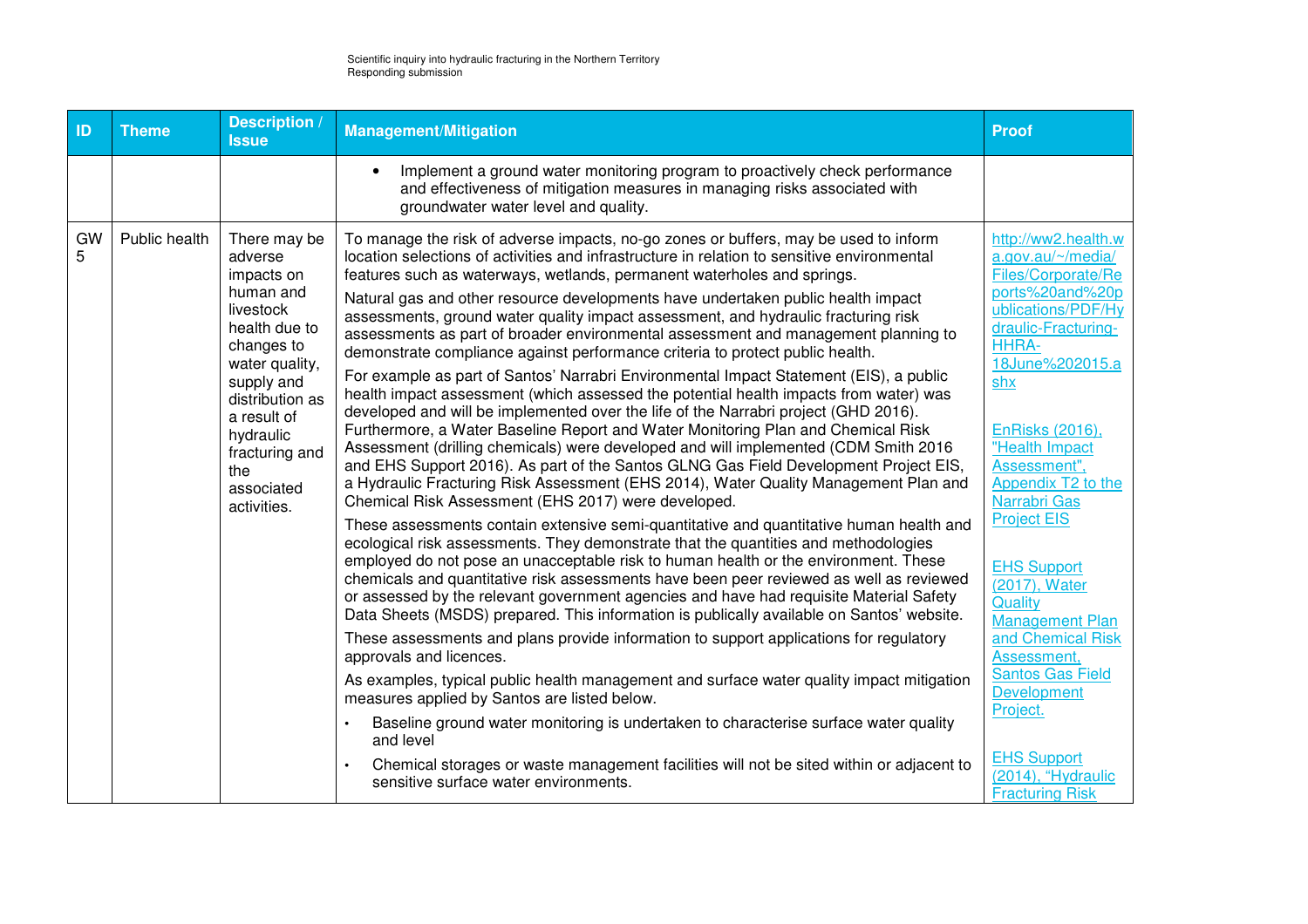| ID      | <b>Theme</b>                              | <b>Description /</b><br><b>Issue</b>                                                                                                                                                                                                                                      | <b>Management/Mitigation</b>                                                                                                                                                                                                                                                                                                                                                                                                                                                                                                                                                                                                                                                                                                                                                                                                                                                                                                                                                                                                                                                                                                                                                                                                                                                                                                                                                                                                                                                        | <b>Proof</b>                                                                                                                                                                                                                                                                                          |
|---------|-------------------------------------------|---------------------------------------------------------------------------------------------------------------------------------------------------------------------------------------------------------------------------------------------------------------------------|-------------------------------------------------------------------------------------------------------------------------------------------------------------------------------------------------------------------------------------------------------------------------------------------------------------------------------------------------------------------------------------------------------------------------------------------------------------------------------------------------------------------------------------------------------------------------------------------------------------------------------------------------------------------------------------------------------------------------------------------------------------------------------------------------------------------------------------------------------------------------------------------------------------------------------------------------------------------------------------------------------------------------------------------------------------------------------------------------------------------------------------------------------------------------------------------------------------------------------------------------------------------------------------------------------------------------------------------------------------------------------------------------------------------------------------------------------------------------------------|-------------------------------------------------------------------------------------------------------------------------------------------------------------------------------------------------------------------------------------------------------------------------------------------------------|
|         |                                           |                                                                                                                                                                                                                                                                           | Fluid containment facilities will be constructed in accordance with regulatory standards.<br>$\bullet$<br>The details of chemicals used within Santos' petroleum activities are provided to the<br>(former) NT Department of Mines and Energy (DME) as part of the Environment Plan<br>approval process. These chemicals, and their associated MSDS, are made publicly<br>available on the DME website. Santos supports full disclosure of the chemicals used in<br>fracture stimulation operations to government<br>Implement a ground water monitoring program and a stimulation monitoring program to<br>proactively check performance and effectiveness of mitigation measures in managing<br>risks associated with surface water flows.                                                                                                                                                                                                                                                                                                                                                                                                                                                                                                                                                                                                                                                                                                                                        | <b>Assessment</b><br>Report", Appendix<br>Y-P to the Santos<br><b>GLNG Gas Field</b><br><b>Development</b><br><b>Project EIS</b>                                                                                                                                                                      |
| GW<br>6 | Aboriginal<br>people and<br>their culture | Natural water<br>bodies are<br>central to<br>traditional<br>land use and<br>many sites of<br>significance to<br>Aboriginal<br>people relate<br>to water. A<br>reduction in<br>either water<br>quantity or<br>quality may<br>impair the<br>traditional use<br>and/or value | To manage the risk of adverse impacts, no-go zones or buffers, may be used to inform<br>location selections of activities and infrastructure in relation to sensitive environmental<br>features such as waterways, wetlands, permanent waterholes and springs.<br>Natural gas and other resource developments have undertaken baseline bore and ground<br>water impact assessments as part of broader environmental assessment and management<br>planning to verify environmental values and then demonstrate compliance against<br>performance criteria to protect ground water values.<br>For example, as part of Santos' Narrabri Environmental Impact Statement (EIS), a<br>groundwater impact assessment and groundwater monitoring program were developed and<br>will be implemented over the life of the Narrabri project. As part of the Santos GLNG Gas<br>field Development Project EIS, a Ground Water Impact Assessment Report (Parsons<br>Brinkerhoff 2014) and Water Resource Management Plan and Stimulation Impact<br>Monitoring Program were developed (Santos 2014).<br>In the NT, prior to undertaking any on-ground activities on pastoral leasehold land (or land<br>where native title survives or co-exists with a pastoral lease) or Aboriginal Land Rights land,<br>Santos enters into an agreement with the appropriate Land Council (acting on behalf of the<br>relevant Traditional Owners). This agreement covers many issues including the protection | <b>CQCHM (2016),</b><br>"Aboriginal<br><b>Cultural Heritage</b><br><b>Assessment</b><br>Report", Appendix<br>N1 to the Narrabri<br><b>Gas Project EIS</b><br>Santos (2016),<br>"Cultural Heritage<br><b>Management</b><br>Plan", Appendix<br>N <sub>2</sub> to the Narrabri<br><b>Gas Project EIS</b> |
|         |                                           |                                                                                                                                                                                                                                                                           | of sacred sites as well consultation with Traditional Owners to ensure they are informed of<br>Santos' proposed activities. This cultural protection typically requires Santos to undertake a<br>site clearance by the Traditional Owners to identify all sacred sites in the areas of Santos'<br>proposed activities. Once a clearance has been undertaken, this triggers sacred site<br>certification under the Sacred Sites Act which provides Santos with conditions where the<br>company can and can't undertake activities. Santos has undertaken sacred site<br>certifications for all project activities in the NT and works closely with the Northern Land<br>Council, Central Land Council and the Aboriginal Areas Protection Authority to ensure                                                                                                                                                                                                                                                                                                                                                                                                                                                                                                                                                                                                                                                                                                                        |                                                                                                                                                                                                                                                                                                       |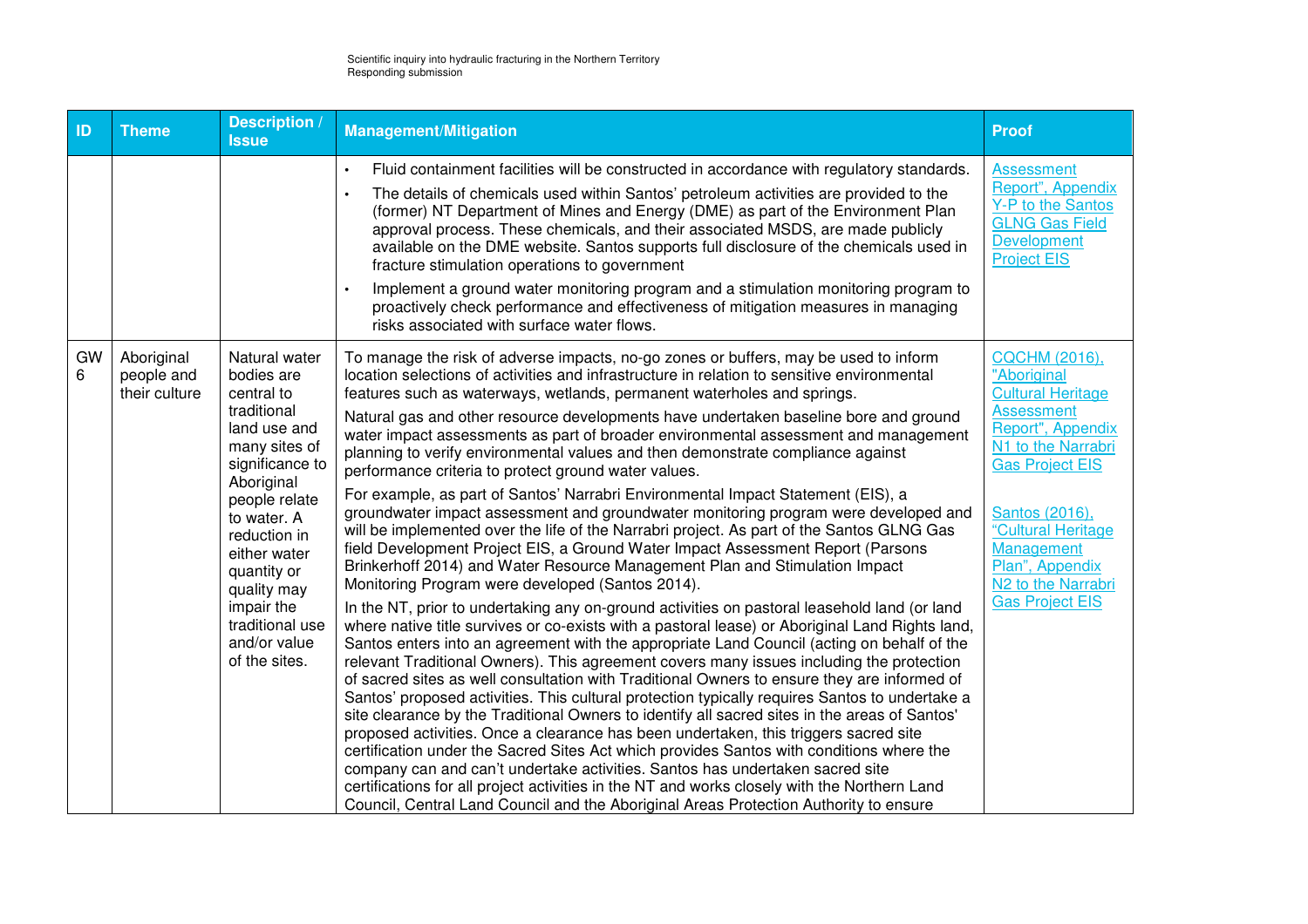| ID                   | <b>Theme</b> | <b>Description /</b><br><b>Issue</b>                                                                                                                                                                    | <b>Management/Mitigation</b>                                                                                                                                                                                                                                                                                                                                                                                                                                                                                                                                                                                                                                                                                                                                                                                                                                                                                                                                                                                                                                                                                                                                                                                                                                                                                                                                        | <b>Proof</b>                                                                                                                                                                                                                                        |
|----------------------|--------------|---------------------------------------------------------------------------------------------------------------------------------------------------------------------------------------------------------|---------------------------------------------------------------------------------------------------------------------------------------------------------------------------------------------------------------------------------------------------------------------------------------------------------------------------------------------------------------------------------------------------------------------------------------------------------------------------------------------------------------------------------------------------------------------------------------------------------------------------------------------------------------------------------------------------------------------------------------------------------------------------------------------------------------------------------------------------------------------------------------------------------------------------------------------------------------------------------------------------------------------------------------------------------------------------------------------------------------------------------------------------------------------------------------------------------------------------------------------------------------------------------------------------------------------------------------------------------------------|-----------------------------------------------------------------------------------------------------------------------------------------------------------------------------------------------------------------------------------------------------|
|                      |              |                                                                                                                                                                                                         | compliance under the Sacred Site Act.<br>In addition, Santos will:<br>Establish a dialogue with Indigenous groups covering potential issues of concern and<br>development opportunities and formalising agreements. Santos will continue to engage<br>actively with Traditional Owners over the life of the project.<br>Develop and implement a comprehensive Cultural Heritage Management System that<br>supports the legislative framework on cultural heritage protection and requires all<br>visitors to field locations, and those involved in managing projects with potential for<br>ground disturbance, to undergo cultural heritage inductions.<br>Provides Traditional Owners with the opportunity to undertake site visits during project<br>activities to gain a broader understanding of Santos operations. The site visit to Santos'<br>2016 McArthur Basin drilling program included a Welcome To Country by Traditional<br>Owners, whilst the Central Land Council facilitated a site visit by the Imanpa community<br>in January this year to view seismic practices during the Southern Amadeus seismic<br>program.<br>Negotiate land use and compensation arrangements. Close to 50 agreements across<br>the country (7 in the NT) have been entered into with Traditional Owners and statutory<br>bodies without the need to go to arbitration. |                                                                                                                                                                                                                                                     |
| GW<br>$\overline{7}$ | Economic     | Changes to<br>water quality,<br>supply and<br>distribution<br>may have an<br>adverse<br>impact on<br>industries that<br>may co-exist<br>with the<br>onshore<br>unconvention<br>al gas<br>industry, such | To manage the risk of adverse impacts, no-go zones or buffers, may be used to inform<br>location selections of activities and infrastructure in relation to sensitive environmental<br>features such as waterways, wetlands, permanent waterholes and springs.<br>Natural gas and other resource developments have undertaken ground water assessments<br>and management and monitoring plans and economic impact assessments provide<br>information to support applications for regulatory approvals and licences.<br>For example, as part of Santos' Narrabri Environmental Impact Statement (EIS), a Water<br>Baseline Report and Water Monitoring Plan (CDM Smith 2016) and an Economic<br>Assessment (GHD 2016) were developed and will be implemented over the life of the<br>Narrabri project. As part of Santos' GLNG Gas field Development Project EIS, a Ground<br>Water Impact Assessment Report (Parsons Brinkerhoff 2014) and Water Resource<br>Management Plan (URS 2014) and an Economics Assessment (Santos 2014) were<br>developed.                                                                                                                                                                                                                                                                                                                | Acil Allen (2016)<br>"Economic Impact<br>Report", Appendix<br>U2 to the Narrabri<br><b>Gas Project EIS</b><br><b>Santos (2014)</b><br>"Economics",<br>Chapter 22 to the<br><b>Santos GLNG Gas</b><br><b>Field Development</b><br><b>Project EIS</b> |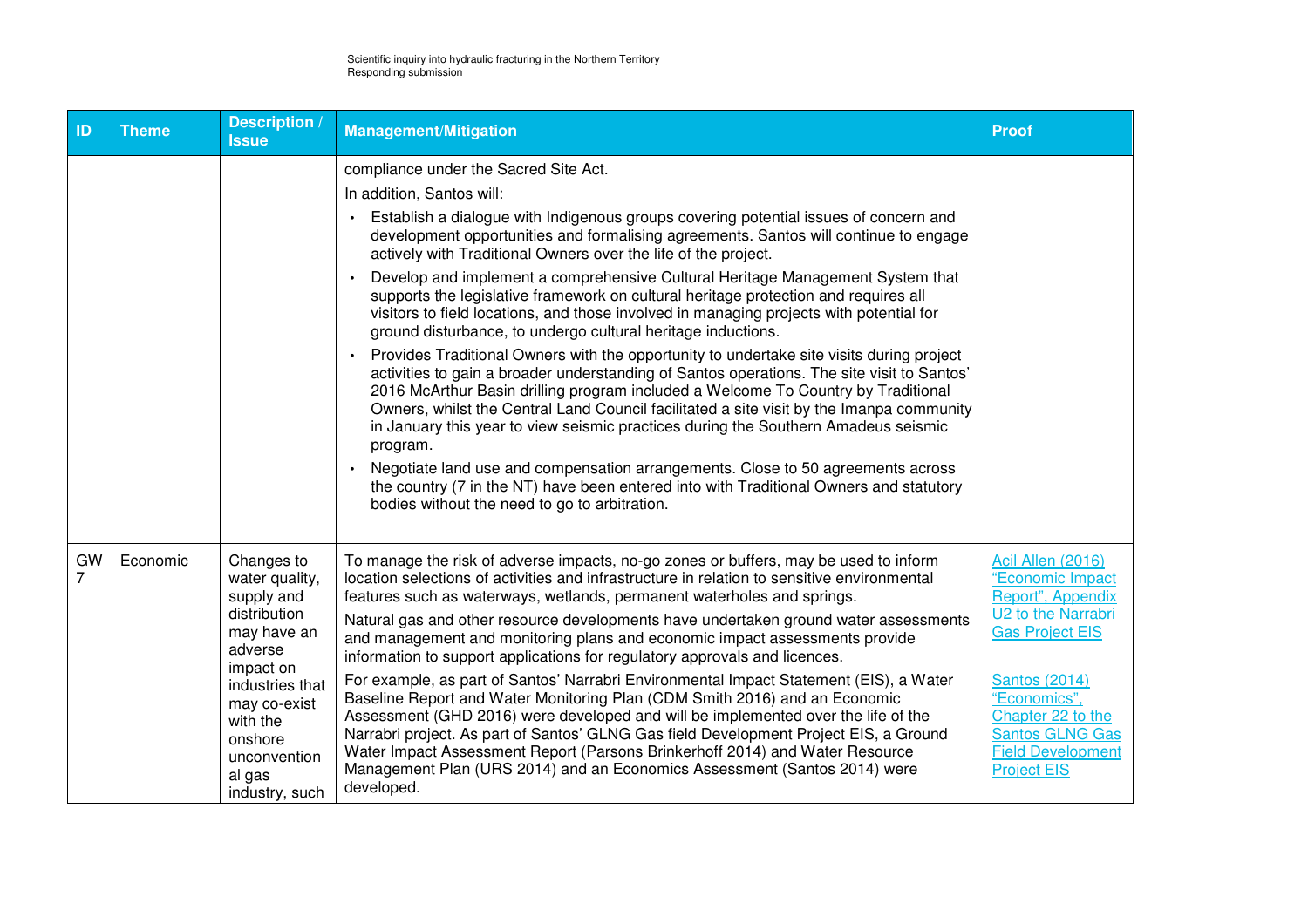| ID | <b>Theme</b> | Description<br><b>Issue</b>    | <b>Management/Mitigation</b>                                                                                                                                                                                                                                                                                                                                                                                                                                                                                                                           | <b>Proof</b> |
|----|--------------|--------------------------------|--------------------------------------------------------------------------------------------------------------------------------------------------------------------------------------------------------------------------------------------------------------------------------------------------------------------------------------------------------------------------------------------------------------------------------------------------------------------------------------------------------------------------------------------------------|--------------|
|    |              | as agriculture,<br>pastoralism | Previous examples of economic benefits delivered by oil and gas activities (including<br>Santos activities) are discussed below.                                                                                                                                                                                                                                                                                                                                                                                                                       |              |
|    |              | and tourism.                   | Santos works collaboratively with stakeholders to locate and construct surface and sub-<br>surface infrastructure to ensure that current and future uses of land are not negatively<br>impacted.                                                                                                                                                                                                                                                                                                                                                       |              |
|    |              |                                | There is a wide range of potential benefits for landholders as a result of natural gas<br>activity on their properties, beyond the compensation paid to directly offset the footprint<br>and inconvenience of natural gas activities (In 2015, Santos paid approximately \$11<br>million in compensation to landholders across its onshore activities).                                                                                                                                                                                                |              |
|    |              |                                | The economic contribution of oil and gas activities, from the exploration phase through<br>to appraisal, development and production, can be significant for the local community,<br>the region, the state and the nation                                                                                                                                                                                                                                                                                                                               |              |
|    |              |                                | A 2014 PwC analysis identified the oil and gas industry as one of Australia's highest<br>value-adding industries, with every dollar of production generating 70 cents of value-<br>add compared to an average of 49 cents for all other industries. The PwC report found<br>that the oil and gas industry's annual contribution to Australia's economic output was<br>expected to more than double from \$32 billion in 2012-13 to \$67 billion by 2029-30                                                                                             |              |
|    |              |                                | A Deloitte Access Economics Report into the economic contribution of Santos' South<br>Australian operations showed that in 2014, the company's activities were estimated to<br>have contributed around \$1,445 million in value added to the state economy. Santos'<br>contribution to the national economy was estimated at \$1,592 million in 2014. The<br>demand generated by Santos' South Australian operations in 2014 was estimated to<br>have added around 2,724 and 3,422 full-time jobs to the state and national workforces<br>respectively |              |
|    |              |                                | The Santos-operated GLNG project in Queensland is another good example of the<br>positive economic impact flowing from oil and gas investment. Since January 2011,<br>GLNG has purchased materials and services totalling approximately \$16 billion. Of this,<br>more than \$8 billion has been invested in Queensland, with more than \$1 billion in<br>regional areas. Community investment, particularly in infrastructure such as roads,<br>airports and medical services has been significant                                                    |              |
|    |              |                                | In NSW, detailed economic modelling of Santos' proposed Narrabri gas project<br>indicates it would generate a range of benefits including \$3.1 billion of capital<br>investment, direct creation of approximately 1,300 jobs during peak construction, about<br>200 ongoing jobs during operations, average direct and indirect employment over 25                                                                                                                                                                                                    |              |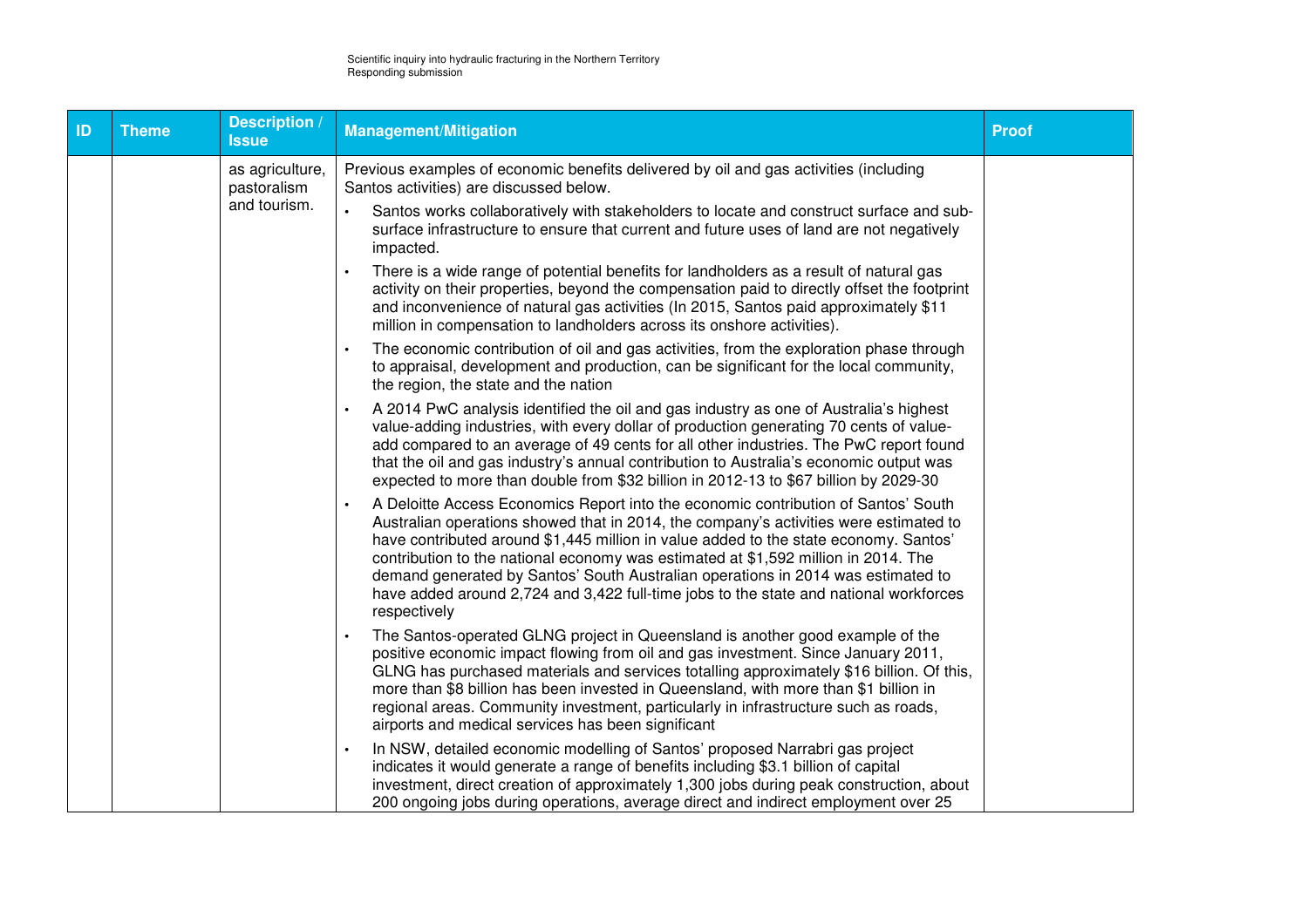| ID        | <b>Theme</b>                                           | Description /<br><b>Issue</b>                                                                                 | <b>Management/Mitigation</b>                                                                                                                                                                                                                                                                                                                                                                                                                                                                                                                                                                                                                                                                                                                                                                                                                                                                                                                                                                                                                                                                                                                                                                                                                                                                                                                                                                                                                                                                                                                                                                          | <b>Proof</b>                                                                                                                                                                                                                             |
|-----------|--------------------------------------------------------|---------------------------------------------------------------------------------------------------------------|-------------------------------------------------------------------------------------------------------------------------------------------------------------------------------------------------------------------------------------------------------------------------------------------------------------------------------------------------------------------------------------------------------------------------------------------------------------------------------------------------------------------------------------------------------------------------------------------------------------------------------------------------------------------------------------------------------------------------------------------------------------------------------------------------------------------------------------------------------------------------------------------------------------------------------------------------------------------------------------------------------------------------------------------------------------------------------------------------------------------------------------------------------------------------------------------------------------------------------------------------------------------------------------------------------------------------------------------------------------------------------------------------------------------------------------------------------------------------------------------------------------------------------------------------------------------------------------------------------|------------------------------------------------------------------------------------------------------------------------------------------------------------------------------------------------------------------------------------------|
|           |                                                        |                                                                                                               | years of 750 full-time equivalent jobs, an increase in real income in the Narrabri region<br>of \$641 million, and the establishment of a Gas Community Benefit Fund that would<br>receive an estimated \$100 million through the life of the project.                                                                                                                                                                                                                                                                                                                                                                                                                                                                                                                                                                                                                                                                                                                                                                                                                                                                                                                                                                                                                                                                                                                                                                                                                                                                                                                                                |                                                                                                                                                                                                                                          |
| GW<br>8   | Cumulative<br>risk                                     | There may be<br>cumulative<br>risks<br>associated<br>with some or<br>all of the risks<br>identified<br>above. | The purpose of cumulative impact assessment is to:<br>Identify existing or proposed projects that are in the public domain<br>Screen the identified projects for their potential to interact<br>Assess the significance of potential cumulative impacts<br>Baseline monitoring and ground water impact assessment form part of broader<br>environmental assessment and management planning are undertaken for use in cumulative<br>impact assessments on surface water values.<br>For example, as part of Santos' Narrabri Environmental Impact Statement (EIS), a<br>Cumulative Impact Assessment, Water Baseline Report and Water Monitoring Plan were<br>developed and will be implemented over the life of the Narrabri project (CDM Smith 2016).<br>For the Santos GLNG Gas Field Development Project EIS, a Cumulative Impact<br>Assessment and Water Resource Monitoring Plan was developed (Santos 2016).<br>Cumulative impact assessments and management and monitoring plans will provide<br>information to support applications for regulatory approvals and licences that will be<br>obtained by Santos prior to operation.<br>As examples, typical public health management and ground water impact mitigation<br>measures applied by Santos are listed below<br>Explore opportunities for collaboration in cumulative impacts management through<br>existing arrangements in consultation with State / Territory and local governments,<br>industry and communities.<br>Contribute monitoring data to government agencies for use in cumulative<br>$\bullet$<br>management initiatives. | <b>Santos 2014,</b><br>"Cumulative<br>Impacts", Chapter<br>26 to the Santos<br><b>GLNG Gas Field</b><br>Development<br>Project EIS.<br>Santos (2016),<br>"Cumulative<br>Impact", Chapter<br>29 to the Narrabri<br><b>Gas Project EIS</b> |
| $\bullet$ | Land                                                   |                                                                                                               |                                                                                                                                                                                                                                                                                                                                                                                                                                                                                                                                                                                                                                                                                                                                                                                                                                                                                                                                                                                                                                                                                                                                                                                                                                                                                                                                                                                                                                                                                                                                                                                                       |                                                                                                                                                                                                                                          |
| L1        | Terrestrial<br>ecosystems<br>and their<br>biodiversity | Risks to<br>terrestrial<br>ecosystems<br>and                                                                  | To manage the risk of adverse impacts, no-go zones or buffers, may be used to inform<br>location selections of activities and infrastructure in relation to sensitive environmental<br>features.<br>Natural gas and other resource developments have undertaken ecological impact                                                                                                                                                                                                                                                                                                                                                                                                                                                                                                                                                                                                                                                                                                                                                                                                                                                                                                                                                                                                                                                                                                                                                                                                                                                                                                                     | https://minerals.nt.<br>gov.au/ data/ass<br>ets/pdf file/0005/3<br>70589/ep161-                                                                                                                                                          |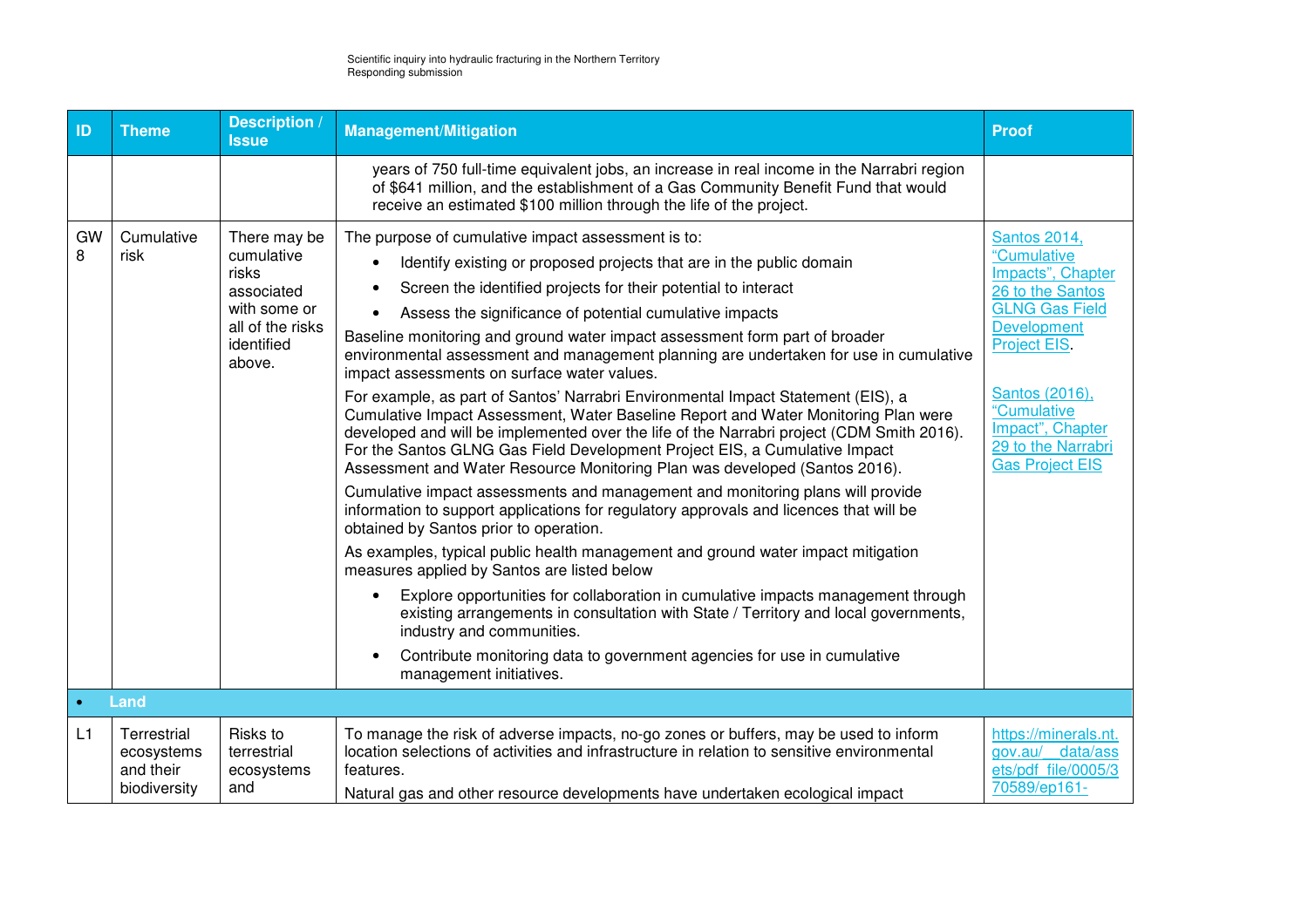| ID | <b>Theme</b> | <b>Description</b><br><b>Issue</b>                                                                          | <b>Management/Mitigation</b>                                                                                                                                                                                                                                                                                                                                                                                                                                                                                                                                                          | <b>Proof</b>                                                                                                       |
|----|--------------|-------------------------------------------------------------------------------------------------------------|---------------------------------------------------------------------------------------------------------------------------------------------------------------------------------------------------------------------------------------------------------------------------------------------------------------------------------------------------------------------------------------------------------------------------------------------------------------------------------------------------------------------------------------------------------------------------------------|--------------------------------------------------------------------------------------------------------------------|
|    |              | biodiversity in<br>the Northern<br>Territory<br>include<br>vegetation<br>loss,<br>fragmentation<br>of fauna | assessment as part of broader environmental assessment and management planning to<br>demonstrate compliance against performance criteria to protect terrestrial ecology.<br>For example, as part of Santos' Narrabri Environmental Impact Statement (EIS), an<br>Ecological Impact Assessment and Biodiversity Assessment Report were developed and<br>will be implemented over the life of the Narrabri project (Eco Logical Australia 2016). As<br>part for the Santos GLNG Gas Field Development Project, a Terrestrial Ecology Impact<br>Assessment was developed (AURECON 2014). | marmbulligan-<br>environment-plan-<br>summary.pdf<br><b>Eco Logical</b><br>Australia (2016),<br>"Ecological Impact |
|    |              | habitat, weed<br>invasion,                                                                                  | Ecology assessments and management and monitoring plans provide information and<br>support applications for regulatory approvals and licences.                                                                                                                                                                                                                                                                                                                                                                                                                                        | Assessment",<br>Appendix J1 to the<br>Narrabri Gas                                                                 |
|    |              | changes to<br>fire regimes<br>and adverse                                                                   | As examples, typical mitigation measures adopted by industry include:<br><b>General disturbance</b>                                                                                                                                                                                                                                                                                                                                                                                                                                                                                   | <b>Project EIS</b>                                                                                                 |
|    |              | impacts from<br>increased                                                                                   | Ecological assessment to be undertaken to identify environmentally sensitive areas<br>(flora and fauna habitat).                                                                                                                                                                                                                                                                                                                                                                                                                                                                      |                                                                                                                    |
|    |              | noise and                                                                                                   | Site selection surveys to be undertaken prior to on ground disturbance<br>$\bullet$                                                                                                                                                                                                                                                                                                                                                                                                                                                                                                   | <b>AURECON (2014),</b><br>"Terrestrial                                                                             |
|    |              | light.                                                                                                      | Personnel will be prohibited from interfering with wildlife;<br>$\bullet$                                                                                                                                                                                                                                                                                                                                                                                                                                                                                                             | Ecology                                                                                                            |
|    |              | Focus themes                                                                                                | Driving off of approved areas is prohibited to all Santos personnel and contractors                                                                                                                                                                                                                                                                                                                                                                                                                                                                                                   | <b>Assessment</b><br>Report", Appendix                                                                             |
|    |              | relevant: well                                                                                              | Multi-well leases used to minimise disturbance                                                                                                                                                                                                                                                                                                                                                                                                                                                                                                                                        | R to the Santos                                                                                                    |
|    |              | integrity,                                                                                                  | <b>Vegetation loss</b>                                                                                                                                                                                                                                                                                                                                                                                                                                                                                                                                                                | <b>GLNG Gas Field</b>                                                                                              |
|    |              | induced<br>seismicity,                                                                                      | Avoidance of native vegetation where feasible<br>$\bullet$                                                                                                                                                                                                                                                                                                                                                                                                                                                                                                                            | <b>Development</b><br><b>Project EIS</b>                                                                           |
|    |              | chemicals;                                                                                                  | Implementation of biodiversity management plans<br>$\bullet$                                                                                                                                                                                                                                                                                                                                                                                                                                                                                                                          |                                                                                                                    |
|    |              | waste<br>management;<br>construction                                                                        | Include strategic buffers around rivers, streams, wetlands and other sensitive<br>areas.                                                                                                                                                                                                                                                                                                                                                                                                                                                                                              | EnRisks (2016),<br>"Health Impact                                                                                  |
|    |              | noise and<br>dust.                                                                                          | Where areas of sensitive vegetation are identified, they are flagged off and<br>$\bullet$<br>signposted with restricted access.                                                                                                                                                                                                                                                                                                                                                                                                                                                       | Assessment",<br>Appendix T2 to the                                                                                 |
|    |              |                                                                                                             | Activities planned to minimise new land disturbance and make use of existing<br>$\bullet$<br>disturbance (where feasible)                                                                                                                                                                                                                                                                                                                                                                                                                                                             | Narrabri Gas<br><b>Project EIS</b>                                                                                 |
|    |              |                                                                                                             | Cleared vegetation will be stockpiled for later respreading during restoration.                                                                                                                                                                                                                                                                                                                                                                                                                                                                                                       |                                                                                                                    |
|    |              |                                                                                                             | <b>Fragmentation of fauna habitat</b>                                                                                                                                                                                                                                                                                                                                                                                                                                                                                                                                                 | <b>EHS Support</b><br>(2017), Water                                                                                |
|    |              |                                                                                                             | Co-location of pipelines and access tracks where feasible                                                                                                                                                                                                                                                                                                                                                                                                                                                                                                                             | Quality                                                                                                            |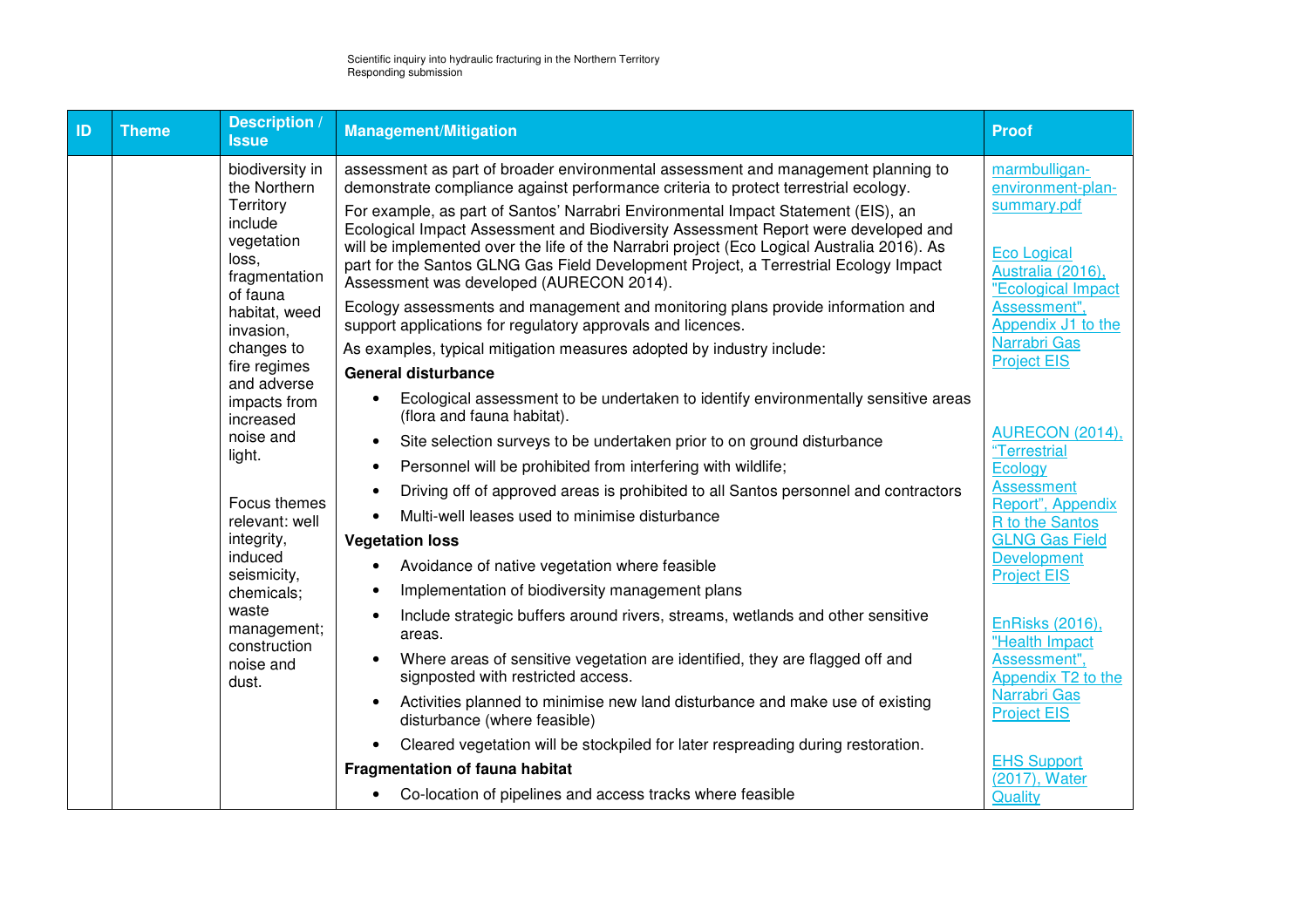| ID | <b>Theme</b> | <b>Description</b> /<br><b>Issue</b> | <b>Management/Mitigation</b>                                                                                                                                                                                                                                                                                                                                                                                                                                                                                                                | Proof                                                                                                                   |
|----|--------------|--------------------------------------|---------------------------------------------------------------------------------------------------------------------------------------------------------------------------------------------------------------------------------------------------------------------------------------------------------------------------------------------------------------------------------------------------------------------------------------------------------------------------------------------------------------------------------------------|-------------------------------------------------------------------------------------------------------------------------|
|    |              |                                      | Full utilisation of established roads and tracks where possible<br>$\bullet$<br>Rehabilitation of areas not required for on-going operations<br>Feral animal and pest plant control<br>$\bullet$<br>Speed limits and dawn/dusk driving curfews<br>Pest plant and animals                                                                                                                                                                                                                                                                    | <b>Management Plan</b><br>and Chemical Risk<br>Assessment,<br><b>Santos Gas Field</b><br><b>Development</b><br>Project. |
|    |              |                                      | Weed control measures will be implemented.<br>All equipment will have weed wash-down completed prior to entry to the field.<br>$\bullet$<br>Weed identification awareness training.<br>Weeds will be actively controlled in cleared/hardstand areas.<br>$\bullet$                                                                                                                                                                                                                                                                           | <b>EHS Support</b><br>(2014), "Hydraulic<br><b>Fracturing Risk</b><br><b>Assessment</b><br>Report", Appendix            |
|    |              |                                      | Personnel will be prohibited from bringing firearms or traps into the lease areas,<br>with the exception of those required for feral animal control.<br>Feral animal control measures will be implemented as required and in conjunction<br>$\bullet$<br>with landholders, Traditional Owners and local authorities (Parks and Wildlife).<br>Personnel will be prohibited from bringing domestic pets onto the area.                                                                                                                        | Y-P to the Santos<br><b>GLNG Gas Field</b><br><b>Development</b><br><b>Project EIS</b>                                  |
|    |              |                                      | <b>Change to fire regimes</b><br>Adequate fire breaks maintained around flares to minimise the risk of fire.<br>$\bullet$<br>Appropriate fuel and chemical handling and storage measures will be implemented.<br>Fire extinguishers and firefighting equipment will be provided at operational sites<br>and for vehicles.                                                                                                                                                                                                                   |                                                                                                                         |
|    |              |                                      | Emergency response systems will be in place and maintained.<br>Increased noise and light<br>Due to the location of the Program wells and distance from sensitive receptors, it is<br>anticipated that minimal noise impacts will occur.<br>Complaints shall be recorded (in Santos' EHS Toolbox), investigated and<br>$\bullet$<br>responded to appropriately.<br>The community shall be advised the likely timing and duration of noisy activities.<br>$\bullet$<br>Campsites sites shall be located a sufficient distance to limit impact |                                                                                                                         |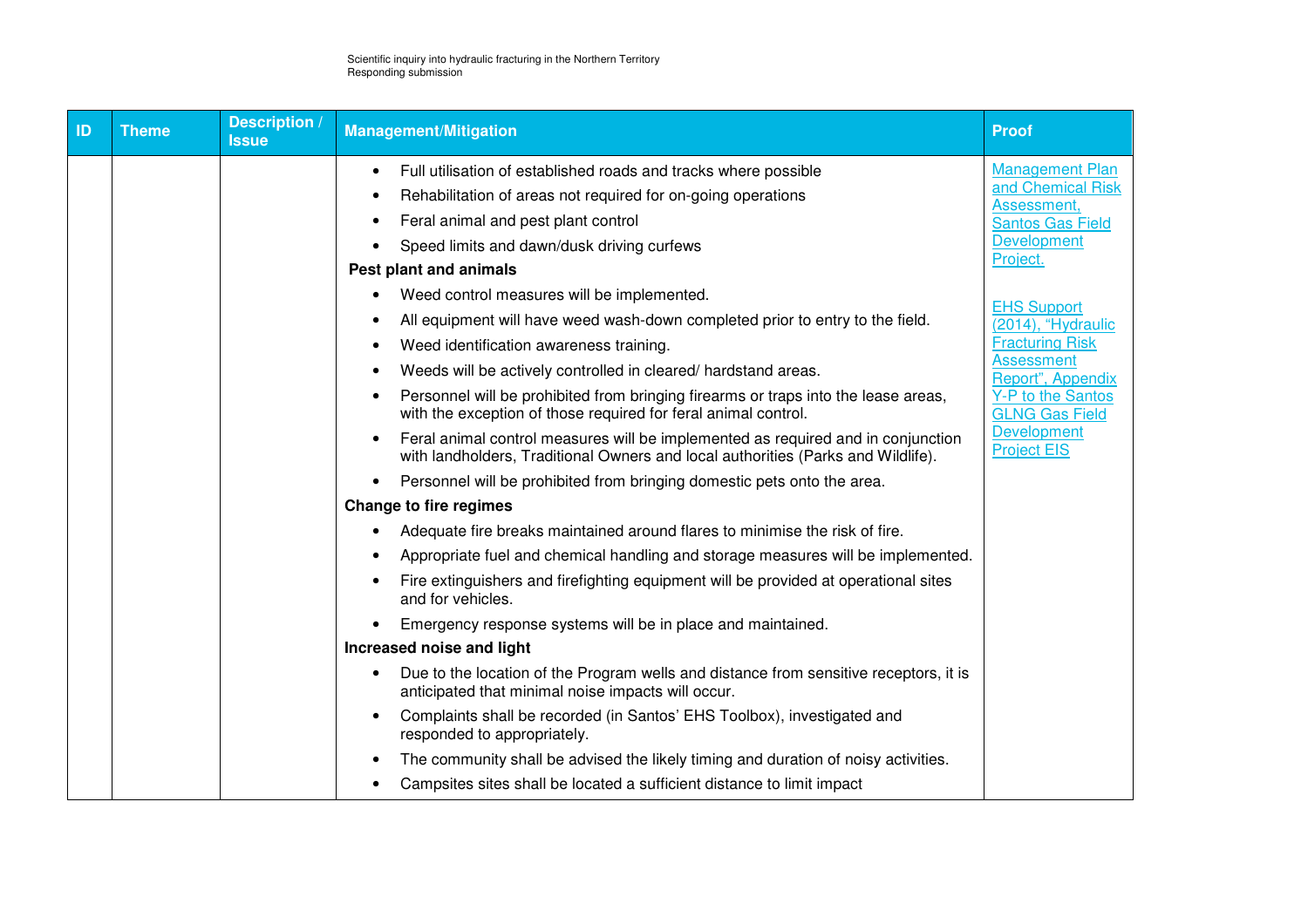| ID             | <b>Theme</b>                                                                                                 | <b>Description</b><br><b>Issue</b>                                                                                                                                                                                                                                                                                                                                                                                                                                                                                                                                                                    | <b>Management/Mitigation</b>                                                                                                                                                                                                                                         | <b>Proof</b>                                                                                                                                                                                                                                                                                                                                                                                                                                                                                                                                                                                                                                                                                                                                                                                                                                                                                                                                                                                                                                                                                                           |                                                                                                                                                                                                                                                                                                                             |
|----------------|--------------------------------------------------------------------------------------------------------------|-------------------------------------------------------------------------------------------------------------------------------------------------------------------------------------------------------------------------------------------------------------------------------------------------------------------------------------------------------------------------------------------------------------------------------------------------------------------------------------------------------------------------------------------------------------------------------------------------------|----------------------------------------------------------------------------------------------------------------------------------------------------------------------------------------------------------------------------------------------------------------------|------------------------------------------------------------------------------------------------------------------------------------------------------------------------------------------------------------------------------------------------------------------------------------------------------------------------------------------------------------------------------------------------------------------------------------------------------------------------------------------------------------------------------------------------------------------------------------------------------------------------------------------------------------------------------------------------------------------------------------------------------------------------------------------------------------------------------------------------------------------------------------------------------------------------------------------------------------------------------------------------------------------------------------------------------------------------------------------------------------------------|-----------------------------------------------------------------------------------------------------------------------------------------------------------------------------------------------------------------------------------------------------------------------------------------------------------------------------|
|                |                                                                                                              |                                                                                                                                                                                                                                                                                                                                                                                                                                                                                                                                                                                                       | Lighting will be designed to consider potential light impacts.<br>$\bullet$                                                                                                                                                                                          |                                                                                                                                                                                                                                                                                                                                                                                                                                                                                                                                                                                                                                                                                                                                                                                                                                                                                                                                                                                                                                                                                                                        |                                                                                                                                                                                                                                                                                                                             |
| L2             | Soil health<br>Chemicals<br>used in the<br>drilling and<br>hydraulic<br>fracturing<br>process may<br>have an | Natural gas and other resource developments have undertaken conduct soils impact<br>assessment as part of broader environmental assessment and management planning to<br>demonstrate compliance against performance criteria to protect soil health.<br>For example, as part of Santos' Narrabri Environmental Impact Statement (EIS), an<br>Interpretative Soils Report and Contaminated Land Assessment were developed and will be<br>implemented over the life of the Narrabri project (GHD 2016). For the Santos GLNG Gas<br>Field Development Project, a chemical risk assessment was completed. | GHD (2016),<br>"Interpretive Soils<br>Report", Appendix<br><b>11 to the Narrabri</b><br><b>Gas Project EIS</b><br><b>URS Australia</b>                                                                                                                               |                                                                                                                                                                                                                                                                                                                                                                                                                                                                                                                                                                                                                                                                                                                                                                                                                                                                                                                                                                                                                                                                                                                        |                                                                                                                                                                                                                                                                                                                             |
|                |                                                                                                              | adverse<br>impact on soil<br>health,<br>including as a<br>result of spills<br>of flow back<br>water.                                                                                                                                                                                                                                                                                                                                                                                                                                                                                                  |                                                                                                                                                                                                                                                                      | Assessments and management and monitoring plans will provide information to provide<br>data support applications for regulatory approvals and licences.<br>As examples, typical mitigation measures adopted by industry include:<br><b>Chemicals</b><br>Completion of chemical risk assessments. These include the assessment for potential<br>$\bullet$<br>impact to soil physical and chemicals conditions and structure.<br>Chemicals will be handled and stored in accordance with relevant Australian Standards,<br>including AS 1940-2004 The storage and handling of flammable and combustible<br>liquids.<br><b>Erosion and sediment control</b><br>Erosion and sediment control plans that include: erosion and sediment controls for<br>$\bullet$<br>activity-based scenarios; guidance on determinations of site conditions, control<br>selection criteria and soil types; design standards, technical notes and implementation<br>considerations for erosion, drainage and sediment controls based on site conditions;<br>monitoring requirements including water quality monitoring and site inspections. | (2014), "Land<br><b>Resources</b><br><b>Assessment</b><br>Report", Appendix<br>K to the Santos<br><b>GLNG Gas Field</b><br><b>Assessment</b><br><b>Report EIS</b><br><b>EHS Support</b><br>(2017), Water<br>Quality<br><b>Management Plan</b><br>and Chemical Risk<br>Assessment,<br><b>Santos Gas Field</b><br>Development |
|                |                                                                                                              |                                                                                                                                                                                                                                                                                                                                                                                                                                                                                                                                                                                                       | <b>Rehabilitation</b>                                                                                                                                                                                                                                                | Project                                                                                                                                                                                                                                                                                                                                                                                                                                                                                                                                                                                                                                                                                                                                                                                                                                                                                                                                                                                                                                                                                                                |                                                                                                                                                                                                                                                                                                                             |
|                |                                                                                                              |                                                                                                                                                                                                                                                                                                                                                                                                                                                                                                                                                                                                       | Implementation of a rehabilitation strategy, which provides guidance on soil stripping,<br>handling, stockpiling, spreading and rehabilitation practices. The plans also include soil-<br>specific guidance including measures to ameliorate erosion and dispersion. |                                                                                                                                                                                                                                                                                                                                                                                                                                                                                                                                                                                                                                                                                                                                                                                                                                                                                                                                                                                                                                                                                                                        |                                                                                                                                                                                                                                                                                                                             |
| L <sub>3</sub> | Amenity<br>values                                                                                            | The Northern<br>Territory has<br>iconic<br>wilderness                                                                                                                                                                                                                                                                                                                                                                                                                                                                                                                                                 | The area of current prospective interest within Santos' tenements is remote pastoral land<br>that is not constrained by national parks, rangelands, recreational fishing areas or<br>wilderness areas.                                                               | GHD (2016).<br>"Landscape and<br><b>Visual Impact</b><br><b>Assessment</b>                                                                                                                                                                                                                                                                                                                                                                                                                                                                                                                                                                                                                                                                                                                                                                                                                                                                                                                                                                                                                                             |                                                                                                                                                                                                                                                                                                                             |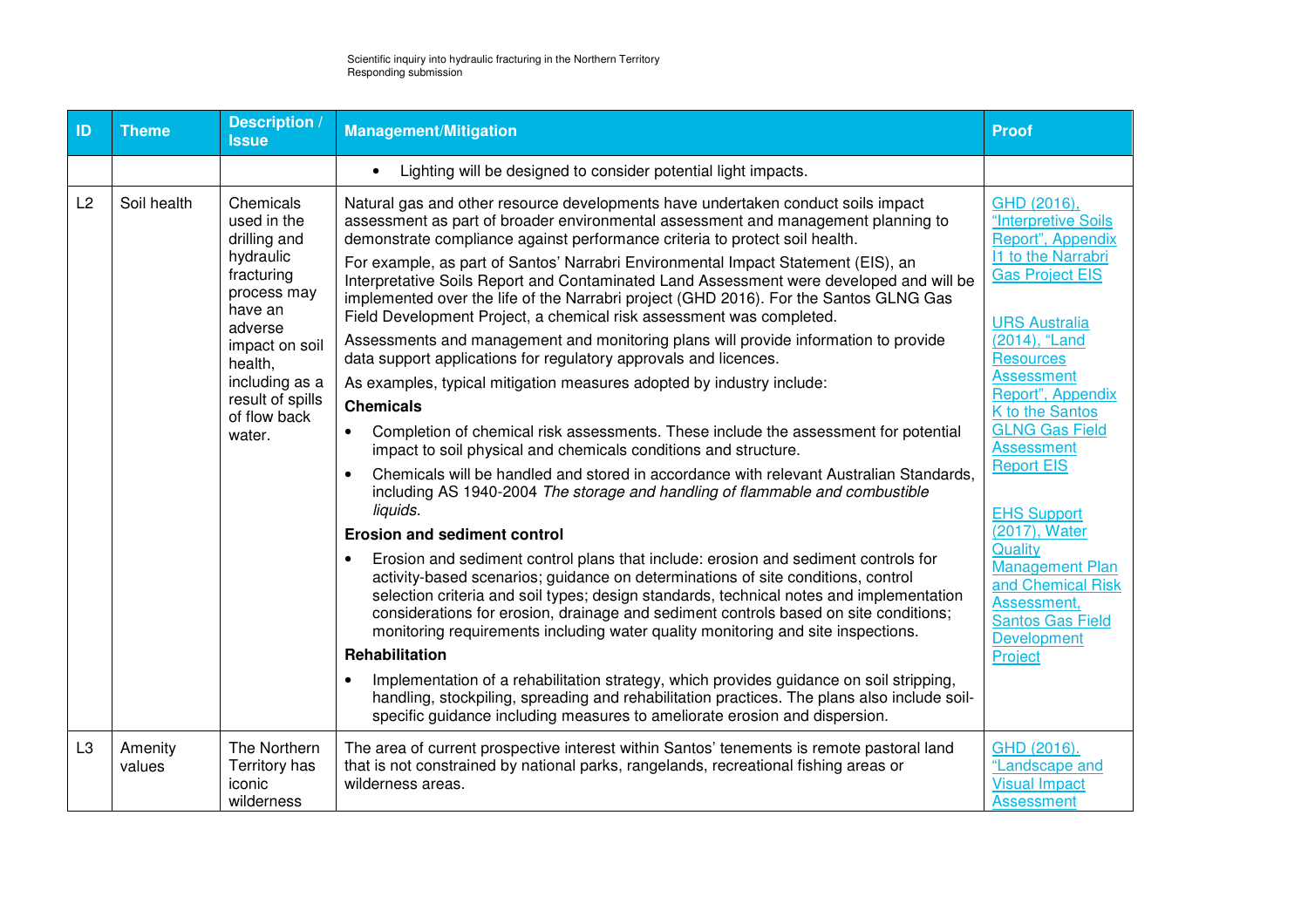| ID | <b>Theme</b> | Description /<br><b>Issue</b>                                                        | <b>Management/Mitigation</b>                                                                                                                                                                                                                                                                                                                                       | <b>Proof</b>                                                                                          |
|----|--------------|--------------------------------------------------------------------------------------|--------------------------------------------------------------------------------------------------------------------------------------------------------------------------------------------------------------------------------------------------------------------------------------------------------------------------------------------------------------------|-------------------------------------------------------------------------------------------------------|
|    |              | values that<br>are a core<br>part of the<br>Australian                               | Natural gas and other resource developments have undertaken ecological impact<br>assessment and visual amenity impact assessments as part of broader environmental<br>assessment and management planning to demonstrate compliance against performance<br>criteria to protect terrestrial ecology and amenity values.                                              | Report", Appendix<br>Q to the Narrabri<br><b>Gas Project EIS</b>                                      |
|    |              | outback.<br>There may be<br>a risk that the<br>development<br>of the<br>unconvention | For example, as part of Santos' Narrabri Environmental Impact Statement (EIS), an<br>Ecological Impact Assessment and Landscape and Visual Impact Assessment were<br>developed and will be implemented over the life of the Narrabri project (GHD 2016). A<br>Landscape and Visual Impact Assessment was also developed for the Narrabri Gas Project<br>(GHD 2016) | <b>JVP Visual</b><br><b>Planning and</b><br>Design (2014),<br>"Landscape and<br><b>Visual Amenity</b> |
|    |              | al gas<br>industry will                                                              | Assessments and management and monitoring plans will provide information and support<br>applications for regulatory approvals and licences.                                                                                                                                                                                                                        | <b>Assessment</b><br>Report", Appendix                                                                |
|    |              | have an<br>adverse                                                                   | The activity will be designed through these performance criterion to manage the risks<br>associated with amenity values.                                                                                                                                                                                                                                           | L to the Santos<br><b>GLNG Gas field</b><br><b>Development</b>                                        |
|    |              | impact on the<br>outback                                                             | Typical mitigation measures adopted by industry include:                                                                                                                                                                                                                                                                                                           | <b>Project EIS</b>                                                                                    |
|    |              | experience                                                                           | <b>Noise</b>                                                                                                                                                                                                                                                                                                                                                       |                                                                                                       |
|    |              | (e.g. tourism)<br>through<br>infrastructure<br>development                           | An impact assessment of noise and vibration to be developed as part of the approvals<br>$\bullet$<br>process. As an example, as part of Santos' Narrabri Environmental Impact Statement<br>(EIS), a Noise and Vibration Assessment was developed and will be implemented over<br>the life of the Narrabri project (GHD 2016).                                      | <b>SLR Consulting</b><br>Australia (2014),<br>"Noise and<br><b>Vibration</b>                          |
|    |              | (e.g. the<br>construction                                                            | Activity locations will be determined in consultation with the landowner<br>$\bullet$                                                                                                                                                                                                                                                                              | <b>Assessment</b>                                                                                     |
|    |              | of pipelines<br>and<br>processing                                                    | Construction works will generally be conducted during daylight hours. Drilling activities<br>$\bullet$<br>are 24 hr operations and landholder notification is given prior to commencement of<br>drilling                                                                                                                                                           | Report", Appendix<br>Q of the Santos<br><b>GLNG Gas field</b><br>Development                          |
|    |              | plants), and<br>increased                                                            | $\bullet$<br>Equipment will be maintained in good working condition                                                                                                                                                                                                                                                                                                | Project EIS.                                                                                          |
|    |              | traffic, noise                                                                       | Complaints will be responded to in a timely manner.<br>$\bullet$                                                                                                                                                                                                                                                                                                   |                                                                                                       |
|    |              | and light<br>(from flaring).                                                         | Due to the remote location and small number of sensitive receptors within the area, it is<br>anticipated that minimal impact will occur.                                                                                                                                                                                                                           | GHD (2016),<br>"Noise and                                                                             |
|    |              |                                                                                      | <b>Light Disturbance</b>                                                                                                                                                                                                                                                                                                                                           | <b>Vibration</b><br>Assessment",                                                                      |
|    |              |                                                                                      | The placement of camp and lease sites is conducted in consultation with the landholder<br>and the potential for light disturbance is addressed in the scouting process.                                                                                                                                                                                            | Appendix M to the<br>Narrabri Gas<br><b>Project EIS</b>                                               |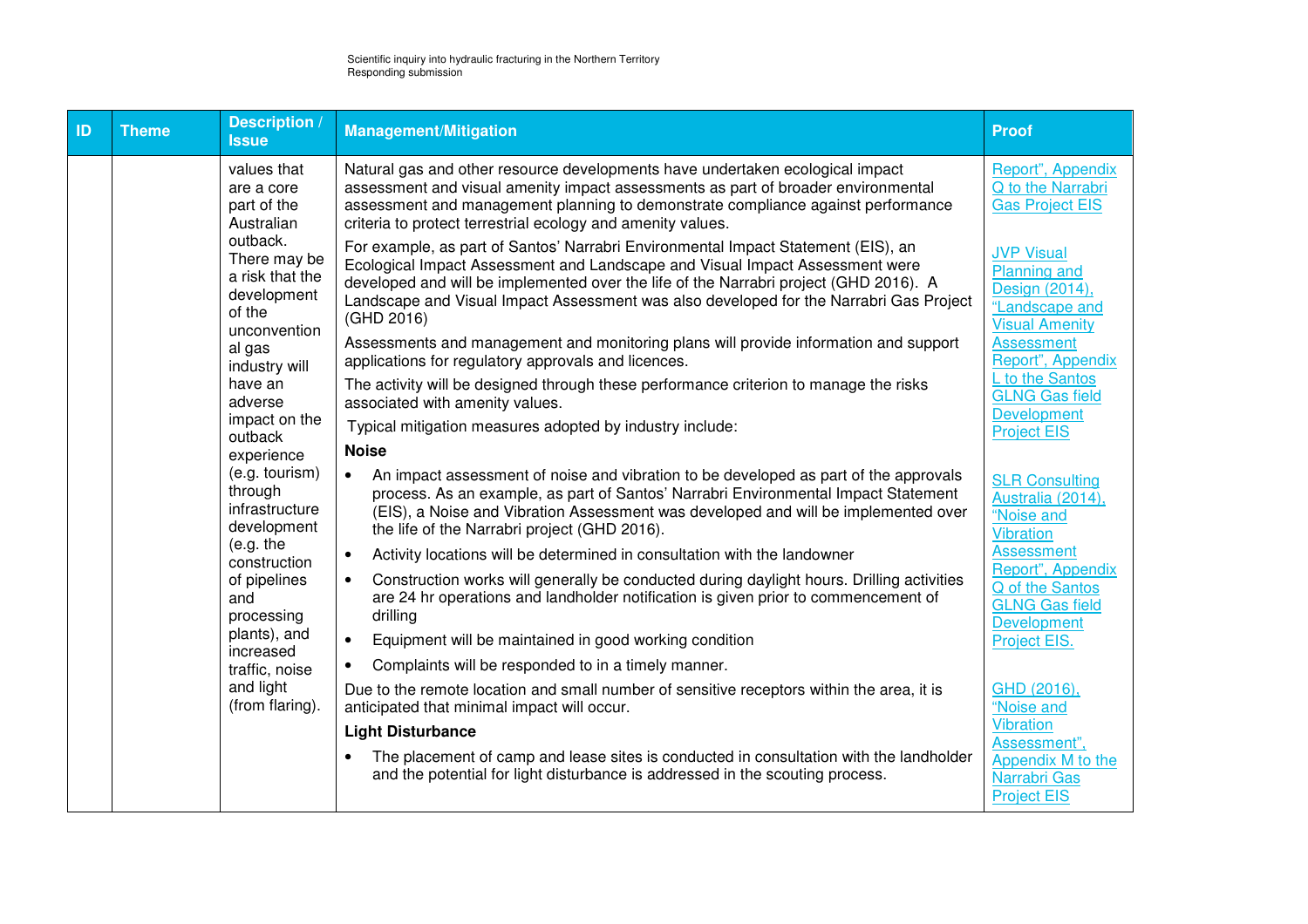| ID | <b>Theme</b>                              | <b>Description /</b><br><b>Issue</b>                                                                                                                                                                                                                                                                                                                                                                                                                                                                                                                                                                                                                                                                                                                                                                                                                                                                                                                                                                                                                                                                                                                                                                                                                                                                                                                                                                                                                                                                                                                                                                                                                                                                                                                                                                                                               | <b>Management/Mitigation</b>                                                                                                                                                                                                                                                                                                                                                                                                                                                                                          | <b>Proof</b>                                                                                                                                      |
|----|-------------------------------------------|----------------------------------------------------------------------------------------------------------------------------------------------------------------------------------------------------------------------------------------------------------------------------------------------------------------------------------------------------------------------------------------------------------------------------------------------------------------------------------------------------------------------------------------------------------------------------------------------------------------------------------------------------------------------------------------------------------------------------------------------------------------------------------------------------------------------------------------------------------------------------------------------------------------------------------------------------------------------------------------------------------------------------------------------------------------------------------------------------------------------------------------------------------------------------------------------------------------------------------------------------------------------------------------------------------------------------------------------------------------------------------------------------------------------------------------------------------------------------------------------------------------------------------------------------------------------------------------------------------------------------------------------------------------------------------------------------------------------------------------------------------------------------------------------------------------------------------------------------|-----------------------------------------------------------------------------------------------------------------------------------------------------------------------------------------------------------------------------------------------------------------------------------------------------------------------------------------------------------------------------------------------------------------------------------------------------------------------------------------------------------------------|---------------------------------------------------------------------------------------------------------------------------------------------------|
|    |                                           |                                                                                                                                                                                                                                                                                                                                                                                                                                                                                                                                                                                                                                                                                                                                                                                                                                                                                                                                                                                                                                                                                                                                                                                                                                                                                                                                                                                                                                                                                                                                                                                                                                                                                                                                                                                                                                                    | Redirection of light towers<br>$\bullet$<br>Angling of lights to be more directed at the ground<br>$\bullet$<br>Complaints will be responded in a timely manner<br>$\bullet$<br>Construction works will generally be conducted during daylight hours. Drilling activities<br>$\bullet$<br>are 24 hr operations and landholder notification is given prior to commencement of<br>drilling<br>Due to the small number of sensitive receptors within the study area, it is anticipated that<br>minimal impact will occur | Cardno (2014),<br>"Traffic and<br><b>Transport</b><br>Assessment",<br>Appendix M to the<br>Santos GLNG Gas<br><b>Field Development</b><br>Project |
|    |                                           |                                                                                                                                                                                                                                                                                                                                                                                                                                                                                                                                                                                                                                                                                                                                                                                                                                                                                                                                                                                                                                                                                                                                                                                                                                                                                                                                                                                                                                                                                                                                                                                                                                                                                                                                                                                                                                                    |                                                                                                                                                                                                                                                                                                                                                                                                                                                                                                                       | GHD (2016),<br>"Traffic Impact<br>Assessment",<br>Appendix P to the<br>Narrabri Gas<br><b>Project EIS</b>                                         |
| L4 | Aboriginal<br>people and<br>their culture | <b>The</b><br>An Aboriginal Cultural Heritage Assessment will be undertaken, in addition to a Cultural<br>Heritage Management Plan (CHMP), as part of the approvals process. For the recent<br>landscape,<br>Narrabri Gas Project EIS, Santos engaged Central Queensland Cultural Heritage<br>terrestrial<br>Management (CQCHM) to undertake an assessment report for the Aboriginal Cultural<br>ecosystems,<br>Heritage within the study area. A CHMP was also developed as part of the project. These<br>plants and<br>assessments as part of the EIS demonstrate compliance against performance criteria to<br>animals are<br>central to<br>protect Aboriginal people and their culture. Relevant approvals and licences will be<br>traditional<br>obtained by Santos.<br>cultural<br>The activity will be designed through these performance criterion to manage the risks<br>values.<br>associated with Aboriginal people and their culture.<br>Adverse<br>In the NT, prior to undertaking any on-ground activities on pastoral leasehold land (or land<br>impacts to<br>where native title survives or co-exists with a pastoral lease) or Aboriginal Land Rights land,<br>these things<br>Santos enters into an agreement with the appropriate Land Council (acting on behalf of the<br>may have an<br>relevant Traditional Owners). This agreement covers many issues including the protection<br>adverse<br>of sacred sites as well consultation with Traditional Owners to ensure they are informed of<br>impact on<br>Santos' proposed activities. This cultural protection typically requires Santos to undertake a<br>Aboriginal<br>site clearance by the Traditional Owners to identify all sacred sites in the areas of Santos'<br>cultural<br>proposed activities. Once a clearance has been undertaken, this triggers sacred site |                                                                                                                                                                                                                                                                                                                                                                                                                                                                                                                       |                                                                                                                                                   |
|    |                                           |                                                                                                                                                                                                                                                                                                                                                                                                                                                                                                                                                                                                                                                                                                                                                                                                                                                                                                                                                                                                                                                                                                                                                                                                                                                                                                                                                                                                                                                                                                                                                                                                                                                                                                                                                                                                                                                    |                                                                                                                                                                                                                                                                                                                                                                                                                                                                                                                       |                                                                                                                                                   |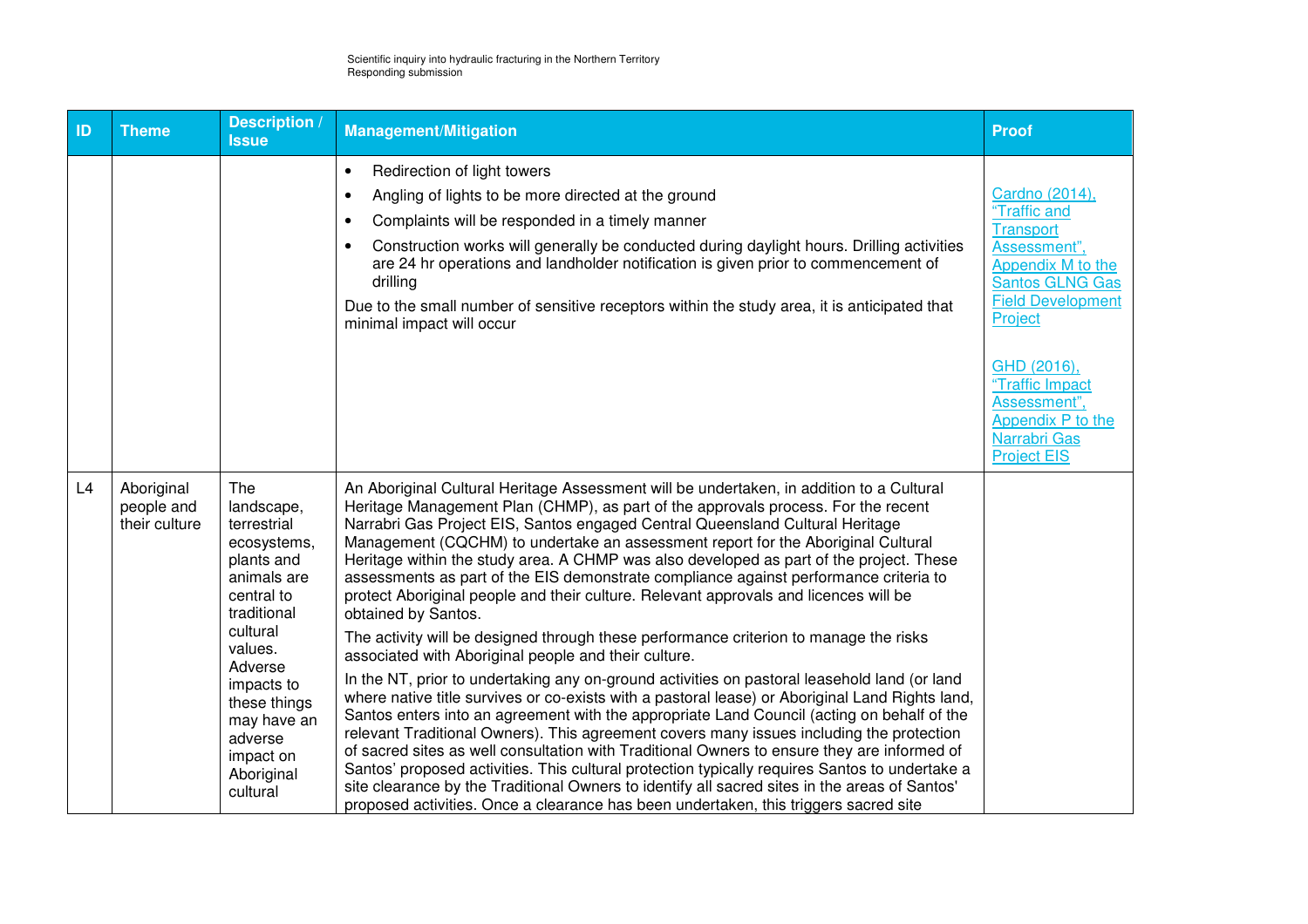| ID | <b>Theme</b> | Description /<br><b>Issue</b>                                                      | <b>Management/Mitigation</b>                                                                                                                                                                                                                                                                                                                                                                                                                                           | <b>Proof</b>                                                                     |
|----|--------------|------------------------------------------------------------------------------------|------------------------------------------------------------------------------------------------------------------------------------------------------------------------------------------------------------------------------------------------------------------------------------------------------------------------------------------------------------------------------------------------------------------------------------------------------------------------|----------------------------------------------------------------------------------|
|    |              | values.                                                                            | certification under the Sacred Sites Act which provides Santos with conditions where the<br>company can and can't undertake activities. Santos has undertaken sacred site<br>certifications for all project activities in the NT and works closely with the Northern Land<br>Council, Central Land Council and the Aboriginal Areas Protection Authority to ensure<br>compliance under the Sacred Site Act.                                                            |                                                                                  |
|    |              |                                                                                    | In addition, Santos will:                                                                                                                                                                                                                                                                                                                                                                                                                                              |                                                                                  |
|    |              |                                                                                    | Establish a dialogue with Indigenous groups covering potential issues of concern and<br>development opportunities and formalising agreements. Santos will continue to engage<br>actively with Traditional Owners over the life of the project.                                                                                                                                                                                                                         |                                                                                  |
|    |              |                                                                                    | Develop and implement a comprehensive Cultural Heritage Management System that<br>supports the legislative framework on cultural heritage protection and requires all visitors to<br>field locations, and those involved in managing projects with potential for ground<br>disturbance, to undergo cultural heritage inductions.                                                                                                                                       |                                                                                  |
|    |              |                                                                                    | Provides Traditional Owners with the opportunity to undertake site visits during project<br>activities to gain a broader understanding of Santos operations. The site visit to Santos'<br>2016 McArthur Basin drilling program included a Welcome To Country by Traditional<br>Owners, whilst the Central Land Council facilitated a site visit by the Imanpa community in<br>January this year to view seismic practices during the Southern Amadeus seismic program. |                                                                                  |
|    |              |                                                                                    | Negotiate land use and compensation arrangements. Close to 50 agreements across<br>the country (7 in the NT) have been entered into with Traditional Owners and statutory<br>bodies without the need to go to arbitration.                                                                                                                                                                                                                                             |                                                                                  |
| L5 | Economic     | An adverse<br>impact on<br>terrestrial                                             | To manage the risk of adverse impacts, no-go zones or buffers, may be used to inform<br>location selections of activities and infrastructure in relation to sensitive environmental<br>features.                                                                                                                                                                                                                                                                       | GHD (2016),<br>"Agricultural<br>Impact                                           |
|    |              | ecosystems<br>may be a risk<br>to industries<br>that co-exist                      | Natural gas and other resource developments have undertaken ecological impact<br>assessment as part of broader environmental assessment and management planning to<br>demonstrate compliance against performance criteria to protect terrestrial ecology.                                                                                                                                                                                                              | Assessment",<br>Appendix K of the<br><b>Narrabri Gas</b><br><b>Project EIS</b>   |
|    |              | with the<br>onshore<br>unconvention<br>al gas<br>industry, such<br>as agriculture, | For example, as part of Santos' Narrabri Environmental Impact Statement (EIS), an<br>Ecological Impact Assessment and Biodiversity Assessment Report were developed and<br>will be implemented over the life of the Narrabri project (Eco Logical Australia 2016). As<br>part for the Santos GLNG Gas Field Development Project, a Terrestrial Ecology Impact<br>Assessment was developed (AURECON 2014).                                                              | Acil Allen (2016)<br>"Economic Impact<br>Report", Appendix<br>U2 to the Narrabri |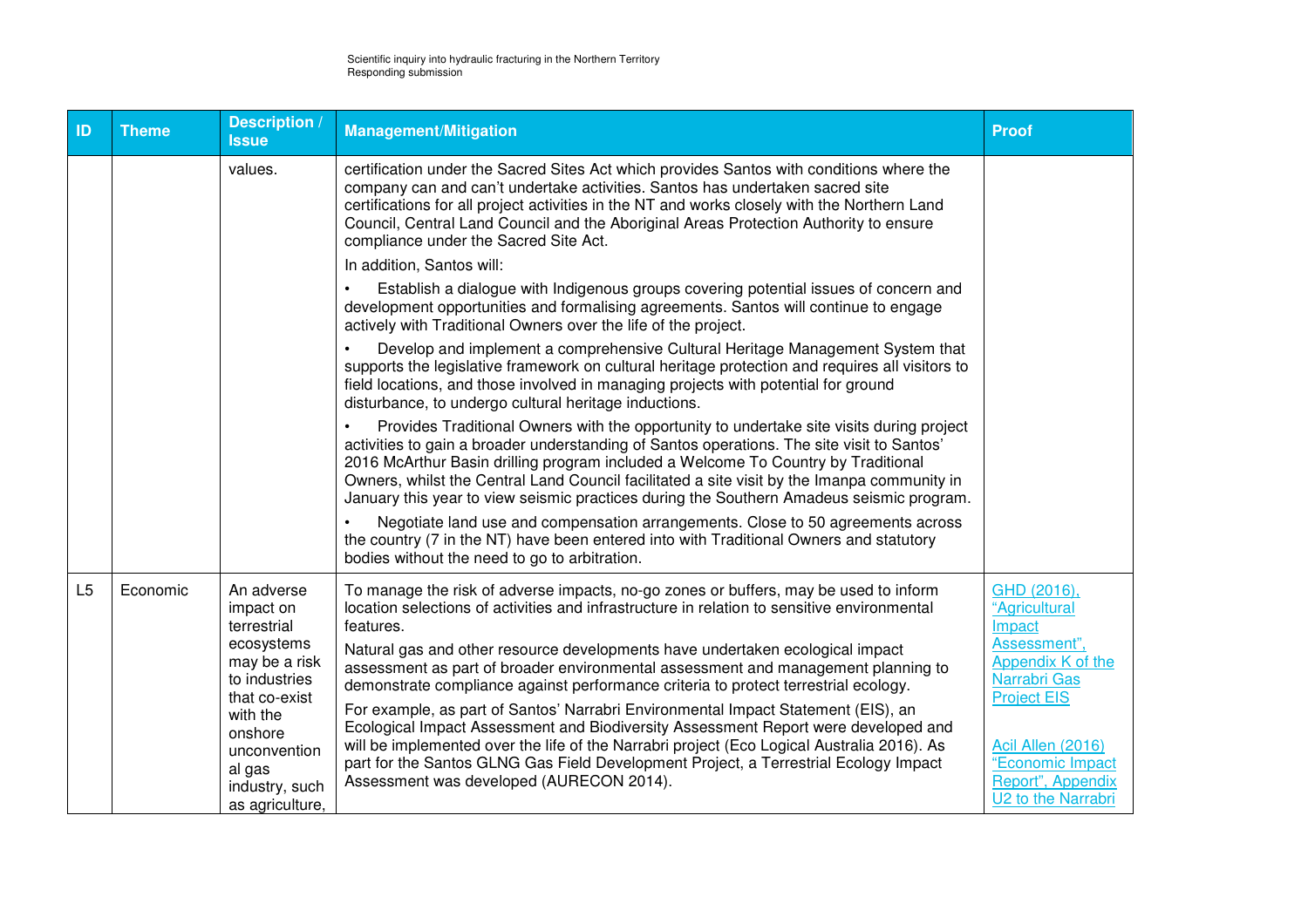| ID | <b>Theme</b> | Description /<br><b>Issue</b> | <b>Management/Mitigation</b>                                                                                                                                                                                                                                                                                                                                                                                                                  | <b>Proof</b>                                                                                                                          |
|----|--------------|-------------------------------|-----------------------------------------------------------------------------------------------------------------------------------------------------------------------------------------------------------------------------------------------------------------------------------------------------------------------------------------------------------------------------------------------------------------------------------------------|---------------------------------------------------------------------------------------------------------------------------------------|
|    |              | pastoralism,<br>fisheries and | Ecology assessments and management and monitoring plans provide information and<br>support applications for regulatory approvals and licences.                                                                                                                                                                                                                                                                                                | <b>Gas Project EIS</b>                                                                                                                |
|    |              | tourism.                      | As further examples, Santos' Narrabri Environmental Impact Statement (EIS) an Economic<br>Assessment (GHD 2016) was developed and will be implemented over the life of the<br>Narrabri project. As part of Santos' GLNG Gas field Development Project EIS, a Ground<br>Water Impact Assessment Report (Parsons Brinkerhoff 2014) and Water Resource<br>Management Plan(URS 2014) and an Economics Assessment (Santos 2014) were<br>developed. | <b>Santos (2014)</b><br>"Economics",<br>Chapter 22 to the<br><b>Santos GLNG Gas</b><br><b>Field Development</b><br><b>Project EIS</b> |
|    |              |                               | Due to the remote location and small number of sensitive receptors within the area, it is<br>anticipated that minimal impact will occur.                                                                                                                                                                                                                                                                                                      | <b>URS Australia</b>                                                                                                                  |
|    |              |                               |                                                                                                                                                                                                                                                                                                                                                                                                                                               | (2014), "Land<br><b>Resources</b><br><b>Assessment</b>                                                                                |
|    |              |                               |                                                                                                                                                                                                                                                                                                                                                                                                                                               | Report", Appendix<br>K to the Santos<br><b>GLNG Gas Field</b>                                                                         |
|    |              |                               |                                                                                                                                                                                                                                                                                                                                                                                                                                               | <b>Assessment</b><br><b>Report EIS</b>                                                                                                |
|    |              |                               |                                                                                                                                                                                                                                                                                                                                                                                                                                               | <b>URS Australia</b><br>(2014), "Landuse<br>and Tenure                                                                                |
|    |              |                               |                                                                                                                                                                                                                                                                                                                                                                                                                                               | Assessment",<br>Appendix J to the<br><b>Santos GLNG Gas</b>                                                                           |
|    |              |                               |                                                                                                                                                                                                                                                                                                                                                                                                                                               | <b>Fields</b><br><b>Development</b><br><b>Project EIS</b>                                                                             |
|    |              |                               |                                                                                                                                                                                                                                                                                                                                                                                                                                               | <b>Eco Logical</b><br>Australia (2016),<br>"Ecological Impact                                                                         |
|    |              |                               |                                                                                                                                                                                                                                                                                                                                                                                                                                               | Assessment",                                                                                                                          |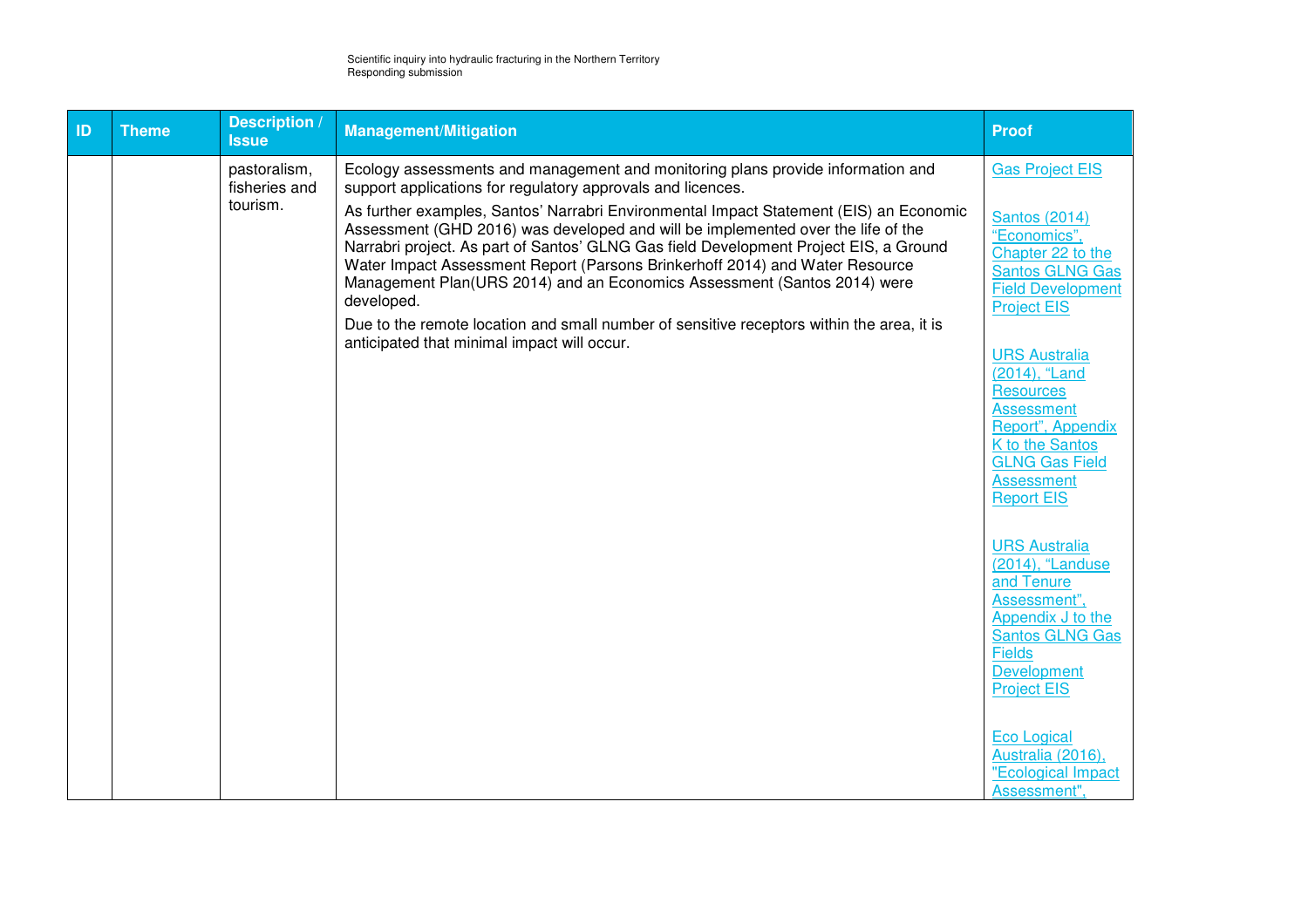| ID             | <b>Theme</b>       | <b>Description</b> /<br><b>Issue</b>                                                                                              | <b>Management/Mitigation</b>                                                                                                                                                                                                                                                                                                                                                                                                                                                                                                                                                                                                                                      | <b>Proof</b>                                                                                                                                                                                                                                    |
|----------------|--------------------|-----------------------------------------------------------------------------------------------------------------------------------|-------------------------------------------------------------------------------------------------------------------------------------------------------------------------------------------------------------------------------------------------------------------------------------------------------------------------------------------------------------------------------------------------------------------------------------------------------------------------------------------------------------------------------------------------------------------------------------------------------------------------------------------------------------------|-------------------------------------------------------------------------------------------------------------------------------------------------------------------------------------------------------------------------------------------------|
|                |                    |                                                                                                                                   |                                                                                                                                                                                                                                                                                                                                                                                                                                                                                                                                                                                                                                                                   | Appendix J1 to the<br>Narrabri Gas<br><b>Project EIS</b><br><b>AURECON (2014),</b><br>"Terrestrial<br>Ecology<br><b>Assessment</b><br>Report", Appendix<br>R to the Santos<br><b>GLNG Gas Field</b><br><b>Development</b><br><b>Project EIS</b> |
| L <sub>6</sub> | Proppant           | There is a risk<br>that the<br>proppant<br>material in the<br>hydraulic fluid<br>will cause<br>adverse<br>impacts to the<br>land. | The human health and environmental risks associated with a range of hydraulic fracturing<br>fluids and associated proppants has been assessed with the Santos GLNG Compendium of<br>Assessed Hydraulic Fracturing Fluids (EHS 2014).<br>To manage the risk of spills to land, a large, multi-compartment trailer holds proppant<br>(natural sand or ceramic material) required for the treatment. When proppant is required, a<br>conveyor system distributes proppant from the compartments to the blender unit for<br>injection into the well.<br>Should a spill occur then the proppant would be readily recovered through sweeping or<br>scraping the surface | <b>EHS Support</b><br>(2014), "Hydraulic<br><b>Fracturing Risk</b><br><b>Assessment</b><br>Report", Appendix<br>Y-P to the Santos<br><b>GLNG Gas Field</b><br><b>Development</b><br><b>Project EIS</b>                                          |
| L7             | Cumulative<br>risk | There may be<br>cumulative<br>risks<br>associated<br>with some or<br>all of the risks<br>identified<br>above.                     | The purpose of cumulative impact assessment is to:<br>Identify existing or proposed projects that are in the public domain<br>Screen the identified projects for their potential to interact<br>Assess the significance of potential cumulative impacts<br>Natural gas and other resource developments have undertaken baseline ecology surveys<br>and terrestrial impact assessment form part of broader environmental assessment and<br>management planning are undertaken for use in cumulative impact assessments on                                                                                                                                          | <b>Santos 2014,</b><br>"Cumulative<br>Impacts", Chapter<br>26 to the Santos<br><b>GLNG Gas Field</b><br><b>Development</b><br><b>Project EIS.</b>                                                                                               |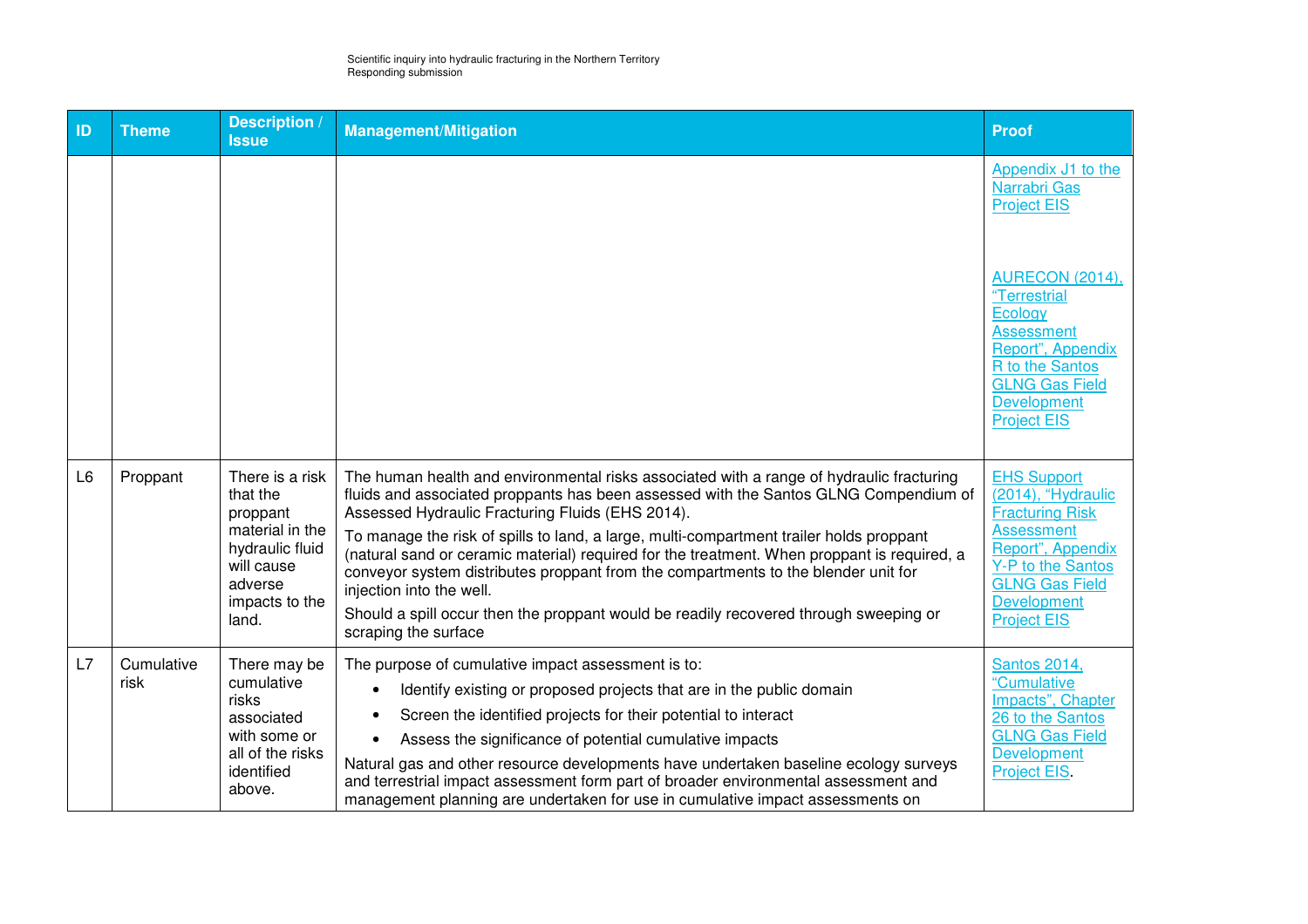| ID             | <b>Theme</b>  | <b>Description</b> /<br><b>Issue</b>                                                                                                                                                                         | <b>Management/Mitigation</b>                                                                                                                                                                                                                                                                                                                                                                                                                                                                                                                                                                                                                                                                                                                                                                                                                                                                                                                                                                                                                                                                                                             | <b>Proof</b>                                                                                                                                                                                                                    |
|----------------|---------------|--------------------------------------------------------------------------------------------------------------------------------------------------------------------------------------------------------------|------------------------------------------------------------------------------------------------------------------------------------------------------------------------------------------------------------------------------------------------------------------------------------------------------------------------------------------------------------------------------------------------------------------------------------------------------------------------------------------------------------------------------------------------------------------------------------------------------------------------------------------------------------------------------------------------------------------------------------------------------------------------------------------------------------------------------------------------------------------------------------------------------------------------------------------------------------------------------------------------------------------------------------------------------------------------------------------------------------------------------------------|---------------------------------------------------------------------------------------------------------------------------------------------------------------------------------------------------------------------------------|
|                |               |                                                                                                                                                                                                              | surface water values.<br>For example, as part of Santos' Narrabri Environmental Impact Statement (EIS), a<br>Cumulative Impact Assessment and Ecological Impact Assessment and Biodiversity<br>Assessment Report were developed and will be implemented over the life of the Narrabri<br>project (CDM Smith 2016).<br>As part for the Santos GLNG Gas Field Development Project, a Terrestrial Ecology Impact<br>Assessment was developed (AURECON 2014) and Cumulative Impacts Report (Santos<br>2014) were developed.<br>Cumulative impact assessments and management and monitoring plans will provide<br>information to support applications for regulatory approvals and licences.<br>As examples, typical public health management and ground water impact mitigation<br>measures applied by Santos are listed below<br>Explore opportunities for collaboration in cumulative impacts management through<br>existing arrangements in consultation with State / Territory and local governments,<br>industry and communities.<br>Contribute monitoring data to government agencies for use in cumulative<br>management initiatives. | Santos (2016),<br>"Cumulative<br>Impact", Chapter<br>29 to the Narrabri<br><b>Gas Project EIS</b>                                                                                                                               |
| $\bullet$      | Air           |                                                                                                                                                                                                              |                                                                                                                                                                                                                                                                                                                                                                                                                                                                                                                                                                                                                                                                                                                                                                                                                                                                                                                                                                                                                                                                                                                                          |                                                                                                                                                                                                                                 |
| A <sub>1</sub> | Public health | There is a risk<br>that the<br>hydraulic<br>fracturing will<br>cause<br>changes in<br>the air quality,<br>leading to<br>issues in<br>public health.<br>Such risks<br>include:<br>Fuel<br>$\bullet$<br>burnin | To manage the risk of adverse impacts, no-go zones or buffers, may be used to inform<br>location selections of activities and infrastructure in relation to sensitive environmental<br>features and minimise potential impacts to air quality values.<br>Natural gas and other resource developments have undertaken public health impact<br>assessment and air quality impact assessments as part of broader environmental<br>assessment and management planning to demonstrate compliance against performance<br>criteria to protect amenity values.<br>For example, as part of Santos' Narrabri Environmental Impact Statement (EIS), Health<br>Impact Assessment (which assessed the potential health impacts from air) was developed<br>and will be implemented over the life of the Narrabri project (GHD 2016).<br>Assessments and management and monitoring plans will provide information and support<br>applications for regulatory approvals and licences.<br>As examples, typical mitigation measures adopted by industry include:                                                                                           | https://minerals.nt.<br>gov.au/ data/ass<br>ets/pdf file/0005/3<br>70589/ep161-<br>marmbulligan-<br>environment-plan-<br>summary.pdf<br>EnRisks (2016),<br>"Health Impact<br>Assessment",<br>Appendix T2 to the<br>Narrabri Gas |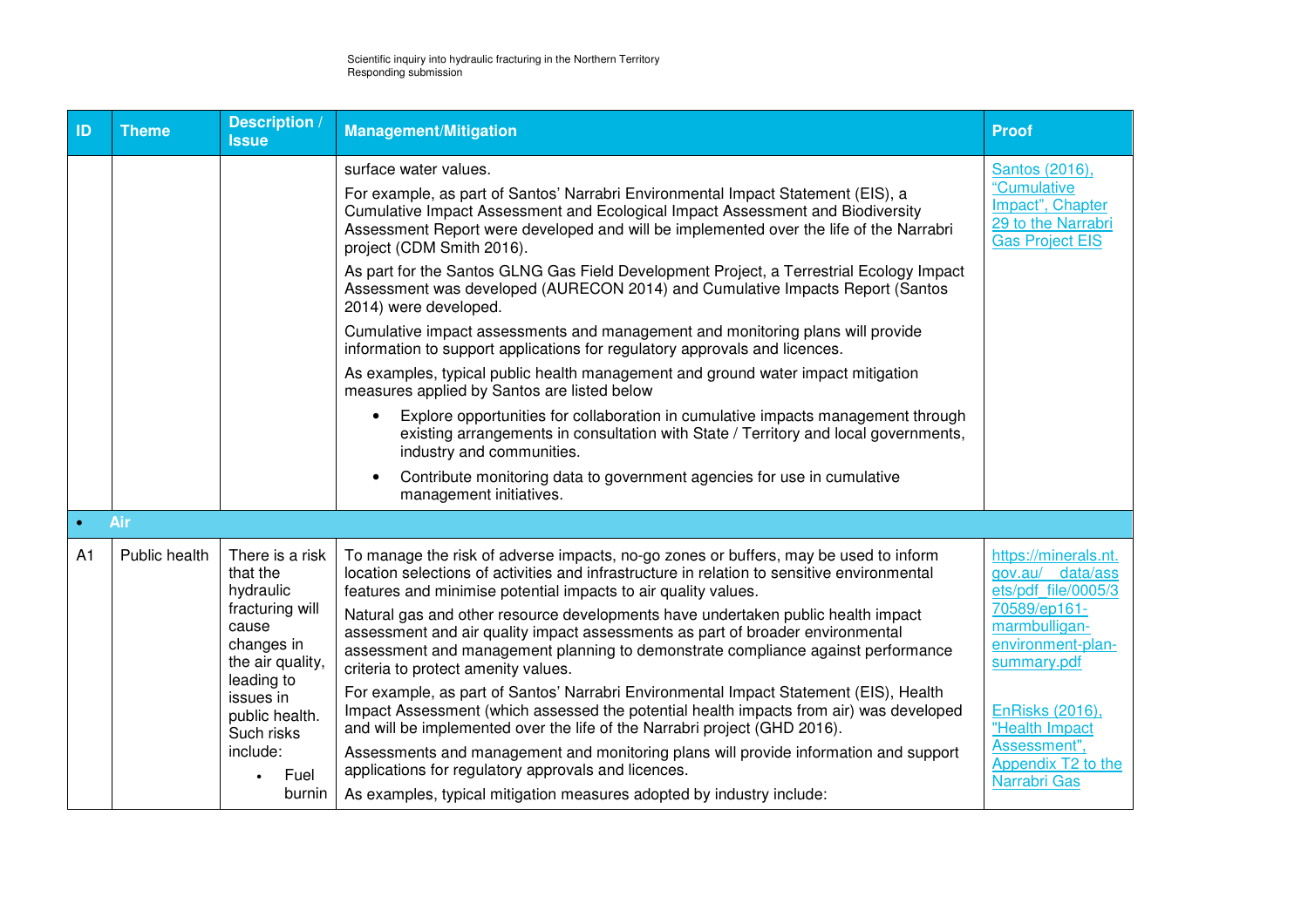| ID | <b>Theme</b>      | <b>Description</b><br><b>Issue</b>                                                                                                                                                                                      | <b>Management/Mitigation</b>                                                                                                                                                                                                                                                                                                                                                                                                                                                                                                                                                                                                                                                                                                                                                                                                                                                                                                                                                  | <b>Proof</b>                                                                                                                                                                                                                                                                                                                                 |
|----|-------------------|-------------------------------------------------------------------------------------------------------------------------------------------------------------------------------------------------------------------------|-------------------------------------------------------------------------------------------------------------------------------------------------------------------------------------------------------------------------------------------------------------------------------------------------------------------------------------------------------------------------------------------------------------------------------------------------------------------------------------------------------------------------------------------------------------------------------------------------------------------------------------------------------------------------------------------------------------------------------------------------------------------------------------------------------------------------------------------------------------------------------------------------------------------------------------------------------------------------------|----------------------------------------------------------------------------------------------------------------------------------------------------------------------------------------------------------------------------------------------------------------------------------------------------------------------------------------------|
|    |                   | g<br>PM,<br>$\bullet$<br><b>VOCs</b><br>, NO <sub>x</sub><br>Fugiti<br>ve<br>emiss<br>ions<br>Flarin<br>g and<br>ventin<br>g                                                                                            | Dust suppression and emission management measures<br>Baseline air quality monitoring<br>$\bullet$<br>$\bullet$<br>Application of water to unsealed road and construction area surfaces used for mobile<br>plant and vehicle traffic<br>Application of misting water sprays in areas where earthworks are being conducted.<br>$\bullet$<br>Reducing the speed of vehicles on field roads.<br>$\bullet$<br>Fuel buring equipment is designed to meet risk based heath regulatory criteria<br>$\bullet$<br>Use of air dispersion modelling to inform design<br>$\bullet$<br>Ensuring plant and equipment is maintained to reduce potential fugitive emissions and<br>$\bullet$<br>leaks;<br>Minimising flaring or burning of waste products.<br>Complaints will be investigated and responded to appropriately, and emergency<br>response systems will be in place.                                                                                                              | <b>Project EIS</b><br><b>Air Environment</b><br>Consulting (2016),<br>"Air Quality Impact<br>Assessment",<br>Appendix L to the<br>Narrabri Gas<br><b>Project EIS</b><br><b>SLR Consulting</b><br>(2014), "Air Quality<br><b>Assessment</b><br>Report", Appendix<br>P to the Santos<br><b>GLNG Gas Field</b><br><b>Development</b><br>Project |
| A2 | Climate<br>change | There may be<br>a risk that<br>greenhouse<br>gases,<br>including<br>hydrocarbons<br>(methane and<br>ethane) and<br>carbon<br>dioxide, will<br>be released<br>during<br>hydraulic<br>fracturing and<br>the<br>associated | Natural gas and other resource developments have undertaken greenhouse gas<br>assessment and air quality impact assessments as part of broader environmental<br>assessment and management planning to demonstrate compliance against performance<br>criteria to protect amenity values.<br>For example, as part of Santos' Narrabri Environmental Impact Statement (EIS), a<br>Greenhouse Gas Assessment was developed and will be implemented over the life of the<br>Narrabri project (GHD 2016).<br>Assessments and management and monitoring plans will provide information and support<br>applications for regulatory approvals and licences<br>Typical mitigation measures adopted by industry include:<br>Baseline methane and air quality monitoring<br>$\bullet$<br>Adoption of best practice codes and standards for the construction and<br>decommissioning of petroleum wells<br>Reports all air pollutant and greenhouse gas emissions from the Roma area to the | Kargbo, Wilhelm<br>and Campbell<br>2010<br>http://pubs.acs.org/<br>doi/pdf/10.1021/es<br>903811p (uq<br>library)<br>Santos 2016,<br>"Climate change",<br>https://www.santos<br>.com/sustainability/<br>environment/climat<br>e-change/                                                                                                       |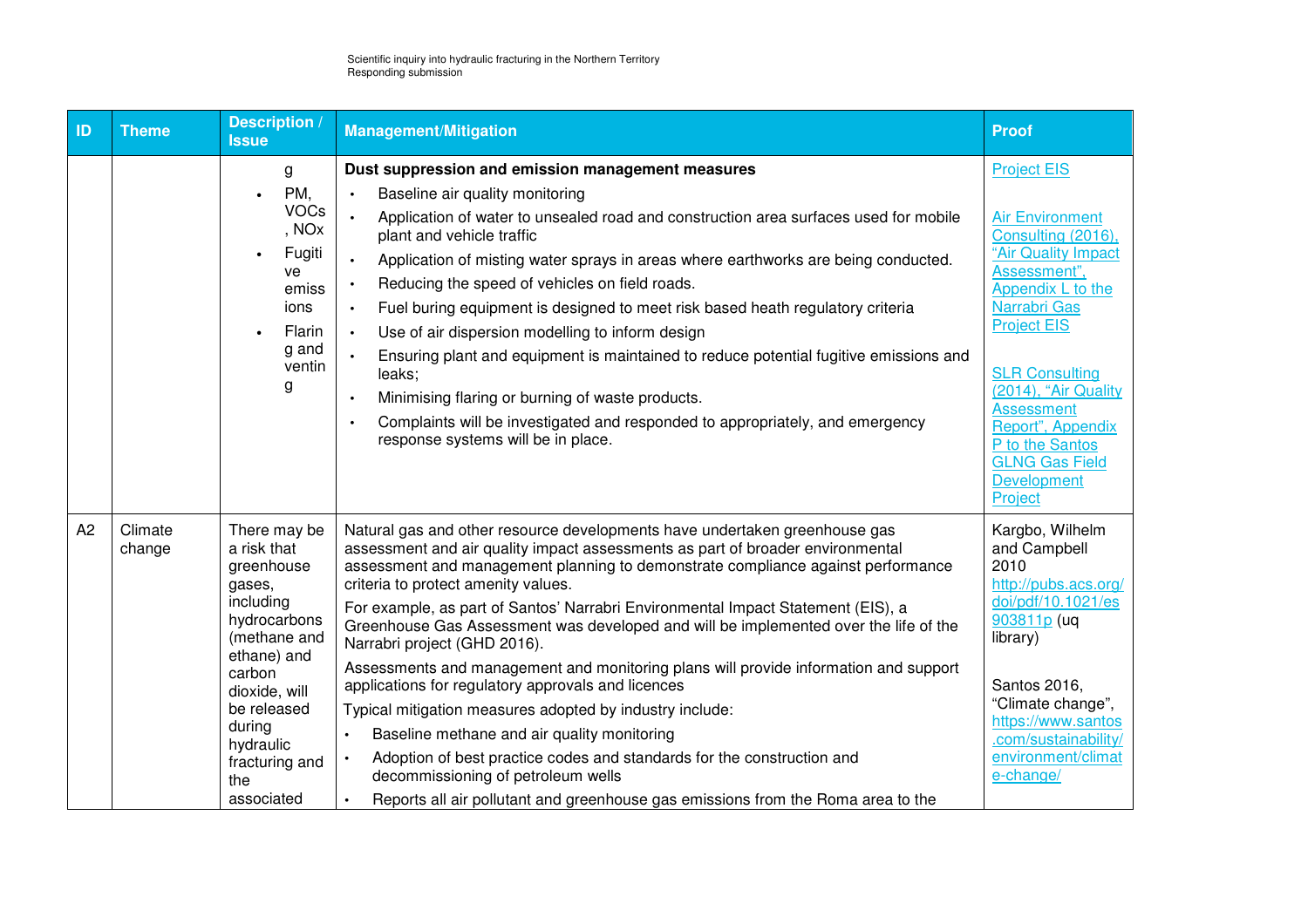| ID             | <b>Theme</b>      | <b>Description</b> /<br><b>Issue</b>                                                                                                 | <b>Management/Mitigation</b>                                                                                                                                                                                                                                                                                                                                            | <b>Proof</b>                                                                                                                                                                                                                                                         |
|----------------|-------------------|--------------------------------------------------------------------------------------------------------------------------------------|-------------------------------------------------------------------------------------------------------------------------------------------------------------------------------------------------------------------------------------------------------------------------------------------------------------------------------------------------------------------------|----------------------------------------------------------------------------------------------------------------------------------------------------------------------------------------------------------------------------------------------------------------------|
|                |                   | activities.<br>Emissions<br>may be from<br>sources such<br>as well heads,<br>pipelines,<br>compression<br>stations and<br>final use. | National Pollutant Inventory (NPI) and the Commonwealth Government Greenhouse<br>Challenge Program (Santos 2016).<br>Actively engaging in emission reduction and energy efficiency through maintenance<br>(including use of an infra-red camera to detect fugitive emissions at flanges, gauges<br>and couplings), technology and use of flaring as opposed to venting. | <b>Santos 2016,</b><br>"Greenhouse gas<br>assessment",<br>Appendix R to the<br>Narrabri Gas<br><b>Project EIS</b><br>Santos (2014),<br>"Greenhouse<br><b>Gases" Chapter 16</b><br>to the Santos<br><b>GLNG Gas Field</b><br><b>Development</b><br><b>Project EIS</b> |
| A <sub>3</sub> | Amenity<br>values | There may be<br>a risk that<br>there will be                                                                                         | The area of current prospective interest within Santos' tenements is remote areas of<br>pastoral land that is not constrained by national parks, rangelands, recreational fishing<br>areas or wilderness areas.                                                                                                                                                         | <b>Air Environment</b><br>Consulting (2016),<br>"Air Quality Impact                                                                                                                                                                                                  |
|                |                   | adverse<br>impacts on<br>amenity<br>values such<br>as national                                                                       | Natural gas and other resource developments have undertaken public health impact<br>assessment and air quality impact assessments as part of broader environmental<br>assessment and management planning to demonstrate compliance against performance<br>criteria to protect amenity values.                                                                           | Assessment",<br>Appendix L to the<br>Narrabri Gas<br><b>Project EIS</b>                                                                                                                                                                                              |
|                |                   | parks and<br>rangelands<br>due to                                                                                                    | For example, as part of Santos' Narrabri Environmental Impact Statement (EIS), Health<br>Impact Assessment (which assessed the potential health impacts from air) was developed<br>and will be implemented over the life of the Narrabri project (GHD 2016).                                                                                                            | <b>SLR Consulting</b><br>(2014), "Air Quality                                                                                                                                                                                                                        |
|                |                   | gaseous<br>emissions                                                                                                                 | Assessments and management and monitoring plans will provide information and support<br>applications for regulatory approvals and licences.                                                                                                                                                                                                                             | <b>Assessment</b><br>Report", Appendix<br>P to the Santos                                                                                                                                                                                                            |
|                |                   | and flaring.<br>Such risks                                                                                                           | As examples, typical mitigation measures adopted by industry include:                                                                                                                                                                                                                                                                                                   | <b>GLNG Gas Field</b>                                                                                                                                                                                                                                                |
|                |                   | include:                                                                                                                             | Dust suppression and emission management measures                                                                                                                                                                                                                                                                                                                       | Development                                                                                                                                                                                                                                                          |
|                |                   | Ozon                                                                                                                                 | Baseline air quality monitoring<br>$\bullet$                                                                                                                                                                                                                                                                                                                            | Project                                                                                                                                                                                                                                                              |
|                |                   | е                                                                                                                                    | Application of water to unsealed road and construction area surfaces used for mobile                                                                                                                                                                                                                                                                                    |                                                                                                                                                                                                                                                                      |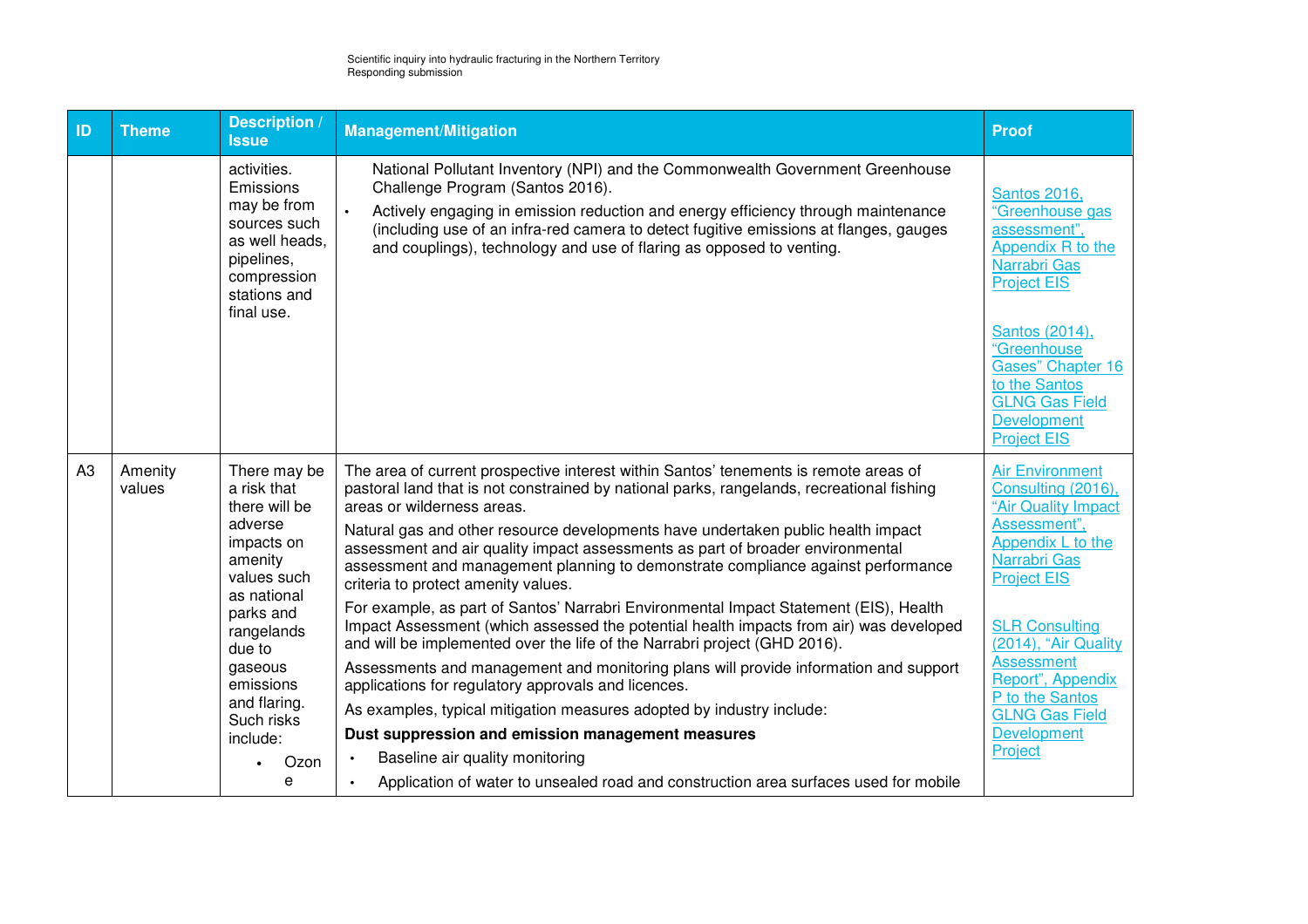| ID             | <b>Theme</b>       | Description<br><b>Issue</b>                                                                                                            | <b>Management/Mitigation</b>                                                                                                                                                                                                                                                                                                                                                                                                                                                                                                                                                                                                                                                                                                                                                                                                                                                                                                                                                    | <b>Proof</b>                                                                                                                                                                                                                             |
|----------------|--------------------|----------------------------------------------------------------------------------------------------------------------------------------|---------------------------------------------------------------------------------------------------------------------------------------------------------------------------------------------------------------------------------------------------------------------------------------------------------------------------------------------------------------------------------------------------------------------------------------------------------------------------------------------------------------------------------------------------------------------------------------------------------------------------------------------------------------------------------------------------------------------------------------------------------------------------------------------------------------------------------------------------------------------------------------------------------------------------------------------------------------------------------|------------------------------------------------------------------------------------------------------------------------------------------------------------------------------------------------------------------------------------------|
|                |                    | Smog<br>$\bullet$<br><b>VOC</b><br>and<br><b>NO<sub>x</sub></b><br>in<br>sunlig<br>ht<br>Dust<br>Heat<br>Fugiti<br>ve<br>emiss<br>ions | plant and vehicle traffic<br>Application of misting water sprays in areas where earthworks are being conducted.<br>$\bullet$<br>Reducing the speed of vehicles on field roads.<br>$\bullet$<br>Fuel buring equipment is designed to meet risk based heath regulatory criteria<br>$\bullet$<br>Use of air dispersion modelling to inform design<br>$\bullet$<br>Ensuring plant and equipment is maintained to reduce potential fugitive emissions and<br>leaks;<br>Minimising flaring or burning of waste products.<br>$\bullet$<br>Complaints will be investigated and responded to appropriately, and emergency<br>$\bullet$<br>response systems will be in place.                                                                                                                                                                                                                                                                                                             |                                                                                                                                                                                                                                          |
| A <sub>4</sub> | Cumulative<br>risk | There may be<br>cumulative<br>risks<br>associated<br>with some or<br>all of the risks<br>identified<br>above.                          | The purpose of cumulative impact assessment is to:<br>Identify existing or proposed projects that are in the public domain<br>Screen the identified projects for their potential to interact<br>Assess the significance of potential cumulative impacts<br>Baseline monitoring and air impact assessment form part of broader environmental<br>assessment and management planning are undertaken for use in cumulative impact<br>assessments on air quality values.<br>For example, as part of Santos' Narrabri Environmental Impact Statement (EIS), a<br>Cumulative Impact Assessment, Water Baseline Report and Air Impact assessment were<br>developed and will be implemented over the life of the Narrabri project (CDM Smith 2016).<br>For the Santos GLNG Gas Field Development Project EIS, a Cumulative Impact<br>Assessment and Air Impact Assessment was developed (Santos 2016).<br>Cumulative impact assessments and management and monitoring plans will provide | <b>Santos 2014,</b><br>"Cumulative<br>Impacts", Chapter<br>26 to the Santos<br><b>GLNG Gas Field</b><br>Development<br>Project EIS.<br>Santos (2016),<br>"Cumulative<br>Impact", Chapter<br>29 to the Narrabri<br><b>Gas Project EIS</b> |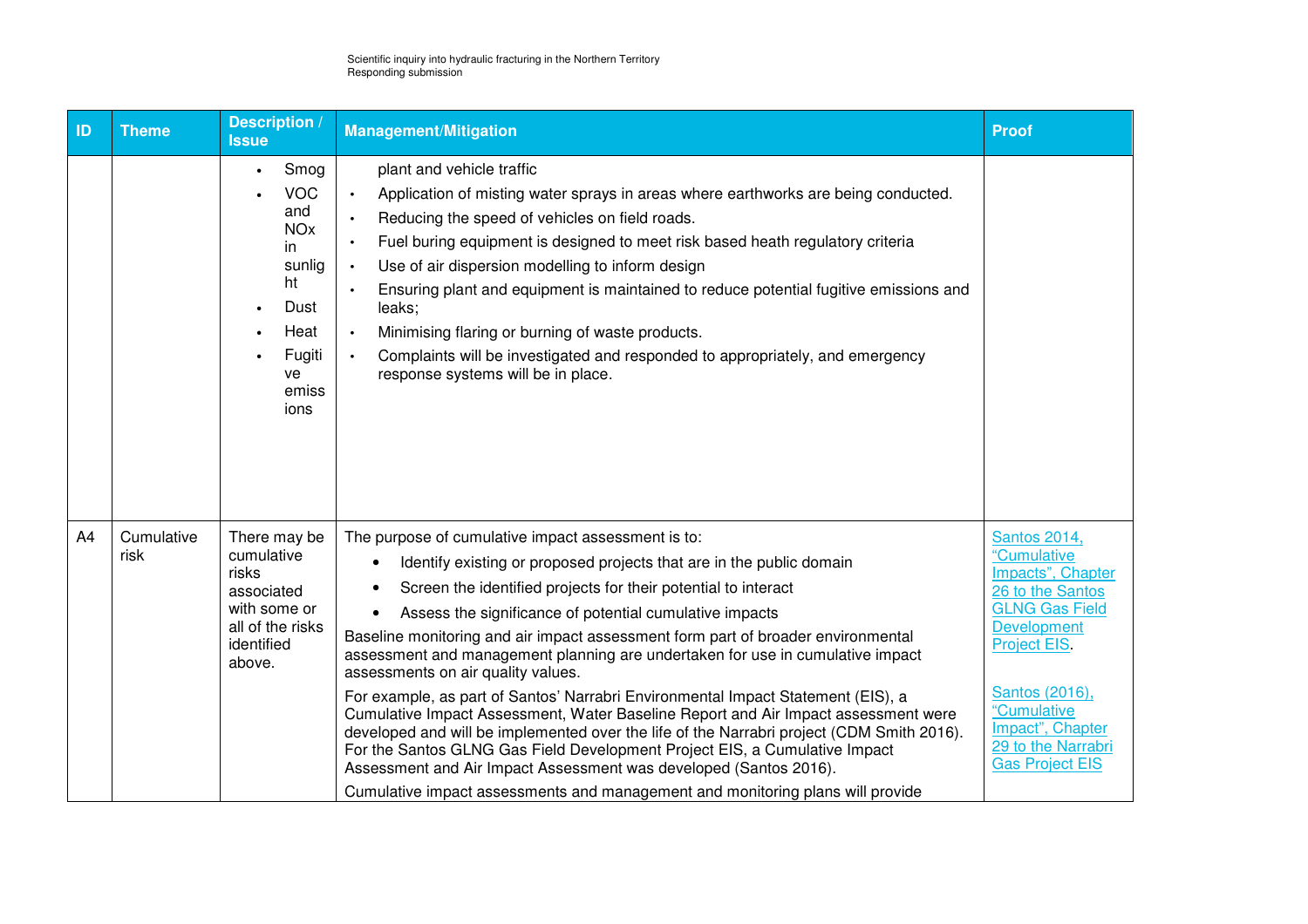| ID                | <b>Theme</b>                          | <b>Description /</b><br><b>Issue</b> | <b>Management/Mitigation</b>                                                                                                                                                                                                                                                                                                                                                                                                                                                                                                                                                                                                                                                                                                                                                                                                                                                                                                                                                                                                                                      | <b>Proof</b>                                                                                                                                                                                                                                                    |
|-------------------|---------------------------------------|--------------------------------------|-------------------------------------------------------------------------------------------------------------------------------------------------------------------------------------------------------------------------------------------------------------------------------------------------------------------------------------------------------------------------------------------------------------------------------------------------------------------------------------------------------------------------------------------------------------------------------------------------------------------------------------------------------------------------------------------------------------------------------------------------------------------------------------------------------------------------------------------------------------------------------------------------------------------------------------------------------------------------------------------------------------------------------------------------------------------|-----------------------------------------------------------------------------------------------------------------------------------------------------------------------------------------------------------------------------------------------------------------|
|                   |                                       |                                      | information to support applications for regulatory approvals and licences that will be<br>obtained.<br>As examples, typical public health management and air quality impact mitigation measures<br>applied by Santos are listed below<br>Explore opportunities for collaboration in cumulative impacts management through<br>existing arrangements in consultation with State / Territory and local governments.<br>industry and communities.<br>Contribute monitoring data to government agencies for use in cumulative                                                                                                                                                                                                                                                                                                                                                                                                                                                                                                                                          |                                                                                                                                                                                                                                                                 |
|                   |                                       |                                      | management initiatives.                                                                                                                                                                                                                                                                                                                                                                                                                                                                                                                                                                                                                                                                                                                                                                                                                                                                                                                                                                                                                                           |                                                                                                                                                                                                                                                                 |
| $\bullet$         | <b>Public health</b>                  |                                      |                                                                                                                                                                                                                                                                                                                                                                                                                                                                                                                                                                                                                                                                                                                                                                                                                                                                                                                                                                                                                                                                   |                                                                                                                                                                                                                                                                 |
| PH<br>$\mathbf 1$ | Drilling and<br>fracking<br>chemicals | Exposure to<br>chemicals             | A public health impact assessments are typically undertaken as part of approvals process.<br>For example, As part of Santos' Narrabri Environmental Impact Statement (EIS), a Health<br>Impact Assessment was developed and will be implemented over the life of the Narrabri<br>project (GHD 2016). A Chemical Risk Assessment Report was also developed as part of<br>the Narrabri Gas Project (EHS Support 2016).<br>As examples, previous management measures undertaken by Santos and research from<br>other literature bodies are discussed below:<br>The chemicals used in hydraulic stimulation, in the quantities and methodologies<br>employed, do not pose an unacceptable risk to human health or the environment.<br>Extensive quantitative human health and ecological risk assessments have been<br>undertaken for developments in Queensland. These chemicals and quantitative risk<br>assessments have been reviewed or assessed by the relevant government agencies<br>and have had requisite Material Safety Data Sheets (MSDS) prepared. This | EnRisks (2016),<br>"Health Impact<br>Assessment",<br>Appendix T2 to the<br><b>Narrabri Gas</b><br><b>Project EIS</b><br><b>EHS Support</b><br>(2017), Water<br>Quality<br><b>Management Plan</b><br>and Chemical Risk<br>Assessment,<br><b>Santos Gas Field</b> |
|                   |                                       |                                      | information is publically available on Santos' website.<br>All chemicals used within Santos' petroleum activities are provided to the (former) NT<br>Department of Mines and Energy (DME) as part of the Environment Plan approval<br>process. These chemicals, and their associated MSDS, are made publicly available on<br>the DME website. Santos supports full disclosure of the chemicals used in fracture<br>stimulation operations.<br>All chemicals are approved for use by the Australian Government (Department of<br>Health) and listed on the Australian Inventory of Chemical Substances (AICS)<br>(maintained under the National Industrial Chemicals Notification and Assessment                                                                                                                                                                                                                                                                                                                                                                   | <b>Development</b><br>Project.<br><b>EHS Support</b><br>(2014), "Hydraulic<br><b>Fracturing Risk</b><br><b>Assessment</b><br>Report", Appendix                                                                                                                  |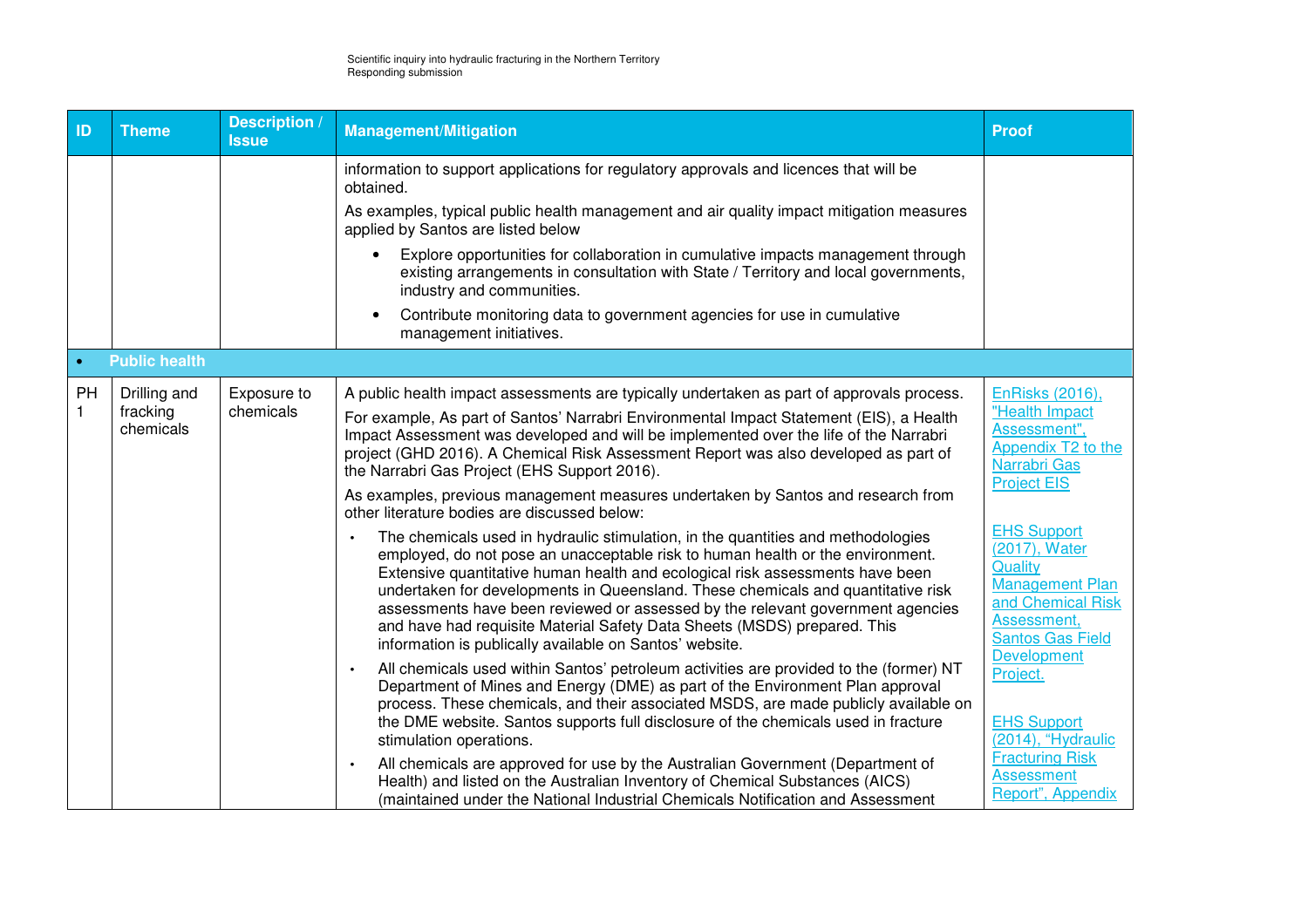| ID                   | <b>Theme</b>              | <b>Description /</b><br><b>Issue</b>                                                                                                                                                                                                                                                                                                                 | <b>Management/Mitigation</b>                                                                                                                                                                                                                                                                                                                                                                                                                                                                                                                                                       | <b>Proof</b>                                                                                                                            |
|----------------------|---------------------------|------------------------------------------------------------------------------------------------------------------------------------------------------------------------------------------------------------------------------------------------------------------------------------------------------------------------------------------------------|------------------------------------------------------------------------------------------------------------------------------------------------------------------------------------------------------------------------------------------------------------------------------------------------------------------------------------------------------------------------------------------------------------------------------------------------------------------------------------------------------------------------------------------------------------------------------------|-----------------------------------------------------------------------------------------------------------------------------------------|
|                      |                           |                                                                                                                                                                                                                                                                                                                                                      | Scheme (NICNAS)).<br>Even in low concentrations, Santos handles these additives with care to avoid potential<br>for impacts on human health or the environment. With appropriate management<br>controls in place, the overall or residual risk to the environment associated with the<br>chemicals used in hydraulic stimulation is low.                                                                                                                                                                                                                                           | Y-P to the Santos<br><b>GLNG Gas Field</b><br><b>Development</b><br><b>Project EIS</b>                                                  |
| PH<br>$\overline{c}$ | Hydrocarbon<br>s and BTEX | Potential<br>sources of<br>pollution<br>including<br>hydrocarbons,<br><b>BTEX</b><br>extraction,<br>although<br><b>BTEX</b> is less<br>likely to be a<br>prominent<br>feature of gas<br>extracted<br>from shale<br>deposits. The<br>use of BTEX<br>in drilling and<br>fracking fluids<br>is currently<br>prohibited in<br>the Northern<br>Territory. | The chemical additives used by Santos in the hydraulic stimulation process do not contain<br>BTEX as additives.<br>Groundwater baseline monitoring will include analysis for BTEX compounds.                                                                                                                                                                                                                                                                                                                                                                                       |                                                                                                                                         |
| PH<br>3              | Radioactive<br>substances | There may be<br>a risk that<br>radioactive<br>materials from<br>underground<br>come into<br>contact with                                                                                                                                                                                                                                             | Naturally Occurring Radioactive Materials (NORM) are materials which contain primordial<br>radionuclides as they occur in nature, such as isotopes of radium, uranium, thorium,<br>potassium and the products of their radioactive decay. The levels of NORM are highly<br>dependent on the local geology.<br>A public health impact assessment will be developed as part of the approvals process. As<br>part of Santos' Narrabri Environmental Impact Statement (EIS), a Health Impact<br>Assessment was developed and will be implemented over the life of the Narrabri project | <b>EHS Support</b><br>(2017), Water<br>Quality<br><b>Management Plan</b><br>and Chemical Risk<br>Assessment,<br><b>Santos Gas Field</b> |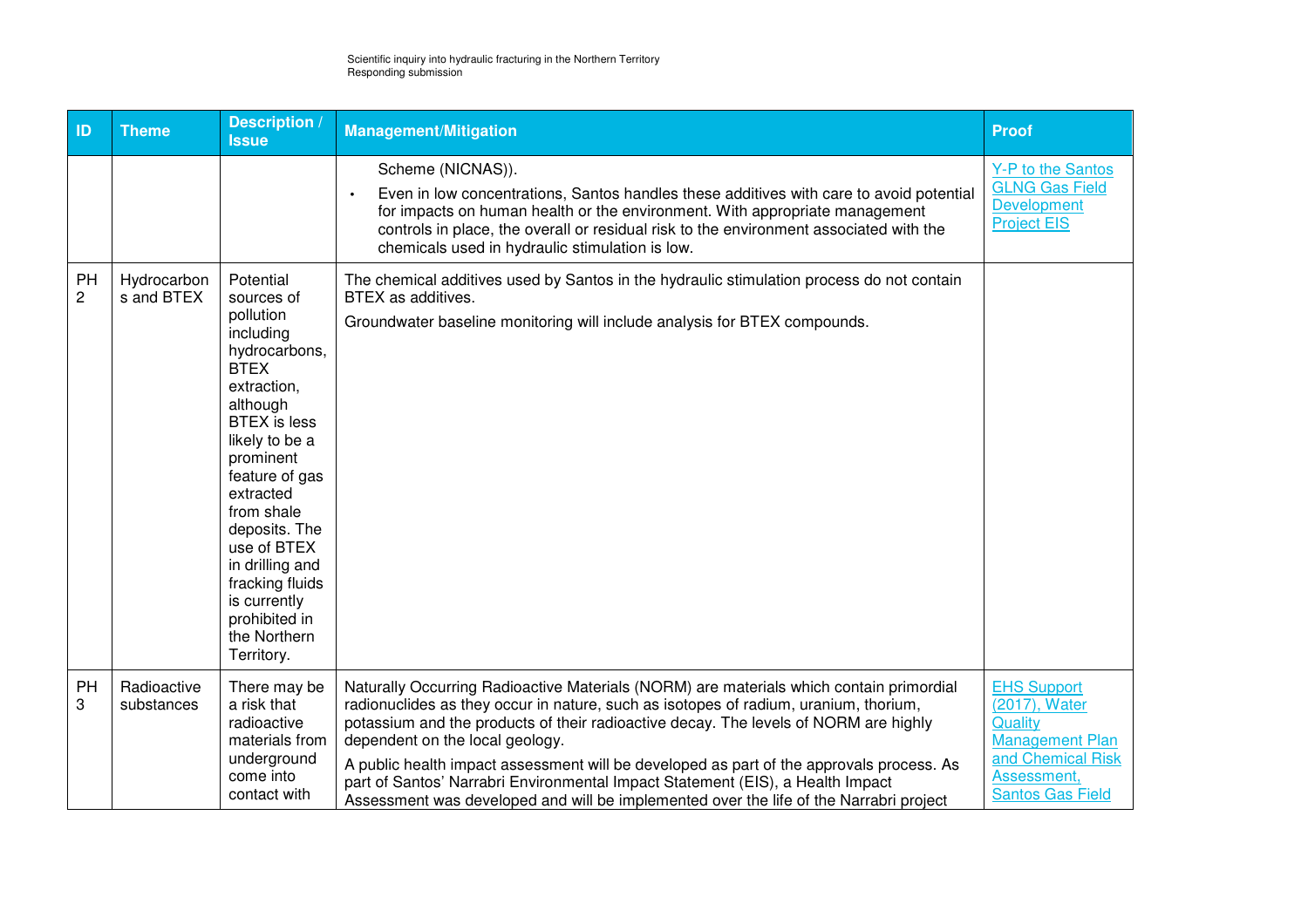| ID      | <b>Theme</b>                      | <b>Description /</b><br><b>Issue</b>                                                                                                                                                                                                                                                                      | <b>Management/Mitigation</b>                                                                                                                                                                                                                                                                                                                                                                                                                                                                                      | <b>Proof</b>                                                                                                                                                                                                                                                                                                   |
|---------|-----------------------------------|-----------------------------------------------------------------------------------------------------------------------------------------------------------------------------------------------------------------------------------------------------------------------------------------------------------|-------------------------------------------------------------------------------------------------------------------------------------------------------------------------------------------------------------------------------------------------------------------------------------------------------------------------------------------------------------------------------------------------------------------------------------------------------------------------------------------------------------------|----------------------------------------------------------------------------------------------------------------------------------------------------------------------------------------------------------------------------------------------------------------------------------------------------------------|
|         |                                   | humans or<br>livestock as a<br>result of the<br>drilling or<br>hydraulic<br>fracturing<br>process.                                                                                                                                                                                                        | (GHD 2016). In addition, a Chemical Risk Assessment Report was developed as part of<br>the Narrabri Gas Project (EHS Support 2016). These assessments as part of the EIS<br>demonstrate compliance against performance criteria to minimise the impacts of potential<br>radioactive substances. Relevant approvals and licences will be obtained by Santos.<br>Baseline assessments will be undertaken to determine the potential presence and/or extent<br>or radioactive substances in the prospective area.    | <b>Development</b><br>Project.<br><b>EHS Support</b><br>(2014), "Hydraulic<br><b>Fracturing Risk</b><br><b>Assessment</b><br>Report", Appendix<br>Y-P to the Santos<br><b>GLNG Gas Field</b><br><b>Development</b><br><b>Project EIS</b>                                                                       |
| PH<br>4 | Mental<br>health and<br>wellbeing | The mental<br>health and<br>wellbeing of<br>persons could<br>be affected by<br>an<br>unconvention<br>al gas project.<br>These factors<br>could include<br>increased<br>costs of living<br>associated<br>with changing<br>property<br>values,<br>access to<br>social<br>services,<br>business<br>failures, | A social impact assessment and public health impact assessment are typically developed<br>as part of the approvals process. As part of Santos' Narrabri Environmental Impact<br>Statement (EIS), a Health Impact Assessment was developed and will be implemented over<br>the life of the Narrabri project (GHD 2016). As part of Santos' Narrabri Environmental<br>Impact Statement (EIS), a Social Impact Assessment was developed and will be<br>implemented over the life of the Narrabri project (GHD 2016). | GHD (2016),<br>"Social Impact<br><b>Assessment</b><br>Report", Appendix<br>T1 to the Narrabri<br><b>Gas Project EIS</b><br><b>URS Australia</b><br>(2014), "Social<br>Impact<br><b>Assessment</b><br>Report", Appendix<br>V to the Santos<br><b>GLNG Gas Field</b><br><b>Development</b><br><b>Project EIS</b> |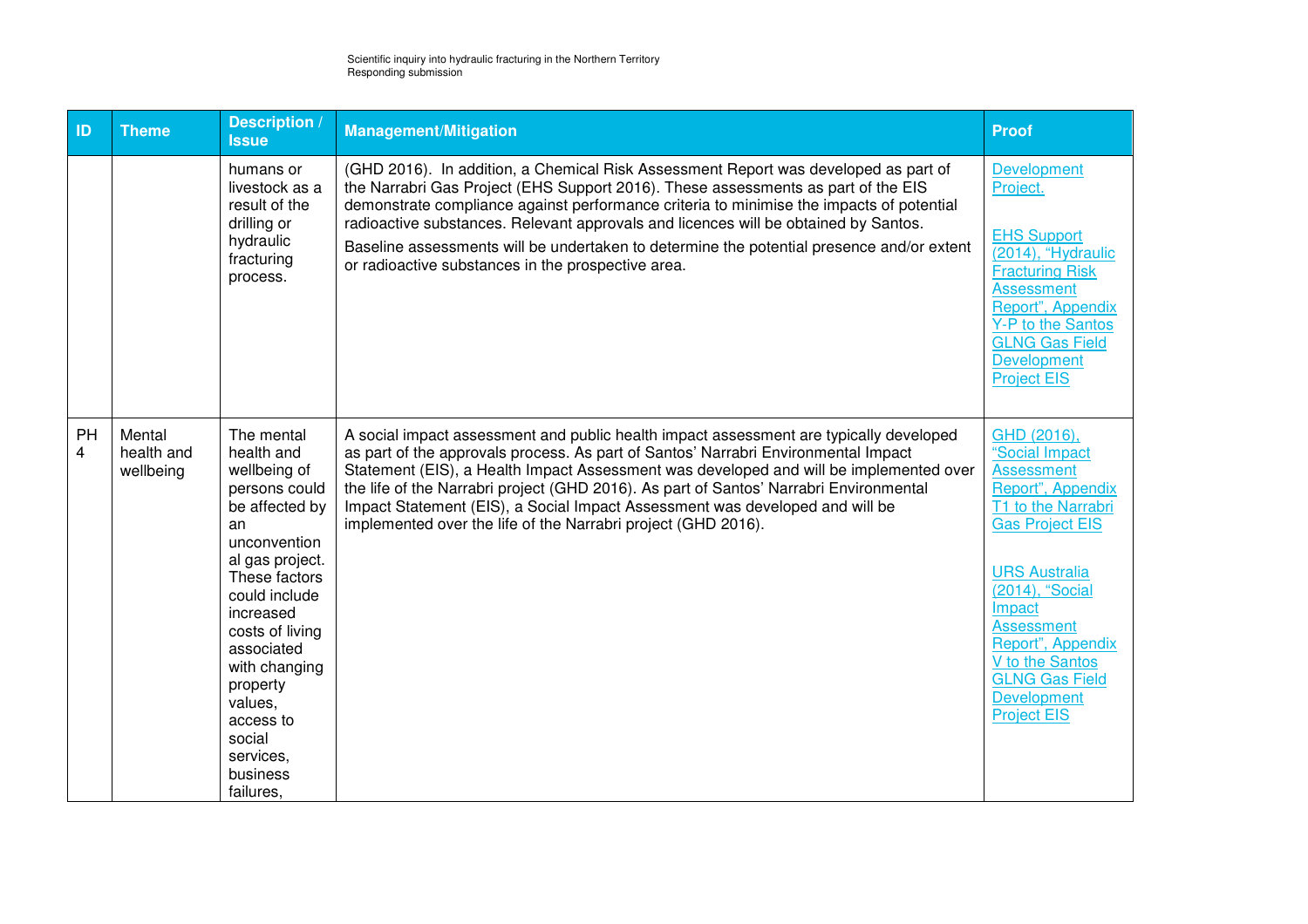| ID      | <b>Theme</b> | <b>Description</b><br><b>Issue</b>                                                                                                                                                                     | <b>Management/Mitigation</b>                                                                                                                                                                                                                                                                                                                                                                                                                                                                                                                                                                                                                                                                                                                                                                                                                                                                                                                                                                                                                                                                                                                                                                                                                                                                                                                                                                                                                                                                                                                                                                                                                                                                                                                     | <b>Proof</b>                                                                                                                                                                                                                                                                                                                                                                                                                                                         |
|---------|--------------|--------------------------------------------------------------------------------------------------------------------------------------------------------------------------------------------------------|--------------------------------------------------------------------------------------------------------------------------------------------------------------------------------------------------------------------------------------------------------------------------------------------------------------------------------------------------------------------------------------------------------------------------------------------------------------------------------------------------------------------------------------------------------------------------------------------------------------------------------------------------------------------------------------------------------------------------------------------------------------------------------------------------------------------------------------------------------------------------------------------------------------------------------------------------------------------------------------------------------------------------------------------------------------------------------------------------------------------------------------------------------------------------------------------------------------------------------------------------------------------------------------------------------------------------------------------------------------------------------------------------------------------------------------------------------------------------------------------------------------------------------------------------------------------------------------------------------------------------------------------------------------------------------------------------------------------------------------------------|----------------------------------------------------------------------------------------------------------------------------------------------------------------------------------------------------------------------------------------------------------------------------------------------------------------------------------------------------------------------------------------------------------------------------------------------------------------------|
|         |              | increased<br>traffic, effects<br>on the natural<br>environment<br>and concerns<br>about the<br>amenity of the<br>local area.                                                                           |                                                                                                                                                                                                                                                                                                                                                                                                                                                                                                                                                                                                                                                                                                                                                                                                                                                                                                                                                                                                                                                                                                                                                                                                                                                                                                                                                                                                                                                                                                                                                                                                                                                                                                                                                  |                                                                                                                                                                                                                                                                                                                                                                                                                                                                      |
| PH<br>5 | Diesel fumes | There may be<br>a risk of<br>emissions<br>from plant<br>and<br>equipment,<br>such as diesel<br>fumes from<br>drilling<br>equipment<br>and pumps<br>and from off-<br>site increases<br>in road traffic. | Air quality and public health impact assessment are typically developed as part of the<br>approvals process.<br>As part of the Santos GLNG Gas Field Development Project, a detailed air quality<br>impact assessment was developed to demonstrate compliance against health-related<br>performance criteria and mitigation measures relating to diesel fumes will be<br>implemented over the life of the project.<br>As part of Santos' Narrabri Environmental Impact Statement (EIS), a Health Impact<br>$\bullet$<br>Assessment was developed and will be implemented over the life of the Narrabri<br>project (GHD 2016). A Chemical Risk Assessment Report was developed as part of<br>the Narrabri Gas Project (EHS Support 2016).<br>These assessments as part of the EIS demonstrate compliance against performance<br>criteria to minimise the impacts of potential air emissions. Relevant approvals and licences<br>will be obtained by Santos and checks will monitor effective implementation of controls.<br>The currently available evidence indicates that the potential risks to public health from<br>exposure to the emissions associated with shale gas extraction are low if the operations<br>properly run and regulated. When potential risks have been identified in the literature, the<br>reported problems are typically a result of operational failure and a poor regulatory<br>environment. Therefore, good on-site management and appropriate regulation of all<br>aspects including exploratory drilling, gas capture, use and storage of hydraulic fracturing<br>fluid, and post-operations decommissioning are essential to minimise the risk to the<br>environment and public health (UK Public Health 2013). | <b>Air Environment</b><br>Consulting (2016),<br>"Air Quality Impact<br>Assessment",<br>Appendix L to the<br>Narrabri Gas<br><b>Project EIS</b><br><b>SLR Consulting</b><br>(2014), "Air Quality<br><b>Assessment</b><br>Report", Appendix<br>P to the Santos<br><b>GLNG Gas Field</b><br>Development<br>Project<br>Cardno (2014),<br>"Traffic and<br><b>Transport</b><br>Assessment",<br>Appendix M to the<br>Santos GLNG Gas<br><b>Field Development</b><br>Project |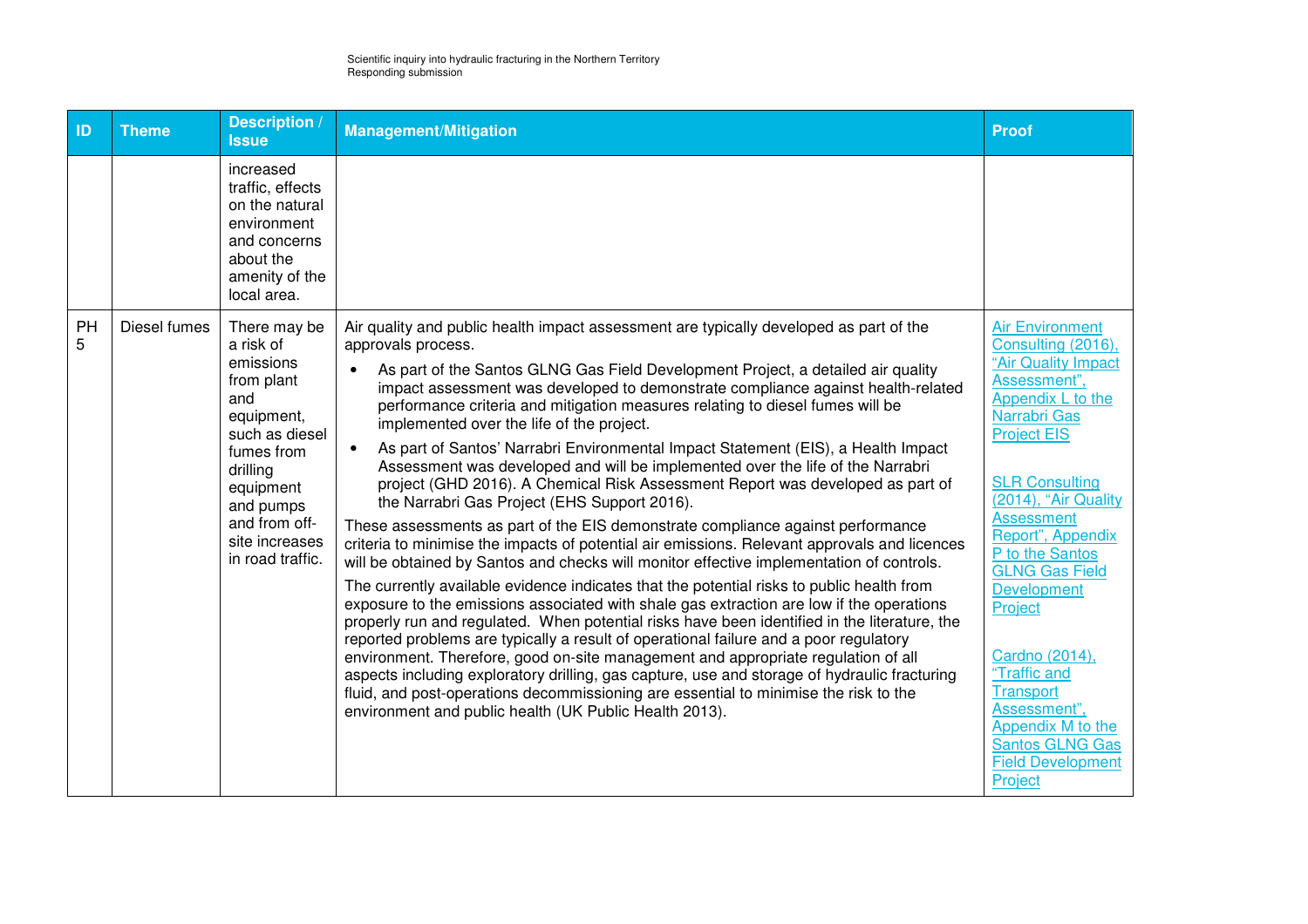| ID      | <b>Theme</b>       | <b>Description /</b><br><b>Issue</b>                                                                                                                                       | <b>Management/Mitigation</b>                                                                                                                                                                                                                                                                                                                                                                                                                                                                                                                                                                                                                                                                                                                                                                                                                                                                                                                                                                                                                                                                                                                                                                                                                                                                                                                                                                                                                                                                                                                                                                                                                                                                                                                                                                                                                                                                                                                                                     | Proof                                                                                                                                                                                                                                                                                                                                                                                                                                                   |
|---------|--------------------|----------------------------------------------------------------------------------------------------------------------------------------------------------------------------|----------------------------------------------------------------------------------------------------------------------------------------------------------------------------------------------------------------------------------------------------------------------------------------------------------------------------------------------------------------------------------------------------------------------------------------------------------------------------------------------------------------------------------------------------------------------------------------------------------------------------------------------------------------------------------------------------------------------------------------------------------------------------------------------------------------------------------------------------------------------------------------------------------------------------------------------------------------------------------------------------------------------------------------------------------------------------------------------------------------------------------------------------------------------------------------------------------------------------------------------------------------------------------------------------------------------------------------------------------------------------------------------------------------------------------------------------------------------------------------------------------------------------------------------------------------------------------------------------------------------------------------------------------------------------------------------------------------------------------------------------------------------------------------------------------------------------------------------------------------------------------------------------------------------------------------------------------------------------------|---------------------------------------------------------------------------------------------------------------------------------------------------------------------------------------------------------------------------------------------------------------------------------------------------------------------------------------------------------------------------------------------------------------------------------------------------------|
|         |                    |                                                                                                                                                                            |                                                                                                                                                                                                                                                                                                                                                                                                                                                                                                                                                                                                                                                                                                                                                                                                                                                                                                                                                                                                                                                                                                                                                                                                                                                                                                                                                                                                                                                                                                                                                                                                                                                                                                                                                                                                                                                                                                                                                                                  | GHD (2016),<br>"Traffic Impact<br>Assessment",<br>Appendix P to the<br>Narrabri Gas<br><b>Project EIS</b>                                                                                                                                                                                                                                                                                                                                               |
| PH<br>6 | Physical<br>safety | Physical<br>safety may be<br>comprised by<br>factors<br>associated<br>with hydraulic<br>fracturing<br>including road<br>transport<br>accidents and<br>seismic<br>activity. | A public health impact assessment and hazard and risk assessment are typically developed<br>as part of the approvals process.<br>As part of Santos' Narrabri Environmental Impact Statement (EIS), a Health Impact<br>Assessment was developed and will be implemented over the life of the Narrabri project<br>(GHD 2016). A Hazard and Risk Assessment was also developed (GHD 2016). These<br>assessments as part of the EIS demonstrate compliance against performance criteria to<br>minimise the impacts of potential radioactive substances. Relevant approvals and licences<br>will be obtained by Santos.<br>As an example, previous management measures undertaken by Santos are discussed<br>below:<br>Santos publishes data about its health and safety performance in its annual<br>$\bullet$<br>sustainability reports (available on the Santos website), as part of our commitment to<br>satisfy and exceed community expectations.<br>Potential sources of risk to the public and other third parties as a result of hydraulic<br>$\bullet$<br>stimulation activities could principally arise from unauthorised access resulting in<br>exposure to site hazards, and the use of roads and movement of vehicles and heavy<br>machinery.<br>Hydraulic stimulation operations are undertaken at established well leases where<br>public access is restricted. Most sites are relatively remote from public roads and have<br>little or no public access. Measures such as signage and fencing are in place to warn<br>of hazards at the site and restrict access into the site. Potentially hazardous areas<br>such as sumps and lined pits are securely fenced with warning signs in place.<br>Hydraulic stimulation operations can result in short term and localised increase in<br>vehicle traffic. Santos employs controls to manage the risks of road use, including<br>adherence to specified speed limits, In Vehicle Monitoring (IVMS) of speed, route and | GHD (2016),<br>"Hazard and Risk<br>Assessment",<br>Appendix S to the<br>Narrabri Gas<br><b>Project EIS</b><br><b>Sherpa Consulting</b><br>$(2014)$ , Hazard<br>and Risk<br>Assessment,<br>Appendix C to the<br><b>Santos GLNG Gas</b><br><b>Field Development</b><br>Project<br>Cardno (2014),<br>"Traffic and<br><b>Transport</b><br>Assessment",<br>Appendix M to the<br><b>Santos GLNG Gas</b><br><b>Field Development</b><br>Project<br>GHD (2016), |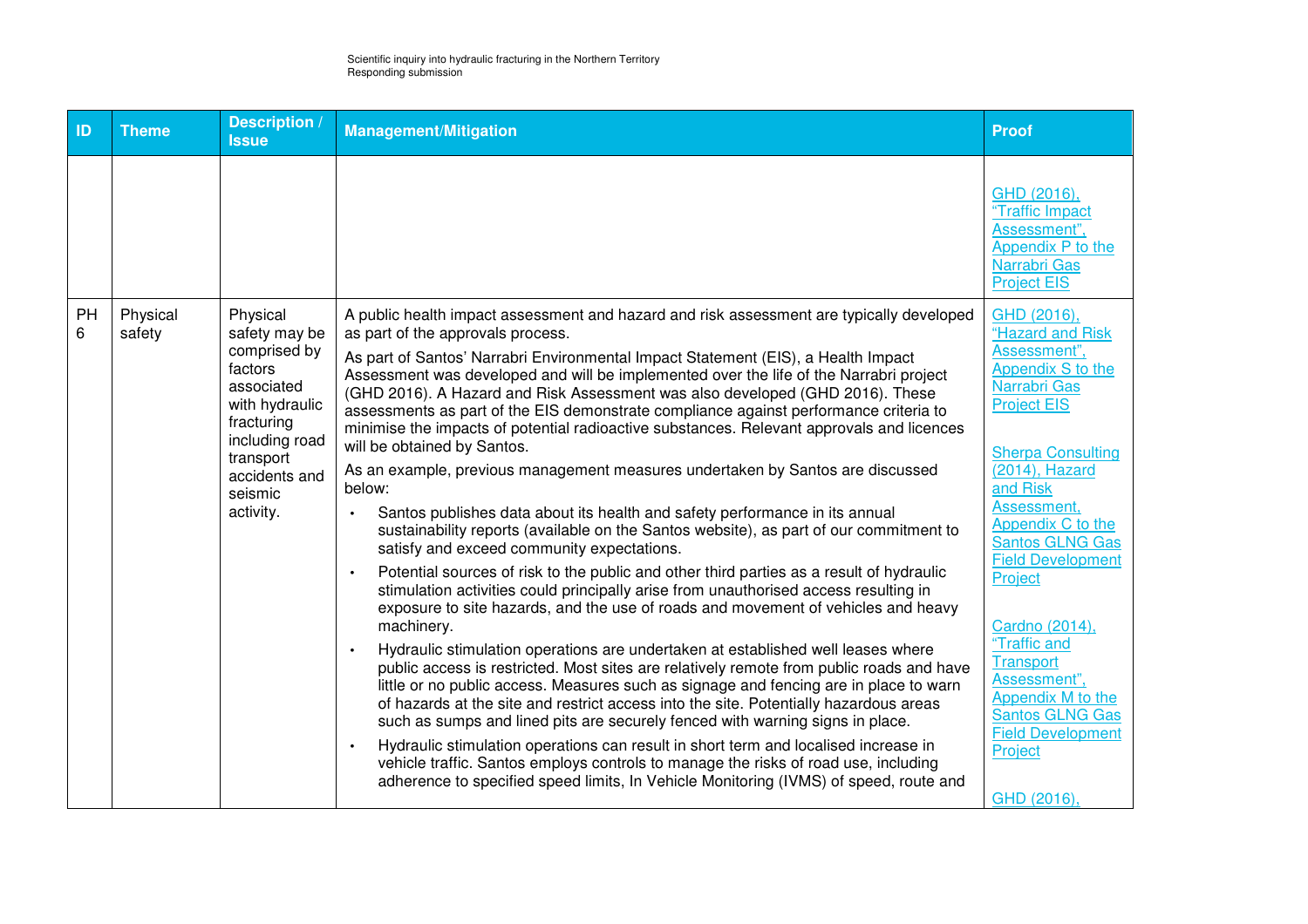| ID                   | <b>Theme</b>       | <b>Description /</b><br><b>Issue</b>                                                                          | <b>Management/Mitigation</b>                                                                                                                                                                                                                                                                                                                                                                                                                                                                                                                                                                                                                                                                                                                                                                                                                                                                                                                                                                                                                                                                                                                                                                                                                                                                                                                                                                                                                                                                                                                                                                                                                                                    | <b>Proof</b>                                                                                                                                                                                                                                    |
|----------------------|--------------------|---------------------------------------------------------------------------------------------------------------|---------------------------------------------------------------------------------------------------------------------------------------------------------------------------------------------------------------------------------------------------------------------------------------------------------------------------------------------------------------------------------------------------------------------------------------------------------------------------------------------------------------------------------------------------------------------------------------------------------------------------------------------------------------------------------------------------------------------------------------------------------------------------------------------------------------------------------------------------------------------------------------------------------------------------------------------------------------------------------------------------------------------------------------------------------------------------------------------------------------------------------------------------------------------------------------------------------------------------------------------------------------------------------------------------------------------------------------------------------------------------------------------------------------------------------------------------------------------------------------------------------------------------------------------------------------------------------------------------------------------------------------------------------------------------------|-------------------------------------------------------------------------------------------------------------------------------------------------------------------------------------------------------------------------------------------------|
|                      |                    |                                                                                                               | harsh breaking, minimising night-time driving and driver education programs.<br>Signage will be installed in accordance with Australian standards to alert of<br>underground infrastructure.<br>Job Hazard Analysis will be conducted for new tasks or new use of equipment to<br>$\bullet$<br>ensure appropriate control measures are identified.<br>Develop and implement a bushfire management plan.<br>All facilities will be designed and operated under the applicable Australian safety<br>standards and protocols.<br>Dangerous goods will be stored and transported in accordance with the Australian<br>Dangerous Goods Code.<br>In addition to mitigation measures for physical safety, monitoring and reporting will be<br>undertaken to proactively manage the safety of workers and the public. Complaints will be<br>investigated and responded to appropriately.                                                                                                                                                                                                                                                                                                                                                                                                                                                                                                                                                                                                                                                                                                                                                                                                | "Traffic Impact<br>Assessment",<br>Appendix P to the<br>Narrabri Gas<br><b>Project EIS</b>                                                                                                                                                      |
| PH<br>$\overline{7}$ | Cumulative<br>risk | There may be<br>cumulative<br>risks<br>associated<br>with some or<br>all of the risks<br>identified<br>above. | The prospective area is remote and sparsely populated.<br>There is no Australian data to suggest that major health risks are likely to arise from shale<br>gas operations (ACOLA 2013). The potential for health impacts will need considered<br>attention in Australia, including the collection of baseline information for populated areas<br>that are likely to have nearby shale gas operations.<br>In addition, Monash University's release of the Australia Institute of Petroleum's (AIP) 14th<br>Health Watch Report in 2013 showed that petroleum industry employees have better health<br>than the general Australian community and are less likely to die from cancer, heart disease,<br>respiratory and digestive diseases. Running since 1980, the study monitors the health of<br>20,000 past and current employees who have been exposed to oil and natural gas in the<br>course of their work. The study uses robust data collected during and post-employment,<br>and includes detailed analysis of job types, workplace practices, lifestyle influences, and<br>illness and cases of death.<br>More broadly, Santos is aware of concerns expressed by some in the community regarding<br>the impact of natural gas activities on human and animal health. While Santos is not in a<br>position to comment on specific claims, we make the following point: "Our company - along<br>with the rest of the sector – has thousands of employees and contractors who work every<br>day in and around oil and gas wells, processing and transmission facilities. None of these<br>people seem to experience the symptoms sometimes claimed by industry opponents." | <b>Santos 2014,</b><br>"Cumulative<br>Impacts", Chapter<br>26 to the Santos<br><b>GLNG Gas Field</b><br><b>Development</b><br>Project EIS.<br>Santos (2016),<br>"Cumulative<br>Impact", Chapter<br>29 to the Narrabri<br><b>Gas Project EIS</b> |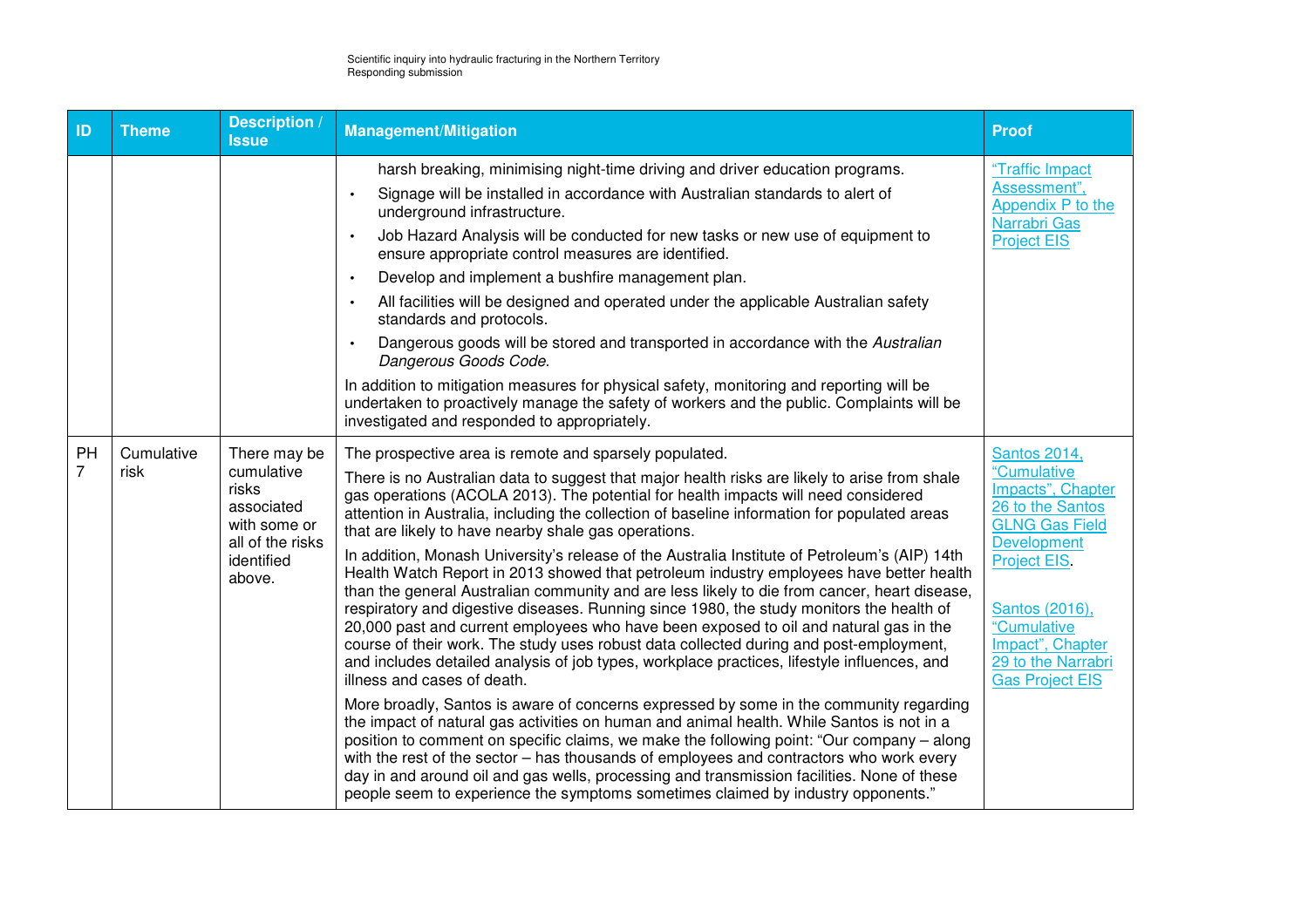| ID        | <b>Theme</b>                        | <b>Description</b><br><b>Issue</b>                                                                                                                                                                                                                                                            | <b>Management/Mitigation</b>                                                                                                                                                                                                                                                                                                                                                                                                                                                                                                                                                                                                                                                                                                                                                                                                                                                                                                                                                                                                                                                                                                                                                                                                                                                                                                                                                                                                                                                                                                                                                                                                                                                                                                                                                                                                                                                                                                                                                                                                                                                                                                                                                                                                                                                                                                                                                                                                                                                                                                                                                                                                     | <b>Proof</b>                                                                                                          |  |  |
|-----------|-------------------------------------|-----------------------------------------------------------------------------------------------------------------------------------------------------------------------------------------------------------------------------------------------------------------------------------------------|----------------------------------------------------------------------------------------------------------------------------------------------------------------------------------------------------------------------------------------------------------------------------------------------------------------------------------------------------------------------------------------------------------------------------------------------------------------------------------------------------------------------------------------------------------------------------------------------------------------------------------------------------------------------------------------------------------------------------------------------------------------------------------------------------------------------------------------------------------------------------------------------------------------------------------------------------------------------------------------------------------------------------------------------------------------------------------------------------------------------------------------------------------------------------------------------------------------------------------------------------------------------------------------------------------------------------------------------------------------------------------------------------------------------------------------------------------------------------------------------------------------------------------------------------------------------------------------------------------------------------------------------------------------------------------------------------------------------------------------------------------------------------------------------------------------------------------------------------------------------------------------------------------------------------------------------------------------------------------------------------------------------------------------------------------------------------------------------------------------------------------------------------------------------------------------------------------------------------------------------------------------------------------------------------------------------------------------------------------------------------------------------------------------------------------------------------------------------------------------------------------------------------------------------------------------------------------------------------------------------------------|-----------------------------------------------------------------------------------------------------------------------|--|--|
| $\bullet$ | Aboriginal people and their culture |                                                                                                                                                                                                                                                                                               |                                                                                                                                                                                                                                                                                                                                                                                                                                                                                                                                                                                                                                                                                                                                                                                                                                                                                                                                                                                                                                                                                                                                                                                                                                                                                                                                                                                                                                                                                                                                                                                                                                                                                                                                                                                                                                                                                                                                                                                                                                                                                                                                                                                                                                                                                                                                                                                                                                                                                                                                                                                                                                  |                                                                                                                       |  |  |
| <b>CH</b> | Land<br>ownership                   | There may be<br>a risk that<br>hydraulic<br>fracturing or<br>the<br>associated<br>activities will<br>disrupt<br>traditional<br>practices that<br>connect<br>Aboriginal<br>landowning<br>groups with<br>their country<br>and underpin<br>recognition of<br>their<br>ownership of<br>that land. | Previous management measures undertaken by Santos are discussed below.<br>In the NT, prior to undertaking any on-ground activities on pastoral leasehold land (or land<br>where native title survives or co-exists with a pastoral lease) or Aboriginal Land Rights land,<br>Santos enters into an agreement with the appropriate Land Council (acting on behalf of the<br>relevant Traditional Owners). This agreement covers many issues including the protection<br>of sacred sites as well consultation with Traditional Owners to ensure they are informed of<br>Santos' proposed activities. This cultural protection typically requires Santos to undertake a<br>site clearance by the Traditional Owners to identify all sacred sites in the areas of Santos'<br>proposed activities. Once a clearance has been undertaken, this triggers sacred site<br>certification under the Sacred Sites Act which provides Santos with conditions where the<br>company can and can't undertake activities. Santos has undertaken sacred site<br>certifications for all project activities in the NT and works closely with the Northern Land<br>Council, Central Land Council and the Aboriginal Areas Protection Authority to ensure<br>compliance under the Sacred Site Act.<br>In addition, Santos will:<br>Establish a dialogue with Indigenous groups covering potential issues of concern and<br>$\bullet$<br>development opportunities and formalising agreements. Santos will continue to engage<br>actively with Traditional Owners over the life of the project.<br>Develop and implement a comprehensive Cultural Heritage Management System that<br>supports the legislative framework on cultural heritage protection and requires all<br>visitors to field locations, and those involved in managing projects with potential for<br>ground disturbance, to undergo cultural heritage inductions.<br>Provides Traditional Owners with the opportunity to undertake site visits during project<br>$\bullet$<br>activities to gain a broader understanding of Santos operations. The site visit to Santos'<br>2016 McArthur Basin drilling program included a Welcome To Country by Traditional<br>Owners, whilst the Central Land Council facilitated a site visit by the Imanpa community<br>in January this year to view seismic practices during the Southern Amadeus seismic<br>program.<br>Negotiate land use compensation arrangements. Close to 50 agreements across the<br>country (7 in the NT) have been entered into with Traditional Owners and statutory<br>bodies without the need to go to arbitration. | Santos 2016,<br>"Northern territory",<br>https://www.santos<br>.com/what-we-<br>do/activities/northe<br>rn-territory/ |  |  |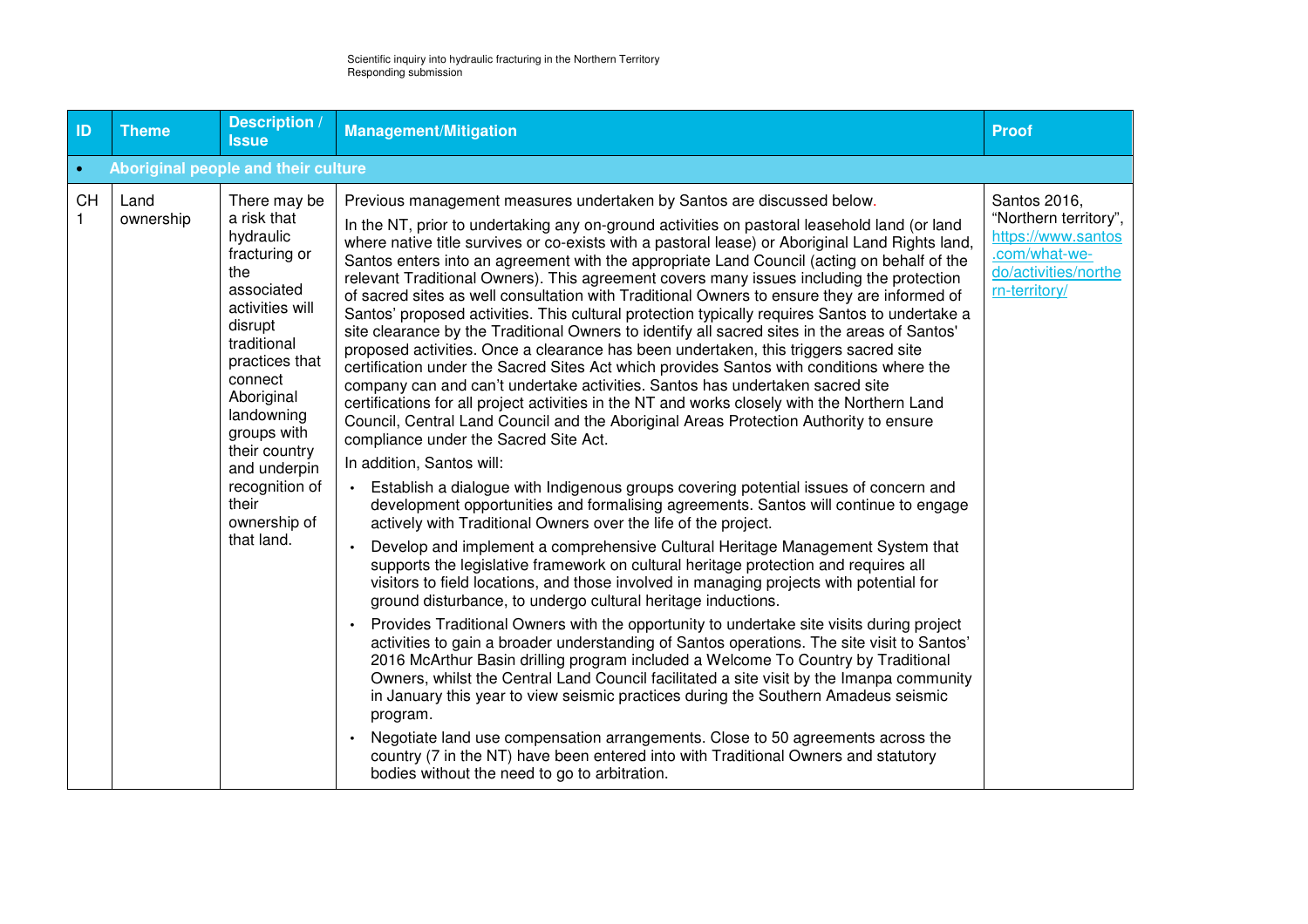| ID                          | <b>Theme</b>    | Description /<br><b>Issue</b>                                                                                                                                                      | <b>Management/Mitigation</b>                                                                                                                                                                                                                                                                                                                                                                                                                                                                                                                                                                                                                                                                                                                                                                                                                                                                                                                                                                                                                                                                                                                                                                                                                                                                                                                                                                                                                                                                                                                                                                                                                                                                                                                                                                                                                                                                                                                                                                                                                                                                                                                                                                                                                                                                                                                                                                                                                                                                                                                                                                                                                                                                      | <b>Proof</b>                                                                                                                                                                                                                                                    |
|-----------------------------|-----------------|------------------------------------------------------------------------------------------------------------------------------------------------------------------------------------|---------------------------------------------------------------------------------------------------------------------------------------------------------------------------------------------------------------------------------------------------------------------------------------------------------------------------------------------------------------------------------------------------------------------------------------------------------------------------------------------------------------------------------------------------------------------------------------------------------------------------------------------------------------------------------------------------------------------------------------------------------------------------------------------------------------------------------------------------------------------------------------------------------------------------------------------------------------------------------------------------------------------------------------------------------------------------------------------------------------------------------------------------------------------------------------------------------------------------------------------------------------------------------------------------------------------------------------------------------------------------------------------------------------------------------------------------------------------------------------------------------------------------------------------------------------------------------------------------------------------------------------------------------------------------------------------------------------------------------------------------------------------------------------------------------------------------------------------------------------------------------------------------------------------------------------------------------------------------------------------------------------------------------------------------------------------------------------------------------------------------------------------------------------------------------------------------------------------------------------------------------------------------------------------------------------------------------------------------------------------------------------------------------------------------------------------------------------------------------------------------------------------------------------------------------------------------------------------------------------------------------------------------------------------------------------------------|-----------------------------------------------------------------------------------------------------------------------------------------------------------------------------------------------------------------------------------------------------------------|
| <b>CH</b><br>$\overline{c}$ | <b>Benefits</b> | There may be<br>a risk that the<br>development<br>of the industry<br>will occur<br>without short<br>and long term<br>benefits<br>flowing to<br>local<br>Aboriginal<br>communities. | Short and long term benefits flowing to local Aboriginal communities would be agreed and<br>captured in land use and contractor agreements. Previous management measures<br>undertaken by Santos are discussed below.<br>Around half of the NT is covered by the Aboriginal Lands Right Act (ALRA). Some<br>gas developments can be expected to take place on ALRA land. The<br>Commonwealth makes matching payments to the Land Councils equal to the value<br>of royalties paid by resource companies to the NT Government. The Land Councils<br>distribute these funds to communities.<br>Santos has negotiated compensation arrangements in relation to native title, and<br>works with closely with Traditional Owners on cultural heritage, including engaging<br>Aboriginal people to help identify, and manage the risk to, cultural heritage arising<br>from our activities. Santos is committed to working compliantly within the legislative<br>framework across all of its assets. All these agreements – close to 50 across the<br>country (7 in the NT) – with Traditional Owners and statutory bodies have been<br>struck without the need to go to arbitration.<br>Additionally, Santos has specific programs, managed in-house, to create<br>employment resulting from our projects, and supports programs that focus on<br>school retention and participation in education and training along with targeted<br>'caring for country' programs (for example, the Port Curtis Coral Coast (PCCC)<br>Traditional Owners in Queensland are engaged to assist with an environmental<br>offset program that was a requirement for the GLNG pipeline project. It's a program<br>of collaboration with the Traditional Owners which ensures environmental<br>compliance, builds capacity within the PCCC as well as providing ongoing<br>economic benefit to the PCCC community. Another example is through Darwin<br>LNG (DLNG), in which Santos is a joint venture partner. DLNG funds the West<br>Arnhem Land Fire Abatement project, which sees the reduction of greenhouse gas<br>emissions by the equivalent of over 100 000 tonnes of CO <sup>2</sup> each year through<br>traditional fire management practices undertaken by Indigenous fire managers).<br>In Santos' NT activities in the past few years, opportunities were provided for Aboriginal<br>$\bullet$<br>employment and on-the-job training through:<br>Intract Indigenous Contractors undertaking civil works for the Mereenie Appraisal<br>Development Drilling project (this activity allowed Intract to explore for new work in<br>other industries and opened the door to opportunities in the Cooper Basin). | <b>APPEA 2016</b><br>Report to the<br>CoAG Energy<br>Council -<br>Unconventional<br>Gas in Australia<br>https://www.appea.<br>com.au/wp-<br>content/uploads/20<br>17/02/Final-<br>APPEA-Report-to-<br>CoAG-<br>Unconventional-<br>Gas-in-Australia-<br>2016.pdf |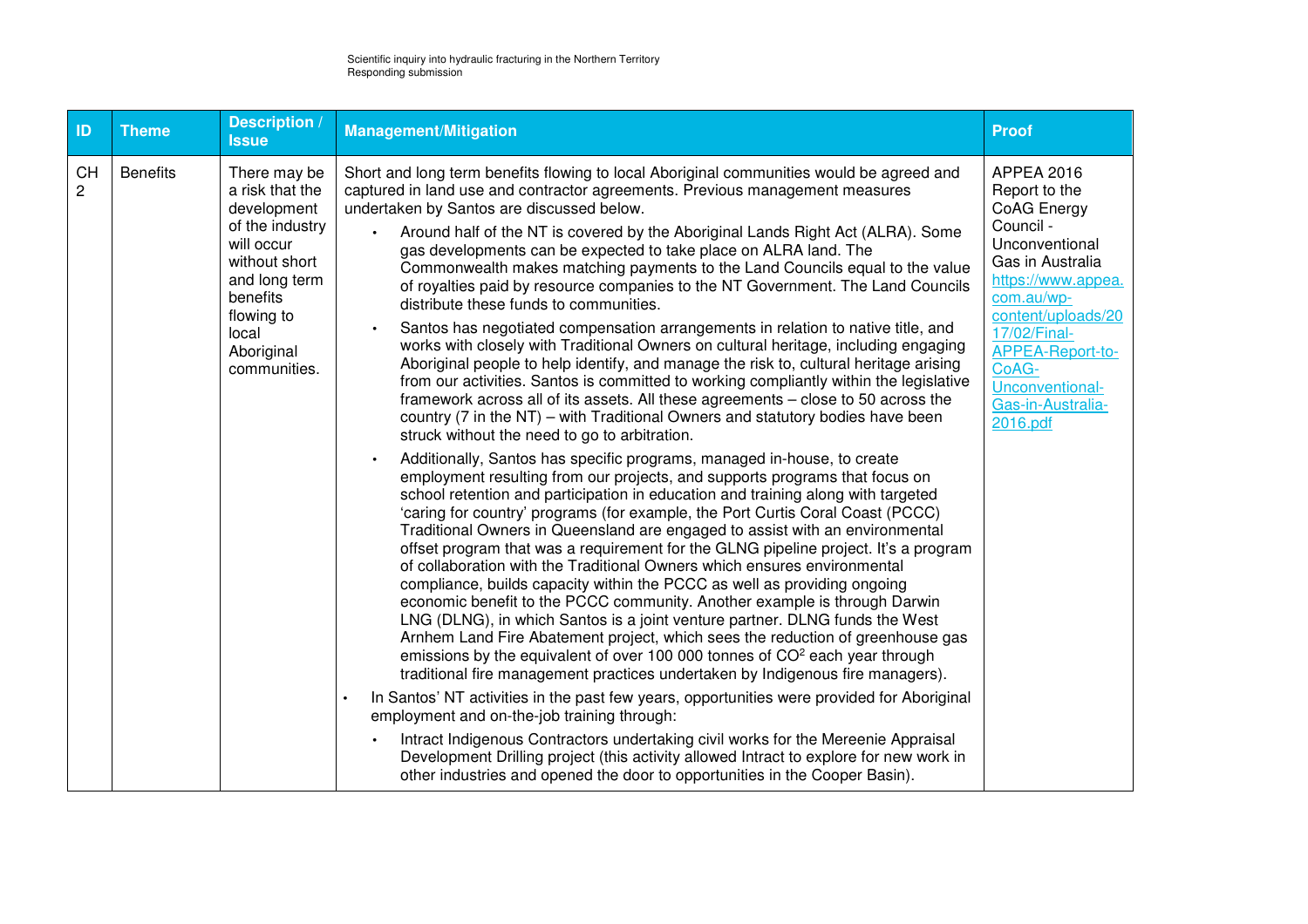| ID             | <b>Theme</b>                         | <b>Description /</b><br><b>Issue</b>                                                                                                                                                                                                                                                                                                                                                                                             | <b>Management/Mitigation</b>                                                                                                                                                                                                                                                                                                                                                                                                                                                                                                                                                                                                                                                                                                                                                                                                                                                                                                                                                                                                                                                                                                                                                                                                                                                                                                                                                                                                                                                                                                                                                                                                                                                                                                                                                                                                                                                                                                                                                                                                                                                                                                                                                                                                                                                                                                              | <b>Proof</b> |
|----------------|--------------------------------------|----------------------------------------------------------------------------------------------------------------------------------------------------------------------------------------------------------------------------------------------------------------------------------------------------------------------------------------------------------------------------------------------------------------------------------|-------------------------------------------------------------------------------------------------------------------------------------------------------------------------------------------------------------------------------------------------------------------------------------------------------------------------------------------------------------------------------------------------------------------------------------------------------------------------------------------------------------------------------------------------------------------------------------------------------------------------------------------------------------------------------------------------------------------------------------------------------------------------------------------------------------------------------------------------------------------------------------------------------------------------------------------------------------------------------------------------------------------------------------------------------------------------------------------------------------------------------------------------------------------------------------------------------------------------------------------------------------------------------------------------------------------------------------------------------------------------------------------------------------------------------------------------------------------------------------------------------------------------------------------------------------------------------------------------------------------------------------------------------------------------------------------------------------------------------------------------------------------------------------------------------------------------------------------------------------------------------------------------------------------------------------------------------------------------------------------------------------------------------------------------------------------------------------------------------------------------------------------------------------------------------------------------------------------------------------------------------------------------------------------------------------------------------------------|--------------|
|                |                                      |                                                                                                                                                                                                                                                                                                                                                                                                                                  | Terrex Seismic for Southern Amadeus Seismic Program<br>$\bullet$<br>Rusca Bros Services while undertaking McArthur Basin drilling activities in 2014<br>(preparation of access road and lease pad for the exploration well hole. Rusca had<br>an impressive record for Aboriginal employment, but on this project increased its<br>workforce through employment of local Traditional Owners).<br>Santos will continue to engage actively with Traditional Owners to ensure risks to Aboriginal<br>people and their culture are minimised.                                                                                                                                                                                                                                                                                                                                                                                                                                                                                                                                                                                                                                                                                                                                                                                                                                                                                                                                                                                                                                                                                                                                                                                                                                                                                                                                                                                                                                                                                                                                                                                                                                                                                                                                                                                                 |              |
| <b>CH</b><br>3 | Culture,<br>values and<br>traditions | There may be<br>a risk that the<br>above and/or<br>below ground<br>disturbance<br>associated<br>with drilling<br>and hydraulic<br>fracturing or<br>as the result<br>of seismic<br>activity<br>caused by<br>hydraulic<br>fracturing or<br>reinjection of<br>water will<br>have an<br>adverse<br>impact on<br>Aboriginal<br>culture,<br>values and<br>the traditions<br>that connect<br>landowning<br>groups with<br>their country | In the NT, prior to undertaking any on-ground activities on pastoral leasehold land (or<br>land where native title survives or co-exists with a pastoral lease) or Aboriginal Land<br>Rights land, Santos enters into an agreement with the appropriate Land Council<br>(acting on behalf of the relevant Traditional Owners). This agreement covers many<br>issues including the protection of sacred sites as well consultation with Traditional<br>Owners to ensure they are informed of Santos' proposed activities. This cultural<br>protection typically requires Santos to undertake a site clearance by the Traditional<br>Owners to identify all sacred sites in the areas of Santos' proposed activities. Once a<br>clearance has been undertaken, this triggers sacred site certification under the Sacred<br>Sites Act which provides Santos with conditions where the company can and can't<br>undertake activities. Santos has undertaken sacred site certifications for all project<br>activities in the NT and works closely with the Northern Land Council, Central Land<br>Council and the Aboriginal Areas Protection Authority to ensure compliance under the<br>Sacred Site Act.<br>For our 2014-15 McArthur Basin exploration program, Santos faced the challenge of<br>identifying preferred areas for field geographical mapping while protecting cultural<br>heritage in an area covering several thousands of square kilometres of rugged land<br>and with the wet season fast approaching. The company approached the Northern<br>Land Council to help form an agreement for Traditional Owners to work on site with the<br>Santos exploration team to collect data and conduct clearance scouting. Concurrent<br>cultural heritage assessment and field geological mapping proved to be an efficient,<br>effective process in which Traditional Owners and scientists shared their technical<br>knowledge and understanding of country.<br>Santos also provides Traditional Owners with the opportunity to undertake site visits<br>during project activities to gain a broader understanding of Santos operations. The site<br>visit to Santos' 2016 McArthur Basin drilling program included a Welcome To Country<br>by Traditional Owners, whilst the Central Land Council facilitated a site visit by the |              |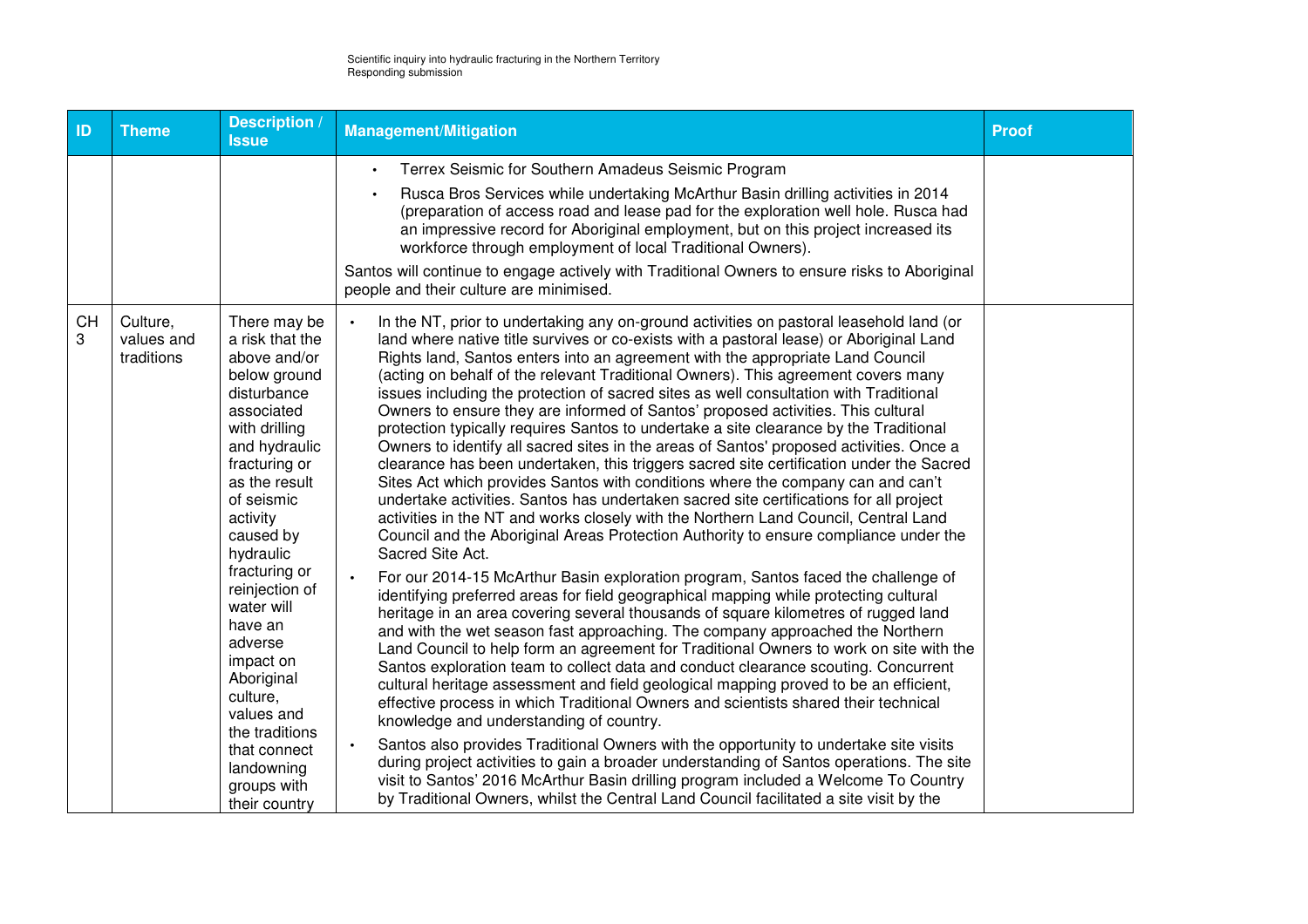| ID                          | <b>Theme</b>                             | Description<br><b>Issue</b>                                                                                                                                                                     | <b>Management/Mitigation</b>                                                                                                                                                                                                                                                                                                                                                                                                                                                                                                                                                                                                                                                                                                                                                                                                                                                                                                                                                                                                                                                                                                                                                                                                                                                  | <b>Proof</b>                                                                                                                                                                                                                                                                                                                  |
|-----------------------------|------------------------------------------|-------------------------------------------------------------------------------------------------------------------------------------------------------------------------------------------------|-------------------------------------------------------------------------------------------------------------------------------------------------------------------------------------------------------------------------------------------------------------------------------------------------------------------------------------------------------------------------------------------------------------------------------------------------------------------------------------------------------------------------------------------------------------------------------------------------------------------------------------------------------------------------------------------------------------------------------------------------------------------------------------------------------------------------------------------------------------------------------------------------------------------------------------------------------------------------------------------------------------------------------------------------------------------------------------------------------------------------------------------------------------------------------------------------------------------------------------------------------------------------------|-------------------------------------------------------------------------------------------------------------------------------------------------------------------------------------------------------------------------------------------------------------------------------------------------------------------------------|
|                             |                                          | and sustain<br>community<br>cohesion.                                                                                                                                                           | Imanpa community in January this year to view seismic practices during the Southern<br>Amadeus seismic program.                                                                                                                                                                                                                                                                                                                                                                                                                                                                                                                                                                                                                                                                                                                                                                                                                                                                                                                                                                                                                                                                                                                                                               |                                                                                                                                                                                                                                                                                                                               |
| <b>CH</b><br>$\overline{4}$ | Community<br>wellbeing                   | The<br>development<br>of the<br>unconvention<br>al gas<br>industry may<br>have an<br>adverse<br>impact on the<br>wellbeing of<br>Aboriginal<br>communities.                                     | See commentary above and below. In 2012, GLNG launched its three-year Aboriginal<br>cadetship program in Queensland, with five cadets commencing positions ranging from<br>human resources roles to working in environment and gas supply teams. The cadetships<br>provide on-the-job experience alongside gaining relevant work qualifications, and ensure<br>cadets develop professionally in order to be competitive in the oil and gas industry or<br>wherever they choose to work.                                                                                                                                                                                                                                                                                                                                                                                                                                                                                                                                                                                                                                                                                                                                                                                       |                                                                                                                                                                                                                                                                                                                               |
| <b>CH</b><br>5              | Aquatic and<br>terrestrial<br>ecosystems | The<br>development<br>of the<br>unconvention<br>al gas<br>industry may<br>have an<br>adverse<br>impact on<br>aquatic and<br>terrestrial<br>ecosystems<br>important to<br>Aboriginal<br>culture. | Ecological impact assessment are typically undertaken as part of the approvals process.<br>For example, as part of Santos' Narrabri Environmental Impact Statement (EIS), an<br>Ecological Impact Assessment and Biodiversity Assessment Report was undertaken, which<br>included an assessment on the impact of terrestrial and aquatic ecosystems and<br>biodiversity (Eco Logical Australia 2016). These assessments as part of the EIS<br>demonstrate compliance against performance criteria to protect aquatic ecosystems and<br>associated biodiversity.<br>Relevant approvals and licences will be obtained by Santos prior to operation.<br>The activity will be designed through these performance criterion to manage the risks<br>associated with aquatic and terrestrial biodiversity. Previous management measures<br>undertaken by Santos and the industry in general for a number of their projects are<br>discussed below.<br>Baseline aquatic surveys will be undertaken, to identify environmentally sensitive<br>area and determine the extent of aquatic ecosystems and biodiversity within the<br>study area.<br>Personnel will be prohibited from interfering with wildlife;<br>Erosion and sediment control measures to be implemented and maintained | <b>Eco Logical</b><br>Australia (2016),<br>"Ecological Impact<br>Assessment",<br>Appendix J1 to the<br>Narrabri Gas<br><b>Project EIS</b><br><b>URS Australia</b><br>(2014), "Aquatic<br>Ecology<br><b>Assessment</b><br>Report", Appendix<br>S to the Santos<br><b>Gas Field</b><br><b>Development</b><br><b>Project EIS</b> |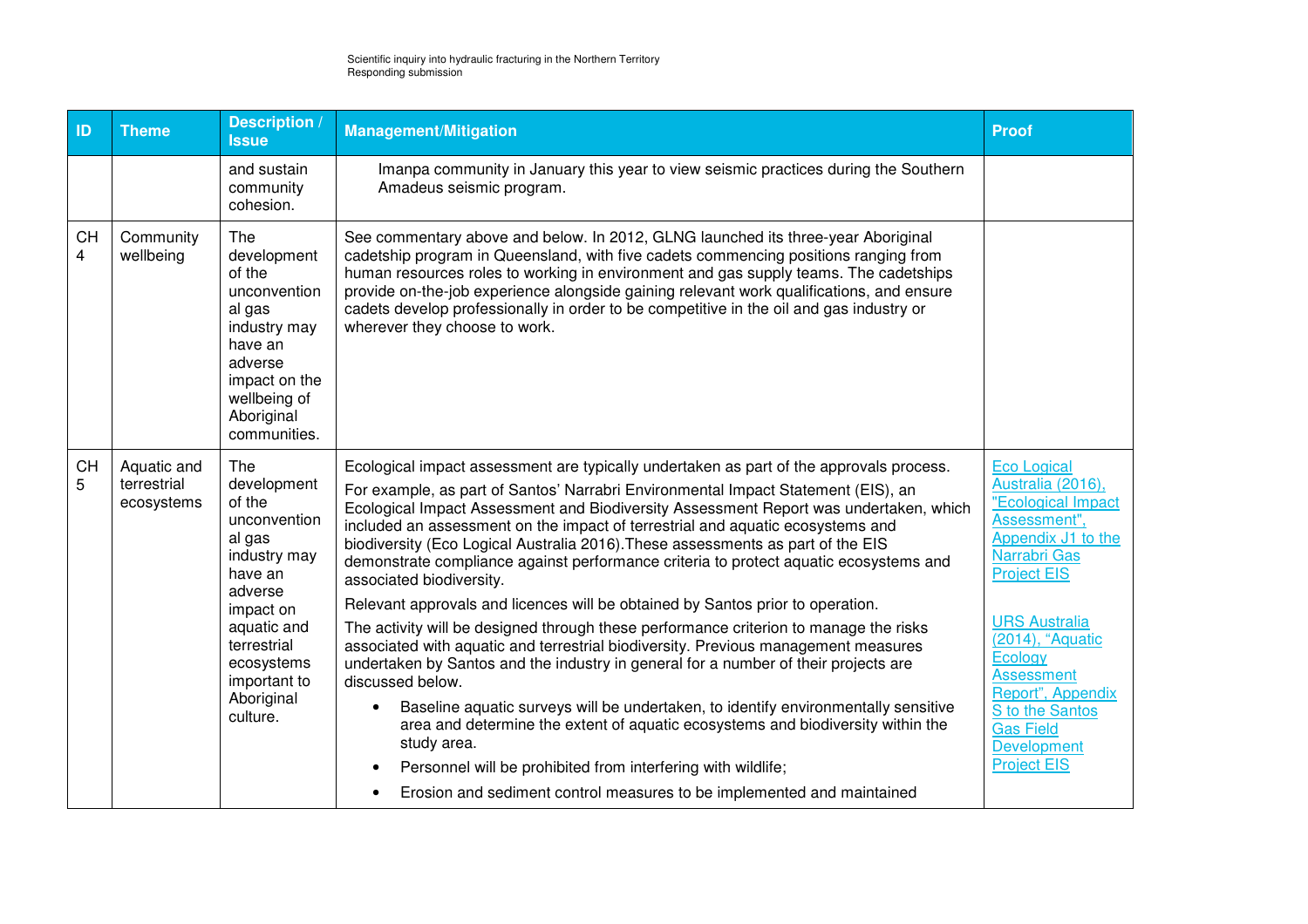| <b>ID</b>      | <b>Theme</b>       | <b>Description /</b><br><b>Issue</b>                                                                | <b>Management/Mitigation</b>                                                                                                                                                                                                                                                                                                                                                                                                                                                                                                                                                                                                                                                                                                                                 | <b>Proof</b>                                                                                                                               |
|----------------|--------------------|-----------------------------------------------------------------------------------------------------|--------------------------------------------------------------------------------------------------------------------------------------------------------------------------------------------------------------------------------------------------------------------------------------------------------------------------------------------------------------------------------------------------------------------------------------------------------------------------------------------------------------------------------------------------------------------------------------------------------------------------------------------------------------------------------------------------------------------------------------------------------------|--------------------------------------------------------------------------------------------------------------------------------------------|
|                |                    |                                                                                                     | Biodiversity offsets for disturbance to conservation significant communities.<br>$\bullet$                                                                                                                                                                                                                                                                                                                                                                                                                                                                                                                                                                                                                                                                   | <b>URS Australia</b>                                                                                                                       |
|                |                    |                                                                                                     | Activities and vehicle movements are restricted to existing, defined well leases and<br>$\bullet$<br>access tracks.                                                                                                                                                                                                                                                                                                                                                                                                                                                                                                                                                                                                                                          | (2014), "Terrestrial<br>Ecology<br><b>Assessment</b>                                                                                       |
|                |                    |                                                                                                     | Activities to be planned to minimise new land disturbance and make use of existing<br>$\bullet$<br>disturbance (where possible)                                                                                                                                                                                                                                                                                                                                                                                                                                                                                                                                                                                                                              | Report", Appendix<br>R to the Santos                                                                                                       |
|                |                    |                                                                                                     | Co-location of pipelines<br>$\bullet$                                                                                                                                                                                                                                                                                                                                                                                                                                                                                                                                                                                                                                                                                                                        | <b>GLNG Gas Field</b><br><b>Development</b>                                                                                                |
|                |                    |                                                                                                     | Feral animal and pest plant control<br>$\bullet$                                                                                                                                                                                                                                                                                                                                                                                                                                                                                                                                                                                                                                                                                                             | <b>Project EIS</b>                                                                                                                         |
|                |                    |                                                                                                     | Ecological monitoring and field surveys are conducted.<br>$\bullet$                                                                                                                                                                                                                                                                                                                                                                                                                                                                                                                                                                                                                                                                                          |                                                                                                                                            |
| <b>CH</b><br>6 | Cumulative<br>risk | There may be<br>cumulative<br>risks<br>associated<br>with some or<br>all of the risks<br>identified | Operating onshore in South Australia, Queensland, New South Wales and the NT, Santos'<br>approach is to engage early with Aboriginal stakeholders, and where appropriate use<br>interpreters so that communication is in language to ensure informed discussions on the oil<br>and gas industry.<br>Santos' agreements with Aboriginal stakeholders reflect the principle of the Santos<br>Aboriginal Engagement Policy which prescribes Santos commitment to working with                                                                                                                                                                                                                                                                                   | <b>Santos 2014,</b><br>"Cumulative<br>Impacts", Chapter<br>26 to the Santos<br><b>GLNG Gas Field</b><br><b>Development</b><br>Project EIS. |
|                |                    | above.                                                                                              | Aboriginal communities in a way that respects Aboriginal cultures and supports the<br>development of those communities in which the company operates.                                                                                                                                                                                                                                                                                                                                                                                                                                                                                                                                                                                                        |                                                                                                                                            |
|                |                    |                                                                                                     | The industry has the potential to address the aspirations of Aboriginal people to build<br>greater economic self-sufficiency. In relation to Aboriginal Land Rights land, Traditional<br>Owners can place any conditions on the grant of the exploration/production tenure they see<br>fit including a ban on hydraulic fracturing. In other words, they have the power of veto over<br>any activity. In relation to pastoral leasehold land (or land where native title survives or co-<br>exists with a pastoral lease), the Traditional Owners are not legally able to ban or impose<br>conditions on petroleum activities including hydraulic fracturing. However, the Native Title<br>Act prescribes the terms to be negotiated including compensation. | Santos (2016),<br>"Cumulative<br>Impact", Chapter<br>29 to the Narrabri<br><b>Gas Project EIS</b>                                          |
|                |                    |                                                                                                     | In the NT, these agreements are struck with the relevant Land Council (acting on<br>behalf of the relevant Traditional Owners). Compensation payments under these<br>agreements (usually a percentage of the project on-ground spend e.g. a percentage of<br>how much the company might spend on the ground in an exploration program) are<br>made to the relevant Land Council and Santos has no oversight of how the<br>compensation is shared with the relevant Traditional Owners and their community. The<br>compensation is applied at the discretion of the relevant Land Council.                                                                                                                                                                    |                                                                                                                                            |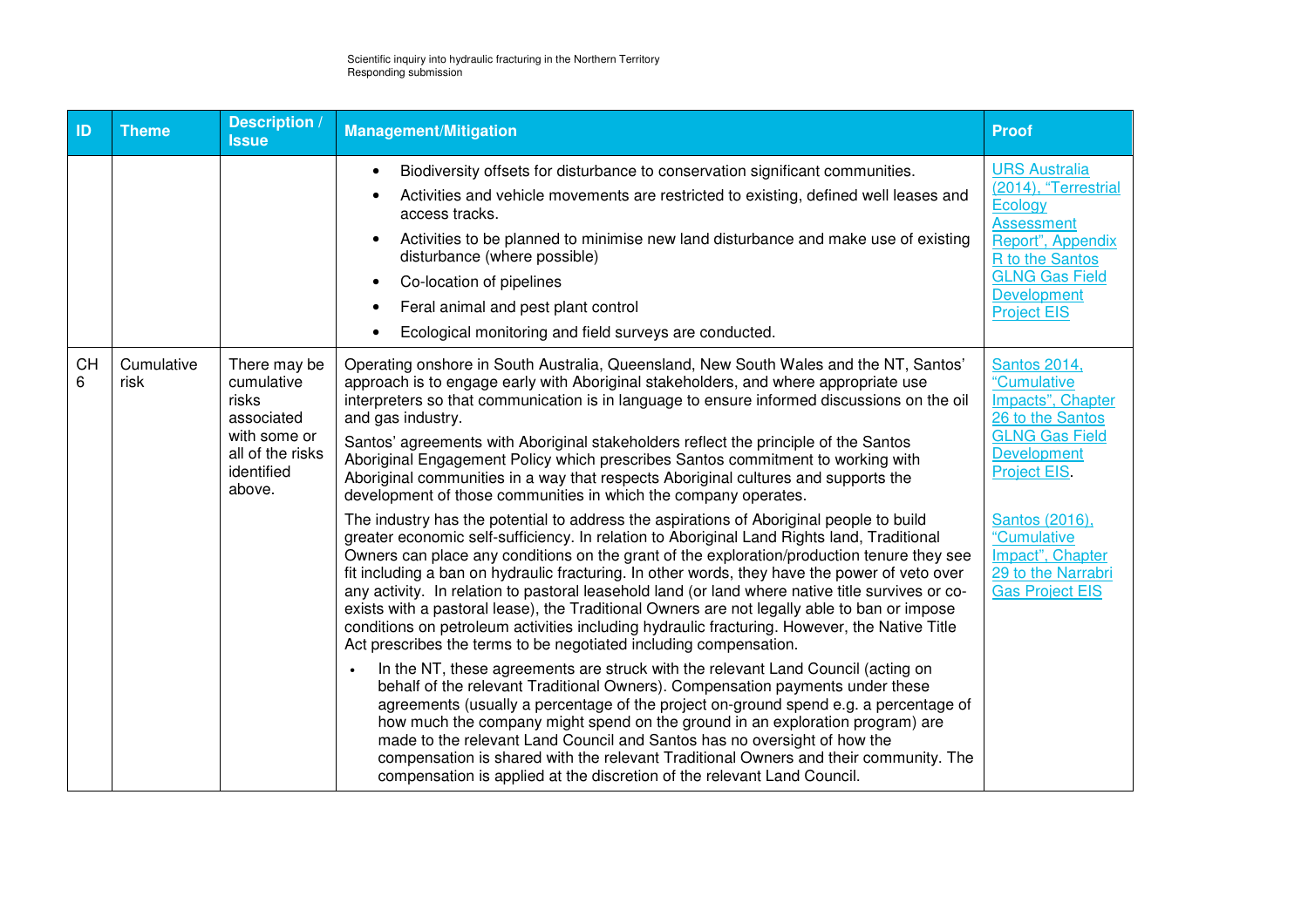| ID             | <b>Theme</b>        | <b>Description</b> /<br><b>Issue</b>                                                                                                          | <b>Management/Mitigation</b>                                                                                                                                                                                                                                                                                                                                                                                                                                                                                                                                                                                                                                   | <b>Proof</b>                                                                                                                                    |
|----------------|---------------------|-----------------------------------------------------------------------------------------------------------------------------------------------|----------------------------------------------------------------------------------------------------------------------------------------------------------------------------------------------------------------------------------------------------------------------------------------------------------------------------------------------------------------------------------------------------------------------------------------------------------------------------------------------------------------------------------------------------------------------------------------------------------------------------------------------------------------|-------------------------------------------------------------------------------------------------------------------------------------------------|
|                |                     |                                                                                                                                               | Complete pre-clearance surveys with the involvement of Aboriginal community<br>$\bullet$<br>Project employees and contractors will be made aware of their statutory obligations to<br>protect Aboriginal cultural heritage objects. Aboriginal cultural heritage will be integrated<br>into the project's offset strategy, where available.                                                                                                                                                                                                                                                                                                                    |                                                                                                                                                 |
|                | <b>Social</b>       |                                                                                                                                               |                                                                                                                                                                                                                                                                                                                                                                                                                                                                                                                                                                                                                                                                |                                                                                                                                                 |
| S <sub>1</sub> | Housing and<br>rent | There may be<br>impacts on<br>local housing,<br>which may<br>decrease or<br>increase rents<br>and house<br>prices as a<br>result of an        | A social impact assessment and economic impact assessment are typically developed as<br>part of the approvals process. Social assessments will draw on extensive government and<br>community consultation.<br>As part of Santos' Narrabri Environmental Impact Statement (EIS), a Social Impact<br>Assessment was developed and identified mitigation measures, in consultation with<br>government and local community, which will be implemented over the life of the Narrabri<br>project (GHD 2016). An Economic Impact Assessment was also developed (GHD 2016).<br>Although the prospective area is limited to pastoral leases held by two landholders and | GHD (2016),<br>"Social Impact<br><b>Assessment</b><br>Report", Appendix<br>T1 to the Narrabri<br><b>Gas Project EIS</b><br><b>URS Australia</b> |
|                |                     | increased<br>population.                                                                                                                      | accommodation needs will be limited, the activity will be designed to manage the potential<br>social impacts, and create social and economic benefits. These assessments as part of an<br>EIS demonstrate how the project will minimise the adverse impacts and create benefits on                                                                                                                                                                                                                                                                                                                                                                             | (2014), "Social<br>Impact<br><b>Assessment</b>                                                                                                  |
| S <sub>2</sub> | Insurance           | There may be<br>a risk that<br>there will be<br>an increase in<br>insurance<br>costs and<br>liabilities of                                    | infrastructure, housing and rent, local health services and education.<br>Santos puts in place necessary landholder access, conduct and compensation agreements<br>as well as legislated insurances and regulatory securities and bonds to ensure the<br>government and community do not bear any costs for rehabilitation.<br>Initiate community consultation and awareness campaign to promote project benefits to<br>$\bullet$<br>the community.                                                                                                                                                                                                            | Report", Appendix<br>V to the Santos<br><b>GLNG Gas Field</b><br>Development<br><b>Project EIS</b>                                              |
|                |                     | landowners,<br>$\bullet$<br>occupiers,<br>and traditional<br>$\bullet$<br>owners.<br>There may be<br>impacts on<br>the local<br>health system | Develop and implement project sponsorship/community support program to enhance<br>corporate investment in the community, and specific community events.                                                                                                                                                                                                                                                                                                                                                                                                                                                                                                        |                                                                                                                                                 |
|                |                     |                                                                                                                                               | Prioritise local employment over non-local employment where practicable. Improve<br>local skill levels through investment in skills development and training. Monitor                                                                                                                                                                                                                                                                                                                                                                                                                                                                                          |                                                                                                                                                 |
| S <sub>3</sub> | Health<br>services  |                                                                                                                                               | recruitment from the local community, including information on previous place of<br>employment. Development measures to address workers transition impacts (URS<br>$2009$ ).<br>Indirect employment will occur through infrastructure upgrades, the need to increase<br>$\bullet$                                                                                                                                                                                                                                                                                                                                                                              |                                                                                                                                                 |
|                |                     | (hospitals,<br>health                                                                                                                         | public services etc. (URS 2009).                                                                                                                                                                                                                                                                                                                                                                                                                                                                                                                                                                                                                               |                                                                                                                                                 |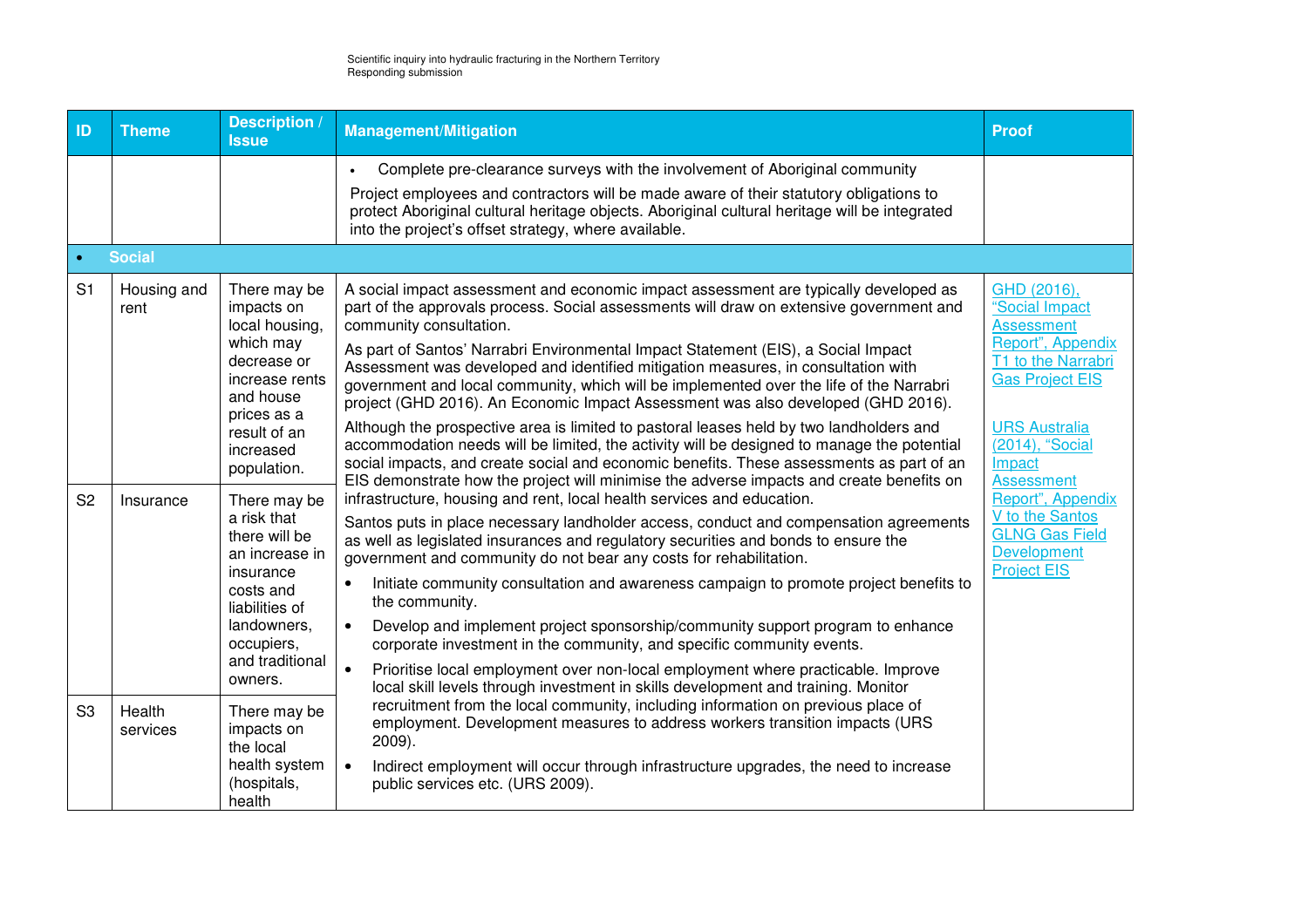| ID             | <b>Theme</b>   | <b>Description /</b><br><b>Issue</b>                                                                                                                                                                          | <b>Management/Mitigation</b>                                                                                                                                                                                                                                                                                                                                                                                                                                                                                                                                                                                                                                                                                                                                                                                  | <b>Proof</b> |
|----------------|----------------|---------------------------------------------------------------------------------------------------------------------------------------------------------------------------------------------------------------|---------------------------------------------------------------------------------------------------------------------------------------------------------------------------------------------------------------------------------------------------------------------------------------------------------------------------------------------------------------------------------------------------------------------------------------------------------------------------------------------------------------------------------------------------------------------------------------------------------------------------------------------------------------------------------------------------------------------------------------------------------------------------------------------------------------|--------------|
|                |                | services etc.)<br>as a result of<br>an increased<br>population,<br>including that<br>there may be<br>increased<br>health<br>services in<br>remote<br>communities<br>as a result of<br>industry's<br>presence. | Liaise with local accommodation and health services providers to outline likely service<br>requirements prior to commencing activity in the area<br>Develop policy on procurement of local suppliers and inventory of self-identified<br>suppliers (URS 2009).<br>A Stakeholder Management Plan will be prepared.<br>A record of complaints and incidents causing environmental harm and the follow-up<br>actions taken in response to each complaint or incident will be maintained in the Santos<br><b>EHS Toolbox.</b><br>All personnel and site visitors will complete the appropriate inductions.<br>Cultural Heritage Clearance (and identification of sites of Aboriginal significance in<br>conjunction with NLC) will be conducted prior to commencement of disturbance<br>activities or operations. |              |
| S <sub>4</sub> | Education      | There may be<br>an impact on<br>the local<br>education<br>system as a<br>result of an<br>increased<br>population.                                                                                             | Work will cease immediately upon encounter of a site/suspected site or artefact.<br>The discovery of a suspected Aboriginal heritage site, artefact or human remains will be<br>reported immediately. Cultural Heritage Report forms will be completed for<br>site/suspected site encountered.<br>Operations personnel will avoid known heritage sites.<br>$\bullet$<br>Ongoing community consultation will continue over the life of the project.<br>$\bullet$<br>Listen to and address concerns or queries                                                                                                                                                                                                                                                                                                  |              |
| S <sub>5</sub> | Infrastructure | There may be<br>an impact on<br>infrastructure,<br>such as<br>roads, as a<br>result of<br>increased<br>traffic.                                                                                               | Educate the community, landholders, business operators and Traditional Owners on<br>why and how Santos operates. The key components of the engagement program have<br>been:<br>Briefing sessions - face-to-face with key individuals and groups with timely feedback on<br>issues and concerns<br>Distribution of key information via media engagement, websites, social media and letter<br>writing                                                                                                                                                                                                                                                                                                                                                                                                          |              |
| S <sub>6</sub> | Livelihoods    | There may be<br>an impact on<br>peoples'                                                                                                                                                                      | Community capacity building through employment (local and aboriginal), contracts and<br>procurement                                                                                                                                                                                                                                                                                                                                                                                                                                                                                                                                                                                                                                                                                                           |              |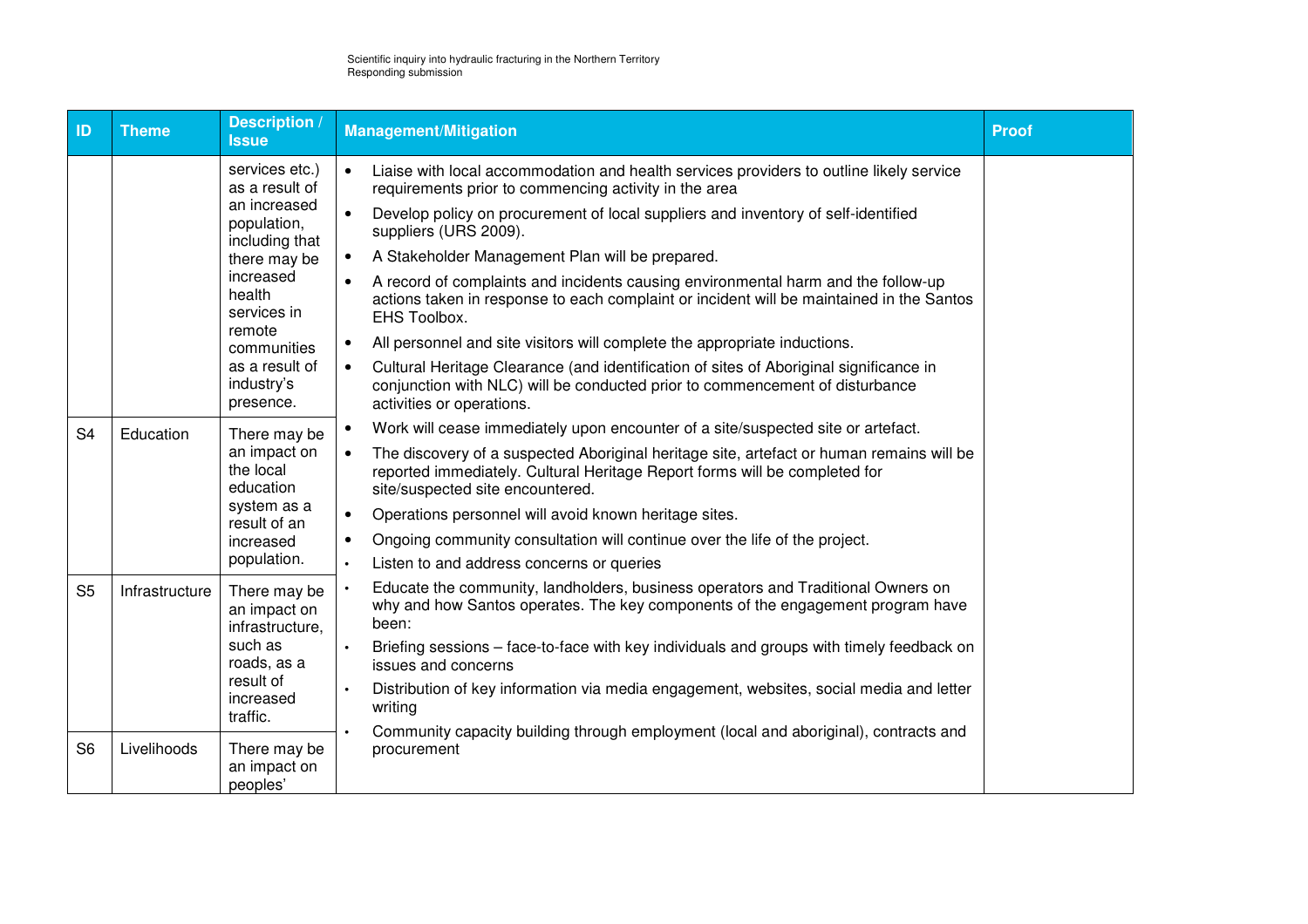| ID             | <b>Theme</b>          | <b>Description</b> /<br><b>Issue</b>                                                                                                                                                                                                                              | <b>Management/Mitigation</b> | Proof |
|----------------|-----------------------|-------------------------------------------------------------------------------------------------------------------------------------------------------------------------------------------------------------------------------------------------------------------|------------------------------|-------|
|                |                       | livelihoods.                                                                                                                                                                                                                                                      |                              |       |
| S7             | Long term<br>benefits | There may be<br>a risk that the<br>development<br>of the industry<br>will occur<br>without short<br>and long term<br>benefits<br>flowing to the<br>local<br>community.                                                                                            |                              |       |
| S <sub>8</sub> | Community<br>cohesion | There may be<br>an impact on<br>community<br>cohesion and<br>resilience,<br>particularly in<br>relation to fly-<br>in, fly-out<br>workers.<br>Real or<br>perceived fear<br>of social<br>dysfunction<br>as a result of<br>external<br>workers in the<br>community. |                              |       |
| S <sub>9</sub> | Crime                 | There may be<br>an increase in<br>crime.                                                                                                                                                                                                                          |                              |       |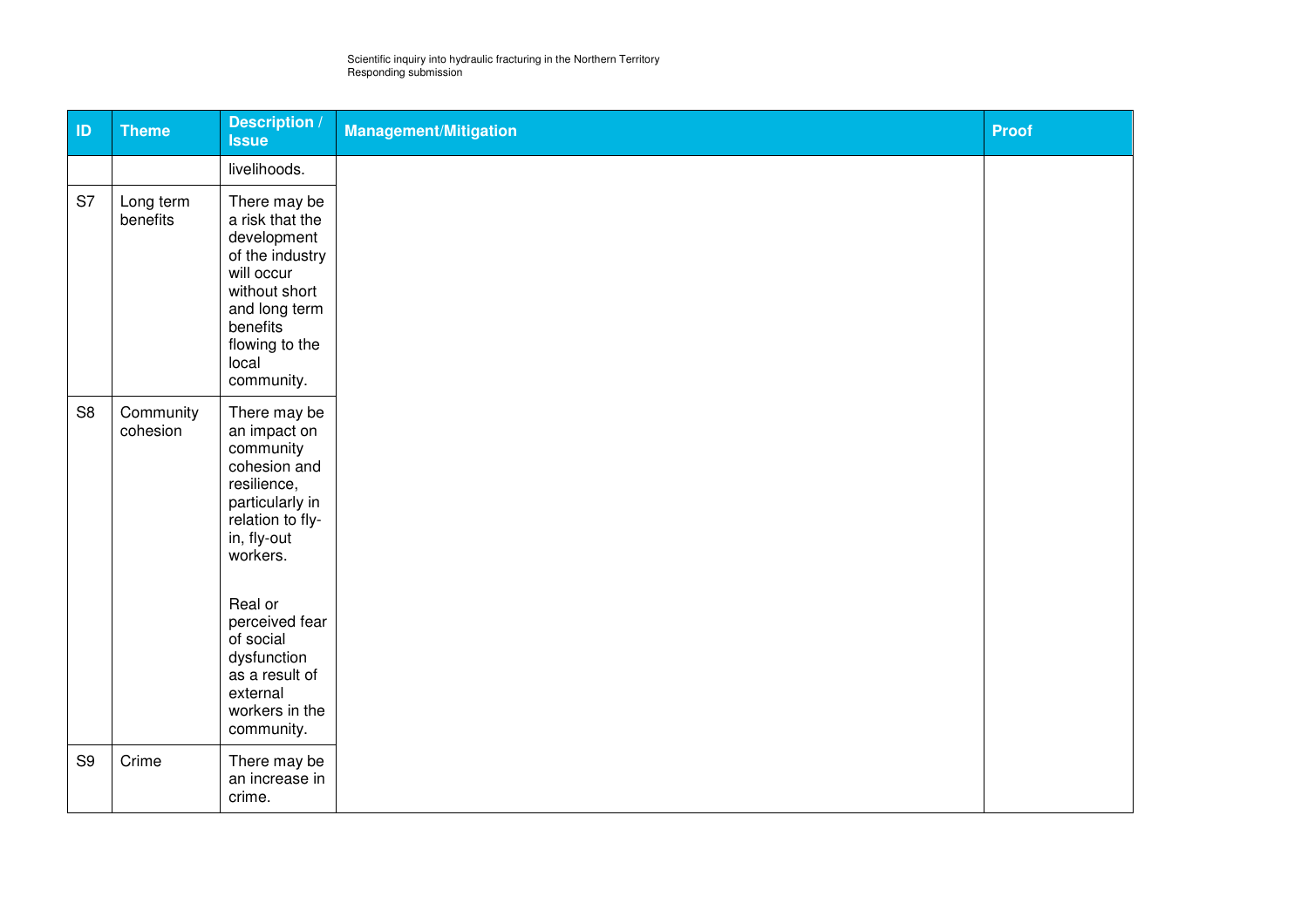| ID                               | <b>Theme</b>       | <b>Description /</b><br><b>Issue</b>                                                                                                                    | <b>Management/Mitigation</b>                                                                                                                                                                                                                                                                                                                                                                                                                                                                                                                                                                                                                                                                                                                                      | <b>Proof</b>                                                                                                                                                                                                                                          |
|----------------------------------|--------------------|---------------------------------------------------------------------------------------------------------------------------------------------------------|-------------------------------------------------------------------------------------------------------------------------------------------------------------------------------------------------------------------------------------------------------------------------------------------------------------------------------------------------------------------------------------------------------------------------------------------------------------------------------------------------------------------------------------------------------------------------------------------------------------------------------------------------------------------------------------------------------------------------------------------------------------------|-------------------------------------------------------------------------------------------------------------------------------------------------------------------------------------------------------------------------------------------------------|
| S <sub>1</sub><br>0              | Employment         | There may be<br>an increase<br>on local<br>employment<br>and skill<br>levels.                                                                           |                                                                                                                                                                                                                                                                                                                                                                                                                                                                                                                                                                                                                                                                                                                                                                   |                                                                                                                                                                                                                                                       |
| S <sub>1</sub><br>1              | <b>Business</b>    |                                                                                                                                                         |                                                                                                                                                                                                                                                                                                                                                                                                                                                                                                                                                                                                                                                                                                                                                                   |                                                                                                                                                                                                                                                       |
| S <sub>1</sub><br>$\overline{c}$ | Cumulative<br>risk |                                                                                                                                                         |                                                                                                                                                                                                                                                                                                                                                                                                                                                                                                                                                                                                                                                                                                                                                                   | <b>Santos 2014,</b><br>"Cumulative<br>Impacts", Chapter<br>26 to the Santos<br><b>GLNG Gas Field</b><br><b>Development</b><br><b>Project EIS</b><br>Santos (2016),<br>"Cumulative<br>Impact", Chapter<br>29 to the Narrabri<br><b>Gas Project EIS</b> |
| $\bullet$                        | <b>Economic</b>    |                                                                                                                                                         |                                                                                                                                                                                                                                                                                                                                                                                                                                                                                                                                                                                                                                                                                                                                                                   |                                                                                                                                                                                                                                                       |
| E1                               | Distribution       | There may be<br>a risk that any<br>economic<br>benefits will<br>not be shared<br>by the regions<br>that are<br>directly<br>affected by<br>the industry, | An economic impact assessment are typically developed as part of the approvals process.<br>The activity will be designed through these performance criterion to manage the risks<br>associated with economic distribution. Management measures are discussed below.<br>Several studies and reports published over the last five years have confirmed that the<br>unconventional gas sector can contribute significantly to prosperity of the nation as a<br>whole and specific regions in particular ref.<br>Onshore shale and tight gas production has the potential to drive significant economic<br>growth and provide substantial benefits to the NT economy (DAE 2015).<br>DAE estimated that from 2020 to 2040, the net present value of additional capital | <b>APPEA 2016</b><br>Report to the<br>CoAG Energy<br>Council -<br>Unconventional<br>Gas in Australia<br>https://www.appea.<br>com.au/wp-<br>content/uploads/20<br>17/02/Final-                                                                        |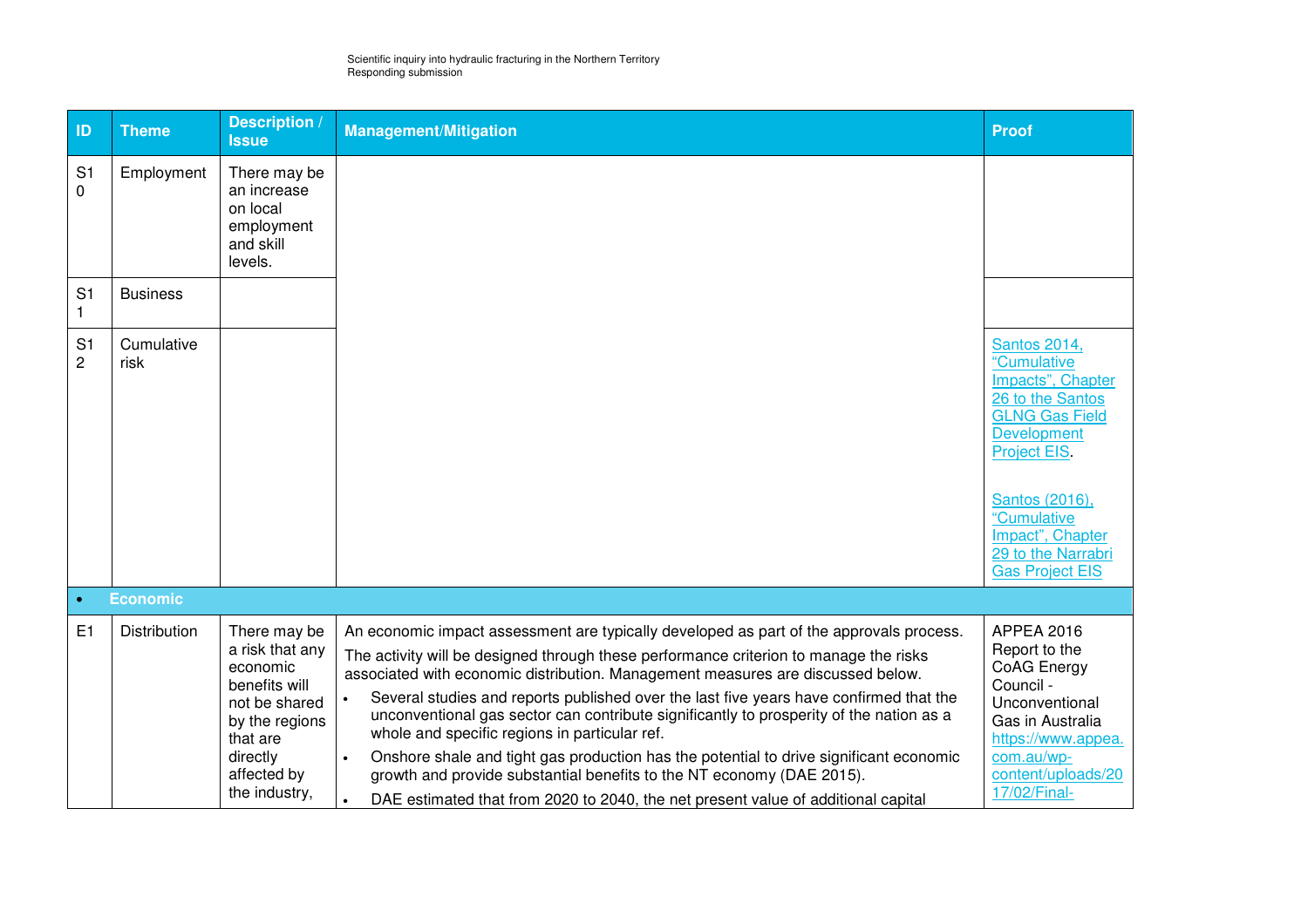| ID | <b>Theme</b> | <b>Description /</b><br><b>Issue</b>                                                                                         | <b>Management/Mitigation</b>                                                                                                                                                                                                                                                                                                                                                                                                                                                                                                                                                                                                                                                                                                                                                                                                                                                                                                                                                       | <b>Proof</b>                                                                                                                                                                                          |
|----|--------------|------------------------------------------------------------------------------------------------------------------------------|------------------------------------------------------------------------------------------------------------------------------------------------------------------------------------------------------------------------------------------------------------------------------------------------------------------------------------------------------------------------------------------------------------------------------------------------------------------------------------------------------------------------------------------------------------------------------------------------------------------------------------------------------------------------------------------------------------------------------------------------------------------------------------------------------------------------------------------------------------------------------------------------------------------------------------------------------------------------------------|-------------------------------------------------------------------------------------------------------------------------------------------------------------------------------------------------------|
|    |              | and/or will not<br>be shared<br>equitably<br>between the<br>gas<br>companies,<br>the<br>government,<br>and the<br>community. | expenditure in the Territory from developing shale and tight gas resources would be<br>\$10.1 billion under the 'Success' scenario, with a peak annual estimate of \$3.3 billion<br>invested in 2027 (DAE 2015).<br>Estimates of the incremental effects of shale and tight gas development on output and<br>jobs were compared against levels likely under a base case of no such development.<br>The analysis showed that developing shale and tight gas will have significant effects on<br>the NT's output and employment. By 2040, again under the Success scenario, NT<br>gross state product (GSP) is projected to be almost \$5.1 billion higher than the base<br>case in real terms. This represents an increase of more than 26 per cent on current<br>GSP estimates for the NT (\$19.9 billion in 2012-13). In NPV terms (2015 dollars) over<br>the entire period to 2040, the increase in GSP under the Success scenario is<br>cumulatively \$17.2 billion (DAE 2015). | <b>APPEA-Report-to-</b><br>CoAG-<br>Unconventional-<br>Gas-in-Australia-<br>2016.pdf<br>Economic Impact<br>of Shale and Tight<br>Gas Development<br>in the NT (Deloitte<br>Access<br>Economics, 2015) |
|    |              |                                                                                                                              | Developing these gas resources is also expected to significantly increase employment<br>in the NT. Under the Success scenario, job creation is estimated to increase up to<br>4,200 full time equivalents (FTEs) by 2040. Developing this sector is projected to add<br>up to \$200 million to NT Government revenues. From 2020 to 2040, this increase is<br>cumulatively (in NPV terms) up to \$700 million (DAE 2015).<br>Around half of the NT is covered by the Aboriginal Lands Right Act (ALRA). Some gas<br>developments can be expected to take place on ALRA land. The Commonwealth                                                                                                                                                                                                                                                                                                                                                                                      | Acil Allen (2016)<br>"Economic Impact<br>Report", Appendix<br>U2 to the Narrabri<br><b>Gas Project EIS</b>                                                                                            |
|    |              |                                                                                                                              | makes matching payments to the Land Councils equal to the value of royalties paid by<br>resource companies to the NT Government. The Land Councils distribute these funds<br>to communities.                                                                                                                                                                                                                                                                                                                                                                                                                                                                                                                                                                                                                                                                                                                                                                                       | <b>Santos (2014)</b><br>"Economics",                                                                                                                                                                  |
|    |              |                                                                                                                              | Improved community infrastructure and services. Santos has a strong track<br>record of contributing to communities with a focus on health, education,<br>infrastructure, the environment, youth, indigenous opportunities, local businesses,<br>the arts, community organisations and events, and volunteering. In Queensland,<br>GLNG has made over \$200 million worth of contributions to regional communities,<br>including important legacy investments in major infrastructure including:                                                                                                                                                                                                                                                                                                                                                                                                                                                                                    | Chapter 22 to the<br><b>Santos GLNG Gas</b><br><b>Field Development</b><br><b>Project EIS</b>                                                                                                         |
|    |              |                                                                                                                              | \$140 million for road upgrades and maintenance across regional<br>$\circ$<br>Queensland, with a further \$63 million committed over the next five years.                                                                                                                                                                                                                                                                                                                                                                                                                                                                                                                                                                                                                                                                                                                                                                                                                          |                                                                                                                                                                                                       |
|    |              |                                                                                                                              | \$20 million over the life of our project to the CareFlight aeromedical<br>$\circ$<br>service.                                                                                                                                                                                                                                                                                                                                                                                                                                                                                                                                                                                                                                                                                                                                                                                                                                                                                     |                                                                                                                                                                                                       |
|    |              |                                                                                                                              | \$2.5 million towards the upgrade of the Roma Airport (an LNG industry joint<br>$\circ$                                                                                                                                                                                                                                                                                                                                                                                                                                                                                                                                                                                                                                                                                                                                                                                                                                                                                            |                                                                                                                                                                                                       |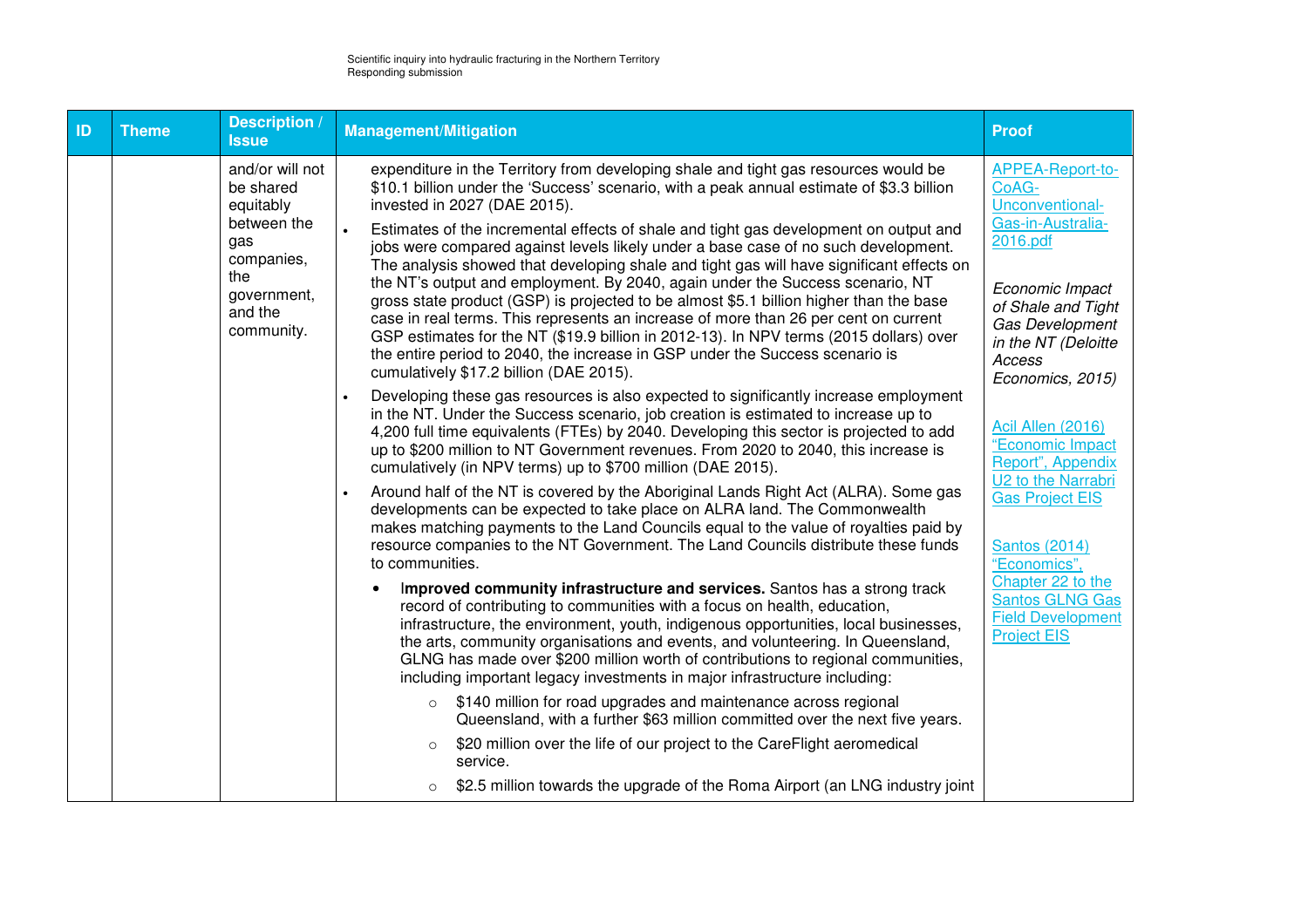| ID             | <b>Theme</b>       | <b>Description</b> /<br><b>Issue</b>                                                                            | <b>Management/Mitigation</b>                                                                                                                                                                                                                                                                                                                                                                                                                                                                                                                                                                                                                                                                                                                                                                                                                              | <b>Proof</b>                                                                                                                                                                                      |
|----------------|--------------------|-----------------------------------------------------------------------------------------------------------------|-----------------------------------------------------------------------------------------------------------------------------------------------------------------------------------------------------------------------------------------------------------------------------------------------------------------------------------------------------------------------------------------------------------------------------------------------------------------------------------------------------------------------------------------------------------------------------------------------------------------------------------------------------------------------------------------------------------------------------------------------------------------------------------------------------------------------------------------------------------|---------------------------------------------------------------------------------------------------------------------------------------------------------------------------------------------------|
|                |                    |                                                                                                                 | Investment of \$10.5 million to fund an instrument landing system at<br>$\circ$<br>Gladstone Airport that has improved safety, particularly for landings in<br>difficult weather conditions).                                                                                                                                                                                                                                                                                                                                                                                                                                                                                                                                                                                                                                                             |                                                                                                                                                                                                   |
|                |                    |                                                                                                                 | \$1 million to Roma Allied Health.<br>$\Omega$                                                                                                                                                                                                                                                                                                                                                                                                                                                                                                                                                                                                                                                                                                                                                                                                            |                                                                                                                                                                                                   |
|                |                    |                                                                                                                 | \$5.5 million to affordable housing and rent assistance initiatives in the<br>$\circ$<br>Maranoa.                                                                                                                                                                                                                                                                                                                                                                                                                                                                                                                                                                                                                                                                                                                                                         |                                                                                                                                                                                                   |
|                |                    |                                                                                                                 | \$1 million for significant upgrades to Roma's underground sewerage<br>$\circ$<br>infrastructure.                                                                                                                                                                                                                                                                                                                                                                                                                                                                                                                                                                                                                                                                                                                                                         |                                                                                                                                                                                                   |
|                |                    |                                                                                                                 | Over \$1 million for weed and pest management programs, including a<br>$\circ$<br>significant upgrade to the Roma saleyards vehicle wash-down.                                                                                                                                                                                                                                                                                                                                                                                                                                                                                                                                                                                                                                                                                                            |                                                                                                                                                                                                   |
| E <sub>2</sub> | Property<br>values | There may be<br>a risk that<br>there will be a<br>decrease or<br>increase in<br>existing<br>property<br>values. | The activity will be designed to coexist with current and future land uses to manage the<br>risks associated with property values. Management measures are discussed below.<br>Santos works collaboratively with stakeholders to locate and construct surface and sub-<br>surface infrastructure to ensure that current and future uses of land are not negatively<br>impacted.<br>There is a wide range of potential benefits for landholders as a result of natural gas<br>$\bullet$<br>activity on their properties, beyond the compensation paid to directly offset the footprint<br>and inconvenience of natural gas activities (In 2015, Santos paid approximately \$11<br>million in compensation to landholders across its onshore activities). These include:<br>Additional income streams from natural gas activity would be a welcome addition | Acil Allen (2016)<br>"Economic Impact<br>Report", Appendix<br>U2 to the Narrabri<br><b>Gas Project EIS</b><br><b>Santos (2014)</b><br>"Economics",<br>Chapter 22 to the<br><b>Santos GLNG Gas</b> |
|                |                    |                                                                                                                 | to any farming business grappling with the adverse effects of ongoing drought<br>conditions. Income can be generated through, for example, the sale of raw<br>materials such as gravel for road construction.                                                                                                                                                                                                                                                                                                                                                                                                                                                                                                                                                                                                                                             | <b>Field Development</b><br><b>Project EIS</b>                                                                                                                                                    |
|                |                    |                                                                                                                 | New farm infrastructure that enhances the farming business. For example:<br>$\bullet$                                                                                                                                                                                                                                                                                                                                                                                                                                                                                                                                                                                                                                                                                                                                                                     |                                                                                                                                                                                                   |
|                |                    |                                                                                                                 | Access roads to gas wells located to the advantage of the landholder -<br>$\circ$<br>principally along fence lines to minimise disturbance to paddocks but<br>additionally along routes that improve the functionality of the property.                                                                                                                                                                                                                                                                                                                                                                                                                                                                                                                                                                                                                   |                                                                                                                                                                                                   |
|                |                    |                                                                                                                 | Water monitoring bores, which are drilled in locations that will make them<br>$\circ$<br>useful for the landholder when monitoring activity has ceased.                                                                                                                                                                                                                                                                                                                                                                                                                                                                                                                                                                                                                                                                                                   |                                                                                                                                                                                                   |
|                |                    |                                                                                                                 | <b>Opportunities for employment</b> . There are numerous examples of landholders<br>gaining employment with companies or their contractors. Employment opportunities                                                                                                                                                                                                                                                                                                                                                                                                                                                                                                                                                                                                                                                                                      |                                                                                                                                                                                                   |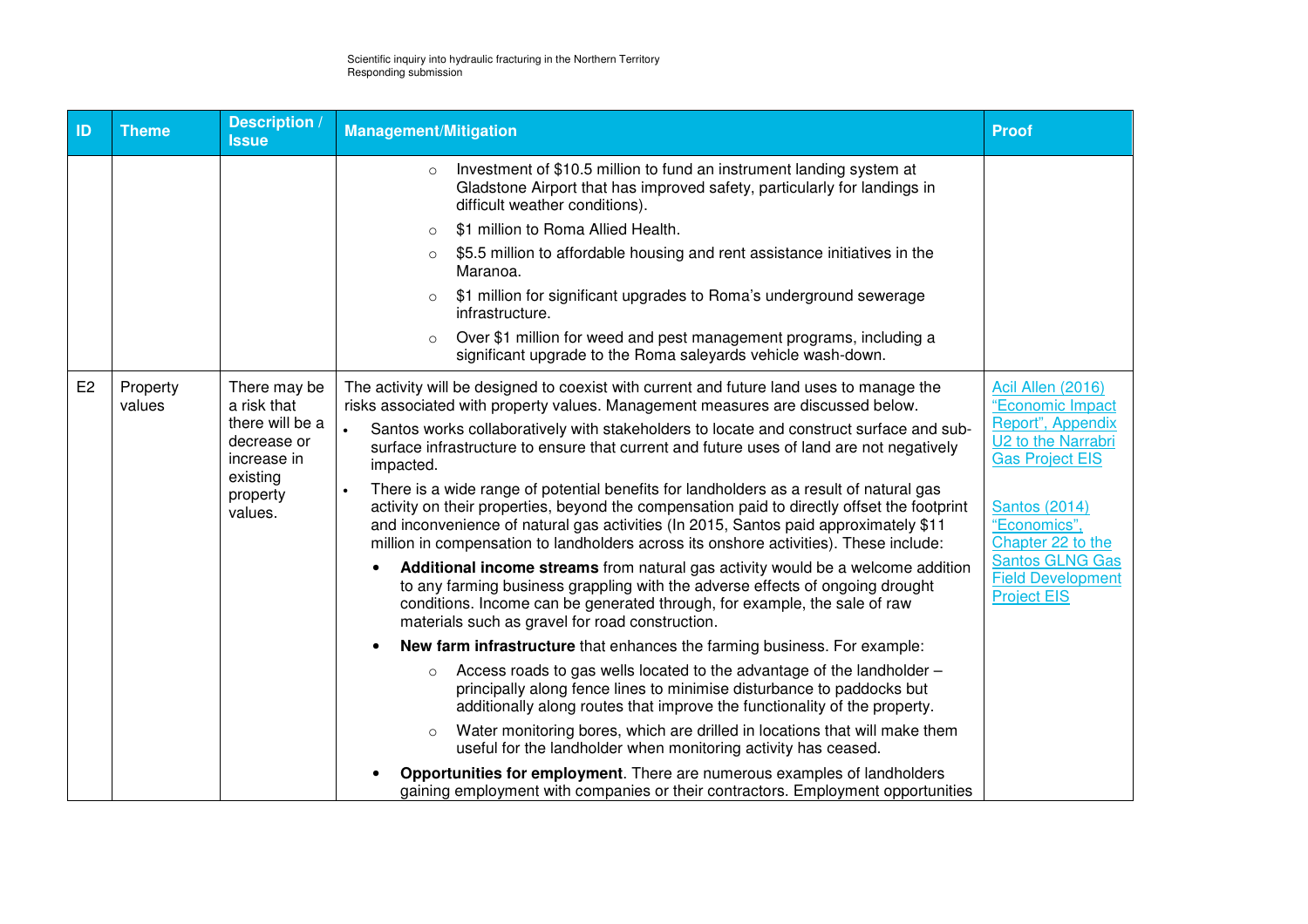| ID             | <b>Theme</b>        | Description /<br><b>Issue</b>                                                                                                                      | <b>Management/Mitigation</b>                                                                                                                                                                                                                                                                                                                                                                                                                                                                                                                                                                                                                                                                                                                                                                                                                                                                                                                                                                                                                                                                                                                                                                                                                                                                                                               | <b>Proof</b>                                                                                                                                                                                                                         |
|----------------|---------------------|----------------------------------------------------------------------------------------------------------------------------------------------------|--------------------------------------------------------------------------------------------------------------------------------------------------------------------------------------------------------------------------------------------------------------------------------------------------------------------------------------------------------------------------------------------------------------------------------------------------------------------------------------------------------------------------------------------------------------------------------------------------------------------------------------------------------------------------------------------------------------------------------------------------------------------------------------------------------------------------------------------------------------------------------------------------------------------------------------------------------------------------------------------------------------------------------------------------------------------------------------------------------------------------------------------------------------------------------------------------------------------------------------------------------------------------------------------------------------------------------------------|--------------------------------------------------------------------------------------------------------------------------------------------------------------------------------------------------------------------------------------|
|                |                     |                                                                                                                                                    | for young people in particular are helping to reverse the trend of regional population<br>decline by providing additional career options in regional area.<br>Additional selling point for properties on the market. There is anecdotal evidence<br>of properties being advertised in Queensland for sale with 'gas wells' listed as a                                                                                                                                                                                                                                                                                                                                                                                                                                                                                                                                                                                                                                                                                                                                                                                                                                                                                                                                                                                                     |                                                                                                                                                                                                                                      |
|                |                     |                                                                                                                                                    | selling feature over recent years, and this is likely to continue.<br>Voluntary support. As well as supporting community infrastructure and services,<br>Santos' employees regularly devote their own time and money to support important<br>causes, and pitch in when others are in need. As a recent example, in 2015,<br>Santos was the main sponsor of the TourXOz, a cycling event in October that<br>helped to raise \$320,000 for the Black Dog Institute – one of the largest fundraisers<br>in the organisation's history $-$ and raise awareness of mental health issues in<br>remote Aboriginal communities. In addition to sponsorship funding, nine Santos<br>employees took on the gruelling 3500-kilometre cycle from Adelaide to Darwin and<br>made a major contribution to fundraising efforts. In Queensland, Santos has been a<br>strong supporter of Tie Up The Black Dog, which provides common sense, practical<br>assistance to the community in helping to maintain mental health and wellbeing.<br>Financial contributions from Santos have helped facilitate free community forums in<br>Injune, Wallumbilla and Roma. In addition, Santos has provided supplies and<br>volunteer staff to run barbecues at the forums, and supported Tie Up The Black<br>Dog fundraisers held by other community organisations. |                                                                                                                                                                                                                                      |
| E <sub>3</sub> | Other<br>industries | There may be<br>a risk that<br>there will be<br>an adverse<br>impact on<br>other<br>businesses,<br>such as<br>tourism,<br>fishing,<br>agricultural | Economic impact assessments are typically undertaken as part of regulatory approvals<br>processes.<br>The activity will be designed through these performance criterion to manage the risks<br>associated with other industries. Management measures are discussed below.<br>The Santos-operated GLNG project in Queensland is a good example of the positive<br>economic impact flowing from oil and gas investment. Between January 2011 and<br>December 2014, GLNG purchased materials and services totalling \$15.4 billion. Of<br>this, \$7.9 billion was spent in Queensland, with about \$1 billion in regional areas.<br>Community investment, particularly in infrastructure such as roads, airports and<br>medical services - discussed below - has been significant.                                                                                                                                                                                                                                                                                                                                                                                                                                                                                                                                                            | <b>Acil Allen (2016)</b><br>"Economic Impact<br>Report", Appendix<br>U2 to the Narrabri<br><b>Gas Project EIS</b><br><b>Santos (2014)</b><br>"Economics",<br>Chapter 22 to the<br><b>Santos GLNG Gas</b><br><b>Field Development</b> |
|                |                     | and pastoral<br>businesses.                                                                                                                        | Risk of loss of income to grazing activities - The risk associated with the disturbance<br>$\bullet$<br>of land is managed though the access and compensation agreement. The magnitude<br>of the disturbance initially minimized through the use of horizontal wells and multi-well                                                                                                                                                                                                                                                                                                                                                                                                                                                                                                                                                                                                                                                                                                                                                                                                                                                                                                                                                                                                                                                        | <b>Project EIS</b>                                                                                                                                                                                                                   |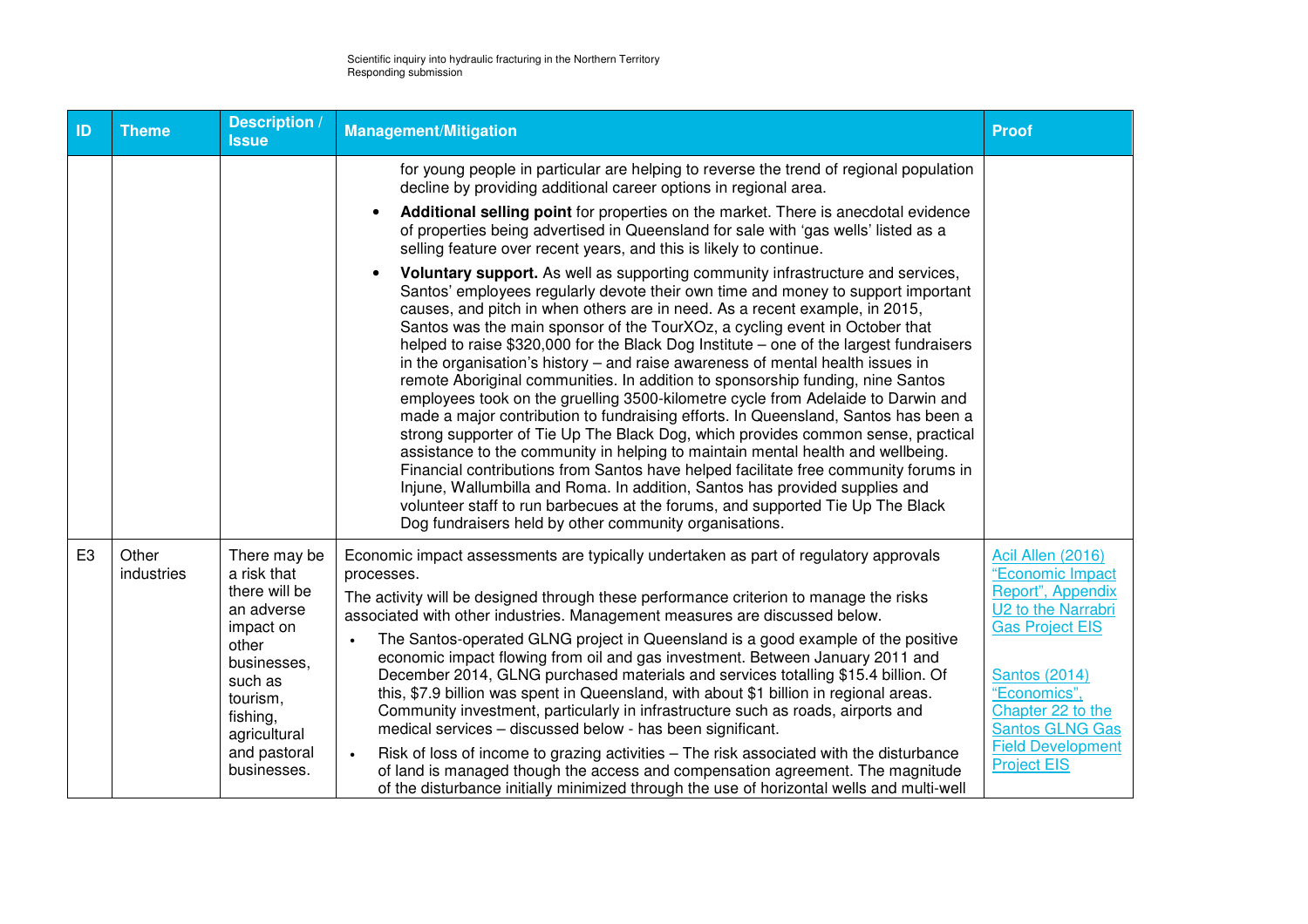| ID             | <b>Theme</b>       | <b>Description</b> /<br><b>Issue</b>                                                                                             | <b>Management/Mitigation</b>                                                                                                                                                                                                                                                                                                                                                                                                                                                                                                                                                                                                                                                                                                                                                                                                                             | <b>Proof</b>                                                                                                                                                 |
|----------------|--------------------|----------------------------------------------------------------------------------------------------------------------------------|----------------------------------------------------------------------------------------------------------------------------------------------------------------------------------------------------------------------------------------------------------------------------------------------------------------------------------------------------------------------------------------------------------------------------------------------------------------------------------------------------------------------------------------------------------------------------------------------------------------------------------------------------------------------------------------------------------------------------------------------------------------------------------------------------------------------------------------------------------|--------------------------------------------------------------------------------------------------------------------------------------------------------------|
|                |                    |                                                                                                                                  | pads. The timing and nature of a landholders activities are discussed and documented<br>so that the activities can be planned, timed and managed to avoid or minimize this risk.<br>Natural gas activities are at their highest during construction and development. Access<br>to well pads is by heavy and light vehicles and the intensity of activity may last for 2-3<br>months at a well pad. Once operational, access is generally infrequent and generally<br>only accessed by light vehicles (4WD) with heavy equipment only required for specific<br>and non-routine activities.                                                                                                                                                                                                                                                                |                                                                                                                                                              |
|                |                    |                                                                                                                                  | The willingness of our people to respond in times of great need was exemplified in<br>2010, 2011 and 2012 when the Roma region suffered severe flooding. Each time,<br>Santos staff volunteered many hours to assist the local community with relief efforts.<br>Santos' Brisbane employees also volunteered many hours to assist with clean-up and<br>recovery in metropolitan areas. In response to the 2010-11 Queensland floods, Santos<br>donated \$500,000 to flood recovery including \$200,000 of direct support for farmers<br>via an Agforce program. In Western Australia, Santos donated \$50,000 to assist with<br>flood recovery in the Gascoyne and Carnarvon regions. More recently in Queensland,<br>Santos has contributed to drought relief initiatives as the impact of ongoing drought<br>conditions continues to be strongly felt. |                                                                                                                                                              |
| E <sub>4</sub> | Energy<br>security | There may be<br>a risk that<br>energy<br>security in the<br>Territory will<br>be<br>jeopardised if<br>the gas is<br>undeveloped. | Santos is confident that the exploration and production of shale gas will provide greater<br>energy security to not only the Northern Territory, but also the nation. Santos will engage<br>and consult with stakeholders to discuss opportunities and risks regarding energy security<br>over the life of the project.<br>Australia has more than enough gas for both domestic and export markets. The<br>country's supply is growing as new technology allows companies to produce from<br>large reserves that were too difficult to access until recently. Australia has more than<br>800 trillion cubic feet (TCF) of gas resources (including proven and contingent<br>resources) - enough to meet Australia's rising electricity needs for up to 80 years.                                                                                         | https://www.appea.<br>com.au/oil-gas-<br>explained/benefits/<br>energy-security/<br>https://gisera.org.a<br>$u/wp-$<br>content/uploads/20<br>17/03/CoC.Alice |
|                |                    |                                                                                                                                  | Greater development of the country's extensive gas reserves would greatly enhance<br>$\bullet$<br>energy security as gas has the best combination of abundance, cleanness,<br>affordability, reliability and flexibility of any fuel.                                                                                                                                                                                                                                                                                                                                                                                                                                                                                                                                                                                                                    | Springs.April .201<br>6.pdf<br>Unconventional                                                                                                                |
|                |                    |                                                                                                                                  | Unlike renewable energy, gas is reliable and flexible – unaffected by weather or the<br>time of day, it can provide constant power. Unlike coal, gas produces relatively low<br>emissions and can be easily turned on and off to meet spikes in demand or to fill gaps<br>in other forms of power production (such as renewables).                                                                                                                                                                                                                                                                                                                                                                                                                                                                                                                       | gas - Damian<br><b>Barrett CSIRO</b><br>2016                                                                                                                 |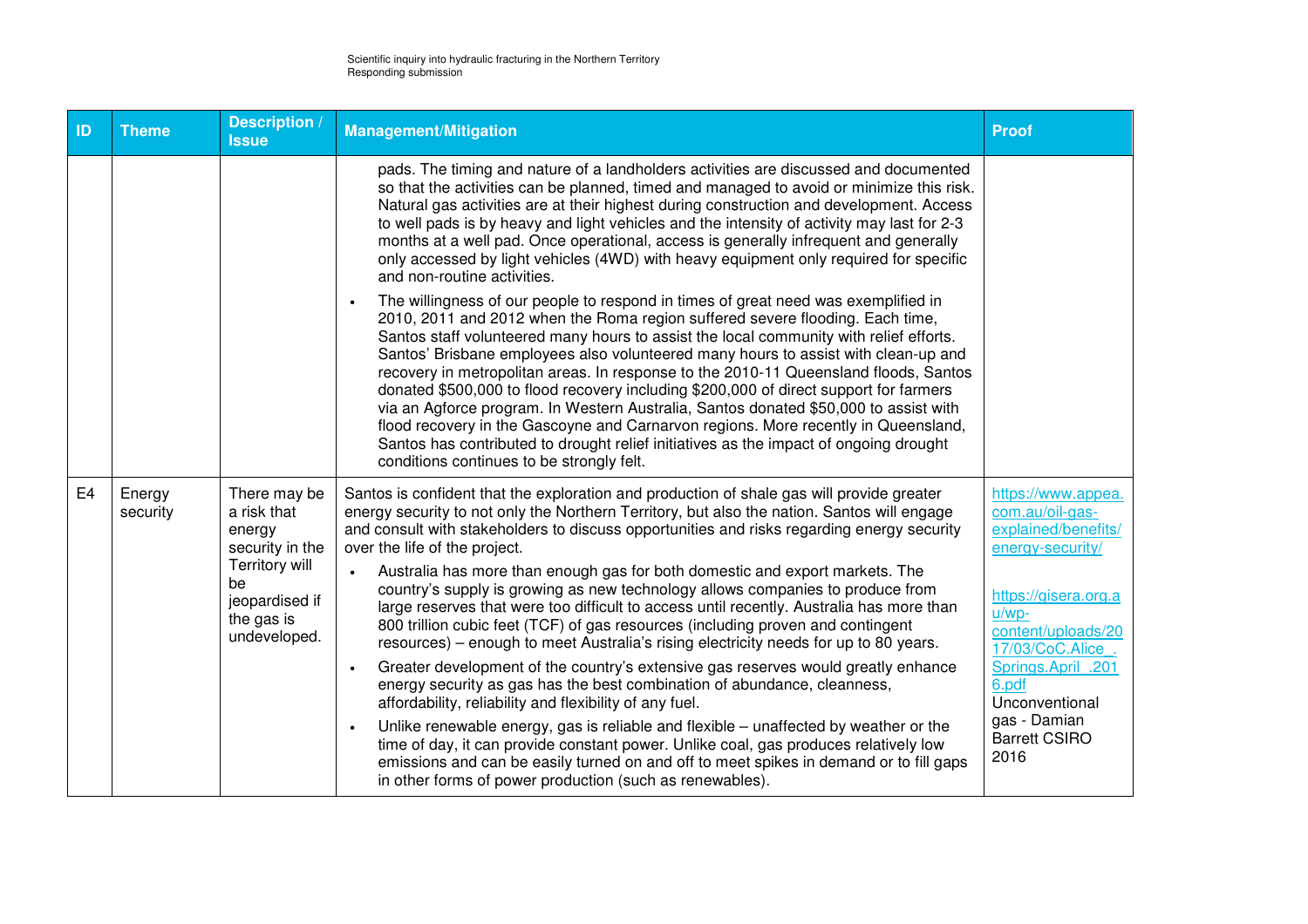| ID             | <b>Theme</b> | <b>Description</b> /<br><b>Issue</b>                                                                                                                     | <b>Management/Mitigation</b>                                                                                                                                                                                                  | <b>Proof</b>                                                                                                                                                                                                                                                                                                                                                    |
|----------------|--------------|----------------------------------------------------------------------------------------------------------------------------------------------------------|-------------------------------------------------------------------------------------------------------------------------------------------------------------------------------------------------------------------------------|-----------------------------------------------------------------------------------------------------------------------------------------------------------------------------------------------------------------------------------------------------------------------------------------------------------------------------------------------------------------|
|                |              |                                                                                                                                                          |                                                                                                                                                                                                                               |                                                                                                                                                                                                                                                                                                                                                                 |
| E <sub>5</sub> | Net impacts  | There may be<br>a risk that any<br>economic<br>benefits will<br>not outweigh<br>economic<br>detriments.                                                  | The Inquiry has instigated a process for the analysis of this risk in the context of the NT. But<br>data relating to other projects in which Santos has been involved, referenced above, would<br>strongly suggest otherwise. | Acil Allen (2016)<br>"Economic Impact<br>Report", Appendix<br>U2 to the Narrabri<br><b>Gas Project EIS</b><br>GHD (2016), Cost<br><b>Benefit Analysis,</b><br>Appendix U1 to<br>the Narrabri Gas<br><b>Project EIS</b><br><b>Santos (2014)</b><br>"Economics",<br>Chapter 22 to the<br><b>Santos GLNG Gas</b><br><b>Field Development</b><br><b>Project EIS</b> |
| E <sub>6</sub> | Management   | There may be<br>a risk that, if<br>not properly<br>managed, any<br>economic<br>benefits will<br>result in<br>'boom and<br>bust'<br>economic<br>activity. | Advanced and comprehensive engagement with stakeholders, including government, on<br>issues like workforce planning will greatly assist in reducing the impact of 'boom and bust'<br>economic activity.                       | Santos 2016,<br>"Shale gas",<br>https://www.santos<br>.com/what-we-<br>do/production/natu<br>ral-gas/shale-gas/                                                                                                                                                                                                                                                 |
| E7             | Cumulative   | There may be                                                                                                                                             | The oil and gas industry is a major contributor to Australia's current prosperity in numerous                                                                                                                                 | https://www.appea.                                                                                                                                                                                                                                                                                                                                              |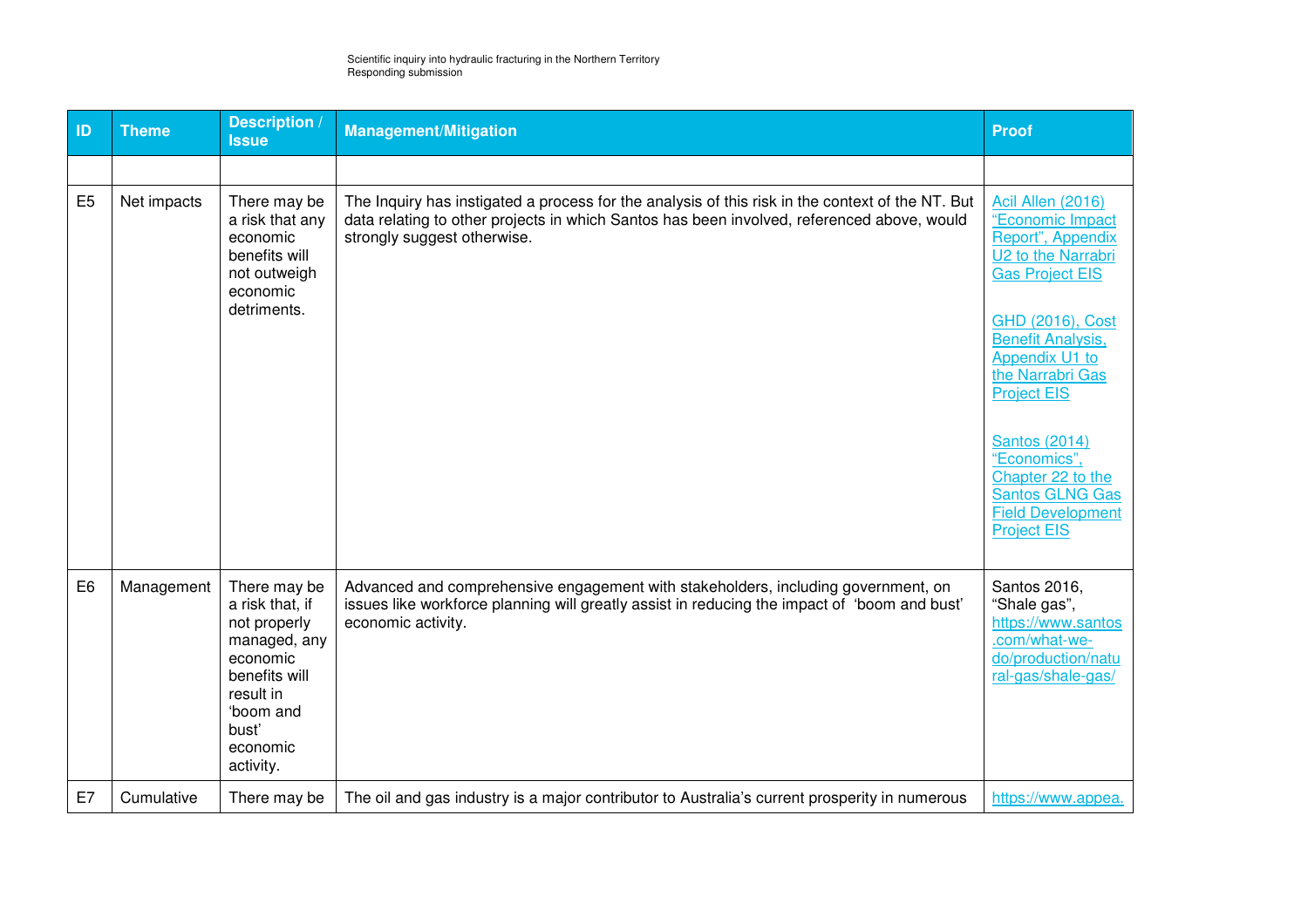| ID        | <b>Theme</b>       | Description /<br><b>Issue</b>                                                                 | <b>Management/Mitigation</b>                                                                                                                                                                                                                                                                                                                                                                                                                                                                                                                                                                                                                                                                                                                                                                                                                                                                                                                                                                                                                                                                                                                                                                                                                                                                                                                                                                                                                                                                                                                                                                                                                       | <b>Proof</b>                                                                                      |
|-----------|--------------------|-----------------------------------------------------------------------------------------------|----------------------------------------------------------------------------------------------------------------------------------------------------------------------------------------------------------------------------------------------------------------------------------------------------------------------------------------------------------------------------------------------------------------------------------------------------------------------------------------------------------------------------------------------------------------------------------------------------------------------------------------------------------------------------------------------------------------------------------------------------------------------------------------------------------------------------------------------------------------------------------------------------------------------------------------------------------------------------------------------------------------------------------------------------------------------------------------------------------------------------------------------------------------------------------------------------------------------------------------------------------------------------------------------------------------------------------------------------------------------------------------------------------------------------------------------------------------------------------------------------------------------------------------------------------------------------------------------------------------------------------------------------|---------------------------------------------------------------------------------------------------|
|           | risk               | cumulative<br>risks<br>associated<br>with some or<br>all of the risks<br>identified<br>above. | ways, including:<br>Investment<br>Direct and indirect job creation<br>$\bullet$<br>Regional development<br>$\bullet$<br>Export revenue<br>$\bullet$<br>Taxation<br>$\bullet$<br>Energy security.<br>Shale gas has the potential to contribute to domestic energy use, especially for remote<br>energy users (ACOLA 2013)<br>A 2014 PwC analysis identified the oil and gas industry as one of Australia's highest<br>value-adding industries, with every dollar of production generating 70 cents of value-<br>add compared to an average of 49 cents for all other industries. The PwC report found<br>that the oil and gas industry's annual contribution to Australia's economic output was<br>expected to more than double from \$32 billion in 2012-13 to \$67 billion by 2029-30.<br>The economic contribution of oil and gas activities, from the exploration phase through<br>to appraisal, development and production, can be significant for the local community,<br>the region, the state and the nation.<br>Indeed, in August 2015, a Deloitte Access Economics (DAE) study found that<br>$\bullet$<br>developing a shale gas industry in the Northern Territory could drive significant long-<br>term economic growth, creating thousands of new jobs and generating up to \$1 billion<br>of government revenue.<br>DAE found that, under the highest growth scenario explained, the cumulative increase<br>in Gross State Product could reach \$22.4 billion in net present value (NPV) terms. This<br>same growth scenario could result in a long-term employment boost of up to 6,300 full<br>time positions in the NT (DAE 2015). | com.au/oil-gas-<br>explained/benefits/<br>economic-benefits/                                      |
| $\bullet$ | <b>Land access</b> |                                                                                               |                                                                                                                                                                                                                                                                                                                                                                                                                                                                                                                                                                                                                                                                                                                                                                                                                                                                                                                                                                                                                                                                                                                                                                                                                                                                                                                                                                                                                                                                                                                                                                                                                                                    |                                                                                                   |
| LA<br>1   | Consultation       | Timely and<br>effective<br>consultation<br>with<br>traditional                                | Santos works collaboratively with stakeholders to locate and construct surface and sub-<br>surface infrastructure to ensure that current and future uses of land are not negatively<br>impacted.<br>The surface footprint of hydrocarbon extraction is generally minimal and temporary. Access                                                                                                                                                                                                                                                                                                                                                                                                                                                                                                                                                                                                                                                                                                                                                                                                                                                                                                                                                                                                                                                                                                                                                                                                                                                                                                                                                     | Santos (2016),<br><b>Community and</b><br><b>Stakeholder</b><br>Consultation,<br>Chapter 9 to the |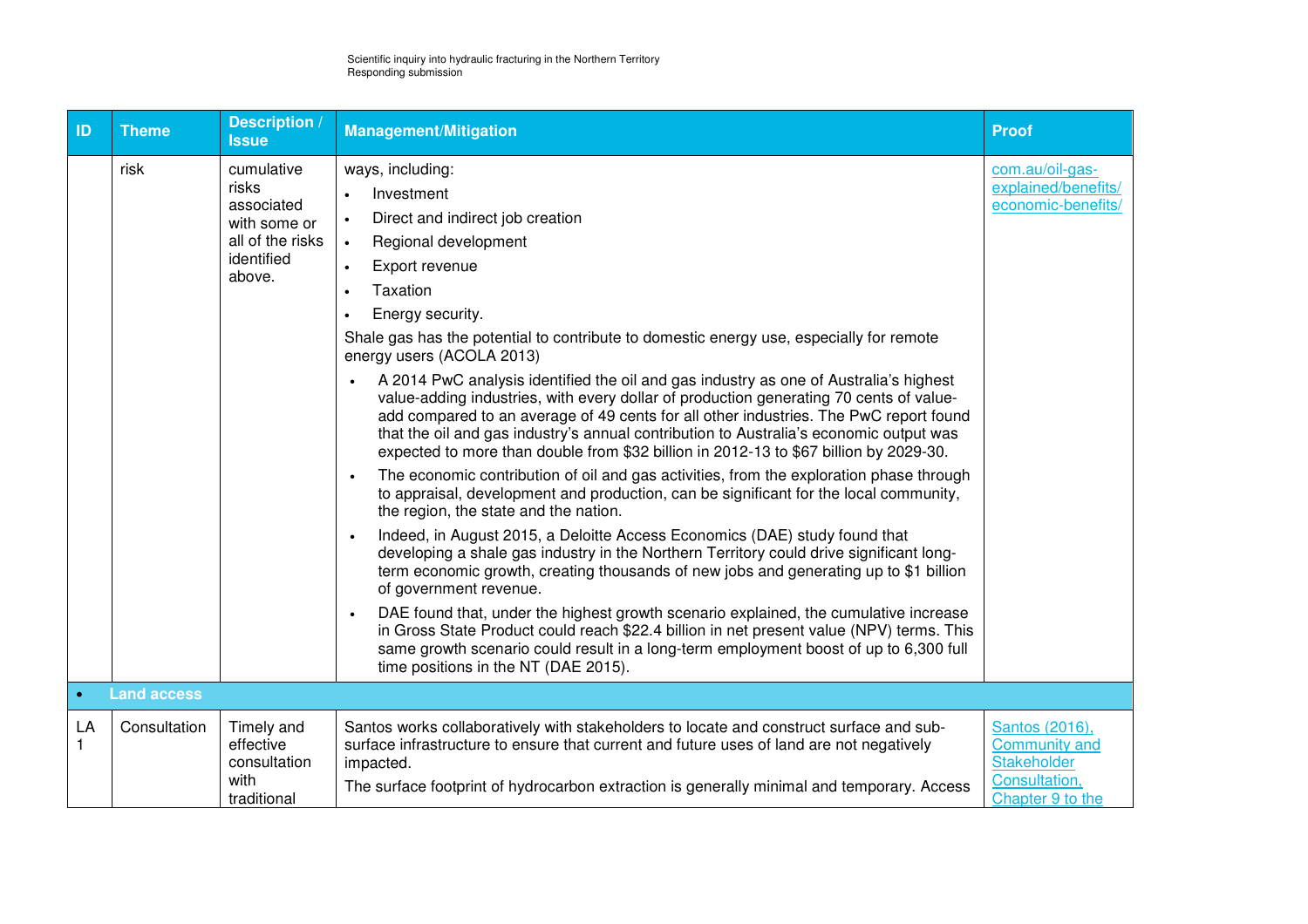| ID      | <b>Theme</b> | <b>Description</b> /<br><b>Issue</b>                                                                                                                                                                                                                                                                            | <b>Management/Mitigation</b>                                                                                                                                                                                                                                                                                                                                                                                                                                                                                                                                                                                                                                                                                                                                                                                                                                                                                                                                                                                                                                                                                                                                                                                                                                                                                                                                                                                                                                                                                                                                                                                                                                                                       | <b>Proof</b>                                                                                                                                                                                   |
|---------|--------------|-----------------------------------------------------------------------------------------------------------------------------------------------------------------------------------------------------------------------------------------------------------------------------------------------------------------|----------------------------------------------------------------------------------------------------------------------------------------------------------------------------------------------------------------------------------------------------------------------------------------------------------------------------------------------------------------------------------------------------------------------------------------------------------------------------------------------------------------------------------------------------------------------------------------------------------------------------------------------------------------------------------------------------------------------------------------------------------------------------------------------------------------------------------------------------------------------------------------------------------------------------------------------------------------------------------------------------------------------------------------------------------------------------------------------------------------------------------------------------------------------------------------------------------------------------------------------------------------------------------------------------------------------------------------------------------------------------------------------------------------------------------------------------------------------------------------------------------------------------------------------------------------------------------------------------------------------------------------------------------------------------------------------------|------------------------------------------------------------------------------------------------------------------------------------------------------------------------------------------------|
| LA<br>2 | Consent      | owners,<br>landholders,<br>community,<br>businesses<br>and<br>government<br>stakeholders<br>There may be<br>a risk that gas<br>companies<br>enter the land<br>without,<br>where<br>required,<br>obtaining the<br>consent of the<br>landowner,<br>occupier, or<br>traditional<br>owners,<br>causing<br>conflict. | roads and surface infrastructure such as processing facilities, compressor stations, and<br>some water management facilities are in place for a longer period. These are located and<br>constructed in ongoing consultation with landholders. Access roads are also planned with<br>landholders to accommodate shared use.<br>Our existing onshore operations in eastern Australia demonstrate that agriculture<br>and natural gas extraction can coexist in a safe and sustainable manner.<br>We have a clear understanding of the needs and challenges of agricultural<br>businesses - not only through those years of co-existence but also as landholders<br>ourselves. Several properties owned by Santos in the Fairview, Wallumbilla,<br>Arcadia Valley and Roma fields are used to locate infrastructure and run herds of<br>up to 4,500 head of high quality Droughtmaster cattle.<br>Santos has successfully coexisted with agriculture for more than 60 years.<br>Across the business in 2015, Santos undertook nearly 9,000 discrete interactions with<br>$\bullet$<br>landholders across its Australian operations. This included emails, workshops,<br>briefings, letters, one-on-one meetings, phone calls and SMS messages.<br>Santos pays a landholder's legal fees (up to an agreed amount) to allow for the<br>$\bullet$<br>independent review of a proposed Conduct and Compensation Agreement.<br>The NT Government has stakeholder engagement guidelines for land access that<br>$\bullet$<br>state the oil and gas permit holder and the landholder must reach an agreement prior<br>to the start of an exploration program, and the required government approvals will not | <b>Narrabri Gas</b><br><b>Project EIS</b><br>Santos (2014),<br><b>Consultation</b><br>Report, Appendix<br>D to the Santos<br><b>GLNG Gas Field</b><br><b>Development</b><br><b>Project EIS</b> |
| LA<br>3 | Conditions   | There may be<br>a risk that gas<br>companies<br>and<br>landowners,<br>occupiers,<br>and traditional<br>owners, do<br>not negotiate<br>mutually<br>beneficial<br>conditions                                                                                                                                      | be granted in the absence of proof of an agreement.<br>The guideline also provides a dispute resolution process. The parties have 60 days to<br>reach a land access agreement, commencing from the date that the oil and gas permit<br>holder sends a notice of intention to commence negotiations to reach an access<br>agreement to the landholder. If an agreement cannot be reached within 60 days, either<br>party may refer negotiations to the Arbitration Panel to make a determination on the<br>conditions of access. By agreement, parties can commence arbitration before the<br>expiry of the initial 60 day negotiation period. The Arbitration Panel will comprise the<br>Chief Executives of the Departments of Mines and Energy, Primary Industries and<br>Fisheries, Land Resources Management, and Lands Planning and the Environment<br>and experienced industry representatives. It will have up to 21 days to make its<br>recommendations. Once an access agreement has been reached, either by mutual<br>consent of the parties or through a determination by the Arbitration Panel, an                                                                                                                                                                                                                                                                                                                                                                                                                                                                                                                                                                                     |                                                                                                                                                                                                |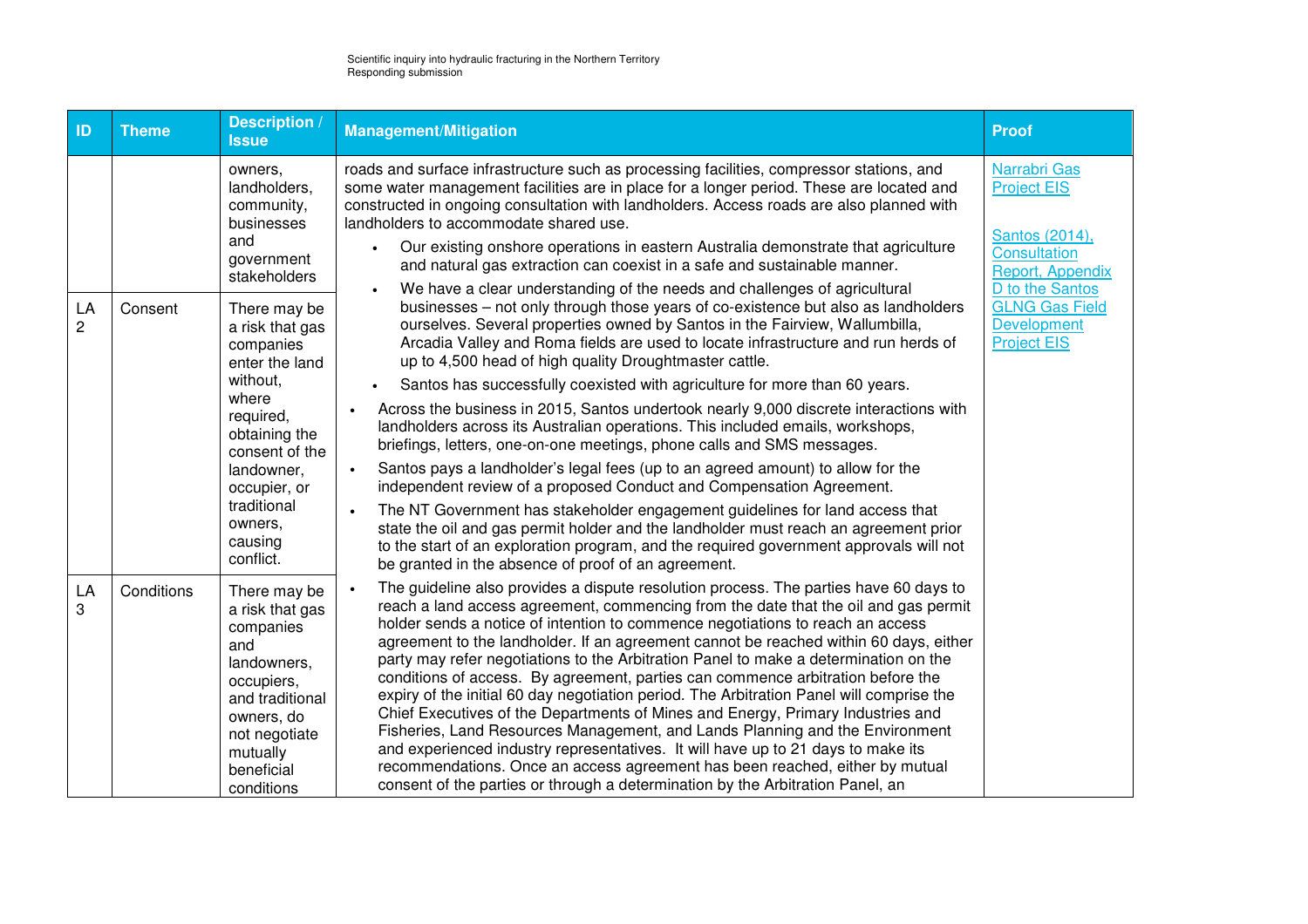| ID                            | <b>Theme</b>       | Description /<br><b>Issue</b>                                       | <b>Management/Mitigation</b>                                                                                                                                                                                                                                                                                                                                                                                                                                                                                                | <b>Proof</b> |
|-------------------------------|--------------------|---------------------------------------------------------------------|-----------------------------------------------------------------------------------------------------------------------------------------------------------------------------------------------------------------------------------------------------------------------------------------------------------------------------------------------------------------------------------------------------------------------------------------------------------------------------------------------------------------------------|--------------|
|                               |                    | associated<br>with any<br>agreement<br>permitting<br>access.        | exploration program may commence once the requirements are met and after<br>providing 14 days' notice to the landholder. If either party does not agree with the<br>determination of the Arbitration Panel, they retain the right to seek further review<br>through the judicial system. However, this does not affect the approval that has been<br>granted as a result of the arbitration determination or the right of the operator to<br>commence activity. Santos supports this process despite it potentially causing |              |
| LA<br>$\overline{\mathbf{4}}$ | Compensatio<br>n   | There may be<br>a risk that<br>compensation                         | scheduling issues through the addition of up to 95 (or more) days to the time already<br>spent trying to reach an access agreement directly with the landholder (or its lawyer).                                                                                                                                                                                                                                                                                                                                            |              |
|                               |                    | paid for<br>access and/or                                           | Noise and vibration commitments will be provided in a written agreement between<br>Santos and the landholder.                                                                                                                                                                                                                                                                                                                                                                                                               |              |
|                               |                    | disturbance to<br>land will not                                     | The compensation framework for our NT exploration program is based on the following<br>$\bullet$<br>and meets the requirements of the NT Petroleum Act. Compensation is paid for:                                                                                                                                                                                                                                                                                                                                           |              |
|                               |                    | be adequate.                                                        | Loss of land i.e. wells, borrow pits and roads                                                                                                                                                                                                                                                                                                                                                                                                                                                                              |              |
|                               |                    | There may be<br>a risk that if                                      | Loss of productivity i.e. buffers along roads                                                                                                                                                                                                                                                                                                                                                                                                                                                                               |              |
|                               |                    | there is an                                                         | Pipeline construction & rehabilitation<br>$\bullet$                                                                                                                                                                                                                                                                                                                                                                                                                                                                         |              |
|                               |                    | incident in the                                                     | 2D and 3D seismic survey disturbance                                                                                                                                                                                                                                                                                                                                                                                                                                                                                        |              |
|                               |                    | exploration,<br>extraction or                                       | Livestock losses<br>$\bullet$                                                                                                                                                                                                                                                                                                                                                                                                                                                                                               |              |
|                               |                    | production of                                                       | Management time<br>$\bullet$                                                                                                                                                                                                                                                                                                                                                                                                                                                                                                |              |
|                               |                    | any gas, the                                                        | Extraordinary disturbances (Santos, 2017).                                                                                                                                                                                                                                                                                                                                                                                                                                                                                  |              |
|                               |                    | land may not<br>be properly<br>remediated or<br>the land<br>owners, | When benchmarked against other states and the SA Petroleum Act, the compensation<br>$\bullet$<br>provisions in the NT Petroleum Act are very similar i.e. compensation based on<br>deprivation/damage to land on a one-off basis - not an annual emolument (or<br>'annualised' for the period that the disturbance remains on the land) (Santos 2017).                                                                                                                                                                      |              |
|                               |                    | occupiers, or<br>traditional<br>owners may<br>not be                | Our view is that this model is a functional compensation framework and is fit for<br>purpose. It is also consistent with the principle that the rights to the resources in the<br>ground are held by the Crown, and in the NT context, for the benefit of all Territorians<br>(Santos, 2017).                                                                                                                                                                                                                               |              |
|                               |                    | adequately<br>compensated.                                          | Santos is committed to treating landholders with respect at all times. We have a strong<br>track record of respectful and constructive engagement with landholders. Consultation                                                                                                                                                                                                                                                                                                                                            |              |
| LA<br>5                       | Cumulative<br>risk | There may be<br>cumulative                                          | seeks to ensure the right information is provided in a timely manner and in an<br>appropriate fashion, recognising the busy lives and pressures already placed on<br>landholders. We work through a series of steps encompassing phases of initial                                                                                                                                                                                                                                                                          |              |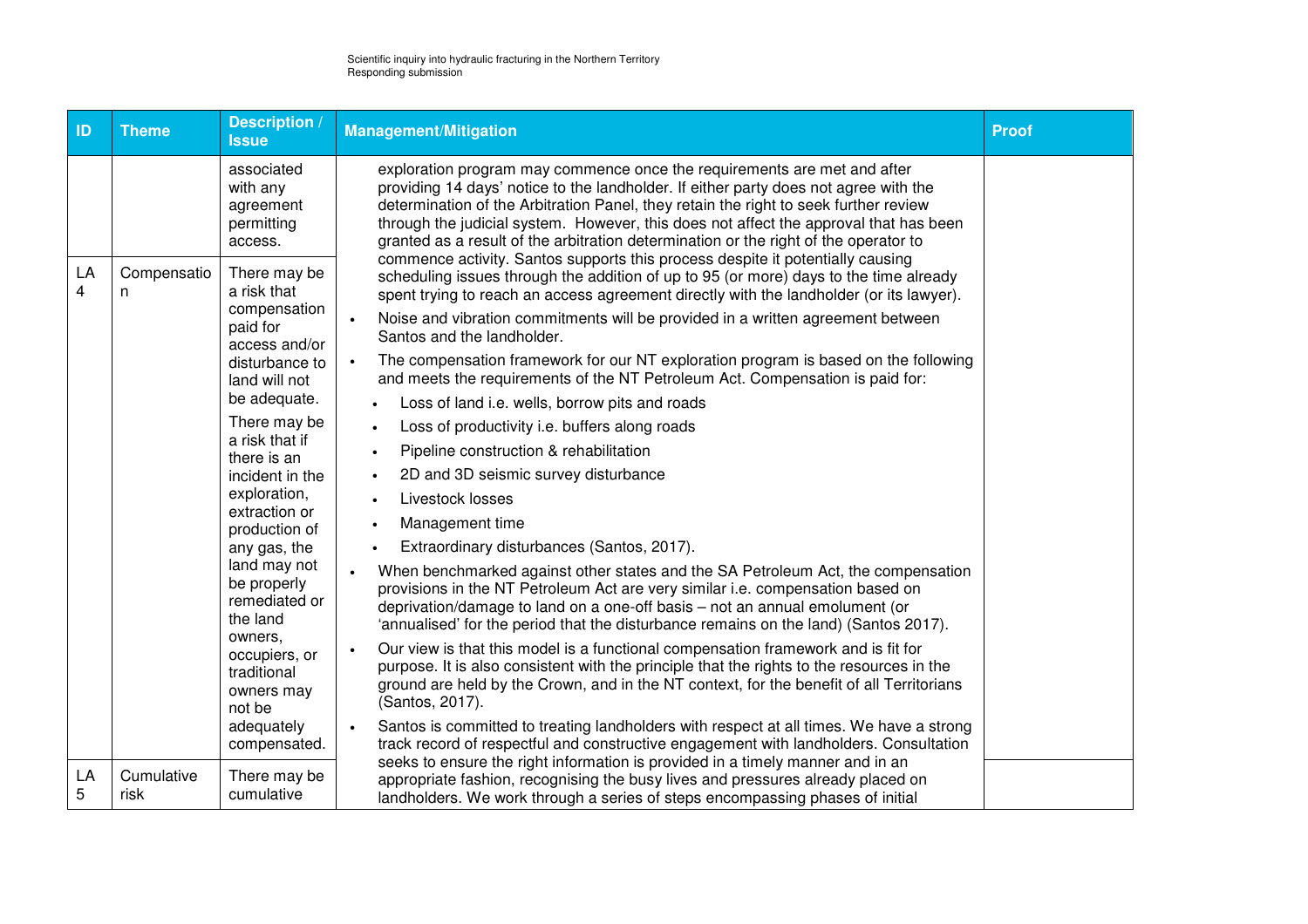| ID        | <b>Theme</b>                             | <b>Description</b><br><b>Issue</b>                                                                                             | <b>Management/Mitigation</b>                                                                                                                                                                                                                                                                                                                                                                                                                                                                                                                                                                                                                                                                                                                                                                                                                                                                                                                                                                                                                                                                                                                                                                                                                                                                                                                                                                                                                                                                                                                                                                                                                                                                                                                                                 | <b>Proof</b>                                                                                                                                                        |
|-----------|------------------------------------------|--------------------------------------------------------------------------------------------------------------------------------|------------------------------------------------------------------------------------------------------------------------------------------------------------------------------------------------------------------------------------------------------------------------------------------------------------------------------------------------------------------------------------------------------------------------------------------------------------------------------------------------------------------------------------------------------------------------------------------------------------------------------------------------------------------------------------------------------------------------------------------------------------------------------------------------------------------------------------------------------------------------------------------------------------------------------------------------------------------------------------------------------------------------------------------------------------------------------------------------------------------------------------------------------------------------------------------------------------------------------------------------------------------------------------------------------------------------------------------------------------------------------------------------------------------------------------------------------------------------------------------------------------------------------------------------------------------------------------------------------------------------------------------------------------------------------------------------------------------------------------------------------------------------------|---------------------------------------------------------------------------------------------------------------------------------------------------------------------|
|           |                                          | risks<br>associated<br>with some or<br>all of the risks<br>identified<br>above.                                                | meetings and property mapping, negotiating agreements including location of<br>infrastructure, compensation and conditions specific to the property, the construction<br>period, and then ongoing engagement as required (Santos 2017).<br>In Queensland, since January 2011, GLNG has secured approximately 1450<br>$\bullet$<br>agreements with more than 410 landholders for long-term gas infrastructure alongside<br>their farming businesses. Many hundreds more agreements have been signed for<br>activities such as exploration and pipeline easements. In addition, GLNG has achieved<br>pleasing results in independent surveys of landholder sentiment conducted by Nielsen<br>Australia. Surveys took place in 2013 and 2014 in areas around Roma, Injune,<br>Arcadia, Taroom, Wandoan and Rolleston. Among the results of the 2014 survey:<br>92% of respondents said they would allow Santos back onto their property. This<br>was the same result from the 2013 survey.<br>94% were satisfied or more satisfied with the relationship than 12 months prior.<br>$\bullet$<br>92% said they had sufficient time to prepare, understand and negotiate a Conduct<br>$\bullet$<br>and Compensation Agreement (CCA).<br>Notably, 75% of the respondents had construction work taking place on their<br>properties at the time of the survey – the period of highest activity and<br>inconvenience for landholders (Santos 2017).<br>To date, Santos has negotiated and executed 29 CCA's with pastoralists across our<br>$\bullet$<br>NT exploration permits, without the need for arbitration or judicial recourse. Our<br>approach is modelled on the landholder framework that has been employed in the<br>Cooper Basin (SA-QLD) over many years (Santos 2017). |                                                                                                                                                                     |
| $\bullet$ | <b>Regulatory framework</b>              |                                                                                                                                |                                                                                                                                                                                                                                                                                                                                                                                                                                                                                                                                                                                                                                                                                                                                                                                                                                                                                                                                                                                                                                                                                                                                                                                                                                                                                                                                                                                                                                                                                                                                                                                                                                                                                                                                                                              |                                                                                                                                                                     |
| R1        | Failure to<br>protect the<br>environment | There may be<br>a risk the<br>regulatory<br>framework<br>does not<br>adequately<br>protect the<br>environment<br>(water, land, | Impact assessments and management and monitoring plans will provide information to<br>support applications for regulatory approvals and licences that will be obtained by Santos<br>prior to operation.<br>The activity or infrastructure will be optimised through design and engineering and<br>implement necessary mitigation measures via an EMP - examples of an EMP are available<br>for current exploration activities in the NT.<br>Baseline monitoring of groundwater, surface water, air and soils will be undertaken<br>Pending the outcomes of this Inquiry, Santos would be supporting of legislative or                                                                                                                                                                                                                                                                                                                                                                                                                                                                                                                                                                                                                                                                                                                                                                                                                                                                                                                                                                                                                                                                                                                                                        | https://gisera.org.a<br>$u/wp-$<br>content/uploads/20<br>17/03/CoC.Alice .<br>Springs.April .201<br>6.pdf<br>Unconventional<br>gas - Damian<br><b>Barrett CSIRO</b> |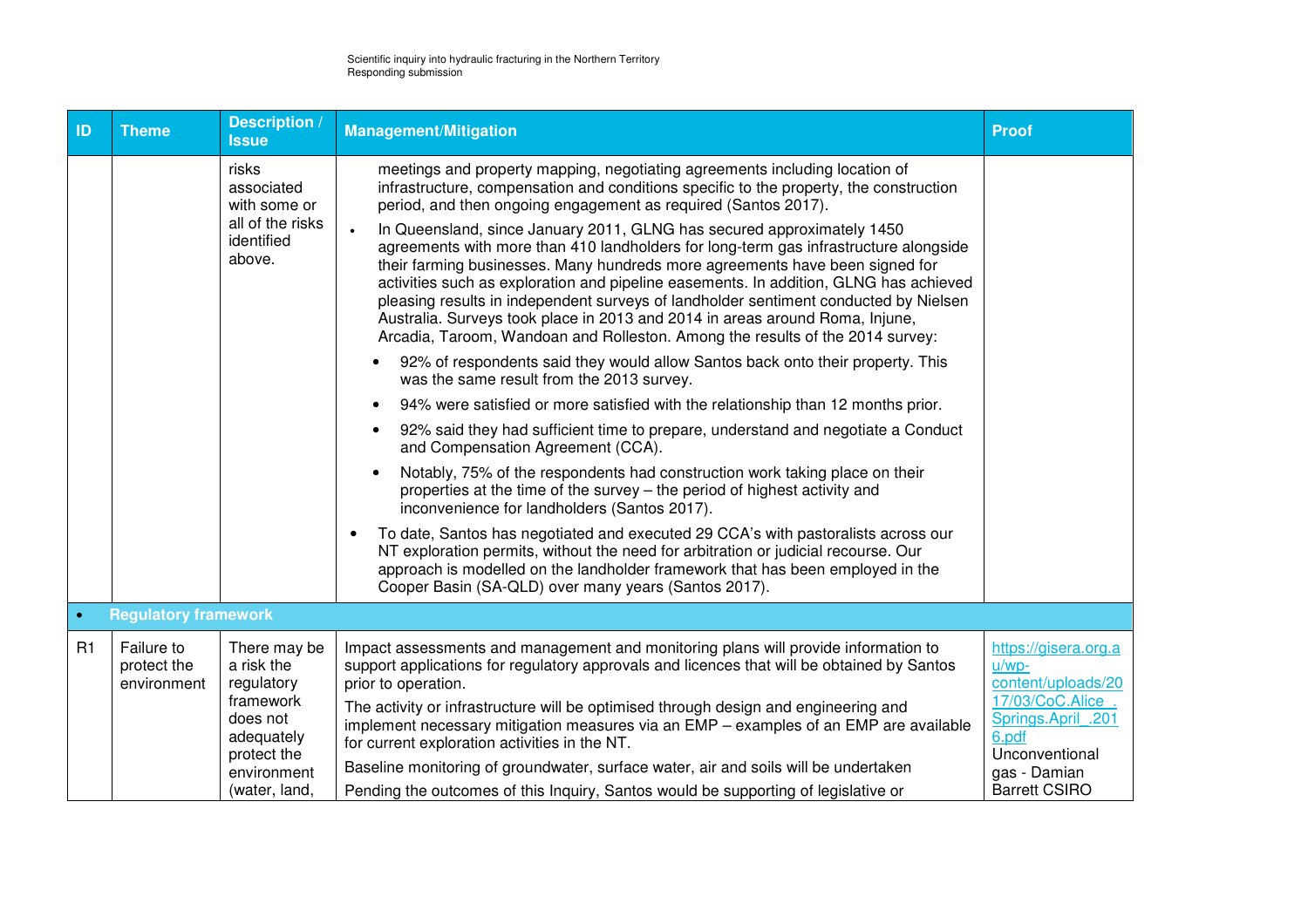| ID             | <b>Theme</b>  | <b>Description</b><br><b>Issue</b>                                                                                                                                                                          | <b>Management/Mitigation</b>                                                                                                                                                                                                                                                                                                                                                                                                                                                                                                                                                                                                                                                                                                                                                                                                                                                                                                                                                                          | <b>Proof</b> |
|----------------|---------------|-------------------------------------------------------------------------------------------------------------------------------------------------------------------------------------------------------------|-------------------------------------------------------------------------------------------------------------------------------------------------------------------------------------------------------------------------------------------------------------------------------------------------------------------------------------------------------------------------------------------------------------------------------------------------------------------------------------------------------------------------------------------------------------------------------------------------------------------------------------------------------------------------------------------------------------------------------------------------------------------------------------------------------------------------------------------------------------------------------------------------------------------------------------------------------------------------------------------------------|--------------|
|                |               | and air) from<br>risks<br>associated<br>with hydraulic<br>fracturing and<br>associated<br>activities.                                                                                                       | regulatory amendment:<br>Prohibiting hydraulic fracturing within townships and urban centres plus a 2km buffer.<br>Best practice code such as the Code of Practice for Constructing and Abandoning<br>$\bullet$<br>Petroleum Wells and Associated Bores in Queensland or Guidance and Specifications<br>provided by American Petroleum Institute.                                                                                                                                                                                                                                                                                                                                                                                                                                                                                                                                                                                                                                                     | 2016         |
| R <sub>2</sub> | Land access   | There may be<br>a risk the<br>regulatory<br>framework<br>does not<br>appropriately<br>balance the<br>rights of<br>landowners,<br>occupiers,<br>and traditional<br>owners with<br>those of gas<br>companies. | The existing regulatory framework adequately protects the rights of landowners, occupiers,<br>and traditional owners. See above commentary.                                                                                                                                                                                                                                                                                                                                                                                                                                                                                                                                                                                                                                                                                                                                                                                                                                                           |              |
| R <sub>3</sub> | Public health | There may be<br>a risk the<br>regulatory<br>framework<br>does not<br>adequately<br>mitigate<br>public health<br>risks<br>associated<br>with the<br>unconvention<br>al shale gas                             | Santos will comply with relevant legislative and regulatory requirements relating to the risks<br>and management of public health and environmental protection and with best practice<br>standards and codes.<br>Santos has adhered to a wide range of international, national and regional regulations.<br>Pending the outcomes of this Inquiry, Santos would be supporting of legislative or<br>regulatory amendment to enable best practice such as the Code of Practice for<br>Constructing and Abandoning Petroleum Wells and Associated Bores in Queensland or<br>Guidance and Specifications provided by American Petroleum Institute.<br>Conduct of comprehensive environmental impact assessment and management planning<br>will demonstrate how compliance against performance criteria will be met. As part of<br>Santos' Narrabri EIS (GHD, 2016) and Santos GLNG Gas Field Development Project<br>(Santos GLNG, 2015), an EIS was developed and will be implemented over the life of the |              |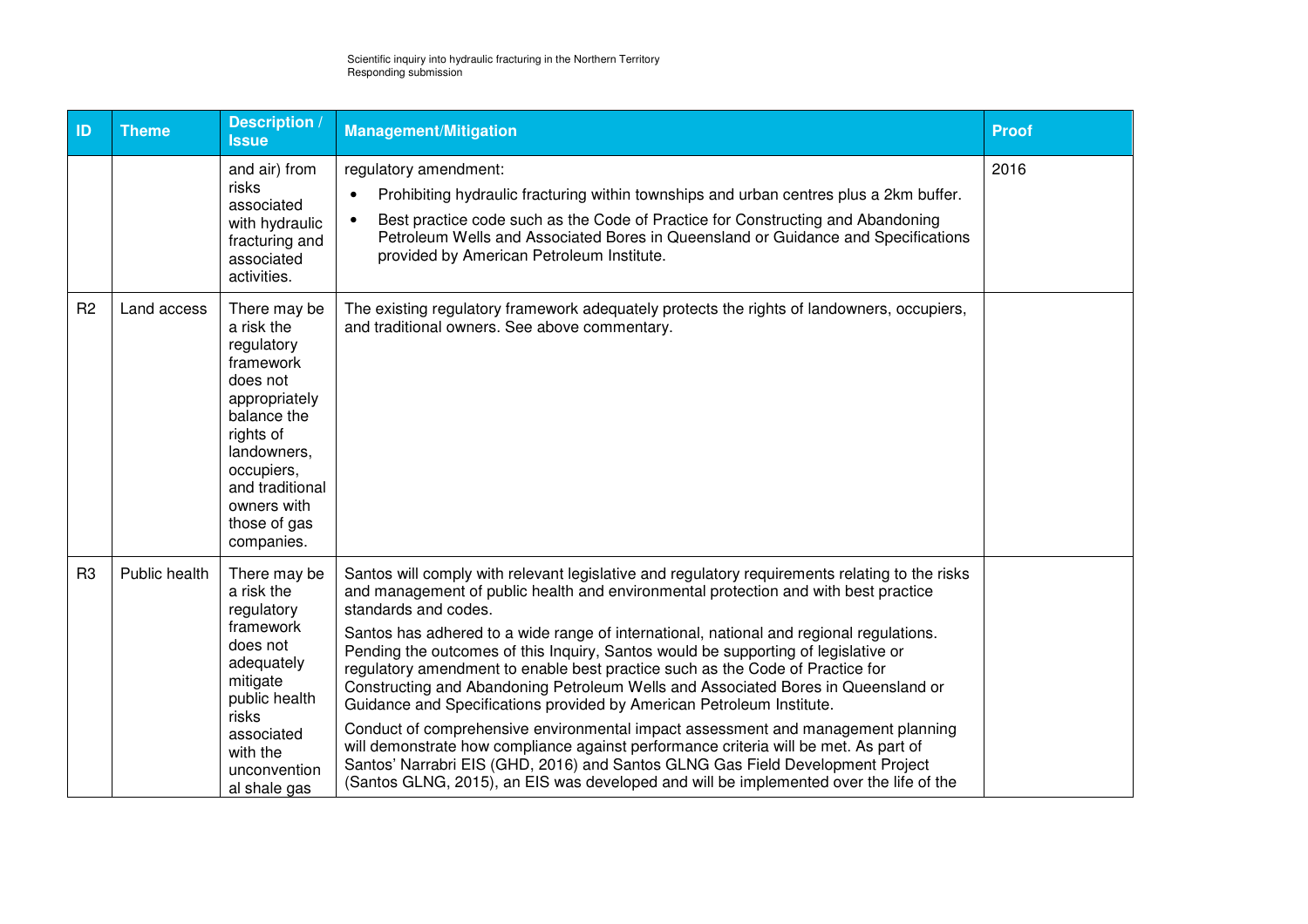| ID             | <b>Theme</b>                              | Description<br><b>Issue</b>                                                                                                                                                                                                                           | <b>Management/Mitigation</b>                                                                                                                                                                                                                                                                                                                                                                                                                                                                                                                                                                                                                                                                                                                                                                                                                                                                                                                                                                                                                                                                                                                                                                                                                          | <b>Proof</b> |
|----------------|-------------------------------------------|-------------------------------------------------------------------------------------------------------------------------------------------------------------------------------------------------------------------------------------------------------|-------------------------------------------------------------------------------------------------------------------------------------------------------------------------------------------------------------------------------------------------------------------------------------------------------------------------------------------------------------------------------------------------------------------------------------------------------------------------------------------------------------------------------------------------------------------------------------------------------------------------------------------------------------------------------------------------------------------------------------------------------------------------------------------------------------------------------------------------------------------------------------------------------------------------------------------------------------------------------------------------------------------------------------------------------------------------------------------------------------------------------------------------------------------------------------------------------------------------------------------------------|--------------|
|                |                                           | industry.                                                                                                                                                                                                                                             | project.<br>Santos conducted a comprehensive public health impact assessment as part of broader<br>environmental assessment and management planning undertaken to demonstrate<br>compliance against performance criteria to protect public health as part of Santos' Narrabri<br>EIS.<br>Extensive quantitative human health and ecological risk assessments have been<br>undertaken for developments in Queensland to demonstrate the quantities and<br>methodologies employed, do not pose an unacceptable risk to human health or the<br>environment. These chemicals and quantitative risk assessments have been peer reviewed<br>and reviewed or assessed by the relevant government agencies and have had requisite<br>Material Safety Data Sheets (MSDS) prepared. This information is publically available on<br>Santos' website.                                                                                                                                                                                                                                                                                                                                                                                                             |              |
|                |                                           |                                                                                                                                                                                                                                                       | Public health impact assessments and management and monitoring plans will provide<br>information to facilitate land access and support applications for regulatory approvals and<br>licences that will be obtained by Santos prior to operation.<br>Baseline and ongoing monitoring and reporting will verify performance                                                                                                                                                                                                                                                                                                                                                                                                                                                                                                                                                                                                                                                                                                                                                                                                                                                                                                                             |              |
| R <sub>4</sub> | Aboriginal<br>cultures and<br>communities | There may be<br>a risk the<br>regulatory<br>framework<br>does not<br>adequately<br>protect<br>Aboriginal<br>culture,<br>values,<br>traditions and<br>communities<br>from risks<br>associated<br>with the<br>unconvention<br>al shale gas<br>industry. | Santos will comply with relevant legislative and regulatory requirements relating to the risks<br>and management of public health and environmental protection and with best practice<br>standards and codes.<br>Santos has adhered to a wide range of international, national and regional regulations.<br>Pending the outcomes of this Inquiry, Santos would be supporting of legislative or<br>regulatory amendment to enable best practice such as the Code of Practice for<br>Constructing and Abandoning Petroleum Wells and Associated Bores in Queensland or<br>Guidance and Specifications provided by American Petroleum Institute.<br>Conduct of comprehensive environmental impact assessment and management planning<br>will demonstrate how compliance against performance criteria will be met. As part of<br>Santos' Narrabri EIS (GHD, 2016) and Santos GLNG Gas Field Development Project<br>(Santos GLNG, 2015), an EIS was developed and will be implemented over the life of the<br>project.<br>Environmental and social impact assessments and management and monitoring plans will<br>provide information to support applications for regulatory approvals and licences that will be<br>obtained by Santos prior to operation. |              |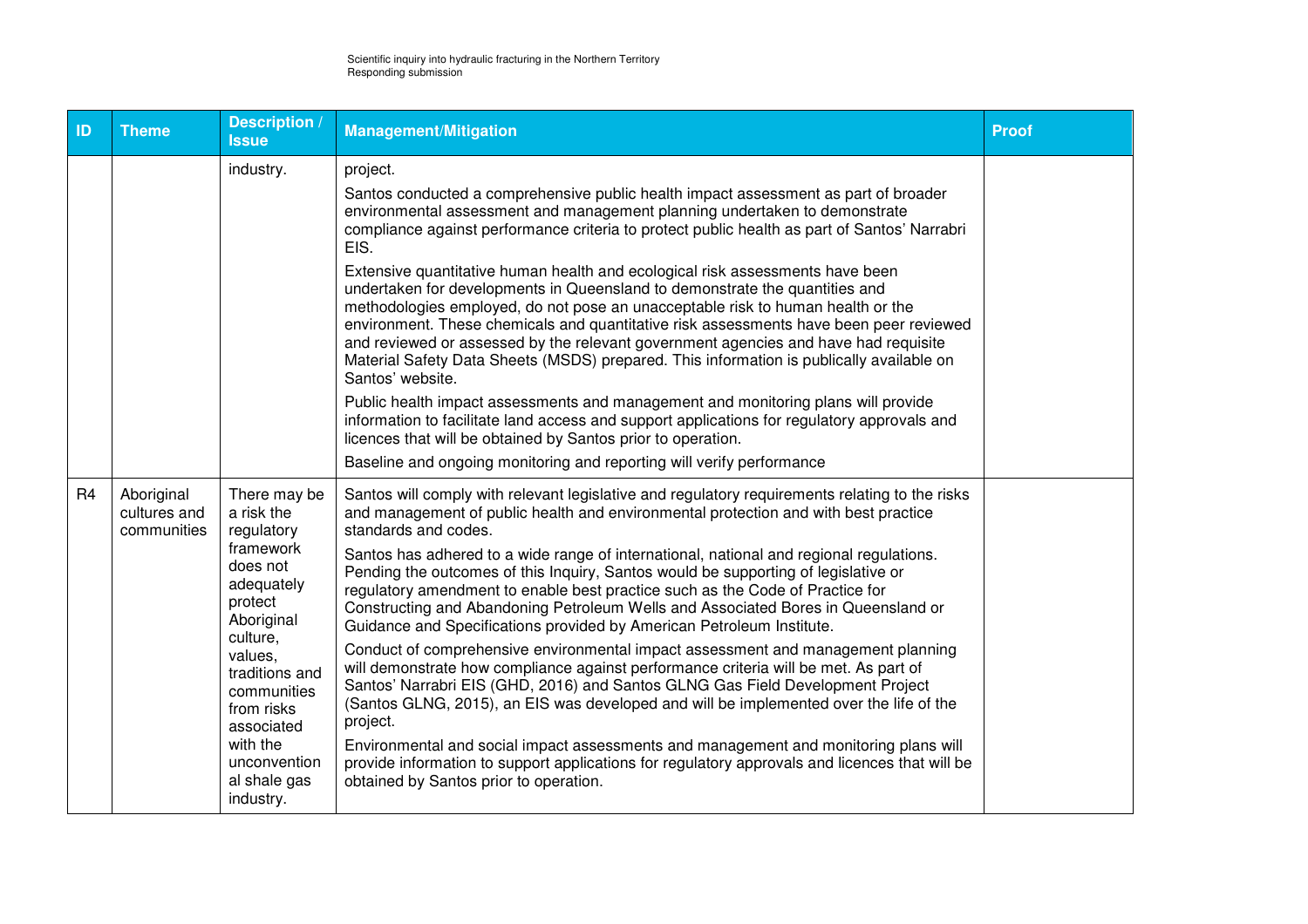| ID             | <b>Theme</b>                     | <b>Description /</b><br><b>Issue</b>                                                                                                                                                                                               | <b>Management/Mitigation</b>                                                                                                                                                                                                                                                                             | <b>Proof</b> |
|----------------|----------------------------------|------------------------------------------------------------------------------------------------------------------------------------------------------------------------------------------------------------------------------------|----------------------------------------------------------------------------------------------------------------------------------------------------------------------------------------------------------------------------------------------------------------------------------------------------------|--------------|
| R <sub>5</sub> | Social<br>impacts                | There may be<br>a risk the<br>regulatory<br>framework<br>does not<br>adequately<br>mitigate the<br>social risks<br>associated<br>with the<br>unconvention<br>al shale gas<br>industry.                                             | Baseline and ongoing monitoring and reporting will verify performance.                                                                                                                                                                                                                                   |              |
| R <sub>6</sub> | Economic<br>impacts              | There may be<br>a risk the<br>regulatory<br>framework<br>does not<br>ensure that<br>any economic<br>benefits are<br>appropriately<br>distributed<br>between the<br>gas<br>companies,<br>the<br>government<br>and the<br>community. |                                                                                                                                                                                                                                                                                                          |              |
| R <sub>7</sub> | Compliance<br>and<br>enforcement | There may be<br>a risk of<br>inadequate<br>monitoring or                                                                                                                                                                           | Santos will comply with relevant legislative and regulatory requirements relating to the risks<br>and management of public health and environmental protection and with best practice<br>standards and codes.<br>Santos has adhered to a wide range of international, national and regional regulations. |              |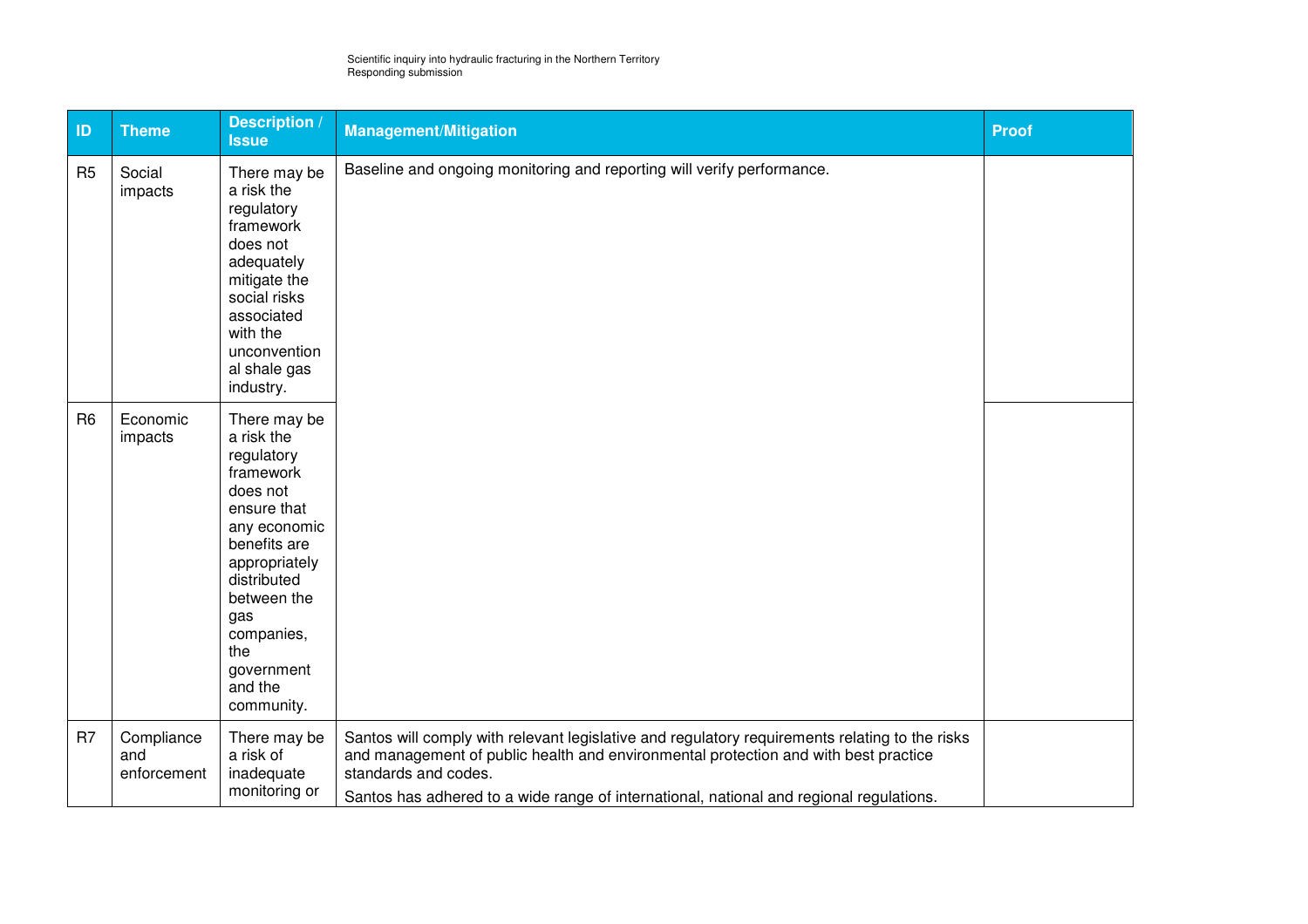| ID | <b>Theme</b> | <b>Description</b> /<br><b>Issue</b>                                                                                                                                                                                                                | <b>Management/Mitigation</b>                                                                                                                                                                                                                                                                                                                                                                                                                                                                                                                                                                                                                                                                                                                                                                                                                                                                                                                                                                                        | <b>Proof</b> |
|----|--------------|-----------------------------------------------------------------------------------------------------------------------------------------------------------------------------------------------------------------------------------------------------|---------------------------------------------------------------------------------------------------------------------------------------------------------------------------------------------------------------------------------------------------------------------------------------------------------------------------------------------------------------------------------------------------------------------------------------------------------------------------------------------------------------------------------------------------------------------------------------------------------------------------------------------------------------------------------------------------------------------------------------------------------------------------------------------------------------------------------------------------------------------------------------------------------------------------------------------------------------------------------------------------------------------|--------------|
|    |              | enforcement<br>of compliance<br>with the<br>regulatory<br>framework.<br>This may<br>arise from, for<br>example,<br>inadequate<br>resourcing of<br>the regulatory<br>agency or<br>inadequate<br>training of<br>relevant<br>officers.                 | Pending the outcomes of this Inquiry, Santos would be supporting of legislative or<br>regulatory amendment to enable best practice such as the Code of Practice for<br>Constructing and Abandoning Petroleum Wells and Associated Bores in Queensland or<br>Guidance and Specifications provided by American Petroleum Institute.<br>Conduct of comprehensive environmental impact assessment and management planning<br>will demonstrate how compliance against performance criteria will be met. As part of<br>Santos' Narrabri EIS (GHD, 2016) and Santos GLNG Gas Field Development Project<br>(Santos GLNG, 2015), an EIS was developed and will be implemented over the life of the<br>project.<br>Environmental and social impact assessments and management and monitoring plans will<br>provide information to support applications for regulatory approvals and licences that will be<br>obtained by Santos prior to operation.<br>Baseline and ongoing monitoring and reporting will verify performance. |              |
|    |              | There may be<br>a risk that<br>sanctions<br>provided for in<br>the regulatory<br>framework<br>are<br>inadequate or<br>are not<br>utilised by the<br>regulator.<br>There may be<br>a risk that the<br>cost of<br>complying<br>with the<br>regulatory |                                                                                                                                                                                                                                                                                                                                                                                                                                                                                                                                                                                                                                                                                                                                                                                                                                                                                                                                                                                                                     |              |
|    |              | framework is<br>too high for                                                                                                                                                                                                                        |                                                                                                                                                                                                                                                                                                                                                                                                                                                                                                                                                                                                                                                                                                                                                                                                                                                                                                                                                                                                                     |              |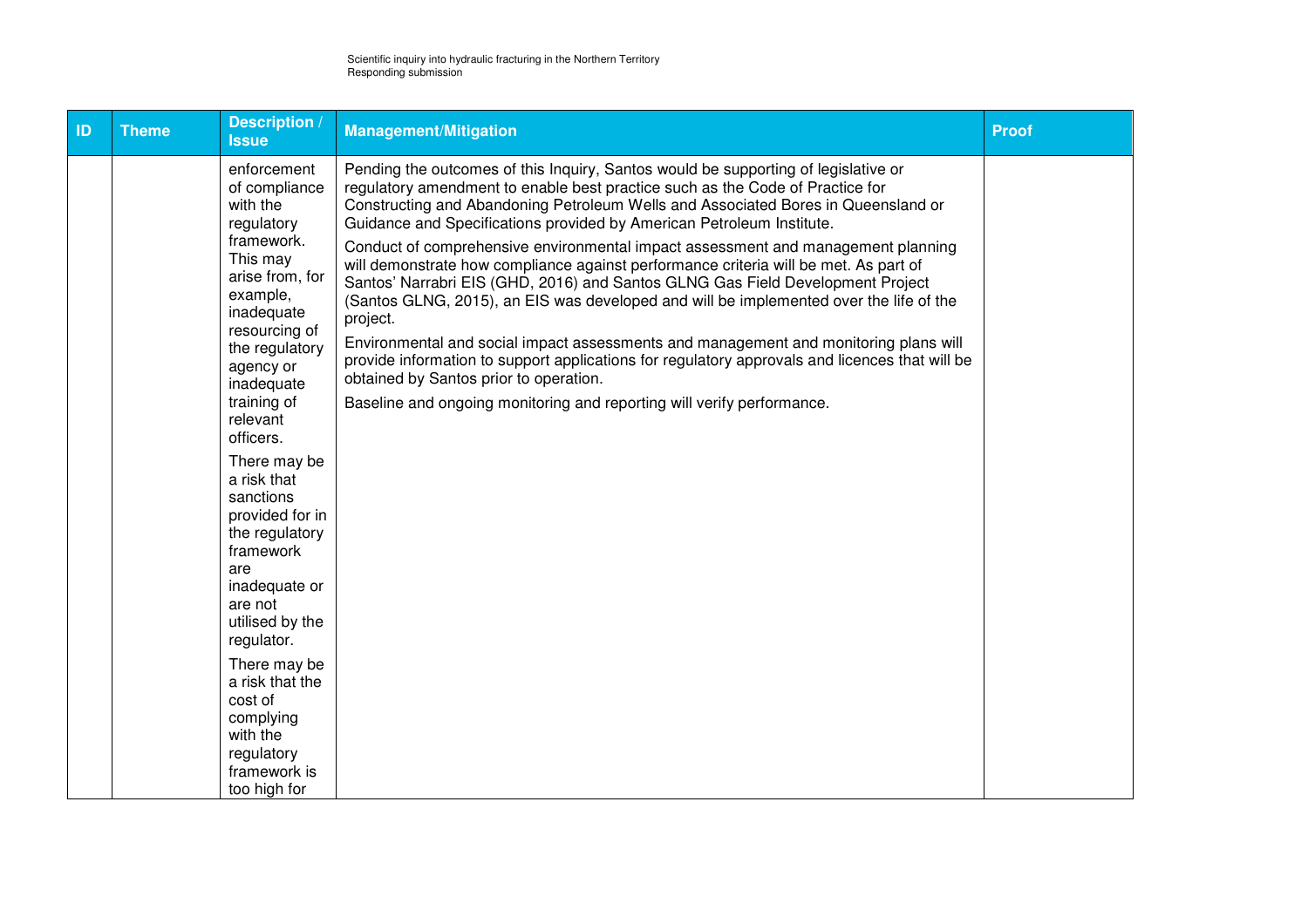| ID             | <b>Theme</b>          | Description /<br><b>Issue</b>                                                                                                                                            | <b>Management/Mitigation</b>                                                                                                                                                                                                                                                                                                                                                                                                                                                                                                                                                                                                                                                                                                                                                                                                                                                                                                                                                                                                                                                                                                                                                                                                                                                                                                    | <b>Proof</b> |
|----------------|-----------------------|--------------------------------------------------------------------------------------------------------------------------------------------------------------------------|---------------------------------------------------------------------------------------------------------------------------------------------------------------------------------------------------------------------------------------------------------------------------------------------------------------------------------------------------------------------------------------------------------------------------------------------------------------------------------------------------------------------------------------------------------------------------------------------------------------------------------------------------------------------------------------------------------------------------------------------------------------------------------------------------------------------------------------------------------------------------------------------------------------------------------------------------------------------------------------------------------------------------------------------------------------------------------------------------------------------------------------------------------------------------------------------------------------------------------------------------------------------------------------------------------------------------------|--------------|
|                |                       | industry and<br>the industry<br>becomes<br>uneconomic.                                                                                                                   |                                                                                                                                                                                                                                                                                                                                                                                                                                                                                                                                                                                                                                                                                                                                                                                                                                                                                                                                                                                                                                                                                                                                                                                                                                                                                                                                 |              |
| R <sub>8</sub> | Complexity            | There may be<br>a risk that the<br>regulatory<br>framework is<br>needlessly<br>complex.                                                                                  | Santos will comply with relevant legislative and regulatory requirements relating to the risks<br>and management of public health and environmental protection and with best practice<br>standards and codes.<br>Santos has adhered to a wide range of international, national and regional regulations.<br>Pending the outcomes of this Inquiry, Santos would be supporting of legislative or<br>regulatory amendment to enable best practice such as the Code of Practice for<br>Constructing and Abandoning Petroleum Wells and Associated Bores in Queensland or<br>Guidance and Specifications provided by American Petroleum Institute.<br>Conduct of comprehensive environmental impact assessment and management planning<br>will demonstrate how compliance against performance criteria will be met. As part of<br>Santos' Narrabri EIS (GHD, 2016) and Santos GLNG Gas Field Development Project<br>(Santos GLNG, 2015), an EIS was developed and will be implemented over the life of the<br>project.<br>Environmental and social impact assessments and management and monitoring plans will<br>provide information to support applications for regulatory approvals and licences that will be<br>obtained by Santos prior to operation.<br>Baseline and ongoing monitoring and reporting will verify performance. |              |
| R <sub>9</sub> | Regulatory<br>capture | There may be<br>a risk of<br>'regulatory<br>capture'<br>whereby the<br>regulatory<br>body<br>becomes<br>inappropriatel<br>y aligned with<br>industry and<br>reluctant to | Comply with relevant legislative and regulatory requirements relating to the risks and<br>management of public health, and with best practice standards and codes. In previous<br>work, Santos has adhered to a wide range of international, national and regional<br>regulations. Pending the outcomes of this Inquiry, Santos would be supporting of legislative<br>or regulatory amendment to enable best practice such as the Code of Practice for<br>Constructing and Abandoning Petroleum Wells and Associated Bores in Queensland or<br>Guidance and Specifications provided by American Petroleum Institute.<br>Environmental and social impact assessments and management and monitoring plans will<br>provide information to facilitate land access and support applications for regulatory<br>approvals and licences that will be obtained by Santos prior to operation. Baseline and<br>ongoing monitoring and reporting will verify performance.                                                                                                                                                                                                                                                                                                                                                                   |              |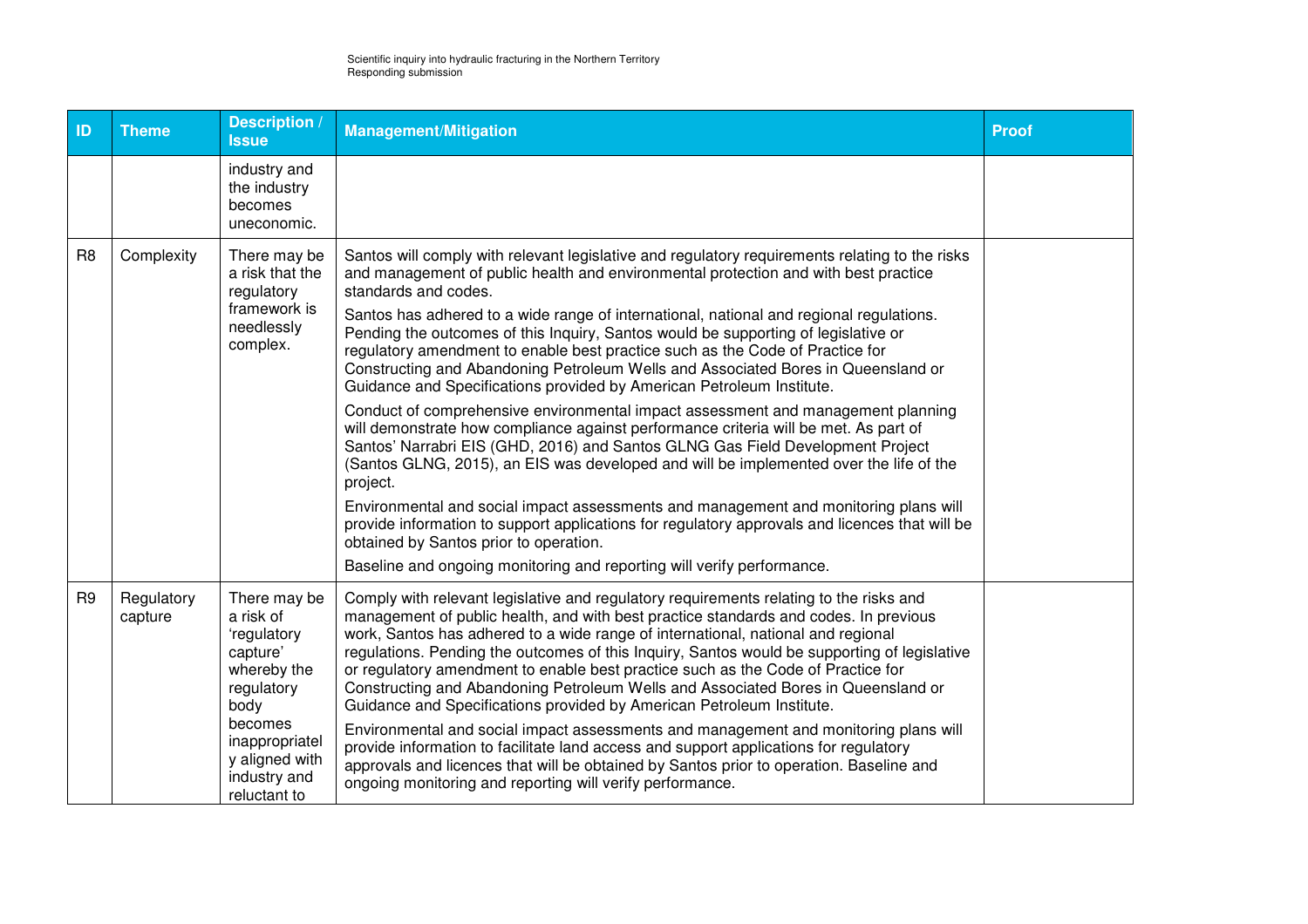| <b>ID</b>      | <b>Theme</b>       | <b>Description /</b><br><b>Issue</b>                                                                          | Management/Mitigation                                                                                                       | <b>Proof</b> |
|----------------|--------------------|---------------------------------------------------------------------------------------------------------------|-----------------------------------------------------------------------------------------------------------------------------|--------------|
|                |                    | regulate.                                                                                                     |                                                                                                                             |              |
| R1<br>$\Omega$ | Cumulative<br>risk | There may be<br>cumulative<br>risks<br>associated<br>with some or<br>all of the risks<br>identified<br>above. | The environmental risks associated with hydraulic fracturing can be managed effectively<br>with a robust regulatory regime. | Hawke 2014   |

#### 1.0 Bibliography

AECOM. (2016). Exploration Environmental Plan - Beetaloo Basin, Northern Territory. Darwin.

CDM Smith. (2016). Narrabri Gas Project - Water Monitoring Plan.

CDM Smith. (Narrabri Gas Project - Water Baseline Report). 2016.

Santos. (2016). EP-161 2016 Stratigraphic Corehole Program - Environment Plan Summary.

Santos. (2016). EP-162 & EP-189, 2016 Corehold Program - Environment Plan.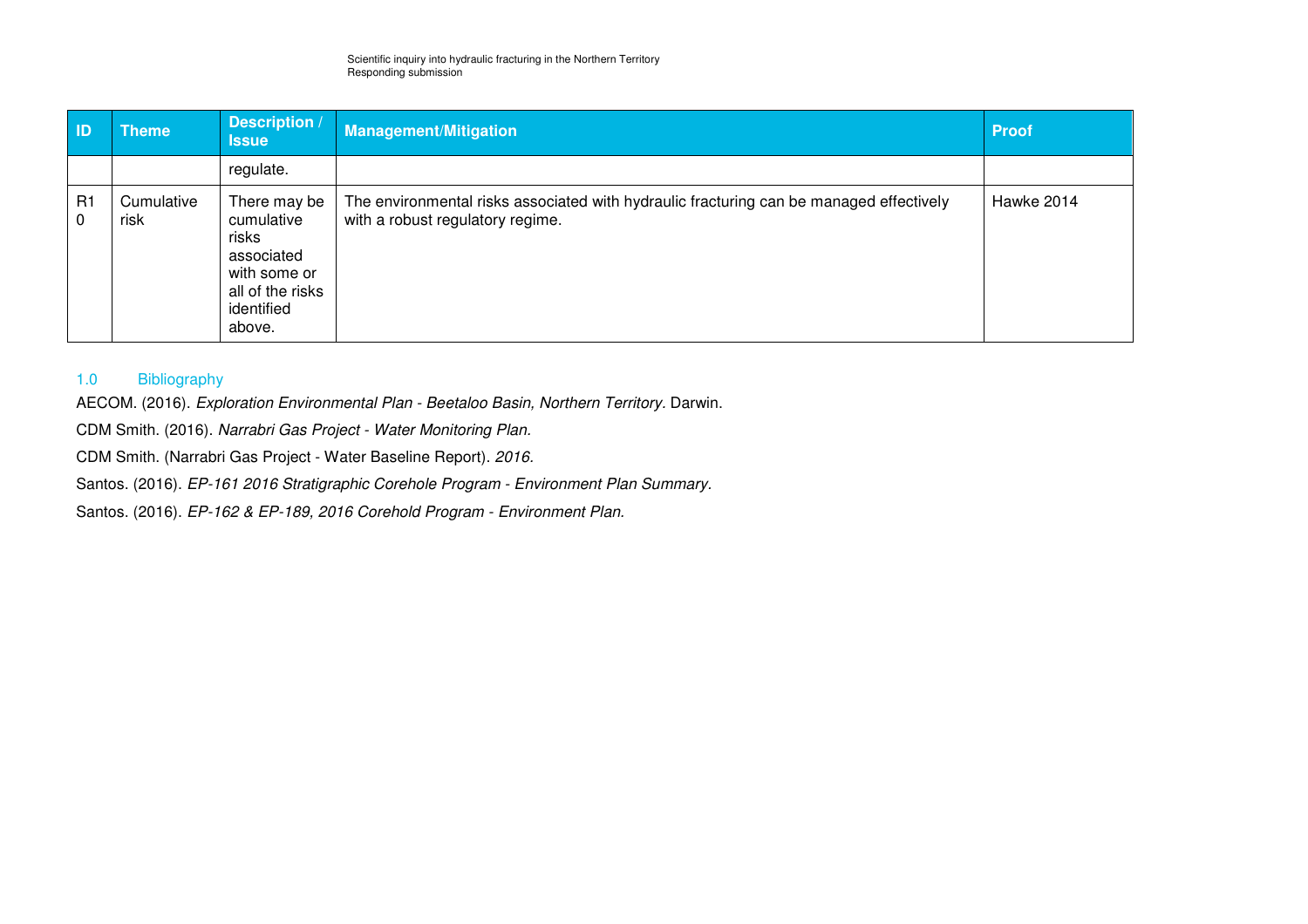# **Appendix** B

# Chemical Risk Assessment Methodology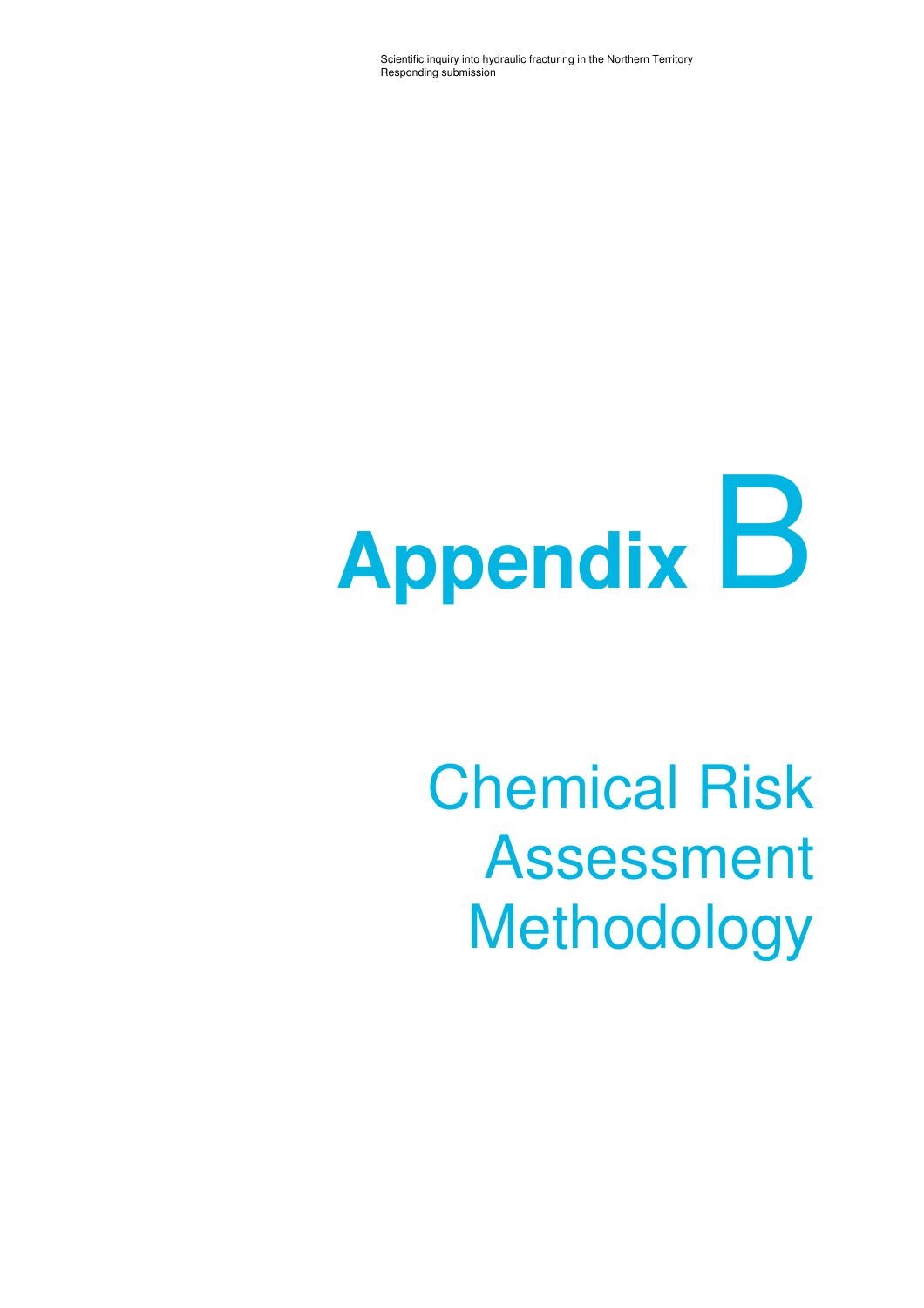# 1 Introduction

This document provides a terms of reference for a chemical risk assessment of the chemicals proposed for use in the development of natural gas. This document incorporates best practice risk assessment methodology for the assessment of the potential impacts of the chemicals proposed to be used on human health and the environment including matters of national environmental significance.

# **1.1 Statement of Aim**

The risk assessment will evaluate the potential for human health and environmental effects from chemicals used throughout the drilling and completions (including hydraulic fracturing) process.

This assessment will evaluate the potential risks posed by the combined mixture of various chemicals as represents various drilling and fracturing products and importantly, the anthropogenic chemicals and the geo-genic constituents (from analytical data) as present in flowback water or make up water used for drilling and hydraulic fracturing fluids.

The goal of the chemical risk assessment is to demonstrate that potential risks have been eliminated or reduced as much as is reasonably practicable to potentially exposed human receptors and Matters of National Environmental Significance (MNES) including terrestrial and aquatic ecological receptors and water resources.

# **1.2 Summary of Best Practices**

The approval defines "best practice risk assessment methodology" as follows:

- A chemical risk assessment in accordance with best practice national or international standards and guidelines may be based on the following:
	- o United States Environmental Protection Agency (USEPA) (2014). EPA-Expo-Box (A Toolbox for Exposure Assessors), available at http://www.epa.gov/expobox
	- o Organisation for Economic Co-operation and Development (OECD) (2014). The OECD Environmental Risk Assessment Toolkit: Tools for Environmental Risk Assessment and Management, available at http://www.oecd.org/chemicalsafety/riskassessment/theoecdenvironmentalriskassessmenttoolkittoolsforenvironmentalriskassessme ntandmanagement.htm
	- o The most recently published and approved guideline recommended by the Minister

In addition, the chemical risk assessment will be based following best practice guidance:

- o The National Environment Protection (Assessment of Site Contamination) Measure (NEPM) 1999 as amended 2013; specifically, Volume 5: Schedule B4 Guideline on Site-Specific Health Risk Assessment
- o Environmental health risk assessment: Guidelines for assessing human health risks from environmental hazards, enHealth Subcommittee (enHealth) of the Australian Health Protection Principal Committee, Canberra, Australia, 2012a
- o Australian exposure factor guidance, enHealth Subcommittee (enHealth) of the Australian Health Protection Principal Committee, Canberra, Australia, 2012b

USEPA's EXPOsure toolBOX (EPA-Expo-Box) was developed by USEPA Office of Research and Development, as a compendium of exposure assessment tools that links to exposure assessment guidance, databases, models, key references and related resources. The toolbox provides a variety of exposure assessment resources organized into six Tool Sets, each containing a series of modules as shown in the table below: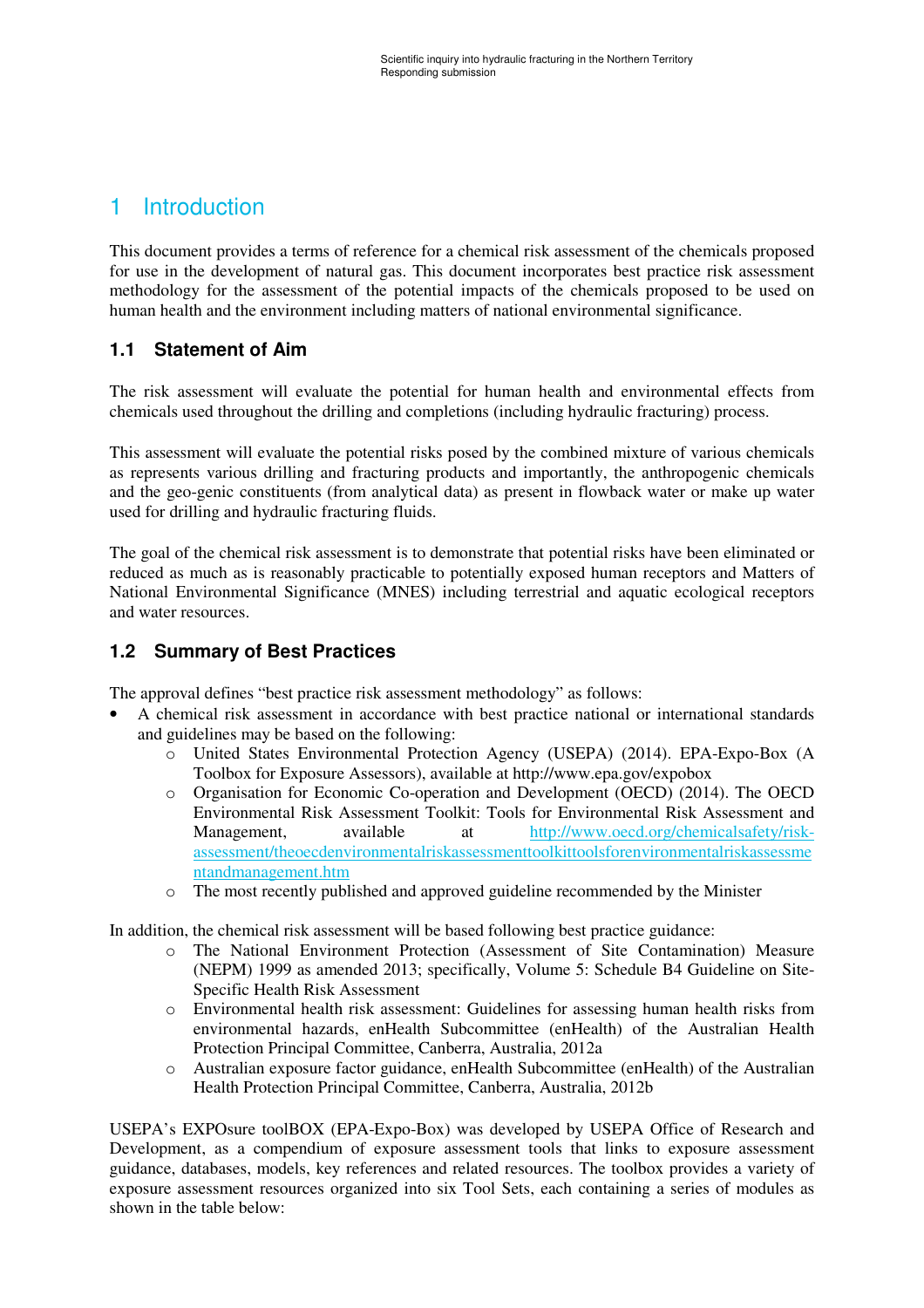| Approaches             |                                                                                                                                                                                 |                             | Media                                                                                                                    |   | <b>Routes</b>                                                                 |  |
|------------------------|---------------------------------------------------------------------------------------------------------------------------------------------------------------------------------|-----------------------------|--------------------------------------------------------------------------------------------------------------------------|---|-------------------------------------------------------------------------------|--|
| $\bullet$<br>٠         | Direct Measurement (Point-of-<br>Contact)<br><b>Indirect Estimation (Scenario</b><br>Evaluation)<br><b>Exposure Reconstruction</b><br>(Biomonitoring and Reverse)<br>Dosimetry) | $\bullet$<br>$\bullet$<br>٠ | Air<br>Water and Sediment<br>Soil and Dust<br>Food<br><b>Aquatic Biota</b><br><b>Consumer Products</b>                   | ٠ | Inhalation<br>Ingestion<br>Dermal                                             |  |
| <b>Tiers and Types</b> |                                                                                                                                                                                 |                             | <b>Life stages and Populations</b>                                                                                       |   | <b>Chemical Classes</b>                                                       |  |
|                        | Screening-Level and Refined<br>Deterministic and Probabilistic<br>Aggregate and Cumulative                                                                                      | $\bullet$<br>$\bullet$      | <b>General Population</b><br><b>Residential Consumer</b><br>Occupational Workers<br>Life stages<br><b>Highly Exposed</b> |   | Pesticides<br><b>Other Organics</b><br>Inorganics and Fibers<br>Nanomaterials |  |

#### **EPA-Expo-Box Tool Sets**

For example, the inhalation module under the route tool set provides the following:

- Method used in the dose-response
- Calculations for exposure concentrations and potential dose
- Estimating media-specific concentrations
- Exposure scenarios and potential receptors
- Exposure factors
- Guidance and references.

OECD Environmental Risk Assessment Toolkit provides access to practical tools on environmental risk assessment of chemicals. It describes the general work flow of environmental risk assessment and provides examples of risk assessment. The toolkit also provides links to relevant tools developed by OECD and member countries that can be used in each step of the work flow. The examples provide a roadmap of the process, showing the steps involved in each case and the tools that were used.

The OECD general risk assessment process for environmental risk assessment includes four steps: hazard identification, hazard characterisation, exposure assessment, and risk characterization. The following table summarizes the available tools for the risk assessment process.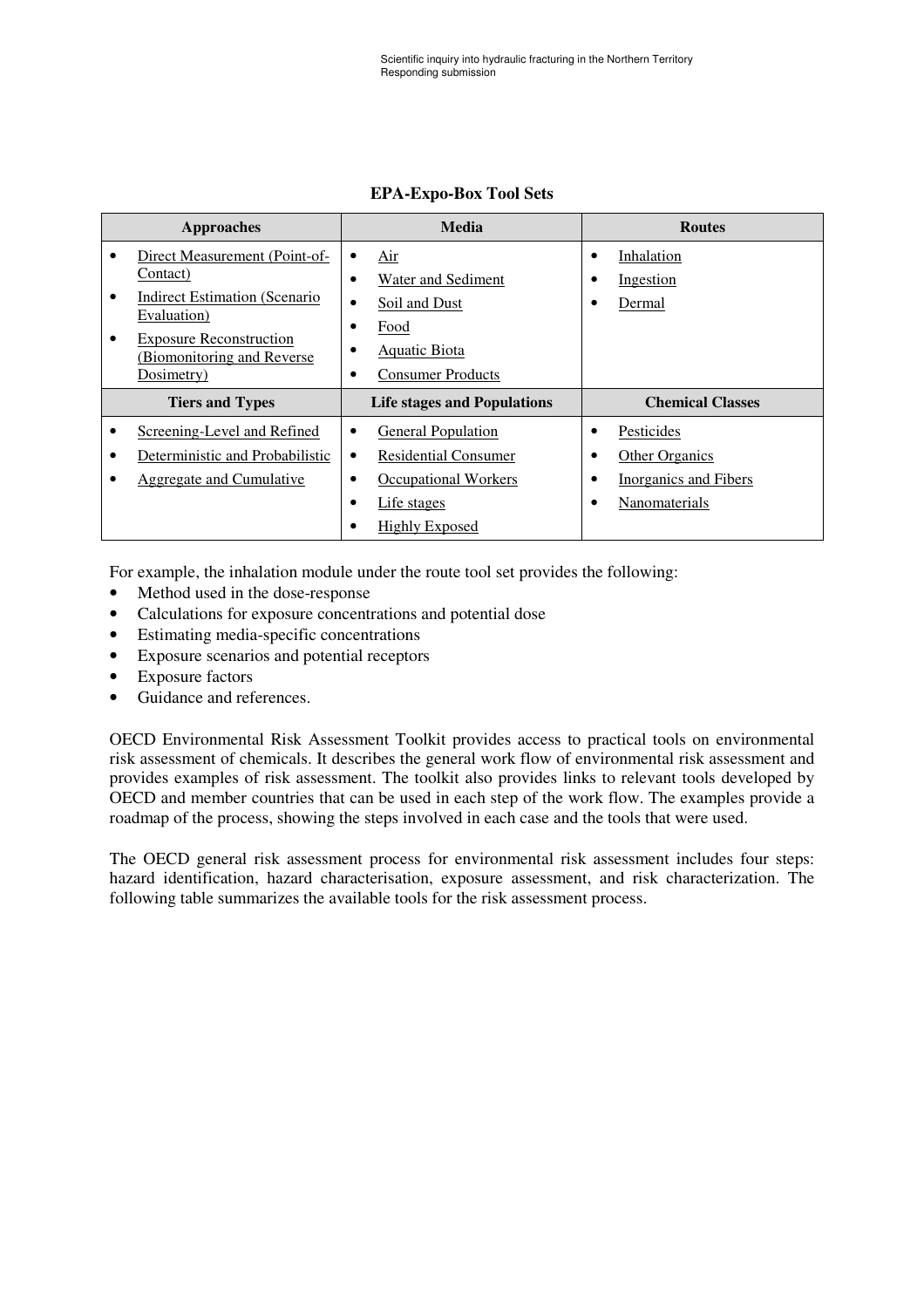|                   | <b>Categories</b>                                 | <b>Links to Available Materials</b>                                                                                   | <b>Explanation</b>                                                                                                                                                                     |  |
|-------------------|---------------------------------------------------|-----------------------------------------------------------------------------------------------------------------------|----------------------------------------------------------------------------------------------------------------------------------------------------------------------------------------|--|
|                   | Gathering<br>existing<br>information              | OECD<br>Existing<br>Chemicals<br>database                                                                             | OECD-wide<br>agreed<br>hazard<br>assessments<br>elaborated<br>in<br>the<br><b>OECD</b><br>Co-operative<br><b>Chemicals Assessment Programme</b>                                        |  |
|                   |                                                   | eChemPortal                                                                                                           | Global Portal to Information on Chemical<br><b>Substances</b>                                                                                                                          |  |
|                   |                                                   | Manual for the Assessment of<br>Chemicals (Chapter 2)                                                                 | A set of guidance documents for (initial) risk<br>assessment developed for the OECD Co-<br>operative Chemicals Assessment Programme.<br>See chapter 2 for gathering data               |  |
| Hazard Assessment | Evaluating<br>existing<br>information             | Manual for the Assessment of<br>Chemicals (Chapter 3)                                                                 | See chapter 3.1 for determining the quality of<br>existing data                                                                                                                        |  |
|                   | Generating<br>new<br>data                         | Test guidelines                                                                                                       | Test methods for assessing (hazard) properties<br>of chemicals                                                                                                                         |  |
|                   |                                                   | The OECD (Q)SAR Project                                                                                               | Guidance and tools for filling data gaps by non-<br>testing methods.                                                                                                                   |  |
|                   | Assessing<br>the<br>hazards                       | Manual for the Assessment of<br>Chemicals (Chapter 4) & (Chapter<br>$\overline{2}$                                    | Chapter 4 provides guidance assessing the<br>hazards of chemical substances to man and the<br>environment<br>Chapter 5 provides guidance on elaborating a<br>hazard assessment report. |  |
|                   |                                                   | Series on Testing and Assessment                                                                                      | Guidance documents and reports related to<br>assessment of several inherent effects                                                                                                    |  |
|                   | General guidance<br>for<br>exposure<br>assessment | Environmental<br>Exposure<br><b>Assessment Strategies for Existing</b><br>Industrial Chemicals in Member<br>Countries | of<br>overview<br>the<br>An<br>approaches<br>on<br>environmental exposure assessment used in the<br>late 1990s by OECD member countries                                                |  |
| Ħ                 |                                                   | Manual for the Assessment of<br>Chemicals (Chapter 6)                                                                 | Guidance on reporting exposure information<br>(Section<br>6.2)<br>and<br>initial<br>on<br>exposure<br>assessment. (Sections 6.3 and 6.4)                                               |  |
| Exposure Assessme | Measuring<br>or<br>estimating                     | <b>Emission Scenario Documents</b>                                                                                    | Estimating emission of chemicals in specific<br>industry and use categories                                                                                                            |  |
|                   | releases to<br>the<br>environment                 | Global<br>Portal<br><b>PRTR</b><br>to<br>Information (PRTR net)                                                       | A gateway and databases of global information<br>on Pollutant Release and Transfer Registers                                                                                           |  |
|                   |                                                   | Resource Centre<br>for<br><b>PRTR</b><br><b>Release Estimation Techniques</b>                                         | (PRTRs)                                                                                                                                                                                |  |
|                   |                                                   | <b>Centre for PRTR Data</b>                                                                                           |                                                                                                                                                                                        |  |
|                   | Environmental<br>fate and pathways                | Test guidelines                                                                                                       | Test methods for assessing (hazard) properties<br>of chemicals                                                                                                                         |  |
|                   |                                                   | The OECD (Q)SAR Project                                                                                               | Guidance and tools for filling data gaps by non-<br>testing methods.                                                                                                                   |  |

# **Summary of Available Tools for Risk Assessment**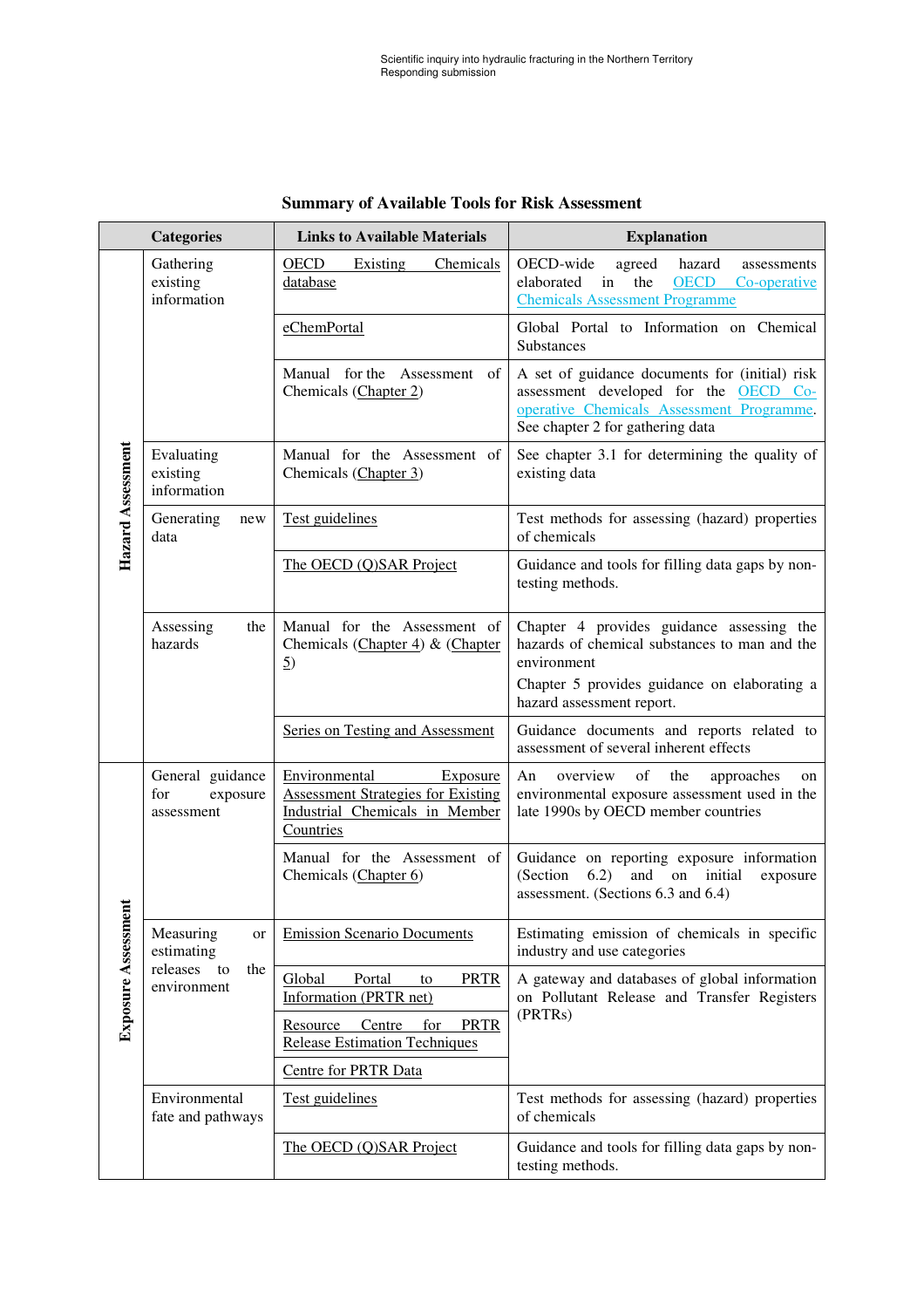| <b>Categories</b>           |                                                                                  | <b>Links to Available Materials</b>                                                                                                                | <b>Explanation</b>                                                                                                                                                                                                                                                                                          |
|-----------------------------|----------------------------------------------------------------------------------|----------------------------------------------------------------------------------------------------------------------------------------------------|-------------------------------------------------------------------------------------------------------------------------------------------------------------------------------------------------------------------------------------------------------------------------------------------------------------|
|                             |                                                                                  | Pov and LRTP Screening Tool                                                                                                                        | A tool for screening overall persistence and<br>long-range transport potential of chemicals                                                                                                                                                                                                                 |
|                             |                                                                                  | Guidance Document on the Use of<br><b>Multimedia Models for Estimating</b><br><b>Overall Environmental Persistence</b><br>and Long-range Transport | Guidance on the models estimating Pov and<br><b>LRTP</b>                                                                                                                                                                                                                                                    |
|                             |                                                                                  | EPISuite™                                                                                                                                          | The EPI (Estimation Programs<br>Interface)<br>is a Windows®-based<br>$S$ uite <sup>TM</sup><br>suite<br>of<br>physical/chemical property and environmental<br>fate estimation programs developed by the<br><b>USEPA's Office of Pollution Prevention Toxics</b><br>and Syracuse Research Corporation (SRC). |
|                             | Measuring<br><sub>or</sub><br>estimating<br>concentrations in<br>the environment | Report on improving the use of<br>monitoring data                                                                                                  | The workshop report on the use of monitoring<br>data in exposure assessment                                                                                                                                                                                                                                 |
|                             |                                                                                  | Available tools and models for<br>exposure assessment                                                                                              | A list of tools and models developed and used<br>in OECD member countries for different tiers<br>of exposure assessment.                                                                                                                                                                                    |
| Other<br>Materials/<br>Risk | Relevant<br>$\alpha$ f<br>Assessment                                             | Chemical<br><b>New</b><br>Assessment<br>Comparisons and Implications for<br><b>Work Sharing</b>                                                    | Comparison of risk<br>assessment<br>of<br>new<br>chemicals.                                                                                                                                                                                                                                                 |
|                             | Specific Chemicals                                                               | Policy Dialogue on Exposure<br>Assessment                                                                                                          | Comparison of<br>approaches to<br>exposure<br>assessment in OECD member countries                                                                                                                                                                                                                           |
|                             |                                                                                  | <b>Pesticide Testing and Assessment</b>                                                                                                            | Guidance documents etc. on hazard<br>and                                                                                                                                                                                                                                                                    |
|                             |                                                                                  | <b>Biocides</b>                                                                                                                                    | exposure assessment of pesticides and biocides<br>respectively.                                                                                                                                                                                                                                             |

The tool boxes are all based around the principles contained within USEPA's risk assessment guidelines. As a toolbox, not all of the tools are to be utilized, rather only those tools that are appropriate to the chemical, its functional toxicity, and the exposure pathway being used for assessment should be used.

As with all risk assessment methods, a hierarchy is applied in the use and assessment of data on exposure point concentrations and toxicity, with direct measurements and toxicity values provided by epidemiological studies providing the least uncertainty in the risk assessment process.

As noted in the following section describing the risk assessment program, in addition to enHealth and NEPM guidance, the methods contained within the EPA-Expo-Box Toolkit and the OECD Environmental Risk Assessment Toolkit will be utilised (as applicable) throughout the risk assessments proposed for the chemicals proposed to be used.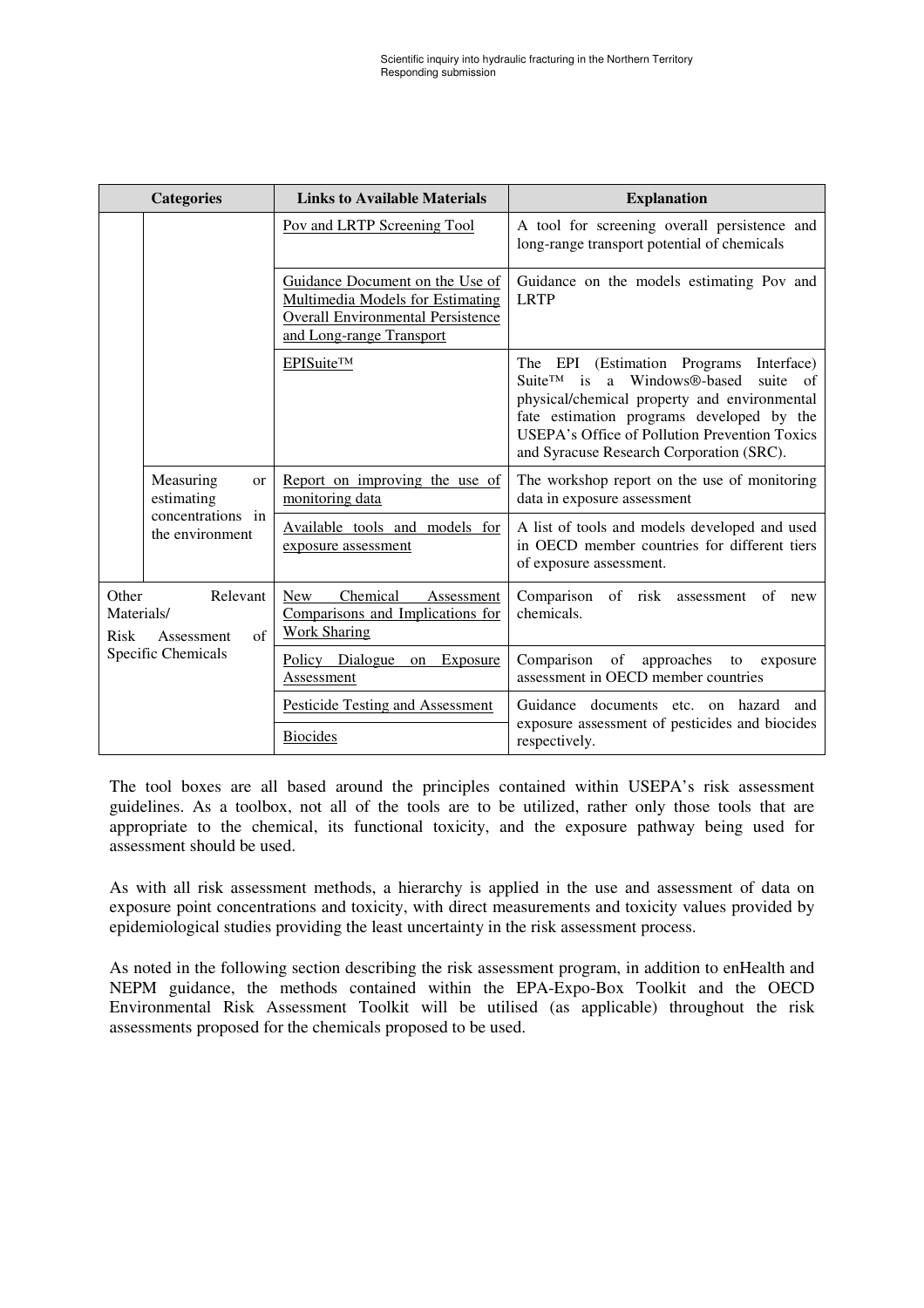# 2 Risk Assessment Program

Santos has already completed extensive risk evaluations on hydraulic fracturing fluid chemicals systems that comply with these international standards and the published and approved Australian and International guidelines. The following terms of reference leverage these standards and the knowledge developed by Santos to date.

It is proposed that the risk assessment program be conducted by a team suitably qualified chemical risk assessment experts. This team has the technical expertise (e.g., toxicologists, human health and ecological risk assessors) and the knowledge of the chemicals and fluid systems used. Peer review will be conducted by a suitably qualified chemical risk assessment expert(s).

Collectively, this team has extensive experience on ecological and human health risk assessments involving broad range of chemicals as wells as leadership roles in toxicological assessment and product registration.

# **2.1 Risk Assessment Methodology**

Santos will employ a risk assessment program in accordance with best practice risk assessment methodologies including those contained within the previously referenced international standards and Australian risk assessment guidance documents (e.g., NEPM, 2013; enHealth, 2012a,b).

This risk assessment program will provide a rigorous assessment of the physico-chemical, environmental fate and transport, human health and ecological toxicological properties of the chemicals, and the potential exposures and risks to human and ecological receptors (terrestrial and aquatic).

The risk assessment program employed, which is consistent with the Australian and international guidance, will combine qualitative and quantitative risk assessment methodologies to assess the potential risks posed by individual chemicals and the mixture of chemicals. The potential exposure pathways and risk are identified and characterized through this risk assessment process to inform the risk managers of the appropriate approaches for mitigation or elimination of risk in accordance with Australian Guidelines (e.g., draft guidance for ecological risk assessment provided by the Environment Protection Authority [EPA] Victoria [Gibson et al., 1997]).

#### **2.1.1 Step 1 – Problem Formulation and Issue Identification**

This step in the chemical risk assessment process involves defining the bounds of the human health risk assessment to ensure the risk managers are informed properly and utilizing the best practices guidance identified previously.

It identifies the key issues with regard to the potential concern from the potential exposure to the individual and mixture of chemicals, such as: 1) what is the concern, 2) why is it a concern, 3) the urgency of the concern, and 4) the perception of the concern.

A description of the current environmental setting includes identifying potential receiving environments and susceptible or vulnerable populations and the site-specific details each of the components of exposure (i.e., source, transport, route, receptor) that are potentially complete exposure pathways. This step involves a conceptual exposure model and assessment endpoints; and an analysis plan that outlines the goals, scope and complexity of the chemical risk assessment.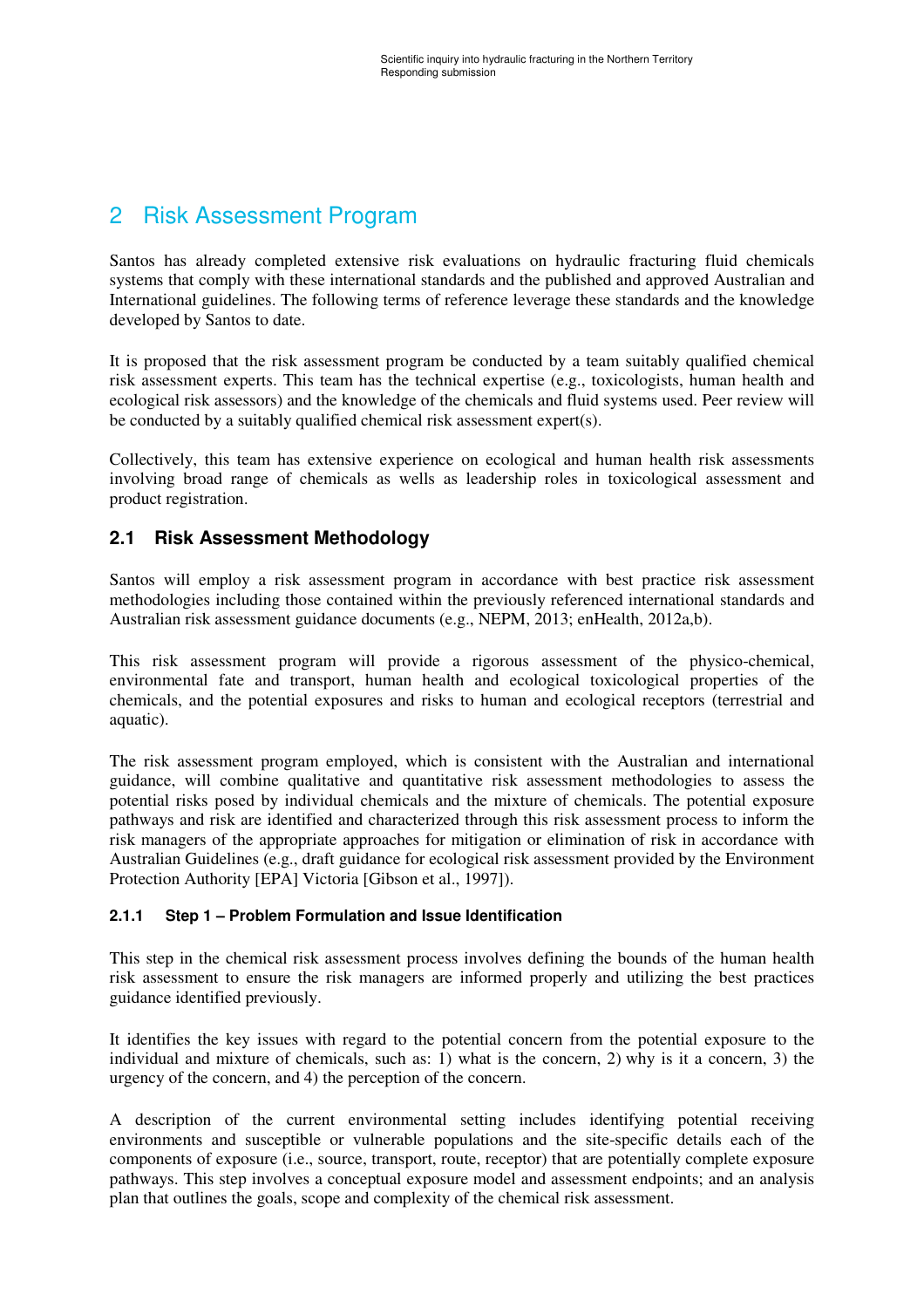Potential management options may be proposed that may mitigate those hazards and exposures pathways that may be the most significant contributors to the overall risks.

#### **2.1.2 Step 2 – Hazard Assessment**

The hazard assessment evaluates human health and environmental hazard of the chemicals identified in the problem formulation and issue identification step.

The identification of relevant national or international guideline values for each chemical is presented. The next level of the hazard assessment compiles the relevant risk assessment information into a risk assessment dossier. The following is the outline of the dossier:

- 1. Chemical identification
- 2. Physical and chemical properties
- 3. Environmental Fate Properties
- 4. Human Health Hazard Assessment
- 5. Derivation of Non-cancer and cancer screening levels
- 6. Human Health Hazard Assessment of Physico-chemical Properties
- 7. Environmental Hazard Assessment
- 8. Persistence, Bioaccumulation and Toxicity (PBT) Assessment
- 9. Classification and Labelling
- 10. Handling and Safety Information (occupational limits and transportation requirements)
- 11. Treatment and Disposal Management
- 12. Regulatory status
- 13. References.

The data sources for the risk assessment dossier will be consistent with the following guidance of information on the chemical and physical properties of the drilling and hydraulic fracturing chemicals.

In additional, environmental fate/transport and human and ecological toxicological information will be referenced, as applicable, in the chemical risk assessment:

- Environmental Risk Assessment Guidance Manual for industrial chemicals (Environmental Protection and Heritage Council [EPHC], 2009)
- Environmental Risk Assessment Guidance Manual for agricultural and veterinary chemicals (EPHC, 2009)
- Environmental Health Risk Assessment Guidelines for assessing human health risks from environmental hazards (enHealth, 2012).
- Risk management Principles and guidelines. The Australian / New Zealand Standards (AS/NZS) ISO 31000:2009) (AS/NZS, 2009)
- Managing environment-related risk. Australian / New Zealand Standard (AS/NZS Handbook HB 203:2012) (AS/NZS, 2012)
- Australian and New Zealand Guidelines for Fresh and Marine Water Quality (ANZECC and ARMCANZ, 2000a) and Australian Drinking Water Guidelines (National Health and Medical Research Council [NHMRC], 2011)
- Other risk assessment toolboxes, including United States Environmental Protection Agency (USEPA, 2015), Organisation for Economic Co-operation and Development (OECD, 2014), and Inventory Multi-Tiered Assessment and Prioritisation (IMAP) framework through NICNAS.

As part of the hazard assessment, a PBT substances assessment will be conducted on all chemicals used, based on the Australian and EU Reach Criteria methodology (European Chemicals Agency [ECHA], 2008; enHealth, 2012).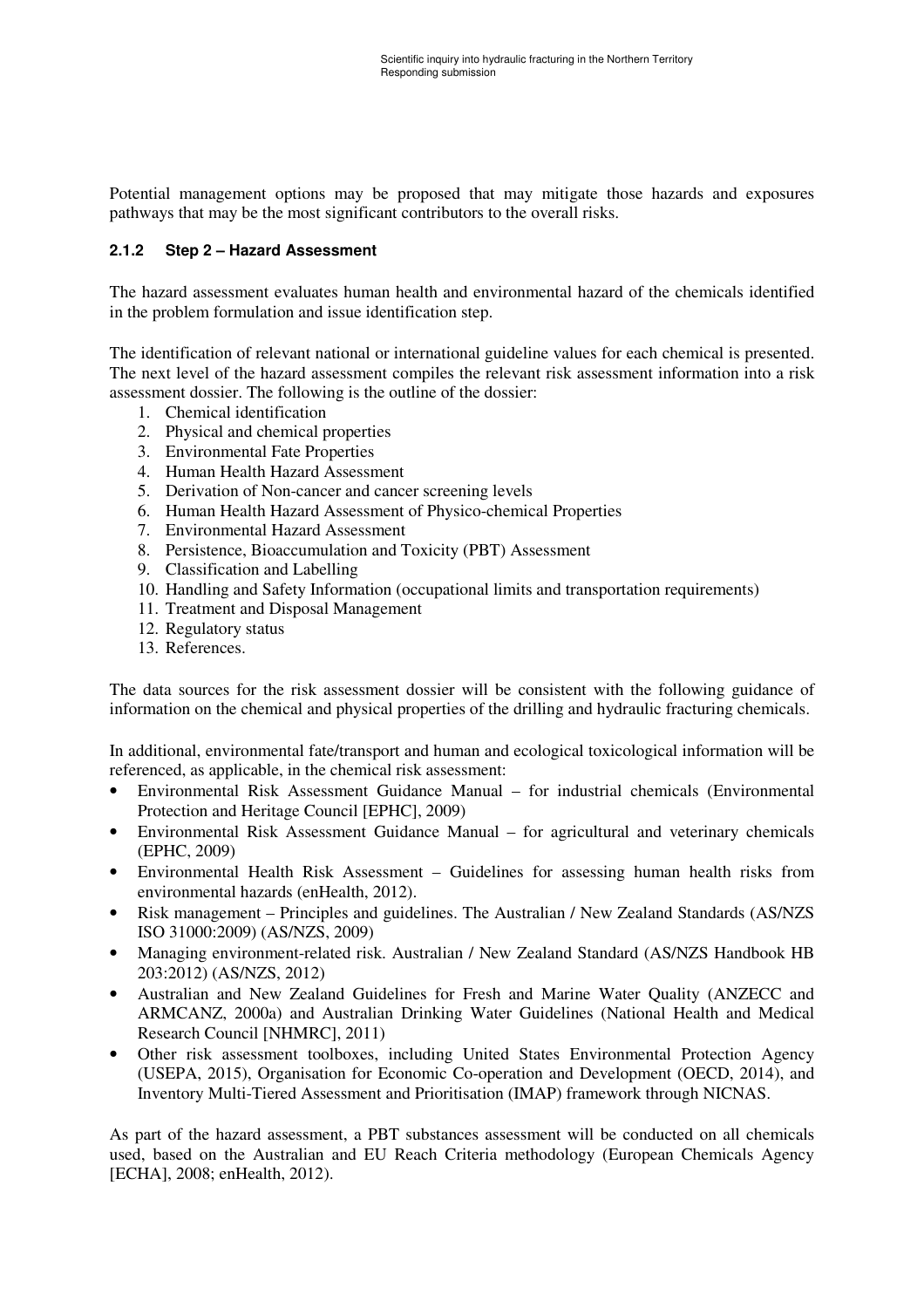The primary source of information for physico-chemical properties, environmental fate and transport parameters, ecological toxicological data, and mammalian toxicology data will be obtained from databases linked to the OECD eChemPortal (www.echemportal.org), which is part of the OECD Environmental Risk Assessment toolkit.

In addition, data will be obtained from the following sources:

- Chemical and physical properties data:
	- o TOXNET
	- o The Material Safety Datasheet (MSDSs)
	- o Modelled data from USEPA (2009) EPISUITE™ including outputs.
- Environmental and human health drinking water guidelines:
	- o Australian and New Zealand Guidelines for Fresh and Marine Water Quality for protection of aquatic ecosystems and stock watering (ANZECC and ARMCANZ, 2000)
	- o Australian Drinking Water Guidelines (NHMRC and NRMMC, 2011, Update 2016)
	- o World Health Organisation (WHO, 2006) Guidelines for Drinking-water Quality (Third Edition)
	- o USEPA National Recommended Water Quality Criteria (2009) for protection of aquatic life and human health
	- o Drinking-water Standards for New Zealand 2005 (Revised 2008, Ministry of Health).
- Human health toxicity data:
	- o U.S. Toxic Substances Control Act Test Submissions 2.0 (TSCATS 2.0) database https://catalog.data.gov/dataset/toxic-substances-control-act-test-submissions-2-0-tscats-2-  $\Omega$
	- o Literature search (using PubMed and ToxLine)
	- o Internet search (i.e., Google Scholar)
- Ecological toxicological and environmental fate and transport data:
	- o USEPA ECOTOX database
	- o Canada Screening Assessment Reports
	- o USEPA TSCATS database
	- o Google Search (for regulatory agency documents such as U.S. EPA RED (Re-registration Eligibility Decision) documents for pesticide applications)
	- o Literature search of peer-review journals
	- o Safety Data Sheets (SDSs)
	- o QSAR modelling (i.e., EPI Suite and PetroTox).

The ecological toxicological data will be based on guidance provided by the European Chemicals Bureau (ECB) (2003) and by National Environmental Protection Council (NEPC, 2013). Through this process, soil and water guideline values protective of ecological receptors can be used as indicators of toxicity and therefore hazards, if they are based on toxicological data.

Databases that will be searched will include NEPC (2013), Risk Assessment Information System (RAIS), USEPA Eco Soil Screening Levels (2011), National Institute for Public Health and Environmental Protection (RIVM) Target and Intervention levels (1994) and soil guidelines (such as predicted no effect concentration [PNEC] values) derived as part of a chemical assessment (e.g., International Uniform Chemical Information Database [IUCLID], Concise International Chemical Assessment Document [CICAD]).

To ensure reliability of the data, the physico-chemical properties, environmental fate and transport mechanisms, and ecotoxicity and toxicology data will be evaluated for data quality to address data quality requirements (i.e., reliability) using the Klimisch scoring system (Klimisch et al., 2007). For in vitro studies and studies that do not have internationally accepted guidelines, the software tool ToxRTool (Schneider et al., 2009) will be used.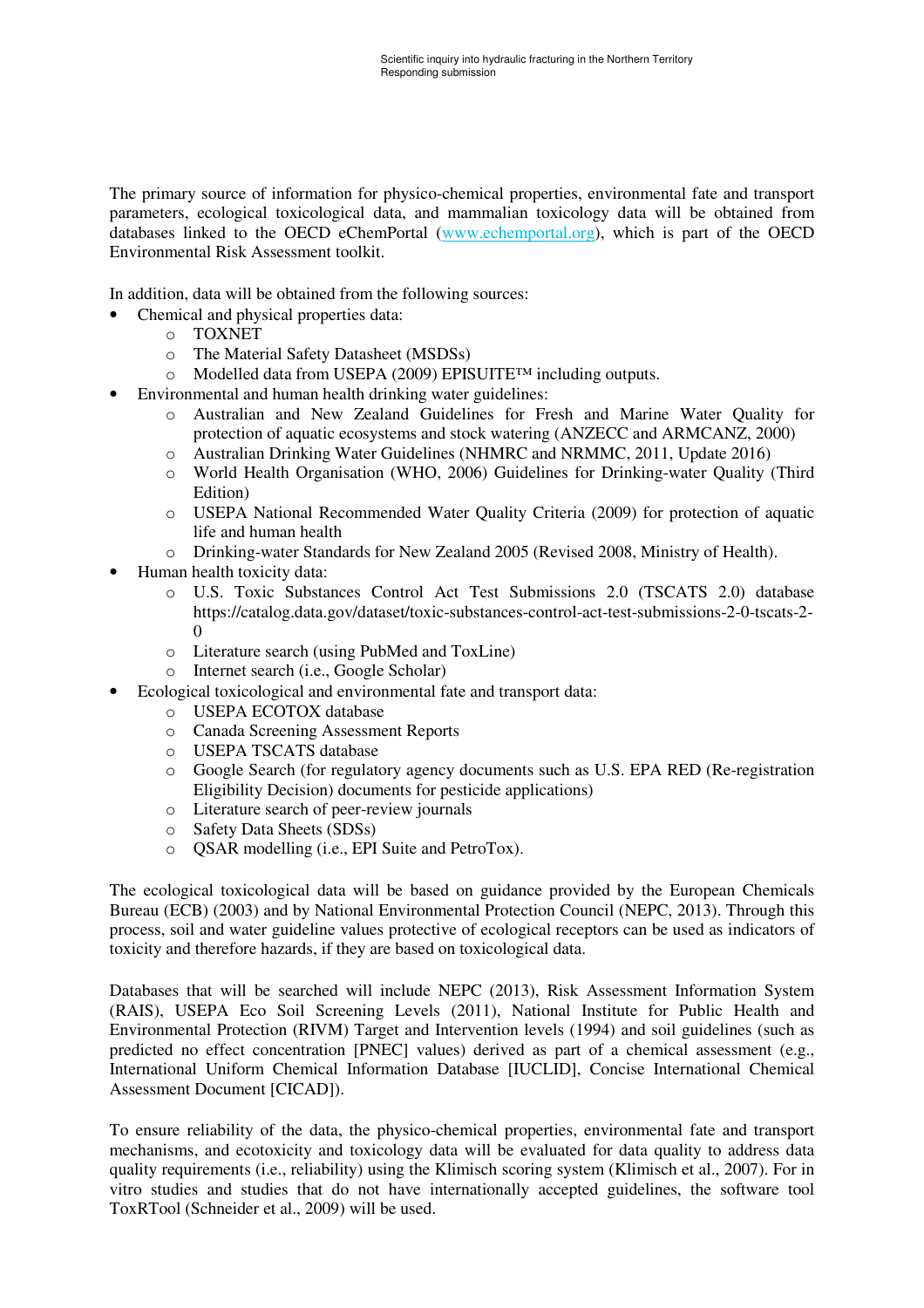#### **2.1.3 Step 3 - Exposure Assessment**

The exposure assessment comprises an evaluation of surface and subsurface exposure pathways and mass balance calculation to identify the amount of each chemical used in the process, and the estimated or actual potential exposure point concentration in the affected media (e.g., soil, groundwater, air).

For the chemicals selected as constituents of potential concern (COPC), fate and transport modelling is used to characterize the degradation of chemicals over time and their potential transport (e.g. in groundwater) or partitioning into other phases. Depending on the complexity of the model, a calibration and validation phase will be included.

The fate and transport modelling processes may also include a sensitivity analyses. Deterministic input parameters to the exposure assessment are used for most chemical risk assessment; however, if appropriate, probabilistic input parameters will be used based on an assessment of uncertainty in the risk characterization and subsequent risk management decision making process.

The assessment of exposure in the qualitative risk assessment process involves the evaluation of the data available for the project, the details associated with the surrounding environment, the nature of the exposure identified, and the potential mobility of the COPC.

For an exposure pathway to be considered complete, there must be all of the following:

- Source of COPC how the chemical got into the environment and which environmental media are affected
- A transport media how the chemical moves or migrates through the environment from one location to another, or from one environmental medium to another
- An exposure point how organisms can come into contact with the chemicals (e.g., direct contact or via the food web)
- An exposure route how the chemical could enter the organism (e.g., inhalation, ingestion or dermal contact).

The identification of exposure pathways and receptors has been split into those considered relevant for onsite (i.e., within the well lease boundary) and those relevant for offsite (i.e., anything beyond the well lease boundary).

For each potential complete exposure pathway for both human health and environmental receptors (i.e., terrestrial and aquatic and water resource), each of the above steps are evaluated. If any one of these steps (source, transport media, exposure point or route) is not present, the exposure pathway is incomplete and further assessment of risks is not required.

The assessment of potential risks is evaluated further if there is a complete exposure pathway. Thus, even if the COPC was considered a high hazard based on the outcomes of the PBT assessment, if there is no threshold concentration at the point of exposure, the potential risk to environmental and human receptors is considered acceptable and would not require mitigated measures to be considered.

The exposure assessment information will be compiled from the enHealth (2012b) Australian Exposure Factors Guidance. In addition, as noted in enHealth guidance (2012a), guidance from World Health Organization (WHO) and USEPA will be used to supplement the Australian guidance, as appropriate. The exposure assessment calculations presented in the enHealth guidance (2012a) will be used to estimate intake of the COPCs by the receptors.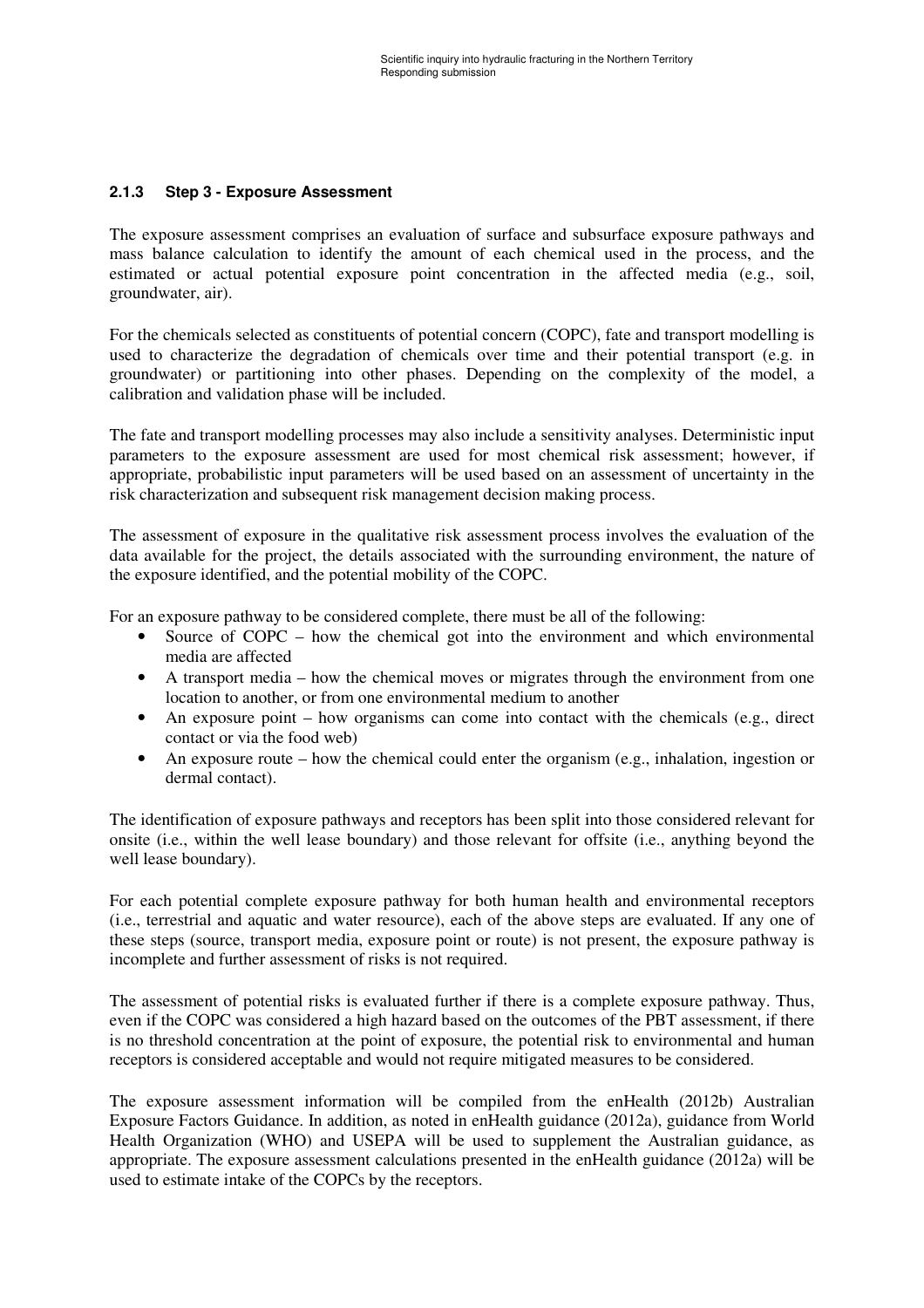#### **2.1.4 Step 4 Risk Characterisation**

This step includes characterising environmental and human health risk based on the identification of the following:

- Complete exposure pathways and hazard identification for each of the processes involving chemicals and exposure assessment;
- The level of risk for COPCs by exposure pathway, route, and cumulative; and
- Uncertainty in quality and estimates of risk are included in the step.

The risk characterization evaluates the toxicity of the individual substances and characterises the cumulative risks of the total effluent toxicity and ecotoxicity for specific exposure pathways identified in the conceptual exposure model.

The cumulative risk will be calculated and specifically refers to the summation of risks for each receptor across exposure pathways, routes of exposure (e.g., ingestion, inhalation, dermal contact), and chemicals.

The time is factored into the exposure over duration specified in the exposure assessment. This methodology will be consistent with the requirements outlined in the National Water Quality Management Strategy (NWQMS). The ANZECC (2000) methodologies and international guidance on risk assessment will be used for assessment of risks to aquatic receptors.

These methodologies include identification of the hazards posed by constituents in media that potentially come into contact with receptors. Risks to workers from undertaking the activities are specifically addressed through Health and Safety Plans and work safety procedures and associated legislation and will not be discussed within the risk assessment.

Threshold risk estimates will be based on the ratio of the intake of each COPC for each exposure pathway and exposure route divided by the appropriate toxicity criteria to produce a hazard quotient (HQ). The HQs for all exposure pathways for each COPC are summed for each receptor to produce a hazard index (HI). The target risk level of threshold risk estimates is an HI of 1 (enHealth, 2012a).

For non-threshold risk estimates, risks are identified as the additional probability of an individual developing cancer over a lifetime as a result of exposure. The estimated intake of each COPC for each exposure pathway and exposure route are multiplied by the appropriate risk criteria to estimate the increased lifetime cancer risks (ILCR). The ILCRs for all exposure pathways and COPCs are summed to produce a total ILCR. The target risk level for non-threshold risk estimates is an ILCR for single and multiple COPCs is  $1 \times 10^{-5}$  (enHealth, 2012a).

The risk characterisation will also identify the main or significant contributors to the overall risk assessment by the relevant exposure pathways. It will include an evaluation of the overall quality of the assessment and the degree of confidence in the estimates of risks and the conclusions from the results. This will be based on an uncertainty analysis and sensitivity analysis.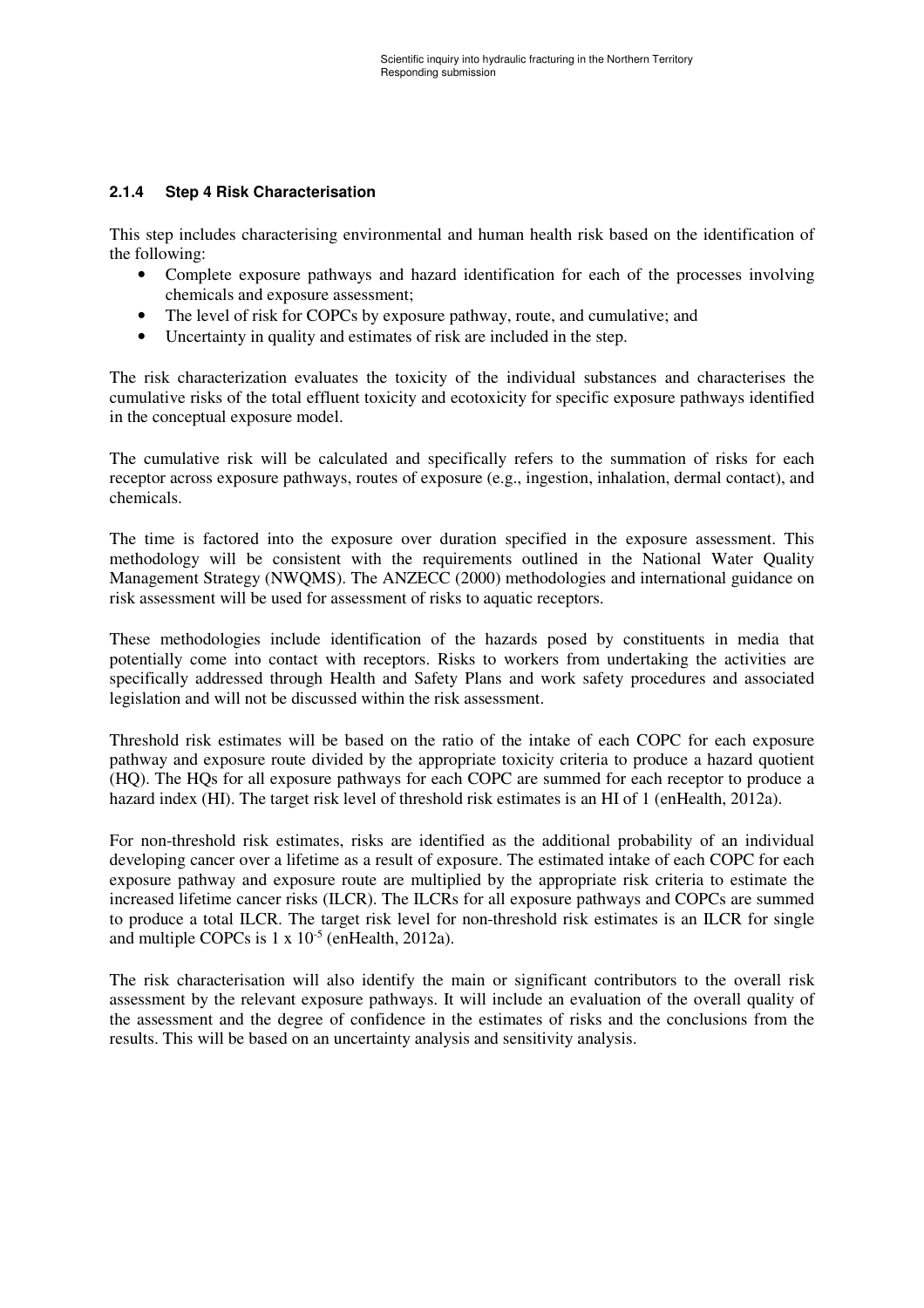## 3 Report Structure

As described, a weight-of-evidence approach will be used by Santos to evaluate the potential for human health and environmental (e.g., ecological) risks as a result of chemical usage.

The risk assessment will involve a systematic assessment of the toxicity of the chemicals and the potential for exposures to humans, ecological receptors and water resources during and after completion of activities. During this process, key COPCs are identified and the effectiveness of existing industry exposure controls are considered. Through the process of evaluating potential exposure pathways, fate and transport modelling will be conducted to assess the mobility of chemicals within the target gas reservoir.

To facilitate problem definition, the document will include a discussion of the site setting, hydrogeology and the type and nature of chemicals used. Subsequent sections of the report will then define the conceptual exposure model (the problem definition process) and systematically evaluate the risks posed by individual chemicals and the mixture of chemicals that make up different drilling and hydraulic fracturing fluid systems.

The report will focus on the risk assessment and toxicology of the chemicals assessed, and Sections 1- 4 on background and introduction will be kept to a minimum relative to the total content of the report. Information will be provided in these sections to aid in the problem formulation, development of the conceptual exposure models and discussion of fate and transport of chemicals in the environment. Furthermore, the structure of this report and background information will serve to meet State regulatory requirements associated with assessment of chemicals and risks.

Santos will potentially over time utilise a range of different drilling and hydraulic fracturing fluid systems. In order to assess the risks of the various mixtures of chemicals used in each fluid system, the report will be structured with a consolidated assessment of the individual chemicals and a summary of the risk assessment findings for the fluid systems, with separate appendices provided of detailed risk assessment tables for each of the different fluid systems.

Safety Data Sheets and the Risk Assessment Dossiers for each chemical will be provided in supporting technical appendices. These summaries are critical to understand the physical properties and human and ecological toxicology of all chemicals used.

The key sections of the assessment report will comprise:

**Section 1**: Outlines the regulatory requirements, objectives and scope of the study.

**Section 2**: Provides information on the setting and geologic framework within which the activities that are being undertaken.

Section 3: Evaluates the hydrogeologic framework, groundwater and surface water resources and the environmental values associated with groundwater, surface water and land resources in the area

**Section 4**: Describes the processes used in gas production activities including the drilling and completion processes (including hydraulic fracturing). Through describing these processes, the full life cycle of chemical management will be described including the modes of potential exposure associated with handling and use of chemicals and management of wastes. A detailed discussion of the design,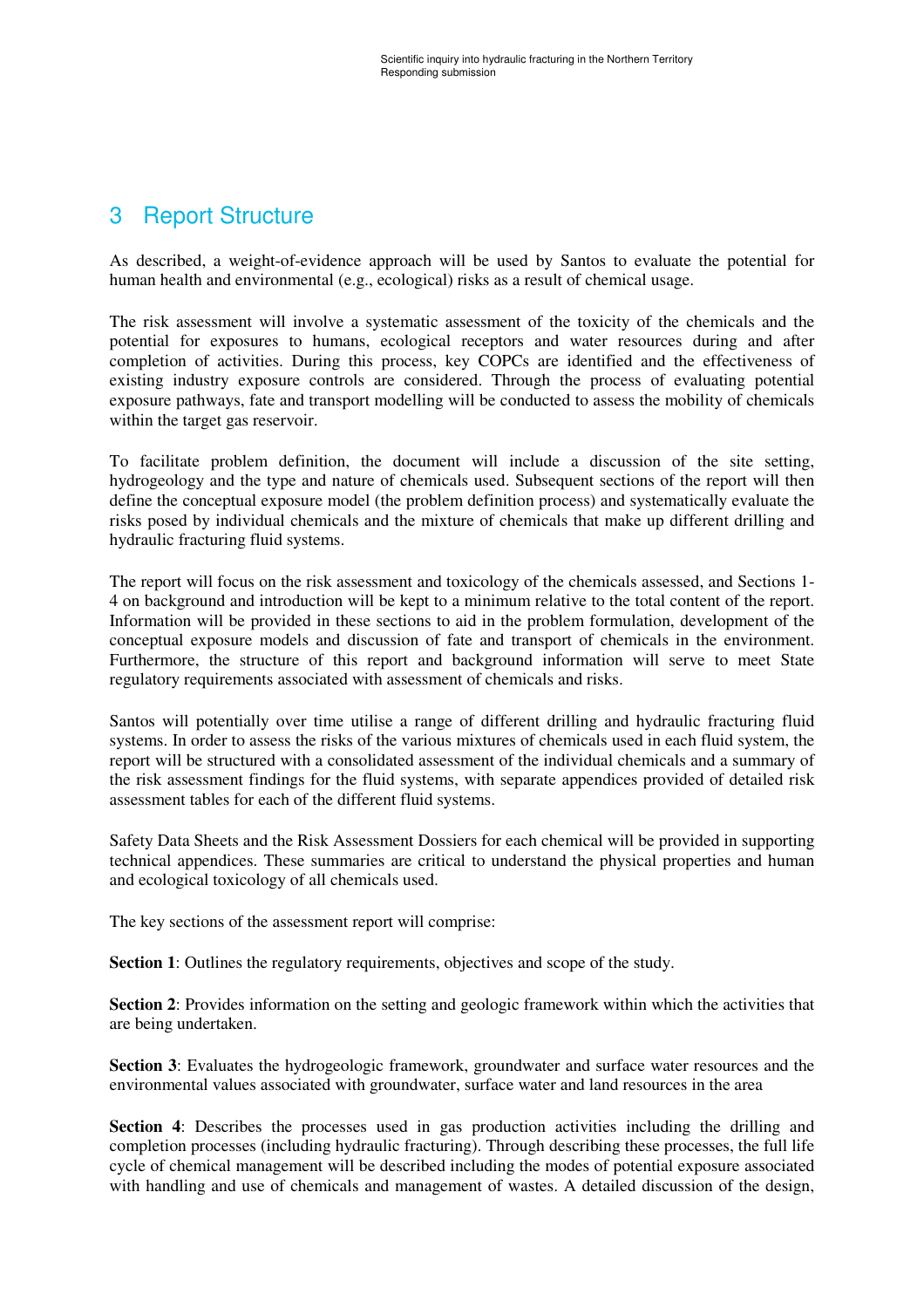implementation procedures, monitoring and contingency plans for chemicals used will be provided in this section.

**Section 5**: Presents the problem formulation and issue identification (Step 1) of the chemical risk assessment. This will include the conceptual exposure model which will be defined based on the information provided in Sections 2, 3 and 4

**Section 6:** The hazard assessment (Step 2) included in this section evaluates human health and environmental hazard of the chemicals identified in the problem formulation and issue identification step using relevant national or international guideline values for each chemical; and compiles the relevant risk assessment information into a risk assessment dossier.

**Section 7:** Outlines the exposure assessment (Step 3) process and quantifies the potentially complete exposure pathways (e.g., intake estimates) and the exposure assumptions to be used in the chemical risk assessment.

**Section 8:** Provides the integration of the hazard assessment, conceptual exposure model, and the exposure assessment to characterize the potential risks (Step 4). Also included in this section is the uncertainty analysis.

**Section 9:** Describes the supplemental Direct Toxicity Assessments (DTAs) being conducted jointly by the major gas proponents in Queensland. This DTA is being conducted at the request of The Commonwealth Government and will support and collaborate the assessments already completed by Santos.

**Section 10**: Provides recommendations for mitigation, management, monitoring and reporting. This section will firstly assess the adequacy of existing controls (used in Section 5 to address issue identification), and provide recommendations for additional mitigation and management if required. A framework for inspection and monitoring will be provided including activities conducted to verify and validate the assumptions contained within the risk assessment and the potential for impacts on other environmental media. As part of this section, a schedule for update and review of the plan will be provided.

**Section 11:** References used in the risk assessment.

**Appendices** to the document will include the following:

- Fluid (per vendor) and Process specific risks assessments
- Safety Data Sheets
- Risk Assessment Dossiers
- Statement from the suitably qualified risk assessment expert(s)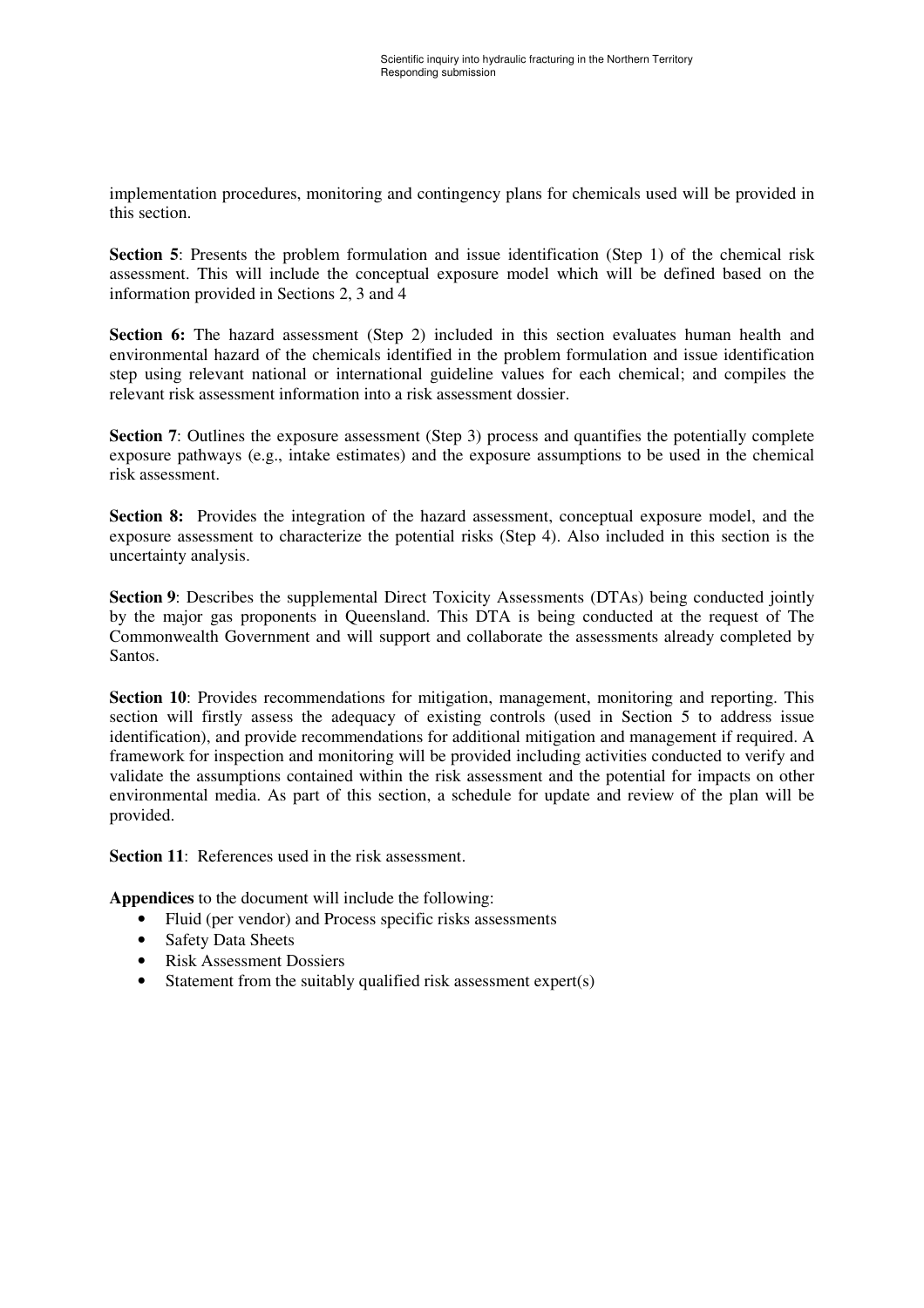## 4 Key References

The following provides key references have been identified for inclusion in the evaluation. Additional references will be identified as part of the development of dossiers for each of the chemicals used by Santos. This listing of references should not be considered complete but is provided for initial reference.

- ADWG (2011). National Water Quality Management Strategy. Australian Drinking Water Guidelines, Section 6, Australian Government, National Health and Medical Research Council, Natural Resource Management Ministerial Council.
- American Petroleum Industry (API) (2004). Risk-Based Screening Levels for the Protection of Livestock Exposed to Petroleum Hydrocarbons, Regulatory Analysis and Scientific Affairs No. 4733 July 2004.
- Australasian Journal of Ecotoxicology (2011). Australasian Society for Ecotoxicology. Accessed at: http://search.informit.com.au/browseJournalTitle;res=IELHEA;issn=1323-3475
- Australian Agency Party Ltd. (2009). Environmental Risk Assessment Guidance Manual for Industrial Chemicals, Commonwealth of Australia.
- Australian and New Zealand Environment Conservation Council (ANZECC) and Agriculture and Resource Management Council of Australia and New Zealand (ARMCANZ) (2000). Australian and New Zealand Guidelines for Fresh and Marine Water Quality for protection of aquatic ecosystems and stock watering.
- Australian National Industrial Chemicals Notification and Assessment Scheme (NICNAS) Priority Existing Chemical (PEC) Assessment Reports (http://www.nicnas.gov.au/Publications/CAR/PEC.asp).
- Australian Natural Resources Atlas (2005). Water Resources Allocation and Use \_Queensland, accessed 2011. www.anra.gov.au
- Chemical Risk Information Platform (CHRIP). Information on Biodegradation and Bioconcentration of the Existing Chemical Substances Database (http://www.safe.nite.go.jp/english/db.html).
- Concise International Chemical Assessment Document (CICAD), World Health Organisation. Accessed at: http://www.who.int/ipcs/publications/cicad/en/index.html
- CSMS. (1991, 1993, 1996 and 1998). "The Health Risk Assessment and Management of Contaminated Sites."
- Department of Environmental and Resource Management. Approval of Coal Seam Gas Water for Beneficial Use. Environmental Protection (Waste Management) Regulation 2000. Queensland Government. March 2010.
- Department of the Environment, Water, Heritage and the Arts (DEWHA) (2009). Environmental risk assessment guidance manual for industrial chemicals, Department of the Environment, Water, Heritage and the Arts, Commonwealth of Australia.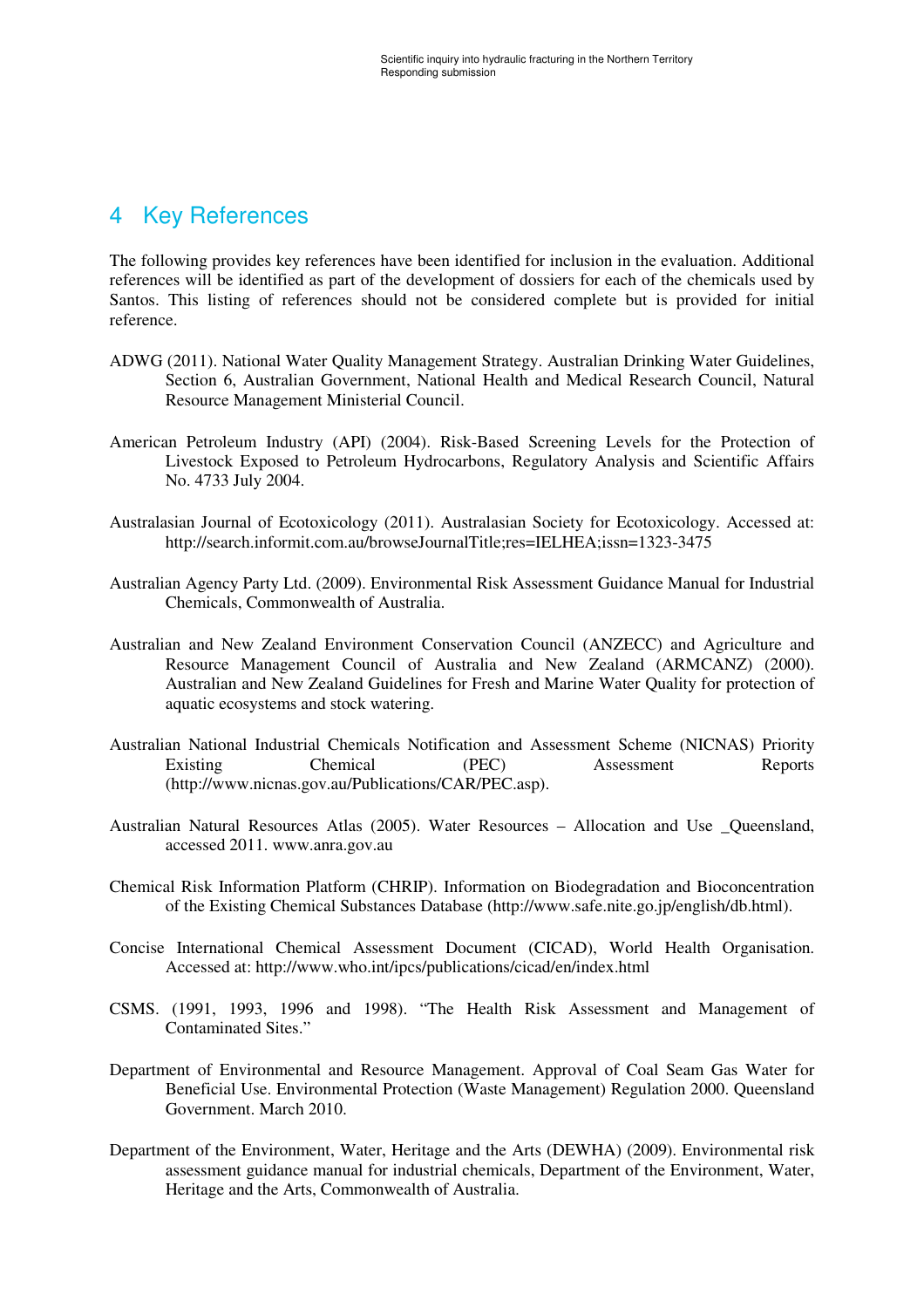- enHealth (2012b) Australian exposure factor guidance, enHealth Subcommittee (enHealth) of the Australian Health Protection Principal Committee, Canberra, Australia
- enHealth Human Risk Assessment (HHRA) (2012a). Environmental Health Risk Assessment, Guidelines for Assessing Human Health Risks from Environmental Hazards. Office of Health Protection of the Australian Government Department of Health.
- Environment Canada (2003). Existing Substances Branch Guidance Manual for the Categorization of Organic and Inorganic Substances on Canada's Domestic Substances List, Determining Persistence, Bioaccumulation Potential, and Inherent Toxicity to Non-human Organisms.
- European Chemicals Agency (ECHA) (2008). Guidance on Information Requirements and Chemical Safety Assessment, Chapter R11: PBT Assessment, European Chemicals Agency, Helsinki, Finland.
- European Chemicals Bureau (ECB) (2003). Institute for Health and Consumer Protection. Technical Guidance Document on Risk Assessment.
- European Commission (2003). Technical Guidance Document on Risk Assessment in support of Commission Directive 93/67/EEC on Risk Assessment for New Notified Substances, Part II Chapter 3 Environmental Risk Assessment.
- Finnish Environmental Institute Data Bank of Environmental Properties of Chemicals (EnviChem) (http://www.ymparisto.fi/default.asp?contentid=141944&lan=en).
- Franke, C., Stadinger, G., Berger, G., Böhling, S., Bruckman, U., Cohors-Fresenberg, D., and Jöhncke, U. (1994). The assessment of bioaccumulation. Chemosphere 29: 1501-1514.
- Hazardous Substances Data Bank (HSBD). Toxnet, Toxicology Data Network. Accessed at: http://toxnet.nlm.nih.gov/cgi-bin/sis/htmlgen?HSDB
- Hulzebos, E.M., Ademab. D.M.M., Dirven-van Breemena, E.M., Henzenb, L. and Van Gestela, C.A.M (1991). QSARs in Phytotoxicity. The Science of the Total Environment. Volumes 109- 110, December 1991, Pages 493-497.
- International Agency for Research on Cancer (IARC) Monographs on the Evaluation of Carcinogenic Risks to Humans (http://monographs.iarc.fr)
- International Programme on Chemical Safety (IPCS) (2011). World Health Organisation. Accessed at: http://www.who.int/ipcs/en/
- International Uniform Chemical Information Database (IUCLID) (2011). IUCLID Chemical Data Sheets Information System. Accessed at: http://ecb.jrc.ec.europa.eu/esis/index.php?PGM=dat

| Japan | <b>CHEmicals</b> | Collaborative                                           | Knowledge | database | $(J-CHECK)$ |
|-------|------------------|---------------------------------------------------------|-----------|----------|-------------|
|       |                  | (http://www.safe.nite.go.jp/jcheck/english/top.action). |           |          |             |

Japan Existing Chemical Data Base (JECDB) (http://dra4.nihs.go.jp/mhlw\_data/jsp/SearchPageENG.jsp).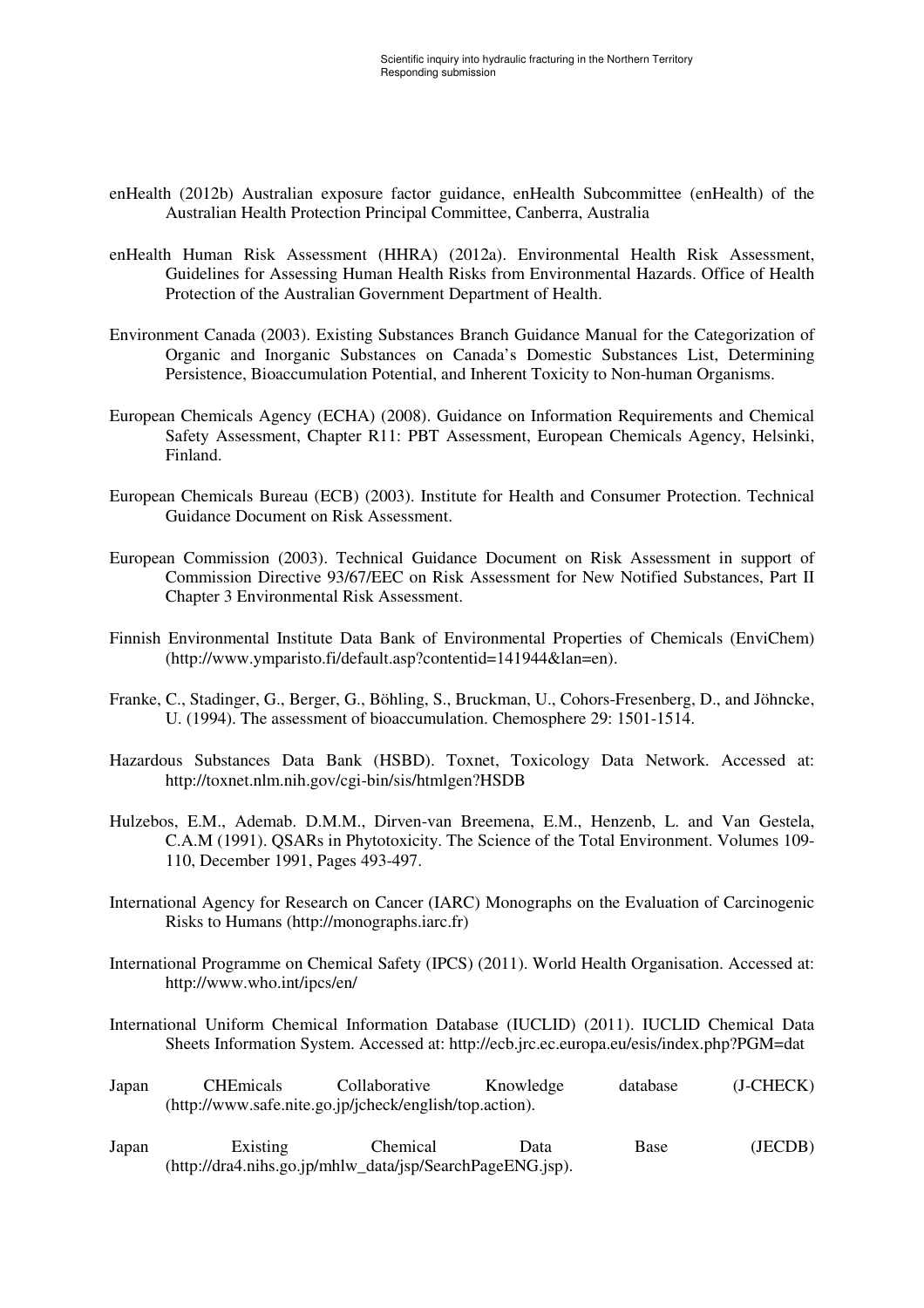- Klimisch, H.J., Andreae, M., and Tillmann, U. (1997). A systematic approach for evaluating the quality of experimental and toxicological and ecotoxicological data. Regulatory Toxicology and Pharmacology 25:1-5.
- Langley (1993). Refining Exposure Assessment. In: The Health Risk Assessment and Management of Contaminated Sites. Proceeding of the Second National Workshop on the Health Risk Assessment and Management of Contaminated Sites.
- Ministry of Health (2008). Drinking-water Standards for New Zealand 2005.
- Ministry of Housing, Spatial Planning and Environment. (RIVM) (1994). Intervention Values and Target Values – Soil Quality Standards. Directorate-General for Environmental Protection, The Hague, The Netherlands.
- National Environment Protection Council (NEPC) (2013). National Environment Protection (Assessment of Site Contamination) Measure.
- National Health and Medical Research Council (NHMRC) and Natural Resource Management Ministerial Council (NRMMC) (2004). Australian Drinking Water Guidelines.
- National Occupational Health and Safety Commission (NOHSC) (2004). Approved Criteria for Classifying Hazardous Substances, 3rd Edition.
- New Zealand Environmental Protection Authority New Zealand Hazardous Substances and New Organisms (HSNO) Chemical Classification Information Database (CCID) (http://www.epa.govt.nz/search-databases/Pages/HSNO-CCID.aspx).
- OECD Initial Assessment Reports for HPV Chemicals including Screening Information Data Sets (SIDS) as maintained by United Nations Environment Programme (UNEP) Chemicals (http://www.chem.unep.ch/irptc/sids/OECDSIDS/sidspub.html).
- OECD Screening Information Dataset (SIDS) Database OECD Existing Chemicals Screening Information Data Sets (SIDS) Database (in IUCLID software) (http://oecdsids.jrc.ec.europa.eu:80/i5browser/Welcome.do).
- Organisation for Economic Cooperation and Development (OECD) High Production Volume (HPV) Existing Chemicals Database (http://webnet.oecd.org/hpv/ui/Default.aspx).
- Risk Assessment Information System (RAIS) (2016). University of Tennessee. Accessed at: http://rais.ornl.gov/
- Schneider, K., Schwarz, M., Burkholder, I., Kopp-Schneider, A., Edler, L., Kinsner- Ovaskainen, A., Hartung, T., and Hoffmann, S. (2009). ToxRTool, a new tool to assess the reliability of toxicological data. Toxicology Letters 189:138-144.
- SKM (2011) Australian Groundwater Dependent Ecosystem Toolbox 2011 Assessment Framework. Prepared for the Nationa Water Commission. Sinclair Knight Merz.
- Swann, R.L., Laskowski, D.A., McCall, P.J. Kuy, K.V., and Dishburger, H.J. (1983). A rapid method for the estimation of the environmental parameters octanol/water partition coefficient, soil sorption constant, water to air ratio, and water solubility. Residual Reviews 85: 17-28.